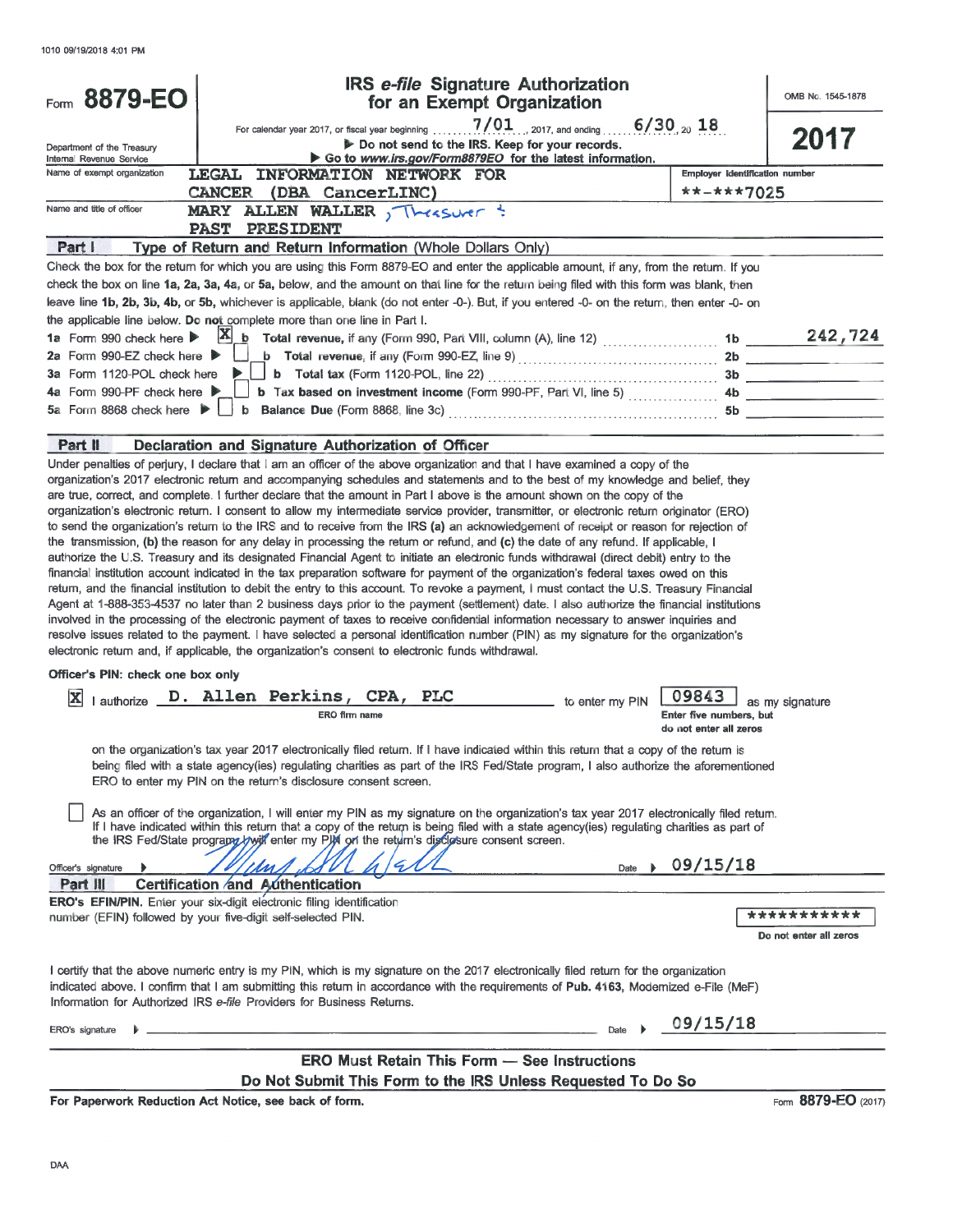|                                                                                                                                                                                                                                                                                                                                                                                                                                                                                                                                                                                                                                                                                                                                                                                                                                                                                                                                                                                                                                                                                                                                                                                                                                                                                                                                                                                                                                                                                                                                                                                                                                                                                                                                                                                                                                                                                                                                                                                                                                                                                                                                                                                                                                                                                                                                                                                                                                                                                                                                                                                                                                                                                                                                                                                                                                                                                                                                                                                                                                                                                                                                                                                                                                                                                                                                                                                                                                                                                                                                                                                                                                                           |                                                                                                                                                                                                                           |                                                                                   |  |  | OMB No. 1545-0047 |
|-----------------------------------------------------------------------------------------------------------------------------------------------------------------------------------------------------------------------------------------------------------------------------------------------------------------------------------------------------------------------------------------------------------------------------------------------------------------------------------------------------------------------------------------------------------------------------------------------------------------------------------------------------------------------------------------------------------------------------------------------------------------------------------------------------------------------------------------------------------------------------------------------------------------------------------------------------------------------------------------------------------------------------------------------------------------------------------------------------------------------------------------------------------------------------------------------------------------------------------------------------------------------------------------------------------------------------------------------------------------------------------------------------------------------------------------------------------------------------------------------------------------------------------------------------------------------------------------------------------------------------------------------------------------------------------------------------------------------------------------------------------------------------------------------------------------------------------------------------------------------------------------------------------------------------------------------------------------------------------------------------------------------------------------------------------------------------------------------------------------------------------------------------------------------------------------------------------------------------------------------------------------------------------------------------------------------------------------------------------------------------------------------------------------------------------------------------------------------------------------------------------------------------------------------------------------------------------------------------------------------------------------------------------------------------------------------------------------------------------------------------------------------------------------------------------------------------------------------------------------------------------------------------------------------------------------------------------------------------------------------------------------------------------------------------------------------------------------------------------------------------------------------------------------------------------------------------------------------------------------------------------------------------------------------------------------------------------------------------------------------------------------------------------------------------------------------------------------------------------------------------------------------------------------------------------------------------------------------------------------------------------------------------------|---------------------------------------------------------------------------------------------------------------------------------------------------------------------------------------------------------------------------|-----------------------------------------------------------------------------------|--|--|-------------------|
|                                                                                                                                                                                                                                                                                                                                                                                                                                                                                                                                                                                                                                                                                                                                                                                                                                                                                                                                                                                                                                                                                                                                                                                                                                                                                                                                                                                                                                                                                                                                                                                                                                                                                                                                                                                                                                                                                                                                                                                                                                                                                                                                                                                                                                                                                                                                                                                                                                                                                                                                                                                                                                                                                                                                                                                                                                                                                                                                                                                                                                                                                                                                                                                                                                                                                                                                                                                                                                                                                                                                                                                                                                                           |                                                                                                                                                                                                                           |                                                                                   |  |  |                   |
| 1010 09/19/2018 4:01 PM<br><b>Return of Organization Exempt From Income Tax</b><br>990<br>Form<br>201<br>Under section 501(c), 527, or 4947(a)(1) of the Internal Revenue Code (except private foundations)<br>Do not enter social security numbers on this form as it may be made public.<br>Department of the Treasury<br>Internal Revenue Service<br><b>Inspection</b><br>Go to www.irs.gov/Form990 for instructions and the latest information.<br>For the 2017 calendar year, or tax year beginning $07/01/17$ , and ending $06/30/18$<br>C Name of organization<br>LEGAL INFORMATION NETWORK FOR<br>D Employer identification number<br><b>B</b> Check if applicable:<br>(DBA CancerLINC)<br><b>CANCER</b><br>Address change<br>**-***7025<br>Doing business as<br>Name change<br>Number and street (or P.O. box if mail is not delivered to street address)<br><b>E</b> Telephone number<br>Room/suite<br>1423 Johnston Willis Drive<br>804-562-0371<br>Initial return<br>City or town, state or province, country, and ZIP or foreign postal code<br>Final return/<br>terminated<br>VA 23235<br>Richmond<br>G Gross receipts \$<br>Amended retum<br>F Name and address of principal officer:<br>H(a) Is this a group return for subordinates?<br>Yes<br>Application pending<br>BRENT TIMBERLAKE, ESQ.<br>Yes<br>1423 Johnston Willis Dr.<br>H(b) Are all subordinates included?<br><b>Richmond</b><br>VA 23235<br>If "No," attach a list. (see instructions)<br><b>X</b><br>$501(c)$ (<br>501(c)(3)<br>$\bigcup$ (insert no.)<br>Tax-exempt status:<br>4947(a)(1) or<br>527<br>WWW.Cancerlinc.org<br>Website:<br>$H(c)$ Group exemption number<br>$ \mathbf{X} $ Corporation<br>L Year of formation: 1997<br>Trust<br>Other $\blacktriangleright$<br>Form of organization:<br>Association<br>Part I<br>Summary<br>Cancer patient advocacy<br>Governance<br>2 Check this box $\blacktriangleright$   if the organization discontinued its operations or disposed of more than 25% of its net assets.<br>15<br>$\overline{\mathbf{3}}$<br>oð<br>15<br>Activities<br>4<br>11<br>235<br>6<br>7a<br>7b<br><b>Current Year</b><br><b>Prior Year</b><br>411,532<br>Revenue<br>821<br>73,650<br>11 Other revenue (Part VIII, column (A), lines 5, 6d, 8c, 9c, 10c, and 11e)<br>486,003<br>12 Total revenue - add lines 8 through 11 (must equal Part VIII, column (A), line 12)<br>13 Grants and similar amounts paid (Part IX, column (A), lines 1-3)<br>14 Benefits paid to or for members (Part IX, column (A), line 4)<br>239,742<br>15 Salaries, other compensation, employee benefits (Part IX, column (A), lines 5-10)<br>Expenses<br>15 Salaries, other components of the Carl IX, column (A), line 11e)<br>16a Professional fundraising fees (Part IX, column (A), line 251<br>74,363<br>17 Other expenses (Part IX, column (A), lines 11a-11d, 11f-24e)<br>314, 105<br>18 Total expenses. Add lines 13-17 (must equal Part IX, column (A), line 25)<br>171,898<br>19 Revenue less expenses. Subtract line 18 from line 12<br>Assets or<br><b>Beginning of Current Year</b><br>End of Year<br>469,529<br>20 Total assets (Part X, line 16)<br>34,721<br>21 Total liabilities (Part X, line 26)<br>望<br>434,808<br>Part II<br><b>Signature Block</b><br>Under penalties of perjury, I declare that I have examined this return, including accompanying schedules and statements, and to the best of my knowledge and belief, it is<br>true, correct, and complete. Declaration, of proparer (other than officer) is based on all information of which preparer has any knowledge.<br>$9 - 20 - 18$<br>Signature of officer<br>Date<br><b>Sign</b> |                                                                                                                                                                                                                           |                                                                                   |  |  |                   |
| TVIASUVER ? PAST<br><b>MARY ALLEN</b><br><b>WALLER</b><br>PRESIDENT<br><b>Here</b><br>Type or print name and title<br>Print/Type preparer's name<br>Preparer's signature<br>Date<br>PTIN<br>Check<br>Paid<br><b>D. ALLEN PERKINS</b><br>$09/19/18$ self-employed<br>*********                                                                                                                                                                                                                                                                                                                                                                                                                                                                                                                                                                                                                                                                                                                                                                                                                                                                                                                                                                                                                                                                                                                                                                                                                                                                                                                                                                                                                                                                                                                                                                                                                                                                                                                                                                                                                                                                                                                                                                                                                                                                                                                                                                                                                                                                                                                                                                                                                                                                                                                                                                                                                                                                                                                                                                                                                                                                                                                                                                                                                                                                                                                                                                                                                                                                                                                                                                             |                                                                                                                                                                                                                           |                                                                                   |  |  |                   |
|                                                                                                                                                                                                                                                                                                                                                                                                                                                                                                                                                                                                                                                                                                                                                                                                                                                                                                                                                                                                                                                                                                                                                                                                                                                                                                                                                                                                                                                                                                                                                                                                                                                                                                                                                                                                                                                                                                                                                                                                                                                                                                                                                                                                                                                                                                                                                                                                                                                                                                                                                                                                                                                                                                                                                                                                                                                                                                                                                                                                                                                                                                                                                                                                                                                                                                                                                                                                                                                                                                                                                                                                                                                           |                                                                                                                                                                                                                           |                                                                                   |  |  |                   |
|                                                                                                                                                                                                                                                                                                                                                                                                                                                                                                                                                                                                                                                                                                                                                                                                                                                                                                                                                                                                                                                                                                                                                                                                                                                                                                                                                                                                                                                                                                                                                                                                                                                                                                                                                                                                                                                                                                                                                                                                                                                                                                                                                                                                                                                                                                                                                                                                                                                                                                                                                                                                                                                                                                                                                                                                                                                                                                                                                                                                                                                                                                                                                                                                                                                                                                                                                                                                                                                                                                                                                                                                                                                           |                                                                                                                                                                                                                           |                                                                                   |  |  |                   |
|                                                                                                                                                                                                                                                                                                                                                                                                                                                                                                                                                                                                                                                                                                                                                                                                                                                                                                                                                                                                                                                                                                                                                                                                                                                                                                                                                                                                                                                                                                                                                                                                                                                                                                                                                                                                                                                                                                                                                                                                                                                                                                                                                                                                                                                                                                                                                                                                                                                                                                                                                                                                                                                                                                                                                                                                                                                                                                                                                                                                                                                                                                                                                                                                                                                                                                                                                                                                                                                                                                                                                                                                                                                           |                                                                                                                                                                                                                           |                                                                                   |  |  |                   |
|                                                                                                                                                                                                                                                                                                                                                                                                                                                                                                                                                                                                                                                                                                                                                                                                                                                                                                                                                                                                                                                                                                                                                                                                                                                                                                                                                                                                                                                                                                                                                                                                                                                                                                                                                                                                                                                                                                                                                                                                                                                                                                                                                                                                                                                                                                                                                                                                                                                                                                                                                                                                                                                                                                                                                                                                                                                                                                                                                                                                                                                                                                                                                                                                                                                                                                                                                                                                                                                                                                                                                                                                                                                           |                                                                                                                                                                                                                           |                                                                                   |  |  |                   |
| <b>Open to Public</b><br><b>Preparer</b><br>Allen Perkins, CPA,<br><b>PLC</b><br>**-***2806<br>D.<br>Firm's name<br>Firm's EIN ▶<br><b>Use Only</b><br>610 Canoe Run Place                                                                                                                                                                                                                                                                                                                                                                                                                                                                                                                                                                                                                                                                                                                                                                                                                                                                                                                                                                                                                                                                                                                                                                                                                                                                                                                                                                                                                                                                                                                                                                                                                                                                                                                                                                                                                                                                                                                                                                                                                                                                                                                                                                                                                                                                                                                                                                                                                                                                                                                                                                                                                                                                                                                                                                                                                                                                                                                                                                                                                                                                                                                                                                                                                                                                                                                                                                                                                                                                                |                                                                                                                                                                                                                           |                                                                                   |  |  |                   |
| Manakin Sabot, VA<br>23103<br>804-402-2047<br>Firm's address<br>Phone no.                                                                                                                                                                                                                                                                                                                                                                                                                                                                                                                                                                                                                                                                                                                                                                                                                                                                                                                                                                                                                                                                                                                                                                                                                                                                                                                                                                                                                                                                                                                                                                                                                                                                                                                                                                                                                                                                                                                                                                                                                                                                                                                                                                                                                                                                                                                                                                                                                                                                                                                                                                                                                                                                                                                                                                                                                                                                                                                                                                                                                                                                                                                                                                                                                                                                                                                                                                                                                                                                                                                                                                                 |                                                                                                                                                                                                                           |                                                                                   |  |  |                   |
|                                                                                                                                                                                                                                                                                                                                                                                                                                                                                                                                                                                                                                                                                                                                                                                                                                                                                                                                                                                                                                                                                                                                                                                                                                                                                                                                                                                                                                                                                                                                                                                                                                                                                                                                                                                                                                                                                                                                                                                                                                                                                                                                                                                                                                                                                                                                                                                                                                                                                                                                                                                                                                                                                                                                                                                                                                                                                                                                                                                                                                                                                                                                                                                                                                                                                                                                                                                                                                                                                                                                                                                                                                                           | 266,789<br><b>No</b><br>No<br>M State of legal domicile: VA<br>$\mathbf 0$<br>0<br>140,769<br>1,692<br>100, 263<br>242,724<br>$\Omega$<br>260,931<br>0<br>85,174<br>346,105<br>$-103,381$<br>342,165<br>10,738<br>331,427 |                                                                                   |  |  |                   |
|                                                                                                                                                                                                                                                                                                                                                                                                                                                                                                                                                                                                                                                                                                                                                                                                                                                                                                                                                                                                                                                                                                                                                                                                                                                                                                                                                                                                                                                                                                                                                                                                                                                                                                                                                                                                                                                                                                                                                                                                                                                                                                                                                                                                                                                                                                                                                                                                                                                                                                                                                                                                                                                                                                                                                                                                                                                                                                                                                                                                                                                                                                                                                                                                                                                                                                                                                                                                                                                                                                                                                                                                                                                           |                                                                                                                                                                                                                           |                                                                                   |  |  |                   |
|                                                                                                                                                                                                                                                                                                                                                                                                                                                                                                                                                                                                                                                                                                                                                                                                                                                                                                                                                                                                                                                                                                                                                                                                                                                                                                                                                                                                                                                                                                                                                                                                                                                                                                                                                                                                                                                                                                                                                                                                                                                                                                                                                                                                                                                                                                                                                                                                                                                                                                                                                                                                                                                                                                                                                                                                                                                                                                                                                                                                                                                                                                                                                                                                                                                                                                                                                                                                                                                                                                                                                                                                                                                           |                                                                                                                                                                                                                           |                                                                                   |  |  |                   |
|                                                                                                                                                                                                                                                                                                                                                                                                                                                                                                                                                                                                                                                                                                                                                                                                                                                                                                                                                                                                                                                                                                                                                                                                                                                                                                                                                                                                                                                                                                                                                                                                                                                                                                                                                                                                                                                                                                                                                                                                                                                                                                                                                                                                                                                                                                                                                                                                                                                                                                                                                                                                                                                                                                                                                                                                                                                                                                                                                                                                                                                                                                                                                                                                                                                                                                                                                                                                                                                                                                                                                                                                                                                           |                                                                                                                                                                                                                           |                                                                                   |  |  |                   |
|                                                                                                                                                                                                                                                                                                                                                                                                                                                                                                                                                                                                                                                                                                                                                                                                                                                                                                                                                                                                                                                                                                                                                                                                                                                                                                                                                                                                                                                                                                                                                                                                                                                                                                                                                                                                                                                                                                                                                                                                                                                                                                                                                                                                                                                                                                                                                                                                                                                                                                                                                                                                                                                                                                                                                                                                                                                                                                                                                                                                                                                                                                                                                                                                                                                                                                                                                                                                                                                                                                                                                                                                                                                           |                                                                                                                                                                                                                           |                                                                                   |  |  |                   |
|                                                                                                                                                                                                                                                                                                                                                                                                                                                                                                                                                                                                                                                                                                                                                                                                                                                                                                                                                                                                                                                                                                                                                                                                                                                                                                                                                                                                                                                                                                                                                                                                                                                                                                                                                                                                                                                                                                                                                                                                                                                                                                                                                                                                                                                                                                                                                                                                                                                                                                                                                                                                                                                                                                                                                                                                                                                                                                                                                                                                                                                                                                                                                                                                                                                                                                                                                                                                                                                                                                                                                                                                                                                           |                                                                                                                                                                                                                           |                                                                                   |  |  |                   |
|                                                                                                                                                                                                                                                                                                                                                                                                                                                                                                                                                                                                                                                                                                                                                                                                                                                                                                                                                                                                                                                                                                                                                                                                                                                                                                                                                                                                                                                                                                                                                                                                                                                                                                                                                                                                                                                                                                                                                                                                                                                                                                                                                                                                                                                                                                                                                                                                                                                                                                                                                                                                                                                                                                                                                                                                                                                                                                                                                                                                                                                                                                                                                                                                                                                                                                                                                                                                                                                                                                                                                                                                                                                           |                                                                                                                                                                                                                           |                                                                                   |  |  |                   |
|                                                                                                                                                                                                                                                                                                                                                                                                                                                                                                                                                                                                                                                                                                                                                                                                                                                                                                                                                                                                                                                                                                                                                                                                                                                                                                                                                                                                                                                                                                                                                                                                                                                                                                                                                                                                                                                                                                                                                                                                                                                                                                                                                                                                                                                                                                                                                                                                                                                                                                                                                                                                                                                                                                                                                                                                                                                                                                                                                                                                                                                                                                                                                                                                                                                                                                                                                                                                                                                                                                                                                                                                                                                           |                                                                                                                                                                                                                           |                                                                                   |  |  |                   |
|                                                                                                                                                                                                                                                                                                                                                                                                                                                                                                                                                                                                                                                                                                                                                                                                                                                                                                                                                                                                                                                                                                                                                                                                                                                                                                                                                                                                                                                                                                                                                                                                                                                                                                                                                                                                                                                                                                                                                                                                                                                                                                                                                                                                                                                                                                                                                                                                                                                                                                                                                                                                                                                                                                                                                                                                                                                                                                                                                                                                                                                                                                                                                                                                                                                                                                                                                                                                                                                                                                                                                                                                                                                           |                                                                                                                                                                                                                           |                                                                                   |  |  |                   |
|                                                                                                                                                                                                                                                                                                                                                                                                                                                                                                                                                                                                                                                                                                                                                                                                                                                                                                                                                                                                                                                                                                                                                                                                                                                                                                                                                                                                                                                                                                                                                                                                                                                                                                                                                                                                                                                                                                                                                                                                                                                                                                                                                                                                                                                                                                                                                                                                                                                                                                                                                                                                                                                                                                                                                                                                                                                                                                                                                                                                                                                                                                                                                                                                                                                                                                                                                                                                                                                                                                                                                                                                                                                           |                                                                                                                                                                                                                           |                                                                                   |  |  |                   |
|                                                                                                                                                                                                                                                                                                                                                                                                                                                                                                                                                                                                                                                                                                                                                                                                                                                                                                                                                                                                                                                                                                                                                                                                                                                                                                                                                                                                                                                                                                                                                                                                                                                                                                                                                                                                                                                                                                                                                                                                                                                                                                                                                                                                                                                                                                                                                                                                                                                                                                                                                                                                                                                                                                                                                                                                                                                                                                                                                                                                                                                                                                                                                                                                                                                                                                                                                                                                                                                                                                                                                                                                                                                           |                                                                                                                                                                                                                           |                                                                                   |  |  |                   |
|                                                                                                                                                                                                                                                                                                                                                                                                                                                                                                                                                                                                                                                                                                                                                                                                                                                                                                                                                                                                                                                                                                                                                                                                                                                                                                                                                                                                                                                                                                                                                                                                                                                                                                                                                                                                                                                                                                                                                                                                                                                                                                                                                                                                                                                                                                                                                                                                                                                                                                                                                                                                                                                                                                                                                                                                                                                                                                                                                                                                                                                                                                                                                                                                                                                                                                                                                                                                                                                                                                                                                                                                                                                           |                                                                                                                                                                                                                           |                                                                                   |  |  |                   |
|                                                                                                                                                                                                                                                                                                                                                                                                                                                                                                                                                                                                                                                                                                                                                                                                                                                                                                                                                                                                                                                                                                                                                                                                                                                                                                                                                                                                                                                                                                                                                                                                                                                                                                                                                                                                                                                                                                                                                                                                                                                                                                                                                                                                                                                                                                                                                                                                                                                                                                                                                                                                                                                                                                                                                                                                                                                                                                                                                                                                                                                                                                                                                                                                                                                                                                                                                                                                                                                                                                                                                                                                                                                           |                                                                                                                                                                                                                           |                                                                                   |  |  |                   |
|                                                                                                                                                                                                                                                                                                                                                                                                                                                                                                                                                                                                                                                                                                                                                                                                                                                                                                                                                                                                                                                                                                                                                                                                                                                                                                                                                                                                                                                                                                                                                                                                                                                                                                                                                                                                                                                                                                                                                                                                                                                                                                                                                                                                                                                                                                                                                                                                                                                                                                                                                                                                                                                                                                                                                                                                                                                                                                                                                                                                                                                                                                                                                                                                                                                                                                                                                                                                                                                                                                                                                                                                                                                           |                                                                                                                                                                                                                           |                                                                                   |  |  |                   |
|                                                                                                                                                                                                                                                                                                                                                                                                                                                                                                                                                                                                                                                                                                                                                                                                                                                                                                                                                                                                                                                                                                                                                                                                                                                                                                                                                                                                                                                                                                                                                                                                                                                                                                                                                                                                                                                                                                                                                                                                                                                                                                                                                                                                                                                                                                                                                                                                                                                                                                                                                                                                                                                                                                                                                                                                                                                                                                                                                                                                                                                                                                                                                                                                                                                                                                                                                                                                                                                                                                                                                                                                                                                           |                                                                                                                                                                                                                           |                                                                                   |  |  |                   |
|                                                                                                                                                                                                                                                                                                                                                                                                                                                                                                                                                                                                                                                                                                                                                                                                                                                                                                                                                                                                                                                                                                                                                                                                                                                                                                                                                                                                                                                                                                                                                                                                                                                                                                                                                                                                                                                                                                                                                                                                                                                                                                                                                                                                                                                                                                                                                                                                                                                                                                                                                                                                                                                                                                                                                                                                                                                                                                                                                                                                                                                                                                                                                                                                                                                                                                                                                                                                                                                                                                                                                                                                                                                           |                                                                                                                                                                                                                           |                                                                                   |  |  |                   |
|                                                                                                                                                                                                                                                                                                                                                                                                                                                                                                                                                                                                                                                                                                                                                                                                                                                                                                                                                                                                                                                                                                                                                                                                                                                                                                                                                                                                                                                                                                                                                                                                                                                                                                                                                                                                                                                                                                                                                                                                                                                                                                                                                                                                                                                                                                                                                                                                                                                                                                                                                                                                                                                                                                                                                                                                                                                                                                                                                                                                                                                                                                                                                                                                                                                                                                                                                                                                                                                                                                                                                                                                                                                           |                                                                                                                                                                                                                           |                                                                                   |  |  |                   |
|                                                                                                                                                                                                                                                                                                                                                                                                                                                                                                                                                                                                                                                                                                                                                                                                                                                                                                                                                                                                                                                                                                                                                                                                                                                                                                                                                                                                                                                                                                                                                                                                                                                                                                                                                                                                                                                                                                                                                                                                                                                                                                                                                                                                                                                                                                                                                                                                                                                                                                                                                                                                                                                                                                                                                                                                                                                                                                                                                                                                                                                                                                                                                                                                                                                                                                                                                                                                                                                                                                                                                                                                                                                           |                                                                                                                                                                                                                           |                                                                                   |  |  |                   |
|                                                                                                                                                                                                                                                                                                                                                                                                                                                                                                                                                                                                                                                                                                                                                                                                                                                                                                                                                                                                                                                                                                                                                                                                                                                                                                                                                                                                                                                                                                                                                                                                                                                                                                                                                                                                                                                                                                                                                                                                                                                                                                                                                                                                                                                                                                                                                                                                                                                                                                                                                                                                                                                                                                                                                                                                                                                                                                                                                                                                                                                                                                                                                                                                                                                                                                                                                                                                                                                                                                                                                                                                                                                           |                                                                                                                                                                                                                           |                                                                                   |  |  |                   |
|                                                                                                                                                                                                                                                                                                                                                                                                                                                                                                                                                                                                                                                                                                                                                                                                                                                                                                                                                                                                                                                                                                                                                                                                                                                                                                                                                                                                                                                                                                                                                                                                                                                                                                                                                                                                                                                                                                                                                                                                                                                                                                                                                                                                                                                                                                                                                                                                                                                                                                                                                                                                                                                                                                                                                                                                                                                                                                                                                                                                                                                                                                                                                                                                                                                                                                                                                                                                                                                                                                                                                                                                                                                           |                                                                                                                                                                                                                           |                                                                                   |  |  |                   |
|                                                                                                                                                                                                                                                                                                                                                                                                                                                                                                                                                                                                                                                                                                                                                                                                                                                                                                                                                                                                                                                                                                                                                                                                                                                                                                                                                                                                                                                                                                                                                                                                                                                                                                                                                                                                                                                                                                                                                                                                                                                                                                                                                                                                                                                                                                                                                                                                                                                                                                                                                                                                                                                                                                                                                                                                                                                                                                                                                                                                                                                                                                                                                                                                                                                                                                                                                                                                                                                                                                                                                                                                                                                           |                                                                                                                                                                                                                           |                                                                                   |  |  |                   |
|                                                                                                                                                                                                                                                                                                                                                                                                                                                                                                                                                                                                                                                                                                                                                                                                                                                                                                                                                                                                                                                                                                                                                                                                                                                                                                                                                                                                                                                                                                                                                                                                                                                                                                                                                                                                                                                                                                                                                                                                                                                                                                                                                                                                                                                                                                                                                                                                                                                                                                                                                                                                                                                                                                                                                                                                                                                                                                                                                                                                                                                                                                                                                                                                                                                                                                                                                                                                                                                                                                                                                                                                                                                           |                                                                                                                                                                                                                           |                                                                                   |  |  |                   |
|                                                                                                                                                                                                                                                                                                                                                                                                                                                                                                                                                                                                                                                                                                                                                                                                                                                                                                                                                                                                                                                                                                                                                                                                                                                                                                                                                                                                                                                                                                                                                                                                                                                                                                                                                                                                                                                                                                                                                                                                                                                                                                                                                                                                                                                                                                                                                                                                                                                                                                                                                                                                                                                                                                                                                                                                                                                                                                                                                                                                                                                                                                                                                                                                                                                                                                                                                                                                                                                                                                                                                                                                                                                           |                                                                                                                                                                                                                           |                                                                                   |  |  |                   |
|                                                                                                                                                                                                                                                                                                                                                                                                                                                                                                                                                                                                                                                                                                                                                                                                                                                                                                                                                                                                                                                                                                                                                                                                                                                                                                                                                                                                                                                                                                                                                                                                                                                                                                                                                                                                                                                                                                                                                                                                                                                                                                                                                                                                                                                                                                                                                                                                                                                                                                                                                                                                                                                                                                                                                                                                                                                                                                                                                                                                                                                                                                                                                                                                                                                                                                                                                                                                                                                                                                                                                                                                                                                           |                                                                                                                                                                                                                           |                                                                                   |  |  |                   |
|                                                                                                                                                                                                                                                                                                                                                                                                                                                                                                                                                                                                                                                                                                                                                                                                                                                                                                                                                                                                                                                                                                                                                                                                                                                                                                                                                                                                                                                                                                                                                                                                                                                                                                                                                                                                                                                                                                                                                                                                                                                                                                                                                                                                                                                                                                                                                                                                                                                                                                                                                                                                                                                                                                                                                                                                                                                                                                                                                                                                                                                                                                                                                                                                                                                                                                                                                                                                                                                                                                                                                                                                                                                           |                                                                                                                                                                                                                           |                                                                                   |  |  |                   |
|                                                                                                                                                                                                                                                                                                                                                                                                                                                                                                                                                                                                                                                                                                                                                                                                                                                                                                                                                                                                                                                                                                                                                                                                                                                                                                                                                                                                                                                                                                                                                                                                                                                                                                                                                                                                                                                                                                                                                                                                                                                                                                                                                                                                                                                                                                                                                                                                                                                                                                                                                                                                                                                                                                                                                                                                                                                                                                                                                                                                                                                                                                                                                                                                                                                                                                                                                                                                                                                                                                                                                                                                                                                           |                                                                                                                                                                                                                           |                                                                                   |  |  |                   |
|                                                                                                                                                                                                                                                                                                                                                                                                                                                                                                                                                                                                                                                                                                                                                                                                                                                                                                                                                                                                                                                                                                                                                                                                                                                                                                                                                                                                                                                                                                                                                                                                                                                                                                                                                                                                                                                                                                                                                                                                                                                                                                                                                                                                                                                                                                                                                                                                                                                                                                                                                                                                                                                                                                                                                                                                                                                                                                                                                                                                                                                                                                                                                                                                                                                                                                                                                                                                                                                                                                                                                                                                                                                           |                                                                                                                                                                                                                           |                                                                                   |  |  |                   |
|                                                                                                                                                                                                                                                                                                                                                                                                                                                                                                                                                                                                                                                                                                                                                                                                                                                                                                                                                                                                                                                                                                                                                                                                                                                                                                                                                                                                                                                                                                                                                                                                                                                                                                                                                                                                                                                                                                                                                                                                                                                                                                                                                                                                                                                                                                                                                                                                                                                                                                                                                                                                                                                                                                                                                                                                                                                                                                                                                                                                                                                                                                                                                                                                                                                                                                                                                                                                                                                                                                                                                                                                                                                           |                                                                                                                                                                                                                           |                                                                                   |  |  |                   |
|                                                                                                                                                                                                                                                                                                                                                                                                                                                                                                                                                                                                                                                                                                                                                                                                                                                                                                                                                                                                                                                                                                                                                                                                                                                                                                                                                                                                                                                                                                                                                                                                                                                                                                                                                                                                                                                                                                                                                                                                                                                                                                                                                                                                                                                                                                                                                                                                                                                                                                                                                                                                                                                                                                                                                                                                                                                                                                                                                                                                                                                                                                                                                                                                                                                                                                                                                                                                                                                                                                                                                                                                                                                           |                                                                                                                                                                                                                           |                                                                                   |  |  |                   |
|                                                                                                                                                                                                                                                                                                                                                                                                                                                                                                                                                                                                                                                                                                                                                                                                                                                                                                                                                                                                                                                                                                                                                                                                                                                                                                                                                                                                                                                                                                                                                                                                                                                                                                                                                                                                                                                                                                                                                                                                                                                                                                                                                                                                                                                                                                                                                                                                                                                                                                                                                                                                                                                                                                                                                                                                                                                                                                                                                                                                                                                                                                                                                                                                                                                                                                                                                                                                                                                                                                                                                                                                                                                           |                                                                                                                                                                                                                           |                                                                                   |  |  |                   |
|                                                                                                                                                                                                                                                                                                                                                                                                                                                                                                                                                                                                                                                                                                                                                                                                                                                                                                                                                                                                                                                                                                                                                                                                                                                                                                                                                                                                                                                                                                                                                                                                                                                                                                                                                                                                                                                                                                                                                                                                                                                                                                                                                                                                                                                                                                                                                                                                                                                                                                                                                                                                                                                                                                                                                                                                                                                                                                                                                                                                                                                                                                                                                                                                                                                                                                                                                                                                                                                                                                                                                                                                                                                           |                                                                                                                                                                                                                           |                                                                                   |  |  |                   |
|                                                                                                                                                                                                                                                                                                                                                                                                                                                                                                                                                                                                                                                                                                                                                                                                                                                                                                                                                                                                                                                                                                                                                                                                                                                                                                                                                                                                                                                                                                                                                                                                                                                                                                                                                                                                                                                                                                                                                                                                                                                                                                                                                                                                                                                                                                                                                                                                                                                                                                                                                                                                                                                                                                                                                                                                                                                                                                                                                                                                                                                                                                                                                                                                                                                                                                                                                                                                                                                                                                                                                                                                                                                           |                                                                                                                                                                                                                           |                                                                                   |  |  |                   |
|                                                                                                                                                                                                                                                                                                                                                                                                                                                                                                                                                                                                                                                                                                                                                                                                                                                                                                                                                                                                                                                                                                                                                                                                                                                                                                                                                                                                                                                                                                                                                                                                                                                                                                                                                                                                                                                                                                                                                                                                                                                                                                                                                                                                                                                                                                                                                                                                                                                                                                                                                                                                                                                                                                                                                                                                                                                                                                                                                                                                                                                                                                                                                                                                                                                                                                                                                                                                                                                                                                                                                                                                                                                           |                                                                                                                                                                                                                           |                                                                                   |  |  |                   |
|                                                                                                                                                                                                                                                                                                                                                                                                                                                                                                                                                                                                                                                                                                                                                                                                                                                                                                                                                                                                                                                                                                                                                                                                                                                                                                                                                                                                                                                                                                                                                                                                                                                                                                                                                                                                                                                                                                                                                                                                                                                                                                                                                                                                                                                                                                                                                                                                                                                                                                                                                                                                                                                                                                                                                                                                                                                                                                                                                                                                                                                                                                                                                                                                                                                                                                                                                                                                                                                                                                                                                                                                                                                           |                                                                                                                                                                                                                           |                                                                                   |  |  |                   |
|                                                                                                                                                                                                                                                                                                                                                                                                                                                                                                                                                                                                                                                                                                                                                                                                                                                                                                                                                                                                                                                                                                                                                                                                                                                                                                                                                                                                                                                                                                                                                                                                                                                                                                                                                                                                                                                                                                                                                                                                                                                                                                                                                                                                                                                                                                                                                                                                                                                                                                                                                                                                                                                                                                                                                                                                                                                                                                                                                                                                                                                                                                                                                                                                                                                                                                                                                                                                                                                                                                                                                                                                                                                           |                                                                                                                                                                                                                           |                                                                                   |  |  |                   |
|                                                                                                                                                                                                                                                                                                                                                                                                                                                                                                                                                                                                                                                                                                                                                                                                                                                                                                                                                                                                                                                                                                                                                                                                                                                                                                                                                                                                                                                                                                                                                                                                                                                                                                                                                                                                                                                                                                                                                                                                                                                                                                                                                                                                                                                                                                                                                                                                                                                                                                                                                                                                                                                                                                                                                                                                                                                                                                                                                                                                                                                                                                                                                                                                                                                                                                                                                                                                                                                                                                                                                                                                                                                           |                                                                                                                                                                                                                           |                                                                                   |  |  |                   |
|                                                                                                                                                                                                                                                                                                                                                                                                                                                                                                                                                                                                                                                                                                                                                                                                                                                                                                                                                                                                                                                                                                                                                                                                                                                                                                                                                                                                                                                                                                                                                                                                                                                                                                                                                                                                                                                                                                                                                                                                                                                                                                                                                                                                                                                                                                                                                                                                                                                                                                                                                                                                                                                                                                                                                                                                                                                                                                                                                                                                                                                                                                                                                                                                                                                                                                                                                                                                                                                                                                                                                                                                                                                           |                                                                                                                                                                                                                           |                                                                                   |  |  |                   |
|                                                                                                                                                                                                                                                                                                                                                                                                                                                                                                                                                                                                                                                                                                                                                                                                                                                                                                                                                                                                                                                                                                                                                                                                                                                                                                                                                                                                                                                                                                                                                                                                                                                                                                                                                                                                                                                                                                                                                                                                                                                                                                                                                                                                                                                                                                                                                                                                                                                                                                                                                                                                                                                                                                                                                                                                                                                                                                                                                                                                                                                                                                                                                                                                                                                                                                                                                                                                                                                                                                                                                                                                                                                           |                                                                                                                                                                                                                           |                                                                                   |  |  |                   |
|                                                                                                                                                                                                                                                                                                                                                                                                                                                                                                                                                                                                                                                                                                                                                                                                                                                                                                                                                                                                                                                                                                                                                                                                                                                                                                                                                                                                                                                                                                                                                                                                                                                                                                                                                                                                                                                                                                                                                                                                                                                                                                                                                                                                                                                                                                                                                                                                                                                                                                                                                                                                                                                                                                                                                                                                                                                                                                                                                                                                                                                                                                                                                                                                                                                                                                                                                                                                                                                                                                                                                                                                                                                           |                                                                                                                                                                                                                           |                                                                                   |  |  |                   |
|                                                                                                                                                                                                                                                                                                                                                                                                                                                                                                                                                                                                                                                                                                                                                                                                                                                                                                                                                                                                                                                                                                                                                                                                                                                                                                                                                                                                                                                                                                                                                                                                                                                                                                                                                                                                                                                                                                                                                                                                                                                                                                                                                                                                                                                                                                                                                                                                                                                                                                                                                                                                                                                                                                                                                                                                                                                                                                                                                                                                                                                                                                                                                                                                                                                                                                                                                                                                                                                                                                                                                                                                                                                           |                                                                                                                                                                                                                           |                                                                                   |  |  |                   |
|                                                                                                                                                                                                                                                                                                                                                                                                                                                                                                                                                                                                                                                                                                                                                                                                                                                                                                                                                                                                                                                                                                                                                                                                                                                                                                                                                                                                                                                                                                                                                                                                                                                                                                                                                                                                                                                                                                                                                                                                                                                                                                                                                                                                                                                                                                                                                                                                                                                                                                                                                                                                                                                                                                                                                                                                                                                                                                                                                                                                                                                                                                                                                                                                                                                                                                                                                                                                                                                                                                                                                                                                                                                           |                                                                                                                                                                                                                           |                                                                                   |  |  |                   |
|                                                                                                                                                                                                                                                                                                                                                                                                                                                                                                                                                                                                                                                                                                                                                                                                                                                                                                                                                                                                                                                                                                                                                                                                                                                                                                                                                                                                                                                                                                                                                                                                                                                                                                                                                                                                                                                                                                                                                                                                                                                                                                                                                                                                                                                                                                                                                                                                                                                                                                                                                                                                                                                                                                                                                                                                                                                                                                                                                                                                                                                                                                                                                                                                                                                                                                                                                                                                                                                                                                                                                                                                                                                           |                                                                                                                                                                                                                           |                                                                                   |  |  |                   |
|                                                                                                                                                                                                                                                                                                                                                                                                                                                                                                                                                                                                                                                                                                                                                                                                                                                                                                                                                                                                                                                                                                                                                                                                                                                                                                                                                                                                                                                                                                                                                                                                                                                                                                                                                                                                                                                                                                                                                                                                                                                                                                                                                                                                                                                                                                                                                                                                                                                                                                                                                                                                                                                                                                                                                                                                                                                                                                                                                                                                                                                                                                                                                                                                                                                                                                                                                                                                                                                                                                                                                                                                                                                           |                                                                                                                                                                                                                           |                                                                                   |  |  |                   |
|                                                                                                                                                                                                                                                                                                                                                                                                                                                                                                                                                                                                                                                                                                                                                                                                                                                                                                                                                                                                                                                                                                                                                                                                                                                                                                                                                                                                                                                                                                                                                                                                                                                                                                                                                                                                                                                                                                                                                                                                                                                                                                                                                                                                                                                                                                                                                                                                                                                                                                                                                                                                                                                                                                                                                                                                                                                                                                                                                                                                                                                                                                                                                                                                                                                                                                                                                                                                                                                                                                                                                                                                                                                           |                                                                                                                                                                                                                           |                                                                                   |  |  |                   |
|                                                                                                                                                                                                                                                                                                                                                                                                                                                                                                                                                                                                                                                                                                                                                                                                                                                                                                                                                                                                                                                                                                                                                                                                                                                                                                                                                                                                                                                                                                                                                                                                                                                                                                                                                                                                                                                                                                                                                                                                                                                                                                                                                                                                                                                                                                                                                                                                                                                                                                                                                                                                                                                                                                                                                                                                                                                                                                                                                                                                                                                                                                                                                                                                                                                                                                                                                                                                                                                                                                                                                                                                                                                           |                                                                                                                                                                                                                           |                                                                                   |  |  |                   |
|                                                                                                                                                                                                                                                                                                                                                                                                                                                                                                                                                                                                                                                                                                                                                                                                                                                                                                                                                                                                                                                                                                                                                                                                                                                                                                                                                                                                                                                                                                                                                                                                                                                                                                                                                                                                                                                                                                                                                                                                                                                                                                                                                                                                                                                                                                                                                                                                                                                                                                                                                                                                                                                                                                                                                                                                                                                                                                                                                                                                                                                                                                                                                                                                                                                                                                                                                                                                                                                                                                                                                                                                                                                           |                                                                                                                                                                                                                           |                                                                                   |  |  |                   |
|                                                                                                                                                                                                                                                                                                                                                                                                                                                                                                                                                                                                                                                                                                                                                                                                                                                                                                                                                                                                                                                                                                                                                                                                                                                                                                                                                                                                                                                                                                                                                                                                                                                                                                                                                                                                                                                                                                                                                                                                                                                                                                                                                                                                                                                                                                                                                                                                                                                                                                                                                                                                                                                                                                                                                                                                                                                                                                                                                                                                                                                                                                                                                                                                                                                                                                                                                                                                                                                                                                                                                                                                                                                           |                                                                                                                                                                                                                           |                                                                                   |  |  |                   |
|                                                                                                                                                                                                                                                                                                                                                                                                                                                                                                                                                                                                                                                                                                                                                                                                                                                                                                                                                                                                                                                                                                                                                                                                                                                                                                                                                                                                                                                                                                                                                                                                                                                                                                                                                                                                                                                                                                                                                                                                                                                                                                                                                                                                                                                                                                                                                                                                                                                                                                                                                                                                                                                                                                                                                                                                                                                                                                                                                                                                                                                                                                                                                                                                                                                                                                                                                                                                                                                                                                                                                                                                                                                           |                                                                                                                                                                                                                           |                                                                                   |  |  |                   |
|                                                                                                                                                                                                                                                                                                                                                                                                                                                                                                                                                                                                                                                                                                                                                                                                                                                                                                                                                                                                                                                                                                                                                                                                                                                                                                                                                                                                                                                                                                                                                                                                                                                                                                                                                                                                                                                                                                                                                                                                                                                                                                                                                                                                                                                                                                                                                                                                                                                                                                                                                                                                                                                                                                                                                                                                                                                                                                                                                                                                                                                                                                                                                                                                                                                                                                                                                                                                                                                                                                                                                                                                                                                           |                                                                                                                                                                                                                           |                                                                                   |  |  |                   |
|                                                                                                                                                                                                                                                                                                                                                                                                                                                                                                                                                                                                                                                                                                                                                                                                                                                                                                                                                                                                                                                                                                                                                                                                                                                                                                                                                                                                                                                                                                                                                                                                                                                                                                                                                                                                                                                                                                                                                                                                                                                                                                                                                                                                                                                                                                                                                                                                                                                                                                                                                                                                                                                                                                                                                                                                                                                                                                                                                                                                                                                                                                                                                                                                                                                                                                                                                                                                                                                                                                                                                                                                                                                           |                                                                                                                                                                                                                           | May the IRS discuss this return with the preparer shown above? (see instructions) |  |  | No<br>Yes         |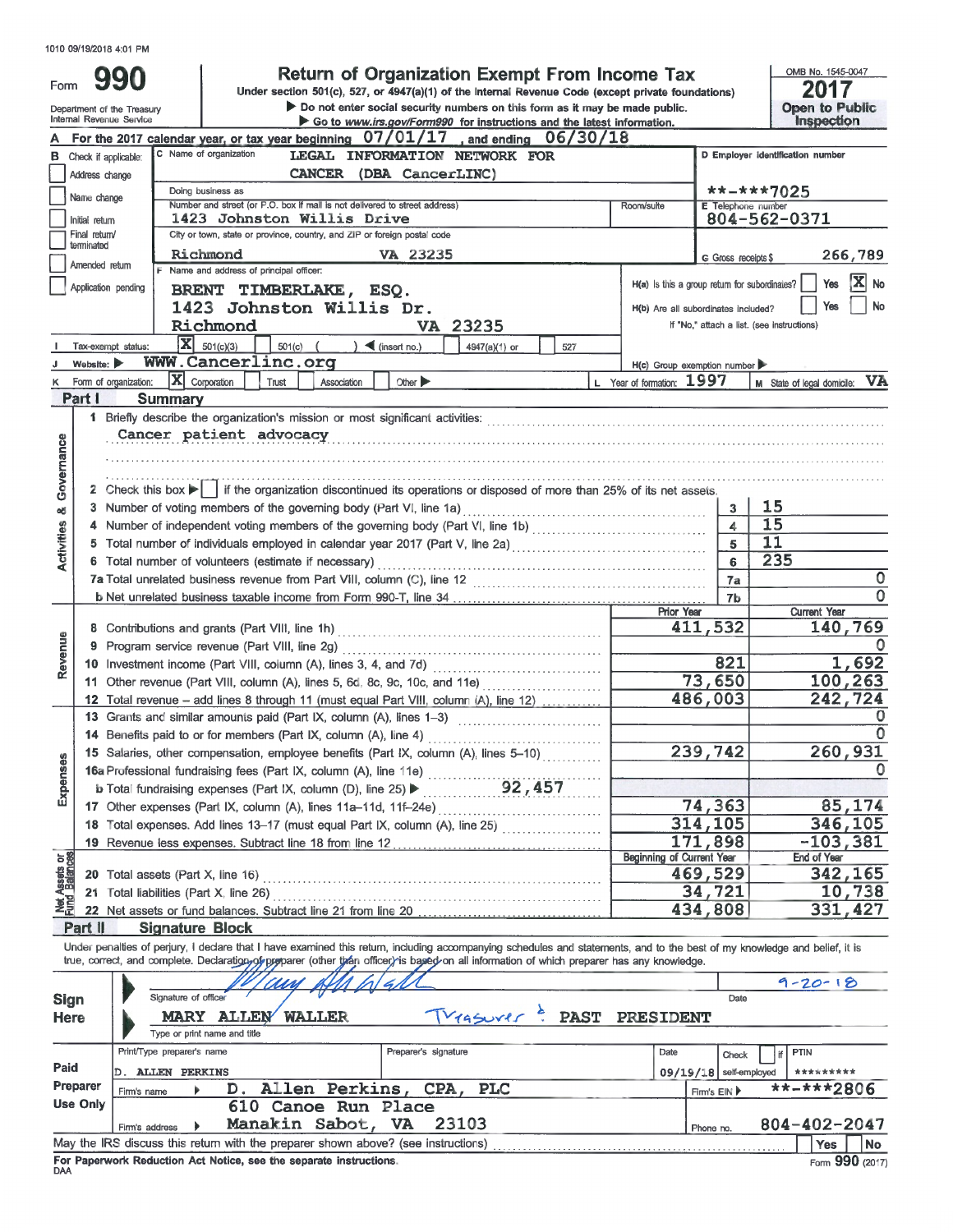|                                                                                                                                                                                                                                                                                                                                                                                                                                                                                                                                                                                                                                                                                                                                                                                                                                                                                                                                                                                                                                                                                                                                                                                                                                                                                                                                                                                                                                                                                                                            | **-***7025<br>Page 2                                                        |
|----------------------------------------------------------------------------------------------------------------------------------------------------------------------------------------------------------------------------------------------------------------------------------------------------------------------------------------------------------------------------------------------------------------------------------------------------------------------------------------------------------------------------------------------------------------------------------------------------------------------------------------------------------------------------------------------------------------------------------------------------------------------------------------------------------------------------------------------------------------------------------------------------------------------------------------------------------------------------------------------------------------------------------------------------------------------------------------------------------------------------------------------------------------------------------------------------------------------------------------------------------------------------------------------------------------------------------------------------------------------------------------------------------------------------------------------------------------------------------------------------------------------------|-----------------------------------------------------------------------------|
| Form 990 (2017) LEGAL INFORMATION NETWORK FOR<br>Part III<br><b>Statement of Program Service Accomplishments</b><br>Briefly describe the organization's mission:<br>$\mathbf 1$<br>Cancer patient advocacy<br>Did the organization undertake any significant program services during the year which were not listed on the<br>$\mathbf{2}$<br>prior Form 990 or 990-EZ?<br>If "Yes," describe these new services on Schedule O.<br>Did the organization cease conducting, or make significant changes in how it conducts, any program<br>3<br>services?<br>If "Yes," describe these changes on Schedule O.<br>Describe the organization's program service accomplishments for each of its three largest program services, as measured by<br>4<br>expenses. Section 501(c)(3) and 501(c)(4) organizations are required to report the amount of grants and allocations to others,<br>the total expenses, and revenue, if any, for each program service reported.<br>$(158, 901)$ including grants of \$<br>) (Revenue \$<br>4a (Code:<br>CancerLINC is a greater Richmond area nonprofit organization with<br>the mission of easing the burden of cancer for patients and their<br>families by providing assistance, education, and referral to legal,<br>financial, and community resources.<br>In fiscal<br>year 2018, LINC served 398 clients with 704 non-medical issues.<br>CancerLINC connects local cancer patients with volunteer attorneys,<br>grant funding from foundations and corporations to support its work. |                                                                             |
|                                                                                                                                                                                                                                                                                                                                                                                                                                                                                                                                                                                                                                                                                                                                                                                                                                                                                                                                                                                                                                                                                                                                                                                                                                                                                                                                                                                                                                                                                                                            |                                                                             |
|                                                                                                                                                                                                                                                                                                                                                                                                                                                                                                                                                                                                                                                                                                                                                                                                                                                                                                                                                                                                                                                                                                                                                                                                                                                                                                                                                                                                                                                                                                                            |                                                                             |
|                                                                                                                                                                                                                                                                                                                                                                                                                                                                                                                                                                                                                                                                                                                                                                                                                                                                                                                                                                                                                                                                                                                                                                                                                                                                                                                                                                                                                                                                                                                            |                                                                             |
|                                                                                                                                                                                                                                                                                                                                                                                                                                                                                                                                                                                                                                                                                                                                                                                                                                                                                                                                                                                                                                                                                                                                                                                                                                                                                                                                                                                                                                                                                                                            |                                                                             |
|                                                                                                                                                                                                                                                                                                                                                                                                                                                                                                                                                                                                                                                                                                                                                                                                                                                                                                                                                                                                                                                                                                                                                                                                                                                                                                                                                                                                                                                                                                                            |                                                                             |
|                                                                                                                                                                                                                                                                                                                                                                                                                                                                                                                                                                                                                                                                                                                                                                                                                                                                                                                                                                                                                                                                                                                                                                                                                                                                                                                                                                                                                                                                                                                            |                                                                             |
|                                                                                                                                                                                                                                                                                                                                                                                                                                                                                                                                                                                                                                                                                                                                                                                                                                                                                                                                                                                                                                                                                                                                                                                                                                                                                                                                                                                                                                                                                                                            | Yes $\overline{X}$ No                                                       |
|                                                                                                                                                                                                                                                                                                                                                                                                                                                                                                                                                                                                                                                                                                                                                                                                                                                                                                                                                                                                                                                                                                                                                                                                                                                                                                                                                                                                                                                                                                                            |                                                                             |
|                                                                                                                                                                                                                                                                                                                                                                                                                                                                                                                                                                                                                                                                                                                                                                                                                                                                                                                                                                                                                                                                                                                                                                                                                                                                                                                                                                                                                                                                                                                            |                                                                             |
|                                                                                                                                                                                                                                                                                                                                                                                                                                                                                                                                                                                                                                                                                                                                                                                                                                                                                                                                                                                                                                                                                                                                                                                                                                                                                                                                                                                                                                                                                                                            | Yes $\overline{X}$ No                                                       |
|                                                                                                                                                                                                                                                                                                                                                                                                                                                                                                                                                                                                                                                                                                                                                                                                                                                                                                                                                                                                                                                                                                                                                                                                                                                                                                                                                                                                                                                                                                                            |                                                                             |
|                                                                                                                                                                                                                                                                                                                                                                                                                                                                                                                                                                                                                                                                                                                                                                                                                                                                                                                                                                                                                                                                                                                                                                                                                                                                                                                                                                                                                                                                                                                            |                                                                             |
|                                                                                                                                                                                                                                                                                                                                                                                                                                                                                                                                                                                                                                                                                                                                                                                                                                                                                                                                                                                                                                                                                                                                                                                                                                                                                                                                                                                                                                                                                                                            |                                                                             |
|                                                                                                                                                                                                                                                                                                                                                                                                                                                                                                                                                                                                                                                                                                                                                                                                                                                                                                                                                                                                                                                                                                                                                                                                                                                                                                                                                                                                                                                                                                                            |                                                                             |
|                                                                                                                                                                                                                                                                                                                                                                                                                                                                                                                                                                                                                                                                                                                                                                                                                                                                                                                                                                                                                                                                                                                                                                                                                                                                                                                                                                                                                                                                                                                            |                                                                             |
|                                                                                                                                                                                                                                                                                                                                                                                                                                                                                                                                                                                                                                                                                                                                                                                                                                                                                                                                                                                                                                                                                                                                                                                                                                                                                                                                                                                                                                                                                                                            |                                                                             |
|                                                                                                                                                                                                                                                                                                                                                                                                                                                                                                                                                                                                                                                                                                                                                                                                                                                                                                                                                                                                                                                                                                                                                                                                                                                                                                                                                                                                                                                                                                                            |                                                                             |
|                                                                                                                                                                                                                                                                                                                                                                                                                                                                                                                                                                                                                                                                                                                                                                                                                                                                                                                                                                                                                                                                                                                                                                                                                                                                                                                                                                                                                                                                                                                            | financial professionals and others, whose services are provided on a pro    |
|                                                                                                                                                                                                                                                                                                                                                                                                                                                                                                                                                                                                                                                                                                                                                                                                                                                                                                                                                                                                                                                                                                                                                                                                                                                                                                                                                                                                                                                                                                                            | bono basis to help these patients address the problems they face- eviction, |
|                                                                                                                                                                                                                                                                                                                                                                                                                                                                                                                                                                                                                                                                                                                                                                                                                                                                                                                                                                                                                                                                                                                                                                                                                                                                                                                                                                                                                                                                                                                            | bankruptcy, employment security and similar situations. CancerLINC does     |
|                                                                                                                                                                                                                                                                                                                                                                                                                                                                                                                                                                                                                                                                                                                                                                                                                                                                                                                                                                                                                                                                                                                                                                                                                                                                                                                                                                                                                                                                                                                            | not charge for its services, relying on fundraising, special events and     |
|                                                                                                                                                                                                                                                                                                                                                                                                                                                                                                                                                                                                                                                                                                                                                                                                                                                                                                                                                                                                                                                                                                                                                                                                                                                                                                                                                                                                                                                                                                                            |                                                                             |

4b (Code: ) (Revenue \$  $\lambda$ . CancerLINC provides outreach and education services including: 1) staffing VCU Massey Cancer Center through a Medical Legal Partnership that provides counseling and referrals for cancer patients conveniently within the medical setting; 2) the Cycle of Life program provides end-of-life services such as wills, powers of attorney, etc., for cancer patients in hospices; 3) Life Planning Workshops help patients complete their wills, advance medical directives, and powers of attorney conveniently in only a few hours; 4) educational seminars are provided by volunteer professionals for local cancer patients, their families and the public on various legal and financial issues; 5) a speakers' bureau provides presentations to religious and community groups related to mission services.

| 4c (Code:<br>) (Expenses \$                         | including grants of \$<br>$\ldots \ldots \ldots$ | ) (Revenue \$     |
|-----------------------------------------------------|--------------------------------------------------|-------------------|
|                                                     |                                                  |                   |
|                                                     |                                                  |                   |
|                                                     |                                                  |                   |
|                                                     |                                                  |                   |
|                                                     |                                                  |                   |
|                                                     |                                                  |                   |
|                                                     |                                                  |                   |
|                                                     |                                                  |                   |
|                                                     |                                                  |                   |
|                                                     |                                                  |                   |
|                                                     |                                                  |                   |
| 4d Other program services (Describe in Schedule O.) |                                                  |                   |
| (Expenses \$                                        | including grants of \$                           | (Revenue \$       |
| 4e Total program service expenses u                 | 223,812                                          |                   |
|                                                     |                                                  | $\sim$ 000 $\sim$ |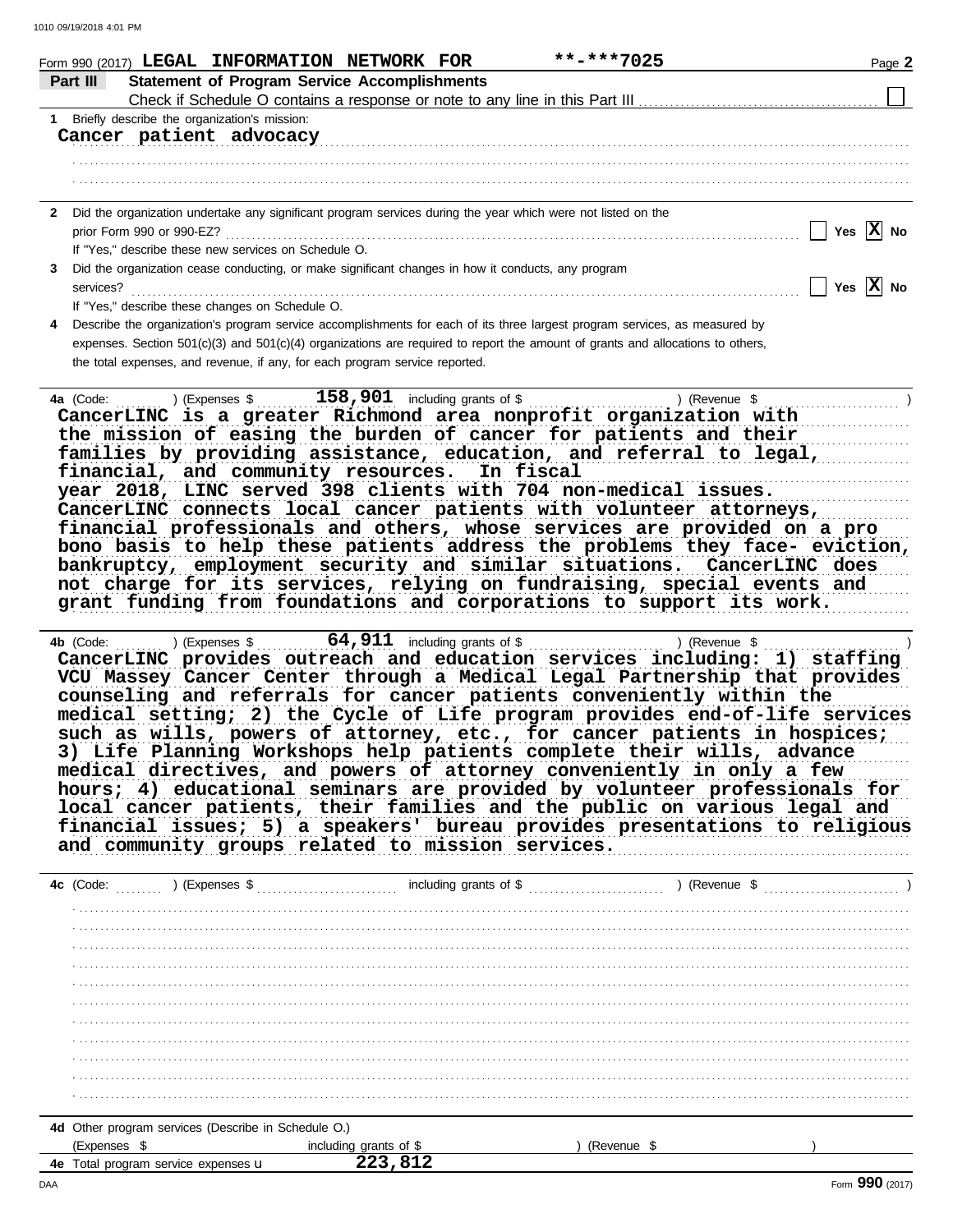1010 09/19/2018 4:01 PM

| Form 990 (2017) | LEGAL | <b>INFORMATION</b>                     | NETWORK | FOR | **-***7025 | $P$ aqe $\ddot{\phantom{2}}$ |
|-----------------|-------|----------------------------------------|---------|-----|------------|------------------------------|
| <b>Part IV</b>  |       | <b>Checklist of Required Schedules</b> |         |     |            |                              |

|     |                                                                                                                                                                                                              |                 | Yes         | No |
|-----|--------------------------------------------------------------------------------------------------------------------------------------------------------------------------------------------------------------|-----------------|-------------|----|
| 1   | Is the organization described in section $501(c)(3)$ or $4947(a)(1)$ (other than a private foundation)? If "Yes,"                                                                                            |                 |             |    |
|     | complete Schedule A                                                                                                                                                                                          | 1               | X           |    |
| 2   | Is the organization required to complete Schedule B, Schedule of Contributors (see instructions)?                                                                                                            | $\mathbf{2}$    | $\mathbf x$ |    |
| 3   | Did the organization engage in direct or indirect political campaign activities on behalf of or in opposition to                                                                                             |                 |             |    |
|     | candidates for public office? If "Yes," complete Schedule C, Part I                                                                                                                                          | 3               |             | x  |
| 4   | Section 501(c)(3) organizations. Did the organization engage in lobbying activities, or have a section 501(h)                                                                                                |                 |             |    |
|     | election in effect during the tax year? If "Yes," complete Schedule C, Part II                                                                                                                               | 4               |             | x  |
| 5   | Is the organization a section $501(c)(4)$ , $501(c)(5)$ , or $501(c)(6)$ organization that receives membership dues,                                                                                         |                 |             |    |
|     | assessments, or similar amounts as defined in Revenue Procedure 98-19? If "Yes," complete Schedule C,                                                                                                        |                 |             |    |
|     | Part III                                                                                                                                                                                                     | 5               |             | x  |
| 6   | Did the organization maintain any donor advised funds or any similar funds or accounts for which donors                                                                                                      |                 |             |    |
|     | have the right to provide advice on the distribution or investment of amounts in such funds or accounts? If                                                                                                  |                 |             |    |
|     | "Yes," complete Schedule D, Part I                                                                                                                                                                           | 6               |             | x  |
| 7   | Did the organization receive or hold a conservation easement, including easements to preserve open space,                                                                                                    |                 |             |    |
|     | the environment, historic land areas, or historic structures? If "Yes," complete Schedule D, Part II                                                                                                         | 7               |             | x  |
| 8   | Did the organization maintain collections of works of art, historical treasures, or other similar assets? If "Yes,"                                                                                          |                 |             |    |
|     | complete Schedule D, Part III                                                                                                                                                                                | 8               |             | x  |
| 9   | Did the organization report an amount in Part X, line 21, for escrow or custodial account liability, serve as a                                                                                              |                 |             |    |
|     | custodian for amounts not listed in Part X; or provide credit counseling, debt management, credit repair, or                                                                                                 |                 |             |    |
|     | debt negotiation services? If "Yes," complete Schedule D, Part IV                                                                                                                                            | 9               |             | x  |
| 10  | Did the organization, directly or through a related organization, hold assets in temporarily restricted                                                                                                      |                 |             | x  |
| 11  | endowments, permanent endowments, or quasi-endowments? If "Yes," complete Schedule D, Part V<br>If the organization's answer to any of the following questions is "Yes," then complete Schedule D, Parts VI, | 10              |             |    |
|     | VII, VIII, IX, or X as applicable.                                                                                                                                                                           |                 |             |    |
| a   | Did the organization report an amount for land, buildings, and equipment in Part X, line 10? If "Yes,"                                                                                                       |                 |             |    |
|     | complete Schedule D, Part VI                                                                                                                                                                                 | 11a             | x           |    |
| b   | Did the organization report an amount for investments—other securities in Part X, line 12 that is 5% or more                                                                                                 |                 |             |    |
|     | of its total assets reported in Part X, line 16? If "Yes," complete Schedule D, Part VII                                                                                                                     | 11 <sub>b</sub> |             | x  |
| c   | Did the organization report an amount for investments—program related in Part X, line 13 that is 5% or more                                                                                                  |                 |             |    |
|     | of its total assets reported in Part X, line 16? If "Yes," complete Schedule D, Part VIII                                                                                                                    | 11c             |             | x  |
| d   | Did the organization report an amount for other assets in Part X, line 15 that is 5% or more of its total assets                                                                                             |                 |             |    |
|     | reported in Part X, line 16? If "Yes," complete Schedule D, Part IX                                                                                                                                          | 11d             | x           |    |
| е   | Did the organization report an amount for other liabilities in Part X, line 25? If "Yes," complete Schedule D, Part X                                                                                        | 11e             | X           |    |
| f   | Did the organization's separate or consolidated financial statements for the tax year include a footnote that addresses                                                                                      |                 |             |    |
|     | the organization's liability for uncertain tax positions under FIN 48 (ASC 740)? If "Yes," complete Schedule D, Part X                                                                                       | 11f             |             | x  |
| 12a | Did the organization obtain separate, independent audited financial statements for the tax year? If "Yes," complete                                                                                          |                 |             |    |
|     |                                                                                                                                                                                                              | 12a             |             | x  |
| b   | Was the organization included in consolidated, independent audited financial statements for the tax year? If                                                                                                 |                 |             |    |
|     | "Yes," and if the organization answered "No" to line 12a, then completing Schedule D, Parts XI and XII is optional                                                                                           | 12 <sub>b</sub> |             | X  |
| 13  |                                                                                                                                                                                                              | 13              |             | X  |
| 14a | Did the organization maintain an office, employees, or agents outside of the United States?                                                                                                                  | 14a             |             | X  |
| b   | Did the organization have aggregate revenues or expenses of more than \$10,000 from grantmaking,                                                                                                             |                 |             |    |
|     | fundraising, business, investment, and program service activities outside the United States, or aggregate                                                                                                    |                 |             |    |
|     | foreign investments valued at \$100,000 or more? If "Yes," complete Schedule F, Parts I and IV [[[[[[[[[[[[[[[                                                                                               | 14b             |             | X  |
| 15  | Did the organization report on Part IX, column (A), line 3, more than \$5,000 of grants or other assistance to or                                                                                            |                 |             |    |
|     | for any foreign organization? If "Yes," complete Schedule F, Parts II and IV                                                                                                                                 | 15              |             | x  |
| 16  | Did the organization report on Part IX, column (A), line 3, more than \$5,000 of aggregate grants or other                                                                                                   |                 |             |    |
|     | assistance to or for foreign individuals? If "Yes," complete Schedule F, Parts III and IV                                                                                                                    | 16              |             | x  |
| 17  | Did the organization report a total of more than \$15,000 of expenses for professional fundraising services on                                                                                               |                 |             |    |
|     |                                                                                                                                                                                                              | 17              |             | X. |
| 18  | Did the organization report more than \$15,000 total of fundraising event gross income and contributions on                                                                                                  |                 |             |    |
|     | Part VIII, lines 1c and 8a? If "Yes," complete Schedule G, Part II                                                                                                                                           | 18              | x           |    |
| 19  | Did the organization report more than \$15,000 of gross income from gaming activities on Part VIII, line 9a?                                                                                                 |                 |             |    |
|     |                                                                                                                                                                                                              | 19              |             | X. |

Form **990** (2017)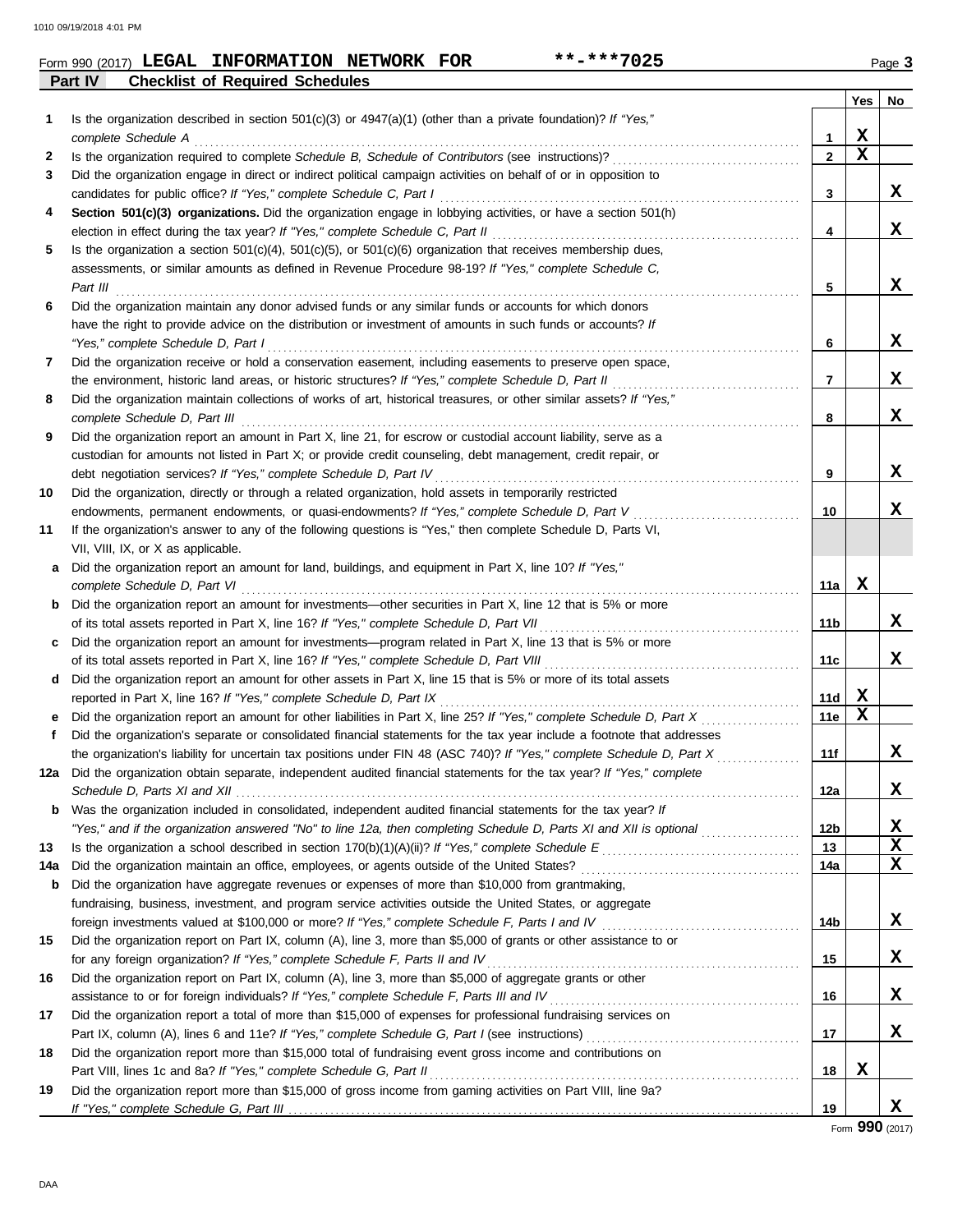1010 09/19/2018 4:01 PM

|     | **-***7025<br>Form 990 (2017) LEGAL INFORMATION NETWORK FOR                                                      |                 |     | Page 4                  |
|-----|------------------------------------------------------------------------------------------------------------------|-----------------|-----|-------------------------|
|     | <b>Checklist of Required Schedules (continued)</b><br>Part IV                                                    |                 |     |                         |
|     |                                                                                                                  |                 | Yes | No                      |
|     | 20a Did the organization operate one or more hospital facilities? If "Yes," complete Schedule H                  | 20a             |     | x                       |
| b   |                                                                                                                  | 20 <sub>b</sub> |     |                         |
| 21  | Did the organization report more than \$5,000 of grants or other assistance to any domestic organization or      |                 |     |                         |
|     | domestic government on Part IX, column (A), line 1? If "Yes," complete Schedule I, Parts I and II                | 21              |     | x                       |
| 22  | Did the organization report more than \$5,000 of grants or other assistance to or for domestic individuals on    |                 |     |                         |
|     | Part IX, column (A), line 2? If "Yes," complete Schedule I, Parts I and III                                      | 22              |     | x                       |
| 23  | Did the organization answer "Yes" to Part VII, Section A, line 3, 4, or 5 about compensation of the              |                 |     |                         |
|     | organization's current and former officers, directors, trustees, key employees, and highest compensated          |                 |     |                         |
|     | employees? If "Yes," complete Schedule J                                                                         | 23              |     | X                       |
|     | 24a Did the organization have a tax-exempt bond issue with an outstanding principal amount of more than          |                 |     |                         |
|     | \$100,000 as of the last day of the year, that was issued after December 31, 2002? If "Yes," answer lines 24b    |                 |     |                         |
|     | through 24d and complete Schedule K. If "No," go to line 25a                                                     | 24a             |     | X                       |
| b   | Did the organization invest any proceeds of tax-exempt bonds beyond a temporary period exception?                | 24b             |     |                         |
| c   | Did the organization maintain an escrow account other than a refunding escrow at any time during the year        |                 |     |                         |
|     | to defease any tax-exempt bonds?                                                                                 | 24c             |     |                         |
|     | d Did the organization act as an "on behalf of" issuer for bonds outstanding at any time during the year?        | 24d             |     |                         |
|     | 25a Section 501(c)(3), 501(c)(4), and 501(c)(29) organizations. Did the organization engage in an excess benefit |                 |     |                         |
|     | transaction with a disqualified person during the year? If "Yes," complete Schedule L, Part I                    | 25a             |     | X                       |
| b   | Is the organization aware that it engaged in an excess benefit transaction with a disqualified person in a prior |                 |     |                         |
|     | year, and that the transaction has not been reported on any of the organization's prior Forms 990 or 990-EZ?     |                 |     |                         |
|     | If "Yes," complete Schedule L, Part I                                                                            | 25 <sub>b</sub> |     | X                       |
| 26  | Did the organization report any amount on Part X, line 5, 6, or 22 for receivables from or payables to any       |                 |     |                         |
|     | current or former officers, directors, trustees, key employees, highest compensated employees, or                |                 |     |                         |
|     | disqualified persons? If "Yes," complete Schedule L, Part II                                                     | 26              |     | X                       |
| 27  | Did the organization provide a grant or other assistance to an officer, director, trustee, key employee,         |                 |     |                         |
|     | substantial contributor or employee thereof, a grant selection committee member, or to a 35% controlled          |                 |     |                         |
|     | entity or family member of any of these persons? If "Yes," complete Schedule L, Part III                         | 27              |     | X                       |
| 28  | Was the organization a party to a business transaction with one of the following parties (see Schedule L,        |                 |     |                         |
|     | Part IV instructions for applicable filing thresholds, conditions, and exceptions):                              |                 |     |                         |
| a   | A current or former officer, director, trustee, or key employee? If "Yes," complete Schedule L, Part IV          | 28a             |     | X                       |
| b   | A family member of a current or former officer, director, trustee, or key employee? If "Yes," complete           |                 |     |                         |
|     | Schedule L, Part IV                                                                                              | 28b             |     | X                       |
| C   | An entity of which a current or former officer, director, trustee, or key employee (or a family member thereof)  |                 |     |                         |
|     | was an officer, director, trustee, or direct or indirect owner? If "Yes," complete Schedule L, Part IV           | 28c             |     | X                       |
| 29  | Did the organization receive more than \$25,000 in non-cash contributions? If "Yes," complete Schedule M         | 29              |     | $\overline{\textbf{X}}$ |
| 30  | Did the organization receive contributions of art, historical treasures, or other similar assets, or qualified   |                 |     |                         |
|     | conservation contributions? If "Yes," complete Schedule M                                                        | 30              |     | X                       |
| 31  | Did the organization liquidate, terminate, or dissolve and cease operations? If "Yes," complete Schedule N,      |                 |     |                         |
|     | Part I                                                                                                           | 31              |     | X                       |
| 32  | Did the organization sell, exchange, dispose of, or transfer more than 25% of its net assets? If "Yes,"          |                 |     |                         |
|     | complete Schedule N, Part II                                                                                     | 32              |     | X                       |
| 33  | Did the organization own 100% of an entity disregarded as separate from the organization under Regulations       |                 |     |                         |
|     | sections 301.7701-2 and 301.7701-3? If "Yes," complete Schedule R, Part I                                        | 33              |     | X                       |
| 34  | Was the organization related to any tax-exempt or taxable entity? If "Yes," complete Schedule R, Part II, III,   |                 |     |                         |
|     | or IV, and Part V, line 1                                                                                        | 34              |     | X                       |
| 35a | Did the organization have a controlled entity within the meaning of section 512(b)(13)?                          | 35a             |     | $\mathbf x$             |
| b   | If "Yes" to line 35a, did the organization receive any payment from or engage in any transaction with a          |                 |     |                         |
|     |                                                                                                                  | 35 <sub>b</sub> |     |                         |
| 36  | Section 501(c)(3) organizations. Did the organization make any transfers to an exempt non-charitable             |                 |     |                         |
|     | related organization? If "Yes," complete Schedule R, Part V, line 2                                              | 36              |     | x                       |
| 37  | Did the organization conduct more than 5% of its activities through an entity that is not a related organization |                 |     |                         |
|     | and that is treated as a partnership for federal income tax purposes? If "Yes," complete Schedule R,             |                 |     |                         |
|     | Part VI                                                                                                          | 37              |     | x                       |
| 38  | Did the organization complete Schedule O and provide explanations in Schedule O for Part VI, lines 11b and       |                 |     |                         |
|     | 19? Note. All Form 990 filers are required to complete Schedule O.                                               | 38              | X   |                         |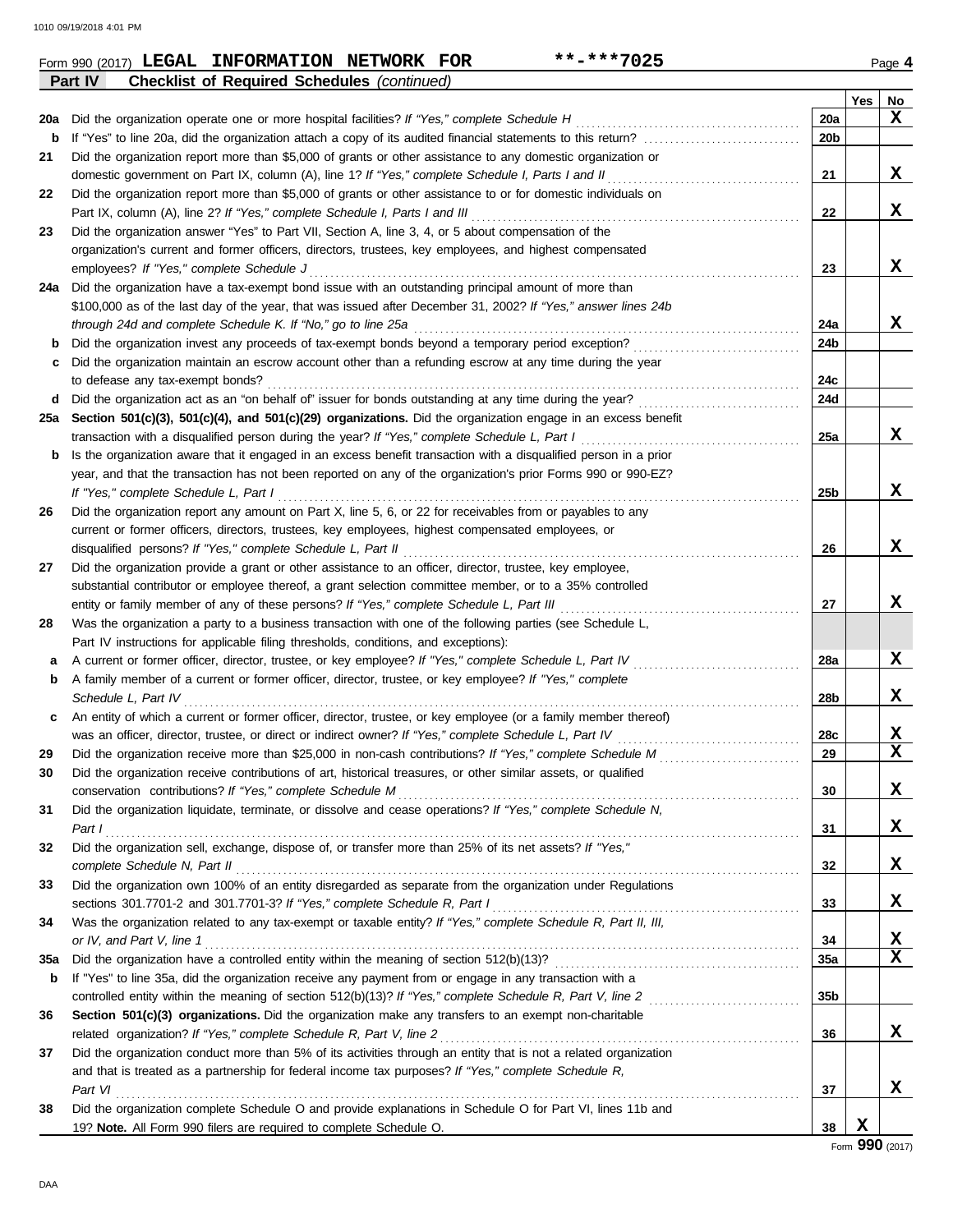| Yes<br>No<br>$\boldsymbol{2}$<br>Enter the number reported in Box 3 of Form 1096. Enter -0- if not applicable<br>1a<br>1а<br>$\overline{0}$<br>1 <sub>b</sub><br>Enter the number of Forms W-2G included in line 1a. Enter -0- if not applicable<br>b<br>Did the organization comply with backup withholding rules for reportable payments to vendors and<br>с<br>x<br>reportable gaming (gambling) winnings to prize winners?<br>1c<br>2a Enter the number of employees reported on Form W-3, Transmittal of Wage and Tax<br>11<br>Statements, filed for the calendar year ending with or within the year covered by this return<br>2a<br>x<br>If at least one is reported on line 2a, did the organization file all required federal employment tax returns?<br>2b<br>b<br>Note. If the sum of lines 1a and 2a is greater than 250, you may be required to e-file (see instructions)<br>x<br>Did the organization have unrelated business gross income of \$1,000 or more during the year?<br>3a<br>За<br>If "Yes," has it filed a Form 990-T for this year? If "No" to line 3b, provide an explanation in Schedule O<br>3b<br>b<br>At any time during the calendar year, did the organization have an interest in, or a signature or other authority<br>4a<br>over, a financial account in a foreign country (such as a bank account, securities account, or other financial<br>x<br>account)?<br>4a<br>b<br>See instructions for filing requirements for FinCEN Form 114, Report of Foreign Bank and Financial Accounts<br>(FBAR).<br>X<br>Was the organization a party to a prohibited tax shelter transaction at any time during the tax year?<br>5a<br>5a<br>x<br>Did any taxable party notify the organization that it was or is a party to a prohibited tax shelter transaction?<br>5b<br>b<br>If "Yes" to line 5a or 5b, did the organization file Form 8886-T?<br>5c<br>c<br>Does the organization have annual gross receipts that are normally greater than \$100,000, and did the<br>6а<br>x<br>organization solicit any contributions that were not tax deductible as charitable contributions?<br>6a<br>If "Yes," did the organization include with every solicitation an express statement that such contributions or<br>b<br>gifts were not tax deductible?<br>6b<br>Organizations that may receive deductible contributions under section 170(c).<br>7<br>Did the organization receive a payment in excess of \$75 made partly as a contribution and partly for goods<br>а<br>and services provided to the payor?<br>7a<br>7b<br>b<br>Did the organization sell, exchange, or otherwise dispose of tangible personal property for which it was<br>с<br>required to file Form 8282?<br>7c<br>7d<br>d<br>7e<br>е<br>Did the organization, during the year, pay premiums, directly or indirectly, on a personal benefit contract?<br>7f<br>f<br>If the organization received a contribution of qualified intellectual property, did the organization file Form 8899 as required?<br>7g<br>a<br>If the organization received a contribution of cars, boats, airplanes, or other vehicles, did the organization file a Form 1098-C?<br>7h<br>h<br>Sponsoring organizations maintaining donor advised funds. Did a donor advised fund maintained by the<br>sponsoring organization have excess business holdings at any time during the year?<br>8<br>Sponsoring organizations maintaining donor advised funds.<br>9<br>9a<br>a<br>9b<br>b<br>10<br>Section 501(c)(7) organizations. Enter:<br>10a<br>Initiation fees and capital contributions included on Part VIII, line 12 [11][11][11][11][11][11][11][11][11][<br>а<br>Gross receipts, included on Form 990, Part VIII, line 12, for public use of club facilities<br>10 <sub>b</sub><br>b<br>11<br>Section 501(c)(12) organizations. Enter:<br>11a<br>Gross income from members or shareholders<br>а<br>Gross income from other sources (Do not net amounts due or paid to other sources<br>b<br>11 <sub>b</sub><br>against amounts due or received from them.)<br>Section 4947(a)(1) non-exempt charitable trusts. Is the organization filing Form 990 in lieu of Form 1041?<br>12a<br>12a<br>If "Yes," enter the amount of tax-exempt interest received or accrued during the year <i>minimizion</i> .<br>  12b<br>b<br>Section 501(c)(29) qualified nonprofit health insurance issuers.<br>13<br>Is the organization licensed to issue qualified health plans in more than one state?<br>13а<br>а<br>Note. See the instructions for additional information the organization must report on Schedule O.<br>Enter the amount of reserves the organization is required to maintain by the states in which<br>b<br>13 <sub>b</sub><br>13 <sub>c</sub><br>Enter the amount of reserves on hand<br>c<br>x<br>Did the organization receive any payments for indoor tanning services during the tax year?<br>14a<br>14a<br>14b<br>b<br>Form 990 (2017)<br>DAA | Part V | Statements Regarding Other IRS Filings and Tax Compliance<br>Check if Schedule O contains a response or note to any line in this Part V |  |  |  |
|-----------------------------------------------------------------------------------------------------------------------------------------------------------------------------------------------------------------------------------------------------------------------------------------------------------------------------------------------------------------------------------------------------------------------------------------------------------------------------------------------------------------------------------------------------------------------------------------------------------------------------------------------------------------------------------------------------------------------------------------------------------------------------------------------------------------------------------------------------------------------------------------------------------------------------------------------------------------------------------------------------------------------------------------------------------------------------------------------------------------------------------------------------------------------------------------------------------------------------------------------------------------------------------------------------------------------------------------------------------------------------------------------------------------------------------------------------------------------------------------------------------------------------------------------------------------------------------------------------------------------------------------------------------------------------------------------------------------------------------------------------------------------------------------------------------------------------------------------------------------------------------------------------------------------------------------------------------------------------------------------------------------------------------------------------------------------------------------------------------------------------------------------------------------------------------------------------------------------------------------------------------------------------------------------------------------------------------------------------------------------------------------------------------------------------------------------------------------------------------------------------------------------------------------------------------------------------------------------------------------------------------------------------------------------------------------------------------------------------------------------------------------------------------------------------------------------------------------------------------------------------------------------------------------------------------------------------------------------------------------------------------------------------------------------------------------------------------------------------------------------------------------------------------------------------------------------------------------------------------------------------------------------------------------------------------------------------------------------------------------------------------------------------------------------------------------------------------------------------------------------------------------------------------------------------------------------------------------------------------------------------------------------------------------------------------------------------------------------------------------------------------------------------------------------------------------------------------------------------------------------------------------------------------------------------------------------------------------------------------------------------------------------------------------------------------------------------------------------------------------------------------------------------------------------------------------------------------------------------------------------------------------------------------------------------------------------------------------------------------------------------------------------------------------------------------------------------------------------------------------------------------------------------------------------------------------------------------------------------------------------------------------------------------------------------------------------------------------------------------------------------------------------------------------------------------------------------------------------------------------------------------------------------------------------------|--------|-----------------------------------------------------------------------------------------------------------------------------------------|--|--|--|
|                                                                                                                                                                                                                                                                                                                                                                                                                                                                                                                                                                                                                                                                                                                                                                                                                                                                                                                                                                                                                                                                                                                                                                                                                                                                                                                                                                                                                                                                                                                                                                                                                                                                                                                                                                                                                                                                                                                                                                                                                                                                                                                                                                                                                                                                                                                                                                                                                                                                                                                                                                                                                                                                                                                                                                                                                                                                                                                                                                                                                                                                                                                                                                                                                                                                                                                                                                                                                                                                                                                                                                                                                                                                                                                                                                                                                                                                                                                                                                                                                                                                                                                                                                                                                                                                                                                                                                                                                                                                                                                                                                                                                                                                                                                                                                                                                                                                                                                             |        |                                                                                                                                         |  |  |  |
|                                                                                                                                                                                                                                                                                                                                                                                                                                                                                                                                                                                                                                                                                                                                                                                                                                                                                                                                                                                                                                                                                                                                                                                                                                                                                                                                                                                                                                                                                                                                                                                                                                                                                                                                                                                                                                                                                                                                                                                                                                                                                                                                                                                                                                                                                                                                                                                                                                                                                                                                                                                                                                                                                                                                                                                                                                                                                                                                                                                                                                                                                                                                                                                                                                                                                                                                                                                                                                                                                                                                                                                                                                                                                                                                                                                                                                                                                                                                                                                                                                                                                                                                                                                                                                                                                                                                                                                                                                                                                                                                                                                                                                                                                                                                                                                                                                                                                                                             |        |                                                                                                                                         |  |  |  |
|                                                                                                                                                                                                                                                                                                                                                                                                                                                                                                                                                                                                                                                                                                                                                                                                                                                                                                                                                                                                                                                                                                                                                                                                                                                                                                                                                                                                                                                                                                                                                                                                                                                                                                                                                                                                                                                                                                                                                                                                                                                                                                                                                                                                                                                                                                                                                                                                                                                                                                                                                                                                                                                                                                                                                                                                                                                                                                                                                                                                                                                                                                                                                                                                                                                                                                                                                                                                                                                                                                                                                                                                                                                                                                                                                                                                                                                                                                                                                                                                                                                                                                                                                                                                                                                                                                                                                                                                                                                                                                                                                                                                                                                                                                                                                                                                                                                                                                                             |        |                                                                                                                                         |  |  |  |
|                                                                                                                                                                                                                                                                                                                                                                                                                                                                                                                                                                                                                                                                                                                                                                                                                                                                                                                                                                                                                                                                                                                                                                                                                                                                                                                                                                                                                                                                                                                                                                                                                                                                                                                                                                                                                                                                                                                                                                                                                                                                                                                                                                                                                                                                                                                                                                                                                                                                                                                                                                                                                                                                                                                                                                                                                                                                                                                                                                                                                                                                                                                                                                                                                                                                                                                                                                                                                                                                                                                                                                                                                                                                                                                                                                                                                                                                                                                                                                                                                                                                                                                                                                                                                                                                                                                                                                                                                                                                                                                                                                                                                                                                                                                                                                                                                                                                                                                             |        |                                                                                                                                         |  |  |  |
|                                                                                                                                                                                                                                                                                                                                                                                                                                                                                                                                                                                                                                                                                                                                                                                                                                                                                                                                                                                                                                                                                                                                                                                                                                                                                                                                                                                                                                                                                                                                                                                                                                                                                                                                                                                                                                                                                                                                                                                                                                                                                                                                                                                                                                                                                                                                                                                                                                                                                                                                                                                                                                                                                                                                                                                                                                                                                                                                                                                                                                                                                                                                                                                                                                                                                                                                                                                                                                                                                                                                                                                                                                                                                                                                                                                                                                                                                                                                                                                                                                                                                                                                                                                                                                                                                                                                                                                                                                                                                                                                                                                                                                                                                                                                                                                                                                                                                                                             |        |                                                                                                                                         |  |  |  |
|                                                                                                                                                                                                                                                                                                                                                                                                                                                                                                                                                                                                                                                                                                                                                                                                                                                                                                                                                                                                                                                                                                                                                                                                                                                                                                                                                                                                                                                                                                                                                                                                                                                                                                                                                                                                                                                                                                                                                                                                                                                                                                                                                                                                                                                                                                                                                                                                                                                                                                                                                                                                                                                                                                                                                                                                                                                                                                                                                                                                                                                                                                                                                                                                                                                                                                                                                                                                                                                                                                                                                                                                                                                                                                                                                                                                                                                                                                                                                                                                                                                                                                                                                                                                                                                                                                                                                                                                                                                                                                                                                                                                                                                                                                                                                                                                                                                                                                                             |        |                                                                                                                                         |  |  |  |
|                                                                                                                                                                                                                                                                                                                                                                                                                                                                                                                                                                                                                                                                                                                                                                                                                                                                                                                                                                                                                                                                                                                                                                                                                                                                                                                                                                                                                                                                                                                                                                                                                                                                                                                                                                                                                                                                                                                                                                                                                                                                                                                                                                                                                                                                                                                                                                                                                                                                                                                                                                                                                                                                                                                                                                                                                                                                                                                                                                                                                                                                                                                                                                                                                                                                                                                                                                                                                                                                                                                                                                                                                                                                                                                                                                                                                                                                                                                                                                                                                                                                                                                                                                                                                                                                                                                                                                                                                                                                                                                                                                                                                                                                                                                                                                                                                                                                                                                             |        |                                                                                                                                         |  |  |  |
|                                                                                                                                                                                                                                                                                                                                                                                                                                                                                                                                                                                                                                                                                                                                                                                                                                                                                                                                                                                                                                                                                                                                                                                                                                                                                                                                                                                                                                                                                                                                                                                                                                                                                                                                                                                                                                                                                                                                                                                                                                                                                                                                                                                                                                                                                                                                                                                                                                                                                                                                                                                                                                                                                                                                                                                                                                                                                                                                                                                                                                                                                                                                                                                                                                                                                                                                                                                                                                                                                                                                                                                                                                                                                                                                                                                                                                                                                                                                                                                                                                                                                                                                                                                                                                                                                                                                                                                                                                                                                                                                                                                                                                                                                                                                                                                                                                                                                                                             |        |                                                                                                                                         |  |  |  |
|                                                                                                                                                                                                                                                                                                                                                                                                                                                                                                                                                                                                                                                                                                                                                                                                                                                                                                                                                                                                                                                                                                                                                                                                                                                                                                                                                                                                                                                                                                                                                                                                                                                                                                                                                                                                                                                                                                                                                                                                                                                                                                                                                                                                                                                                                                                                                                                                                                                                                                                                                                                                                                                                                                                                                                                                                                                                                                                                                                                                                                                                                                                                                                                                                                                                                                                                                                                                                                                                                                                                                                                                                                                                                                                                                                                                                                                                                                                                                                                                                                                                                                                                                                                                                                                                                                                                                                                                                                                                                                                                                                                                                                                                                                                                                                                                                                                                                                                             |        |                                                                                                                                         |  |  |  |
|                                                                                                                                                                                                                                                                                                                                                                                                                                                                                                                                                                                                                                                                                                                                                                                                                                                                                                                                                                                                                                                                                                                                                                                                                                                                                                                                                                                                                                                                                                                                                                                                                                                                                                                                                                                                                                                                                                                                                                                                                                                                                                                                                                                                                                                                                                                                                                                                                                                                                                                                                                                                                                                                                                                                                                                                                                                                                                                                                                                                                                                                                                                                                                                                                                                                                                                                                                                                                                                                                                                                                                                                                                                                                                                                                                                                                                                                                                                                                                                                                                                                                                                                                                                                                                                                                                                                                                                                                                                                                                                                                                                                                                                                                                                                                                                                                                                                                                                             |        |                                                                                                                                         |  |  |  |
|                                                                                                                                                                                                                                                                                                                                                                                                                                                                                                                                                                                                                                                                                                                                                                                                                                                                                                                                                                                                                                                                                                                                                                                                                                                                                                                                                                                                                                                                                                                                                                                                                                                                                                                                                                                                                                                                                                                                                                                                                                                                                                                                                                                                                                                                                                                                                                                                                                                                                                                                                                                                                                                                                                                                                                                                                                                                                                                                                                                                                                                                                                                                                                                                                                                                                                                                                                                                                                                                                                                                                                                                                                                                                                                                                                                                                                                                                                                                                                                                                                                                                                                                                                                                                                                                                                                                                                                                                                                                                                                                                                                                                                                                                                                                                                                                                                                                                                                             |        |                                                                                                                                         |  |  |  |
|                                                                                                                                                                                                                                                                                                                                                                                                                                                                                                                                                                                                                                                                                                                                                                                                                                                                                                                                                                                                                                                                                                                                                                                                                                                                                                                                                                                                                                                                                                                                                                                                                                                                                                                                                                                                                                                                                                                                                                                                                                                                                                                                                                                                                                                                                                                                                                                                                                                                                                                                                                                                                                                                                                                                                                                                                                                                                                                                                                                                                                                                                                                                                                                                                                                                                                                                                                                                                                                                                                                                                                                                                                                                                                                                                                                                                                                                                                                                                                                                                                                                                                                                                                                                                                                                                                                                                                                                                                                                                                                                                                                                                                                                                                                                                                                                                                                                                                                             |        |                                                                                                                                         |  |  |  |
|                                                                                                                                                                                                                                                                                                                                                                                                                                                                                                                                                                                                                                                                                                                                                                                                                                                                                                                                                                                                                                                                                                                                                                                                                                                                                                                                                                                                                                                                                                                                                                                                                                                                                                                                                                                                                                                                                                                                                                                                                                                                                                                                                                                                                                                                                                                                                                                                                                                                                                                                                                                                                                                                                                                                                                                                                                                                                                                                                                                                                                                                                                                                                                                                                                                                                                                                                                                                                                                                                                                                                                                                                                                                                                                                                                                                                                                                                                                                                                                                                                                                                                                                                                                                                                                                                                                                                                                                                                                                                                                                                                                                                                                                                                                                                                                                                                                                                                                             |        |                                                                                                                                         |  |  |  |
|                                                                                                                                                                                                                                                                                                                                                                                                                                                                                                                                                                                                                                                                                                                                                                                                                                                                                                                                                                                                                                                                                                                                                                                                                                                                                                                                                                                                                                                                                                                                                                                                                                                                                                                                                                                                                                                                                                                                                                                                                                                                                                                                                                                                                                                                                                                                                                                                                                                                                                                                                                                                                                                                                                                                                                                                                                                                                                                                                                                                                                                                                                                                                                                                                                                                                                                                                                                                                                                                                                                                                                                                                                                                                                                                                                                                                                                                                                                                                                                                                                                                                                                                                                                                                                                                                                                                                                                                                                                                                                                                                                                                                                                                                                                                                                                                                                                                                                                             |        |                                                                                                                                         |  |  |  |
|                                                                                                                                                                                                                                                                                                                                                                                                                                                                                                                                                                                                                                                                                                                                                                                                                                                                                                                                                                                                                                                                                                                                                                                                                                                                                                                                                                                                                                                                                                                                                                                                                                                                                                                                                                                                                                                                                                                                                                                                                                                                                                                                                                                                                                                                                                                                                                                                                                                                                                                                                                                                                                                                                                                                                                                                                                                                                                                                                                                                                                                                                                                                                                                                                                                                                                                                                                                                                                                                                                                                                                                                                                                                                                                                                                                                                                                                                                                                                                                                                                                                                                                                                                                                                                                                                                                                                                                                                                                                                                                                                                                                                                                                                                                                                                                                                                                                                                                             |        |                                                                                                                                         |  |  |  |
|                                                                                                                                                                                                                                                                                                                                                                                                                                                                                                                                                                                                                                                                                                                                                                                                                                                                                                                                                                                                                                                                                                                                                                                                                                                                                                                                                                                                                                                                                                                                                                                                                                                                                                                                                                                                                                                                                                                                                                                                                                                                                                                                                                                                                                                                                                                                                                                                                                                                                                                                                                                                                                                                                                                                                                                                                                                                                                                                                                                                                                                                                                                                                                                                                                                                                                                                                                                                                                                                                                                                                                                                                                                                                                                                                                                                                                                                                                                                                                                                                                                                                                                                                                                                                                                                                                                                                                                                                                                                                                                                                                                                                                                                                                                                                                                                                                                                                                                             |        |                                                                                                                                         |  |  |  |
|                                                                                                                                                                                                                                                                                                                                                                                                                                                                                                                                                                                                                                                                                                                                                                                                                                                                                                                                                                                                                                                                                                                                                                                                                                                                                                                                                                                                                                                                                                                                                                                                                                                                                                                                                                                                                                                                                                                                                                                                                                                                                                                                                                                                                                                                                                                                                                                                                                                                                                                                                                                                                                                                                                                                                                                                                                                                                                                                                                                                                                                                                                                                                                                                                                                                                                                                                                                                                                                                                                                                                                                                                                                                                                                                                                                                                                                                                                                                                                                                                                                                                                                                                                                                                                                                                                                                                                                                                                                                                                                                                                                                                                                                                                                                                                                                                                                                                                                             |        |                                                                                                                                         |  |  |  |
|                                                                                                                                                                                                                                                                                                                                                                                                                                                                                                                                                                                                                                                                                                                                                                                                                                                                                                                                                                                                                                                                                                                                                                                                                                                                                                                                                                                                                                                                                                                                                                                                                                                                                                                                                                                                                                                                                                                                                                                                                                                                                                                                                                                                                                                                                                                                                                                                                                                                                                                                                                                                                                                                                                                                                                                                                                                                                                                                                                                                                                                                                                                                                                                                                                                                                                                                                                                                                                                                                                                                                                                                                                                                                                                                                                                                                                                                                                                                                                                                                                                                                                                                                                                                                                                                                                                                                                                                                                                                                                                                                                                                                                                                                                                                                                                                                                                                                                                             |        |                                                                                                                                         |  |  |  |
|                                                                                                                                                                                                                                                                                                                                                                                                                                                                                                                                                                                                                                                                                                                                                                                                                                                                                                                                                                                                                                                                                                                                                                                                                                                                                                                                                                                                                                                                                                                                                                                                                                                                                                                                                                                                                                                                                                                                                                                                                                                                                                                                                                                                                                                                                                                                                                                                                                                                                                                                                                                                                                                                                                                                                                                                                                                                                                                                                                                                                                                                                                                                                                                                                                                                                                                                                                                                                                                                                                                                                                                                                                                                                                                                                                                                                                                                                                                                                                                                                                                                                                                                                                                                                                                                                                                                                                                                                                                                                                                                                                                                                                                                                                                                                                                                                                                                                                                             |        |                                                                                                                                         |  |  |  |
|                                                                                                                                                                                                                                                                                                                                                                                                                                                                                                                                                                                                                                                                                                                                                                                                                                                                                                                                                                                                                                                                                                                                                                                                                                                                                                                                                                                                                                                                                                                                                                                                                                                                                                                                                                                                                                                                                                                                                                                                                                                                                                                                                                                                                                                                                                                                                                                                                                                                                                                                                                                                                                                                                                                                                                                                                                                                                                                                                                                                                                                                                                                                                                                                                                                                                                                                                                                                                                                                                                                                                                                                                                                                                                                                                                                                                                                                                                                                                                                                                                                                                                                                                                                                                                                                                                                                                                                                                                                                                                                                                                                                                                                                                                                                                                                                                                                                                                                             |        |                                                                                                                                         |  |  |  |
|                                                                                                                                                                                                                                                                                                                                                                                                                                                                                                                                                                                                                                                                                                                                                                                                                                                                                                                                                                                                                                                                                                                                                                                                                                                                                                                                                                                                                                                                                                                                                                                                                                                                                                                                                                                                                                                                                                                                                                                                                                                                                                                                                                                                                                                                                                                                                                                                                                                                                                                                                                                                                                                                                                                                                                                                                                                                                                                                                                                                                                                                                                                                                                                                                                                                                                                                                                                                                                                                                                                                                                                                                                                                                                                                                                                                                                                                                                                                                                                                                                                                                                                                                                                                                                                                                                                                                                                                                                                                                                                                                                                                                                                                                                                                                                                                                                                                                                                             |        |                                                                                                                                         |  |  |  |
|                                                                                                                                                                                                                                                                                                                                                                                                                                                                                                                                                                                                                                                                                                                                                                                                                                                                                                                                                                                                                                                                                                                                                                                                                                                                                                                                                                                                                                                                                                                                                                                                                                                                                                                                                                                                                                                                                                                                                                                                                                                                                                                                                                                                                                                                                                                                                                                                                                                                                                                                                                                                                                                                                                                                                                                                                                                                                                                                                                                                                                                                                                                                                                                                                                                                                                                                                                                                                                                                                                                                                                                                                                                                                                                                                                                                                                                                                                                                                                                                                                                                                                                                                                                                                                                                                                                                                                                                                                                                                                                                                                                                                                                                                                                                                                                                                                                                                                                             |        |                                                                                                                                         |  |  |  |
|                                                                                                                                                                                                                                                                                                                                                                                                                                                                                                                                                                                                                                                                                                                                                                                                                                                                                                                                                                                                                                                                                                                                                                                                                                                                                                                                                                                                                                                                                                                                                                                                                                                                                                                                                                                                                                                                                                                                                                                                                                                                                                                                                                                                                                                                                                                                                                                                                                                                                                                                                                                                                                                                                                                                                                                                                                                                                                                                                                                                                                                                                                                                                                                                                                                                                                                                                                                                                                                                                                                                                                                                                                                                                                                                                                                                                                                                                                                                                                                                                                                                                                                                                                                                                                                                                                                                                                                                                                                                                                                                                                                                                                                                                                                                                                                                                                                                                                                             |        |                                                                                                                                         |  |  |  |
|                                                                                                                                                                                                                                                                                                                                                                                                                                                                                                                                                                                                                                                                                                                                                                                                                                                                                                                                                                                                                                                                                                                                                                                                                                                                                                                                                                                                                                                                                                                                                                                                                                                                                                                                                                                                                                                                                                                                                                                                                                                                                                                                                                                                                                                                                                                                                                                                                                                                                                                                                                                                                                                                                                                                                                                                                                                                                                                                                                                                                                                                                                                                                                                                                                                                                                                                                                                                                                                                                                                                                                                                                                                                                                                                                                                                                                                                                                                                                                                                                                                                                                                                                                                                                                                                                                                                                                                                                                                                                                                                                                                                                                                                                                                                                                                                                                                                                                                             |        |                                                                                                                                         |  |  |  |
|                                                                                                                                                                                                                                                                                                                                                                                                                                                                                                                                                                                                                                                                                                                                                                                                                                                                                                                                                                                                                                                                                                                                                                                                                                                                                                                                                                                                                                                                                                                                                                                                                                                                                                                                                                                                                                                                                                                                                                                                                                                                                                                                                                                                                                                                                                                                                                                                                                                                                                                                                                                                                                                                                                                                                                                                                                                                                                                                                                                                                                                                                                                                                                                                                                                                                                                                                                                                                                                                                                                                                                                                                                                                                                                                                                                                                                                                                                                                                                                                                                                                                                                                                                                                                                                                                                                                                                                                                                                                                                                                                                                                                                                                                                                                                                                                                                                                                                                             |        |                                                                                                                                         |  |  |  |
|                                                                                                                                                                                                                                                                                                                                                                                                                                                                                                                                                                                                                                                                                                                                                                                                                                                                                                                                                                                                                                                                                                                                                                                                                                                                                                                                                                                                                                                                                                                                                                                                                                                                                                                                                                                                                                                                                                                                                                                                                                                                                                                                                                                                                                                                                                                                                                                                                                                                                                                                                                                                                                                                                                                                                                                                                                                                                                                                                                                                                                                                                                                                                                                                                                                                                                                                                                                                                                                                                                                                                                                                                                                                                                                                                                                                                                                                                                                                                                                                                                                                                                                                                                                                                                                                                                                                                                                                                                                                                                                                                                                                                                                                                                                                                                                                                                                                                                                             |        |                                                                                                                                         |  |  |  |
|                                                                                                                                                                                                                                                                                                                                                                                                                                                                                                                                                                                                                                                                                                                                                                                                                                                                                                                                                                                                                                                                                                                                                                                                                                                                                                                                                                                                                                                                                                                                                                                                                                                                                                                                                                                                                                                                                                                                                                                                                                                                                                                                                                                                                                                                                                                                                                                                                                                                                                                                                                                                                                                                                                                                                                                                                                                                                                                                                                                                                                                                                                                                                                                                                                                                                                                                                                                                                                                                                                                                                                                                                                                                                                                                                                                                                                                                                                                                                                                                                                                                                                                                                                                                                                                                                                                                                                                                                                                                                                                                                                                                                                                                                                                                                                                                                                                                                                                             |        |                                                                                                                                         |  |  |  |
|                                                                                                                                                                                                                                                                                                                                                                                                                                                                                                                                                                                                                                                                                                                                                                                                                                                                                                                                                                                                                                                                                                                                                                                                                                                                                                                                                                                                                                                                                                                                                                                                                                                                                                                                                                                                                                                                                                                                                                                                                                                                                                                                                                                                                                                                                                                                                                                                                                                                                                                                                                                                                                                                                                                                                                                                                                                                                                                                                                                                                                                                                                                                                                                                                                                                                                                                                                                                                                                                                                                                                                                                                                                                                                                                                                                                                                                                                                                                                                                                                                                                                                                                                                                                                                                                                                                                                                                                                                                                                                                                                                                                                                                                                                                                                                                                                                                                                                                             |        |                                                                                                                                         |  |  |  |
|                                                                                                                                                                                                                                                                                                                                                                                                                                                                                                                                                                                                                                                                                                                                                                                                                                                                                                                                                                                                                                                                                                                                                                                                                                                                                                                                                                                                                                                                                                                                                                                                                                                                                                                                                                                                                                                                                                                                                                                                                                                                                                                                                                                                                                                                                                                                                                                                                                                                                                                                                                                                                                                                                                                                                                                                                                                                                                                                                                                                                                                                                                                                                                                                                                                                                                                                                                                                                                                                                                                                                                                                                                                                                                                                                                                                                                                                                                                                                                                                                                                                                                                                                                                                                                                                                                                                                                                                                                                                                                                                                                                                                                                                                                                                                                                                                                                                                                                             |        |                                                                                                                                         |  |  |  |
|                                                                                                                                                                                                                                                                                                                                                                                                                                                                                                                                                                                                                                                                                                                                                                                                                                                                                                                                                                                                                                                                                                                                                                                                                                                                                                                                                                                                                                                                                                                                                                                                                                                                                                                                                                                                                                                                                                                                                                                                                                                                                                                                                                                                                                                                                                                                                                                                                                                                                                                                                                                                                                                                                                                                                                                                                                                                                                                                                                                                                                                                                                                                                                                                                                                                                                                                                                                                                                                                                                                                                                                                                                                                                                                                                                                                                                                                                                                                                                                                                                                                                                                                                                                                                                                                                                                                                                                                                                                                                                                                                                                                                                                                                                                                                                                                                                                                                                                             |        |                                                                                                                                         |  |  |  |
|                                                                                                                                                                                                                                                                                                                                                                                                                                                                                                                                                                                                                                                                                                                                                                                                                                                                                                                                                                                                                                                                                                                                                                                                                                                                                                                                                                                                                                                                                                                                                                                                                                                                                                                                                                                                                                                                                                                                                                                                                                                                                                                                                                                                                                                                                                                                                                                                                                                                                                                                                                                                                                                                                                                                                                                                                                                                                                                                                                                                                                                                                                                                                                                                                                                                                                                                                                                                                                                                                                                                                                                                                                                                                                                                                                                                                                                                                                                                                                                                                                                                                                                                                                                                                                                                                                                                                                                                                                                                                                                                                                                                                                                                                                                                                                                                                                                                                                                             |        |                                                                                                                                         |  |  |  |
|                                                                                                                                                                                                                                                                                                                                                                                                                                                                                                                                                                                                                                                                                                                                                                                                                                                                                                                                                                                                                                                                                                                                                                                                                                                                                                                                                                                                                                                                                                                                                                                                                                                                                                                                                                                                                                                                                                                                                                                                                                                                                                                                                                                                                                                                                                                                                                                                                                                                                                                                                                                                                                                                                                                                                                                                                                                                                                                                                                                                                                                                                                                                                                                                                                                                                                                                                                                                                                                                                                                                                                                                                                                                                                                                                                                                                                                                                                                                                                                                                                                                                                                                                                                                                                                                                                                                                                                                                                                                                                                                                                                                                                                                                                                                                                                                                                                                                                                             |        |                                                                                                                                         |  |  |  |
|                                                                                                                                                                                                                                                                                                                                                                                                                                                                                                                                                                                                                                                                                                                                                                                                                                                                                                                                                                                                                                                                                                                                                                                                                                                                                                                                                                                                                                                                                                                                                                                                                                                                                                                                                                                                                                                                                                                                                                                                                                                                                                                                                                                                                                                                                                                                                                                                                                                                                                                                                                                                                                                                                                                                                                                                                                                                                                                                                                                                                                                                                                                                                                                                                                                                                                                                                                                                                                                                                                                                                                                                                                                                                                                                                                                                                                                                                                                                                                                                                                                                                                                                                                                                                                                                                                                                                                                                                                                                                                                                                                                                                                                                                                                                                                                                                                                                                                                             |        |                                                                                                                                         |  |  |  |
|                                                                                                                                                                                                                                                                                                                                                                                                                                                                                                                                                                                                                                                                                                                                                                                                                                                                                                                                                                                                                                                                                                                                                                                                                                                                                                                                                                                                                                                                                                                                                                                                                                                                                                                                                                                                                                                                                                                                                                                                                                                                                                                                                                                                                                                                                                                                                                                                                                                                                                                                                                                                                                                                                                                                                                                                                                                                                                                                                                                                                                                                                                                                                                                                                                                                                                                                                                                                                                                                                                                                                                                                                                                                                                                                                                                                                                                                                                                                                                                                                                                                                                                                                                                                                                                                                                                                                                                                                                                                                                                                                                                                                                                                                                                                                                                                                                                                                                                             |        |                                                                                                                                         |  |  |  |
|                                                                                                                                                                                                                                                                                                                                                                                                                                                                                                                                                                                                                                                                                                                                                                                                                                                                                                                                                                                                                                                                                                                                                                                                                                                                                                                                                                                                                                                                                                                                                                                                                                                                                                                                                                                                                                                                                                                                                                                                                                                                                                                                                                                                                                                                                                                                                                                                                                                                                                                                                                                                                                                                                                                                                                                                                                                                                                                                                                                                                                                                                                                                                                                                                                                                                                                                                                                                                                                                                                                                                                                                                                                                                                                                                                                                                                                                                                                                                                                                                                                                                                                                                                                                                                                                                                                                                                                                                                                                                                                                                                                                                                                                                                                                                                                                                                                                                                                             |        |                                                                                                                                         |  |  |  |
|                                                                                                                                                                                                                                                                                                                                                                                                                                                                                                                                                                                                                                                                                                                                                                                                                                                                                                                                                                                                                                                                                                                                                                                                                                                                                                                                                                                                                                                                                                                                                                                                                                                                                                                                                                                                                                                                                                                                                                                                                                                                                                                                                                                                                                                                                                                                                                                                                                                                                                                                                                                                                                                                                                                                                                                                                                                                                                                                                                                                                                                                                                                                                                                                                                                                                                                                                                                                                                                                                                                                                                                                                                                                                                                                                                                                                                                                                                                                                                                                                                                                                                                                                                                                                                                                                                                                                                                                                                                                                                                                                                                                                                                                                                                                                                                                                                                                                                                             |        |                                                                                                                                         |  |  |  |
|                                                                                                                                                                                                                                                                                                                                                                                                                                                                                                                                                                                                                                                                                                                                                                                                                                                                                                                                                                                                                                                                                                                                                                                                                                                                                                                                                                                                                                                                                                                                                                                                                                                                                                                                                                                                                                                                                                                                                                                                                                                                                                                                                                                                                                                                                                                                                                                                                                                                                                                                                                                                                                                                                                                                                                                                                                                                                                                                                                                                                                                                                                                                                                                                                                                                                                                                                                                                                                                                                                                                                                                                                                                                                                                                                                                                                                                                                                                                                                                                                                                                                                                                                                                                                                                                                                                                                                                                                                                                                                                                                                                                                                                                                                                                                                                                                                                                                                                             |        |                                                                                                                                         |  |  |  |
|                                                                                                                                                                                                                                                                                                                                                                                                                                                                                                                                                                                                                                                                                                                                                                                                                                                                                                                                                                                                                                                                                                                                                                                                                                                                                                                                                                                                                                                                                                                                                                                                                                                                                                                                                                                                                                                                                                                                                                                                                                                                                                                                                                                                                                                                                                                                                                                                                                                                                                                                                                                                                                                                                                                                                                                                                                                                                                                                                                                                                                                                                                                                                                                                                                                                                                                                                                                                                                                                                                                                                                                                                                                                                                                                                                                                                                                                                                                                                                                                                                                                                                                                                                                                                                                                                                                                                                                                                                                                                                                                                                                                                                                                                                                                                                                                                                                                                                                             |        |                                                                                                                                         |  |  |  |
|                                                                                                                                                                                                                                                                                                                                                                                                                                                                                                                                                                                                                                                                                                                                                                                                                                                                                                                                                                                                                                                                                                                                                                                                                                                                                                                                                                                                                                                                                                                                                                                                                                                                                                                                                                                                                                                                                                                                                                                                                                                                                                                                                                                                                                                                                                                                                                                                                                                                                                                                                                                                                                                                                                                                                                                                                                                                                                                                                                                                                                                                                                                                                                                                                                                                                                                                                                                                                                                                                                                                                                                                                                                                                                                                                                                                                                                                                                                                                                                                                                                                                                                                                                                                                                                                                                                                                                                                                                                                                                                                                                                                                                                                                                                                                                                                                                                                                                                             |        |                                                                                                                                         |  |  |  |
|                                                                                                                                                                                                                                                                                                                                                                                                                                                                                                                                                                                                                                                                                                                                                                                                                                                                                                                                                                                                                                                                                                                                                                                                                                                                                                                                                                                                                                                                                                                                                                                                                                                                                                                                                                                                                                                                                                                                                                                                                                                                                                                                                                                                                                                                                                                                                                                                                                                                                                                                                                                                                                                                                                                                                                                                                                                                                                                                                                                                                                                                                                                                                                                                                                                                                                                                                                                                                                                                                                                                                                                                                                                                                                                                                                                                                                                                                                                                                                                                                                                                                                                                                                                                                                                                                                                                                                                                                                                                                                                                                                                                                                                                                                                                                                                                                                                                                                                             |        |                                                                                                                                         |  |  |  |
|                                                                                                                                                                                                                                                                                                                                                                                                                                                                                                                                                                                                                                                                                                                                                                                                                                                                                                                                                                                                                                                                                                                                                                                                                                                                                                                                                                                                                                                                                                                                                                                                                                                                                                                                                                                                                                                                                                                                                                                                                                                                                                                                                                                                                                                                                                                                                                                                                                                                                                                                                                                                                                                                                                                                                                                                                                                                                                                                                                                                                                                                                                                                                                                                                                                                                                                                                                                                                                                                                                                                                                                                                                                                                                                                                                                                                                                                                                                                                                                                                                                                                                                                                                                                                                                                                                                                                                                                                                                                                                                                                                                                                                                                                                                                                                                                                                                                                                                             |        |                                                                                                                                         |  |  |  |
|                                                                                                                                                                                                                                                                                                                                                                                                                                                                                                                                                                                                                                                                                                                                                                                                                                                                                                                                                                                                                                                                                                                                                                                                                                                                                                                                                                                                                                                                                                                                                                                                                                                                                                                                                                                                                                                                                                                                                                                                                                                                                                                                                                                                                                                                                                                                                                                                                                                                                                                                                                                                                                                                                                                                                                                                                                                                                                                                                                                                                                                                                                                                                                                                                                                                                                                                                                                                                                                                                                                                                                                                                                                                                                                                                                                                                                                                                                                                                                                                                                                                                                                                                                                                                                                                                                                                                                                                                                                                                                                                                                                                                                                                                                                                                                                                                                                                                                                             |        |                                                                                                                                         |  |  |  |
|                                                                                                                                                                                                                                                                                                                                                                                                                                                                                                                                                                                                                                                                                                                                                                                                                                                                                                                                                                                                                                                                                                                                                                                                                                                                                                                                                                                                                                                                                                                                                                                                                                                                                                                                                                                                                                                                                                                                                                                                                                                                                                                                                                                                                                                                                                                                                                                                                                                                                                                                                                                                                                                                                                                                                                                                                                                                                                                                                                                                                                                                                                                                                                                                                                                                                                                                                                                                                                                                                                                                                                                                                                                                                                                                                                                                                                                                                                                                                                                                                                                                                                                                                                                                                                                                                                                                                                                                                                                                                                                                                                                                                                                                                                                                                                                                                                                                                                                             |        |                                                                                                                                         |  |  |  |
|                                                                                                                                                                                                                                                                                                                                                                                                                                                                                                                                                                                                                                                                                                                                                                                                                                                                                                                                                                                                                                                                                                                                                                                                                                                                                                                                                                                                                                                                                                                                                                                                                                                                                                                                                                                                                                                                                                                                                                                                                                                                                                                                                                                                                                                                                                                                                                                                                                                                                                                                                                                                                                                                                                                                                                                                                                                                                                                                                                                                                                                                                                                                                                                                                                                                                                                                                                                                                                                                                                                                                                                                                                                                                                                                                                                                                                                                                                                                                                                                                                                                                                                                                                                                                                                                                                                                                                                                                                                                                                                                                                                                                                                                                                                                                                                                                                                                                                                             |        |                                                                                                                                         |  |  |  |
|                                                                                                                                                                                                                                                                                                                                                                                                                                                                                                                                                                                                                                                                                                                                                                                                                                                                                                                                                                                                                                                                                                                                                                                                                                                                                                                                                                                                                                                                                                                                                                                                                                                                                                                                                                                                                                                                                                                                                                                                                                                                                                                                                                                                                                                                                                                                                                                                                                                                                                                                                                                                                                                                                                                                                                                                                                                                                                                                                                                                                                                                                                                                                                                                                                                                                                                                                                                                                                                                                                                                                                                                                                                                                                                                                                                                                                                                                                                                                                                                                                                                                                                                                                                                                                                                                                                                                                                                                                                                                                                                                                                                                                                                                                                                                                                                                                                                                                                             |        |                                                                                                                                         |  |  |  |
|                                                                                                                                                                                                                                                                                                                                                                                                                                                                                                                                                                                                                                                                                                                                                                                                                                                                                                                                                                                                                                                                                                                                                                                                                                                                                                                                                                                                                                                                                                                                                                                                                                                                                                                                                                                                                                                                                                                                                                                                                                                                                                                                                                                                                                                                                                                                                                                                                                                                                                                                                                                                                                                                                                                                                                                                                                                                                                                                                                                                                                                                                                                                                                                                                                                                                                                                                                                                                                                                                                                                                                                                                                                                                                                                                                                                                                                                                                                                                                                                                                                                                                                                                                                                                                                                                                                                                                                                                                                                                                                                                                                                                                                                                                                                                                                                                                                                                                                             |        |                                                                                                                                         |  |  |  |
|                                                                                                                                                                                                                                                                                                                                                                                                                                                                                                                                                                                                                                                                                                                                                                                                                                                                                                                                                                                                                                                                                                                                                                                                                                                                                                                                                                                                                                                                                                                                                                                                                                                                                                                                                                                                                                                                                                                                                                                                                                                                                                                                                                                                                                                                                                                                                                                                                                                                                                                                                                                                                                                                                                                                                                                                                                                                                                                                                                                                                                                                                                                                                                                                                                                                                                                                                                                                                                                                                                                                                                                                                                                                                                                                                                                                                                                                                                                                                                                                                                                                                                                                                                                                                                                                                                                                                                                                                                                                                                                                                                                                                                                                                                                                                                                                                                                                                                                             |        |                                                                                                                                         |  |  |  |
|                                                                                                                                                                                                                                                                                                                                                                                                                                                                                                                                                                                                                                                                                                                                                                                                                                                                                                                                                                                                                                                                                                                                                                                                                                                                                                                                                                                                                                                                                                                                                                                                                                                                                                                                                                                                                                                                                                                                                                                                                                                                                                                                                                                                                                                                                                                                                                                                                                                                                                                                                                                                                                                                                                                                                                                                                                                                                                                                                                                                                                                                                                                                                                                                                                                                                                                                                                                                                                                                                                                                                                                                                                                                                                                                                                                                                                                                                                                                                                                                                                                                                                                                                                                                                                                                                                                                                                                                                                                                                                                                                                                                                                                                                                                                                                                                                                                                                                                             |        |                                                                                                                                         |  |  |  |
|                                                                                                                                                                                                                                                                                                                                                                                                                                                                                                                                                                                                                                                                                                                                                                                                                                                                                                                                                                                                                                                                                                                                                                                                                                                                                                                                                                                                                                                                                                                                                                                                                                                                                                                                                                                                                                                                                                                                                                                                                                                                                                                                                                                                                                                                                                                                                                                                                                                                                                                                                                                                                                                                                                                                                                                                                                                                                                                                                                                                                                                                                                                                                                                                                                                                                                                                                                                                                                                                                                                                                                                                                                                                                                                                                                                                                                                                                                                                                                                                                                                                                                                                                                                                                                                                                                                                                                                                                                                                                                                                                                                                                                                                                                                                                                                                                                                                                                                             |        |                                                                                                                                         |  |  |  |
|                                                                                                                                                                                                                                                                                                                                                                                                                                                                                                                                                                                                                                                                                                                                                                                                                                                                                                                                                                                                                                                                                                                                                                                                                                                                                                                                                                                                                                                                                                                                                                                                                                                                                                                                                                                                                                                                                                                                                                                                                                                                                                                                                                                                                                                                                                                                                                                                                                                                                                                                                                                                                                                                                                                                                                                                                                                                                                                                                                                                                                                                                                                                                                                                                                                                                                                                                                                                                                                                                                                                                                                                                                                                                                                                                                                                                                                                                                                                                                                                                                                                                                                                                                                                                                                                                                                                                                                                                                                                                                                                                                                                                                                                                                                                                                                                                                                                                                                             |        |                                                                                                                                         |  |  |  |
|                                                                                                                                                                                                                                                                                                                                                                                                                                                                                                                                                                                                                                                                                                                                                                                                                                                                                                                                                                                                                                                                                                                                                                                                                                                                                                                                                                                                                                                                                                                                                                                                                                                                                                                                                                                                                                                                                                                                                                                                                                                                                                                                                                                                                                                                                                                                                                                                                                                                                                                                                                                                                                                                                                                                                                                                                                                                                                                                                                                                                                                                                                                                                                                                                                                                                                                                                                                                                                                                                                                                                                                                                                                                                                                                                                                                                                                                                                                                                                                                                                                                                                                                                                                                                                                                                                                                                                                                                                                                                                                                                                                                                                                                                                                                                                                                                                                                                                                             |        |                                                                                                                                         |  |  |  |
|                                                                                                                                                                                                                                                                                                                                                                                                                                                                                                                                                                                                                                                                                                                                                                                                                                                                                                                                                                                                                                                                                                                                                                                                                                                                                                                                                                                                                                                                                                                                                                                                                                                                                                                                                                                                                                                                                                                                                                                                                                                                                                                                                                                                                                                                                                                                                                                                                                                                                                                                                                                                                                                                                                                                                                                                                                                                                                                                                                                                                                                                                                                                                                                                                                                                                                                                                                                                                                                                                                                                                                                                                                                                                                                                                                                                                                                                                                                                                                                                                                                                                                                                                                                                                                                                                                                                                                                                                                                                                                                                                                                                                                                                                                                                                                                                                                                                                                                             |        |                                                                                                                                         |  |  |  |

**Form 990 (2017) LEGAL INFORMATION NETWORK FOR \*\*-\*\*\*7025** Page 5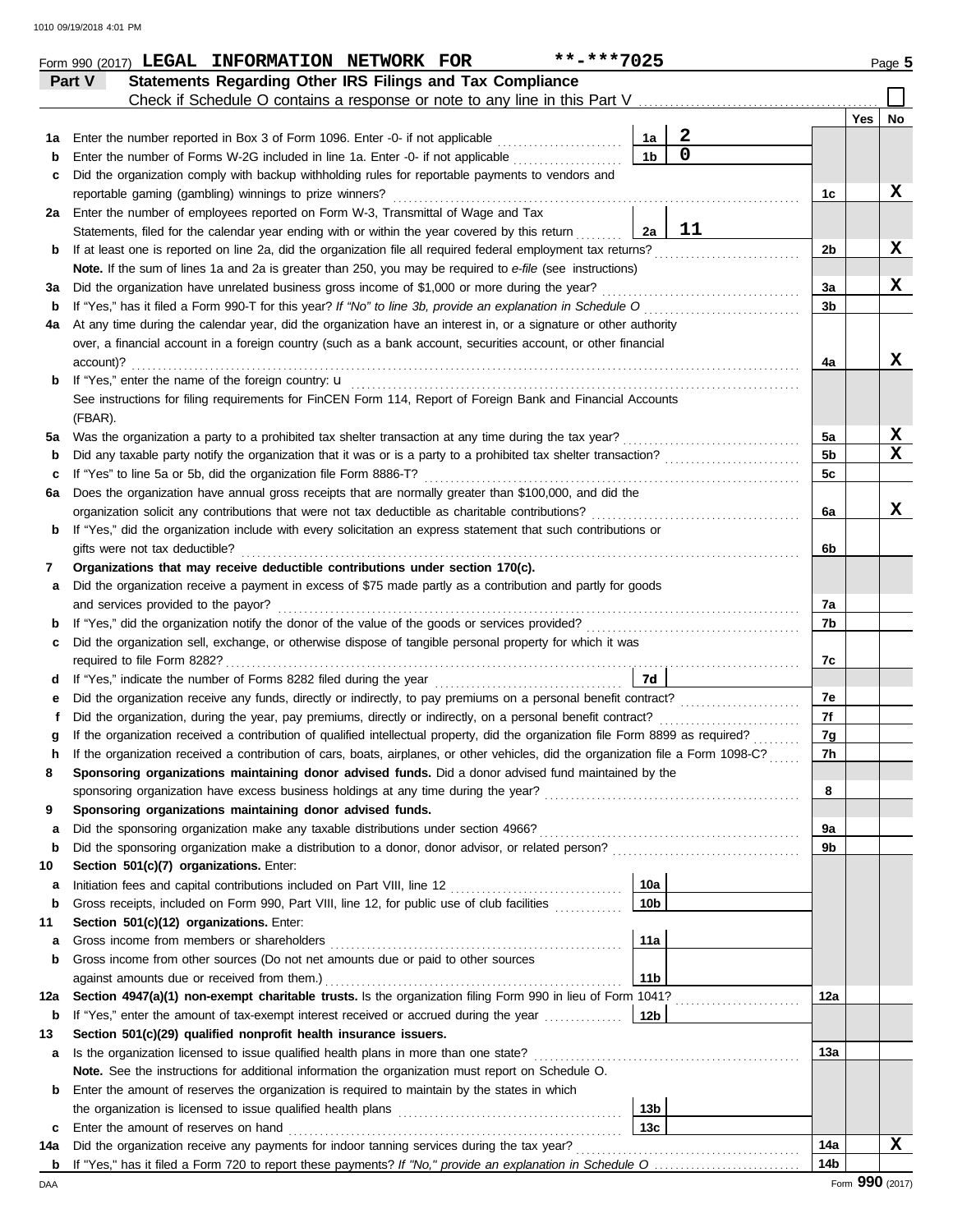|     | Part VI<br>Governance, Management, and Disclosure For each "Yes" response to lines 2 through 7b below, and for a "No"               |                 |                         |                 |
|-----|-------------------------------------------------------------------------------------------------------------------------------------|-----------------|-------------------------|-----------------|
|     | response to line 8a, 8b, or 10b below, describe the circumstances, processes, or changes in Schedule O. See instructions.           |                 |                         |                 |
|     |                                                                                                                                     |                 |                         | X               |
|     | Section A. Governing Body and Management                                                                                            |                 |                         |                 |
|     | 15                                                                                                                                  |                 | Yes                     | No              |
| 1а  | Enter the number of voting members of the governing body at the end of the tax year<br>1a                                           |                 |                         |                 |
|     | If there are material differences in voting rights among members of the governing body, or                                          |                 |                         |                 |
|     | if the governing body delegated broad authority to an executive committee or similar                                                |                 |                         |                 |
|     | committee, explain in Schedule O.<br>15                                                                                             |                 |                         |                 |
| b   | 1b<br>Enter the number of voting members included in line 1a, above, who are independent                                            |                 |                         |                 |
| 2   | Did any officer, director, trustee, or key employee have a family relationship or a business relationship with                      |                 |                         |                 |
|     | any other officer, director, trustee, or key employee?                                                                              | 2               |                         | X               |
| 3   | Did the organization delegate control over management duties customarily performed by or under the direct                           |                 |                         |                 |
|     | supervision of officers, directors, or trustees, or key employees to a management company or other person?                          | 3               |                         | X               |
| 4   | Did the organization make any significant changes to its governing documents since the prior Form 990 was filed?                    | 4               |                         | $\mathbf x$     |
| 5   | Did the organization become aware during the year of a significant diversion of the organization's assets?                          | 5               |                         | X               |
| 6   | Did the organization have members or stockholders?                                                                                  | 6               |                         | X               |
| 7a  | Did the organization have members, stockholders, or other persons who had the power to elect or appoint                             |                 |                         |                 |
|     | one or more members of the governing body?                                                                                          | 7a              |                         | X               |
| b   | Are any governance decisions of the organization reserved to (or subject to approval by) members,                                   |                 |                         |                 |
|     | stockholders, or persons other than the governing body?                                                                             | 7b              |                         | x               |
| 8   | Did the organization contemporaneously document the meetings held or written actions undertaken during the year by the following:   |                 |                         |                 |
| а   | The governing body?                                                                                                                 | 8a              | X                       |                 |
| b   | Each committee with authority to act on behalf of the governing body?                                                               | 8b              | X                       |                 |
| 9   | Is there any officer, director, trustee, or key employee listed in Part VII, Section A, who cannot be reached at                    |                 |                         |                 |
|     |                                                                                                                                     | 9               |                         | x               |
|     | Section B. Policies (This Section B requests information about policies not required by the Internal Revenue Code.)                 |                 |                         |                 |
|     |                                                                                                                                     |                 | Yes                     | No              |
| 10a | Did the organization have local chapters, branches, or affiliates?                                                                  | 10a             |                         | x               |
| b   | If "Yes," did the organization have written policies and procedures governing the activities of such chapters,                      |                 |                         |                 |
|     |                                                                                                                                     | 10b             |                         |                 |
| 11a | Has the organization provided a complete copy of this Form 990 to all members of its governing body before filing the form?         | 11a             |                         | x               |
| b   | Describe in Schedule O the process, if any, used by the organization to review this Form 990.                                       |                 |                         |                 |
| 12a | Did the organization have a written conflict of interest policy? If "No," go to line 13                                             | 12a             | X                       |                 |
| b   | Were officers, directors, or trustees, and key employees required to disclose annually interests that could give rise to conflicts? | 12 <sub>b</sub> | X                       |                 |
| c   | Did the organization regularly and consistently monitor and enforce compliance with the policy? If "Yes,"                           |                 |                         |                 |
|     | describe in Schedule O how this was done                                                                                            | 12c             | x                       |                 |
| 13  | Did the organization have a written whistleblower policy?                                                                           | 13              | $\overline{\mathbf{x}}$ |                 |
| 14  | Did the organization have a written document retention and destruction policy?                                                      | 14              | X                       |                 |
| 15  | Did the process for determining compensation of the following persons include a review and approval by                              |                 |                         |                 |
|     | independent persons, comparability data, and contemporaneous substantiation of the deliberation and decision?                       |                 |                         |                 |
| а   |                                                                                                                                     | 15a             | X                       |                 |
| b   | Other officers or key employees of the organization                                                                                 | 15b             |                         | x               |
|     | If "Yes" to line 15a or 15b, describe the process in Schedule O (see instructions).                                                 |                 |                         |                 |
| 16a | Did the organization invest in, contribute assets to, or participate in a joint venture or similar arrangement                      |                 |                         |                 |
|     | with a taxable entity during the year?                                                                                              | 16a             |                         | x               |
| b   | If "Yes," did the organization follow a written policy or procedure requiring the organization to evaluate its                      |                 |                         |                 |
|     | participation in joint venture arrangements under applicable federal tax law, and take steps to safeguard the                       |                 |                         |                 |
|     |                                                                                                                                     | 16b             |                         |                 |
|     | <b>Section C. Disclosure</b>                                                                                                        |                 |                         |                 |
| 17  | List the states with which a copy of this Form 990 is required to be filed $\mathbf u$ None                                         |                 |                         |                 |
| 18  | Section 6104 requires an organization to make its Forms 1023 (or 1024 if applicable), 990, and 990-T (Section 501(c)(3)s only)      |                 |                         |                 |
|     | available for public inspection. Indicate how you made these available. Check all that apply.                                       |                 |                         |                 |
|     | ΙXΙ<br>Another's website $ X $ Upon request<br>Own website<br>Other (explain in Schedule O)<br>$\mathbf{1}$                         |                 |                         |                 |
| 19  | Describe in Schedule O whether (and if so, how) the organization made its governing documents, conflict of interest policy, and     |                 |                         |                 |
|     | financial statements available to the public during the tax year.                                                                   |                 |                         |                 |
| 20  | State the name, address, and telephone number of the person who possesses the organization's books and records: u                   |                 |                         |                 |
|     | 1423 JOHNSTON WILLIS DRIVE<br><b>CHRIS WILLIAMS</b>                                                                                 |                 |                         |                 |
|     | VA 23235<br><b>RICHMOND</b>                                                                                                         | 804-562-0371    |                         |                 |
| DAA |                                                                                                                                     |                 |                         | Form 990 (2017) |

**Form 990 (2017) LEGAL INFORMATION NETWORK FOR \*\*-\*\*\*7025** Page 6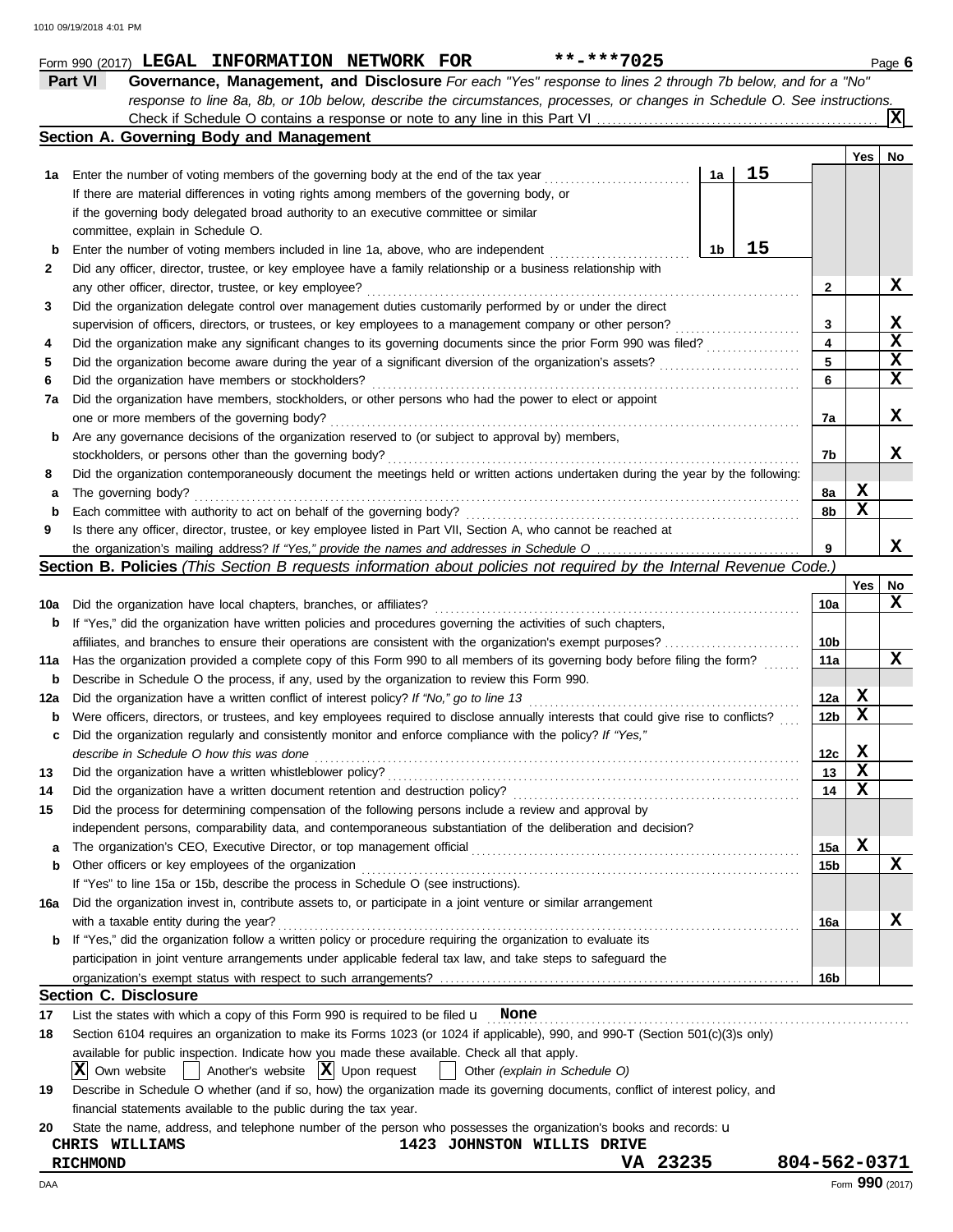|                                                                                                                                                                                                                                    |  | Form 990 (2017) LEGAL INFORMATION NETWORK FOR |  |  | **-***7025                                                                                                                        | Page 7 |  |  |
|------------------------------------------------------------------------------------------------------------------------------------------------------------------------------------------------------------------------------------|--|-----------------------------------------------|--|--|-----------------------------------------------------------------------------------------------------------------------------------|--------|--|--|
| Part VII                                                                                                                                                                                                                           |  |                                               |  |  | Compensation of Officers, Directors, Trustees, Key Employees, Highest Compensated Employees, and                                  |        |  |  |
|                                                                                                                                                                                                                                    |  | <b>Independent Contractors</b>                |  |  |                                                                                                                                   |        |  |  |
|                                                                                                                                                                                                                                    |  |                                               |  |  | Check if Schedule O contains a response or note to any line in this Part VII                                                      |        |  |  |
| Section A.                                                                                                                                                                                                                         |  |                                               |  |  | Officers, Directors, Trustees, Key Employees, and Highest Compensated Employees                                                   |        |  |  |
| organization's tax year.                                                                                                                                                                                                           |  |                                               |  |  | 1a Complete this table for all persons required to be listed. Report compensation for the calendar year ending with or within the |        |  |  |
| • List all of the organization's <b>current</b> officers, directors, trustees (whether individuals or organizations), regardless of amount of<br>compensation. Enter -0- in columns (D), (E), and (F) if no compensation was paid. |  |                                               |  |  |                                                                                                                                   |        |  |  |
|                                                                                                                                                                                                                                    |  |                                               |  |  | • List all of the organization's current key employees if any See instructions for definition of "key employee"                   |        |  |  |

● List all of the organization's **current** key employees, if any. See instructions for definition of "key employee."

who received reportable compensation (Box 5 of Form W-2 and/or Box 7 of Form 1099-MISC) of more than \$100,000 from the organization and any related organizations. ■ List the organization's five **current** highest compensated employees (other than an officer, director, trustee, or key employee)<br> **•** Preceived reportable compensation (Box 5 of Form W.2 and/or Box 7 of Form 1000 MISC)

■ List all of the organization's **former** officers, key employees, and highest compensated employees who received more than<br> **•** 00,000 of reportable compensation from the ergonization and any related ergonizations \$100,000 of reportable compensation from the organization and any related organizations.

■ List all of the organization's **former directors or trustees** that received, in the capacity as a former director or trustee of the<br>paization, more than \$10,000 of reportable compensation from the organization and any r organization, more than \$10,000 of reportable compensation from the organization and any related organizations. List persons in the following order: individual trustees or directors; institutional trustees; officers; key employees; highest

compensated employees; and former such persons.

 $\overline{X}$  Check this box if neither the organization nor any related organization compensated any current officer, director, or trustee.

| (A)<br>Name and Title                             | (B)<br>Average<br>hours per<br>week<br>(list any<br>hours for |                                      |                          | Position    | (C)             | (do not check more than one<br>box, unless person is both an<br>officer and a director/trustee) |        | (D)<br>Reportable<br>compensation<br>from<br>the<br>organization | (E)<br>Reportable<br>compensation from<br>related<br>organizations<br>(W-2/1099-MISC) | (F)<br>Estimated<br>amount of<br>other<br>compensation<br>from the |
|---------------------------------------------------|---------------------------------------------------------------|--------------------------------------|--------------------------|-------------|-----------------|-------------------------------------------------------------------------------------------------|--------|------------------------------------------------------------------|---------------------------------------------------------------------------------------|--------------------------------------------------------------------|
|                                                   | related<br>organizations<br>below dotted<br>line)             | Individual<br>or director<br>trustee | Institutional<br>trustee | Officer     | Key<br>enployee | Highest compensated<br>employee                                                                 | Former | (W-2/1099-MISC)                                                  |                                                                                       | organization<br>and related<br>organizations                       |
| (1) JANET ABRAHAM,                                | MISW<br>1.00                                                  |                                      |                          |             |                 |                                                                                                 |        |                                                                  |                                                                                       |                                                                    |
| <b>BOARD MEMBER</b>                               | 0.00                                                          | $\mathbf x$                          |                          |             |                 |                                                                                                 |        | 0                                                                | 0                                                                                     | 0                                                                  |
| (2) ELIZABETH O'DONNELL                           |                                                               |                                      |                          |             |                 |                                                                                                 |        |                                                                  |                                                                                       |                                                                    |
|                                                   | 2.00                                                          |                                      |                          |             |                 |                                                                                                 |        |                                                                  |                                                                                       |                                                                    |
| <b>TREASURER</b>                                  | 0.00                                                          | $\mathbf x$                          |                          | $\mathbf x$ |                 |                                                                                                 |        | 0                                                                | 0                                                                                     | 0                                                                  |
| (3) SHANNON DAILY,                                | <b>ESQ.</b>                                                   |                                      |                          |             |                 |                                                                                                 |        |                                                                  |                                                                                       |                                                                    |
|                                                   | 1.00                                                          |                                      |                          |             |                 |                                                                                                 |        |                                                                  |                                                                                       |                                                                    |
| <b>BOARD MEMBER</b>                               | 0.00                                                          | $\mathbf x$                          |                          |             |                 |                                                                                                 |        | 0                                                                | 0                                                                                     | 0                                                                  |
| (4) MARY ALLEN WALLER                             |                                                               |                                      |                          |             |                 |                                                                                                 |        |                                                                  |                                                                                       |                                                                    |
|                                                   | 2.00                                                          |                                      |                          |             |                 |                                                                                                 |        |                                                                  |                                                                                       |                                                                    |
| PAST PRESIDENT                                    | 0.00                                                          | $\mathbf x$                          |                          | $\mathbf x$ |                 |                                                                                                 |        | 0                                                                | 0                                                                                     | 0                                                                  |
| (5) TOM FALAT, ESQ.                               |                                                               |                                      |                          |             |                 |                                                                                                 |        |                                                                  |                                                                                       |                                                                    |
|                                                   | 1.00<br>0.00                                                  | $\mathbf x$                          |                          |             |                 |                                                                                                 |        | 0                                                                | 0                                                                                     | 0                                                                  |
| <b>BOARD MEMBER</b><br>GILLIARD,<br>(6) STEPHANIE | ESQ                                                           |                                      |                          |             |                 |                                                                                                 |        |                                                                  |                                                                                       |                                                                    |
|                                                   | 1.00                                                          |                                      |                          |             |                 |                                                                                                 |        |                                                                  |                                                                                       |                                                                    |
| <b>BOARD MEMBER</b>                               | 0.00                                                          | $\mathbf x$                          |                          |             |                 |                                                                                                 |        | 0                                                                | 0                                                                                     | 0                                                                  |
| (7) ALEXANDRA BOWEN                               |                                                               |                                      |                          |             |                 |                                                                                                 |        |                                                                  |                                                                                       |                                                                    |
|                                                   | 2.00                                                          |                                      |                          |             |                 |                                                                                                 |        |                                                                  |                                                                                       |                                                                    |
| <b>VICE PRESIDENT</b>                             | 0.00                                                          | $\mathbf x$                          |                          | $\mathbf x$ |                 |                                                                                                 |        | 0                                                                | 0                                                                                     | 0                                                                  |
| (8) LAUREN MCDEVITT                               |                                                               |                                      |                          |             |                 |                                                                                                 |        |                                                                  |                                                                                       |                                                                    |
|                                                   | 1.00                                                          |                                      |                          |             |                 |                                                                                                 |        |                                                                  |                                                                                       |                                                                    |
| <b>BOARD MEMBER</b>                               | 0.00                                                          | $\mathbf x$                          |                          |             |                 |                                                                                                 |        | 0                                                                | 0                                                                                     | 0                                                                  |
| (9) MARY HELEN HACKNEY,                           | MD                                                            |                                      |                          |             |                 |                                                                                                 |        |                                                                  |                                                                                       |                                                                    |
|                                                   | 1.00                                                          |                                      |                          |             |                 |                                                                                                 |        |                                                                  |                                                                                       |                                                                    |
| <b>BOARD MEMBER</b>                               | 0.00                                                          | X                                    |                          |             |                 |                                                                                                 |        | 0                                                                | 0                                                                                     | 0                                                                  |
| TIMBERLAKE,<br>(10) BRENT                         | ESQ.                                                          |                                      |                          |             |                 |                                                                                                 |        |                                                                  |                                                                                       |                                                                    |
|                                                   | 2.00                                                          |                                      |                          |             |                 |                                                                                                 |        |                                                                  |                                                                                       |                                                                    |
| <b>PRESIDENT</b><br>(11) MARY KATHERINE           | 0.00<br>MCGETRICK                                             | $\mathbf x$                          |                          | $\mathbf x$ |                 |                                                                                                 |        | 0                                                                | 0                                                                                     | 0                                                                  |
|                                                   | 1.00                                                          |                                      | ESQ                      |             |                 |                                                                                                 |        |                                                                  |                                                                                       |                                                                    |
| <b>TREASURER</b>                                  | 0.00                                                          | $\mathbf x$                          |                          | $\mathbf x$ |                 |                                                                                                 |        | 0                                                                | 0                                                                                     | 0                                                                  |
|                                                   |                                                               |                                      |                          |             |                 |                                                                                                 |        |                                                                  |                                                                                       |                                                                    |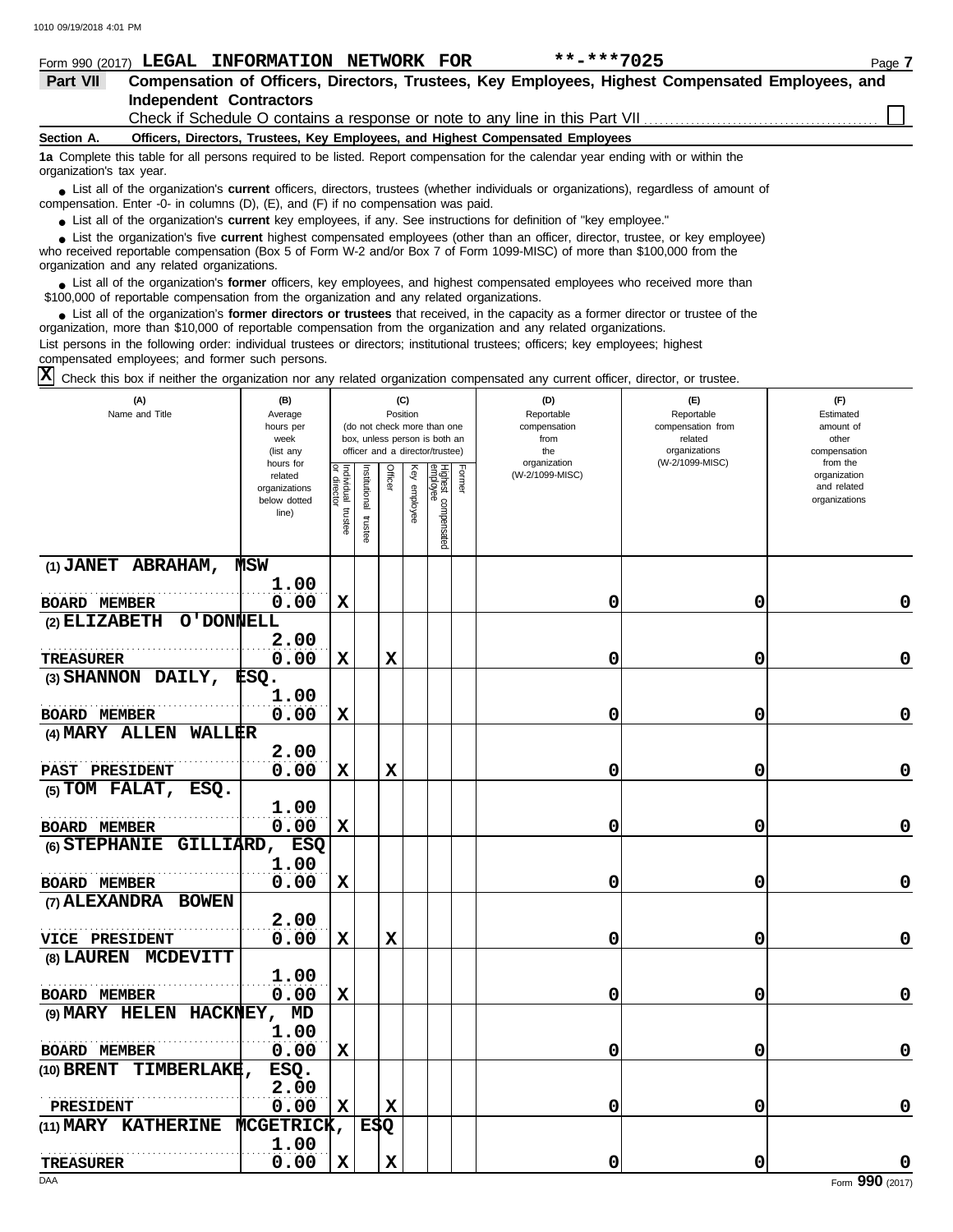| Form 990 (2017) LEGAL INFORMATION NETWORK FOR<br>Part VII                                                                                                                                                                                                                                                                                                 |                                                                |                                      |                      |                 |              |                                                                                                 |        | **-***7025<br>Section A. Officers, Directors, Trustees, Key Employees, and Highest Compensated Employees (continued) |                                                                    |                                                          | Page 8 |
|-----------------------------------------------------------------------------------------------------------------------------------------------------------------------------------------------------------------------------------------------------------------------------------------------------------------------------------------------------------|----------------------------------------------------------------|--------------------------------------|----------------------|-----------------|--------------|-------------------------------------------------------------------------------------------------|--------|----------------------------------------------------------------------------------------------------------------------|--------------------------------------------------------------------|----------------------------------------------------------|--------|
| (A)<br>Name and title                                                                                                                                                                                                                                                                                                                                     | (B)<br>Average<br>hours per<br>week<br>(list any               |                                      |                      | (C)<br>Position |              | (do not check more than one<br>box, unless person is both an<br>officer and a director/trustee) |        | (D)<br>Reportable<br>compensation<br>from<br>the                                                                     | (E)<br>Reportable<br>compensation from<br>related<br>organizations | (F)<br>Estimated<br>amount of<br>other<br>compensation   |        |
|                                                                                                                                                                                                                                                                                                                                                           | hours for<br>related<br>organizations<br>below dotted<br>line) | Individual<br>or director<br>trustee | nstitutional trustee | Officer         | Key employee | Highest compensated<br>employee                                                                 | Former | organization<br>(W-2/1099-MISC)                                                                                      | (W-2/1099-MISC)                                                    | from the<br>organization<br>and related<br>organizations |        |
| PAUL RANNEY,<br>(12)                                                                                                                                                                                                                                                                                                                                      | ESQ.<br>1.00                                                   |                                      |                      |                 |              |                                                                                                 |        |                                                                                                                      |                                                                    |                                                          |        |
| BOARD MEMBER<br><b>STEVEN</b><br><b>SAWYER</b><br>(13)                                                                                                                                                                                                                                                                                                    | 0.00                                                           | X                                    |                      |                 |              |                                                                                                 |        | 0                                                                                                                    | 0                                                                  |                                                          | 0      |
| <b>BOARD MEMBER</b><br><b>JONATHAN</b><br><b>TINKER</b><br>(14)                                                                                                                                                                                                                                                                                           | 1.00<br>0.00                                                   | X                                    |                      |                 |              |                                                                                                 |        | 0                                                                                                                    | 0                                                                  |                                                          | 0      |
| <b>BOARD MEMBER</b>                                                                                                                                                                                                                                                                                                                                       | 1.00<br>0.00                                                   | $\mathbf x$                          |                      |                 |              |                                                                                                 |        | 0                                                                                                                    | 0                                                                  |                                                          | 0      |
| EDWARD WHITE,<br>(15)                                                                                                                                                                                                                                                                                                                                     | ESQ.<br>1.00                                                   |                                      |                      |                 |              |                                                                                                 |        |                                                                                                                      |                                                                    |                                                          |        |
| <b>BOARD MEMBER</b>                                                                                                                                                                                                                                                                                                                                       | 0.00                                                           | X                                    |                      |                 |              |                                                                                                 |        | 0                                                                                                                    | 0                                                                  |                                                          | 0      |
|                                                                                                                                                                                                                                                                                                                                                           |                                                                |                                      |                      |                 |              |                                                                                                 |        |                                                                                                                      |                                                                    |                                                          |        |
|                                                                                                                                                                                                                                                                                                                                                           |                                                                |                                      |                      |                 |              |                                                                                                 |        |                                                                                                                      |                                                                    |                                                          |        |
|                                                                                                                                                                                                                                                                                                                                                           |                                                                |                                      |                      |                 |              |                                                                                                 |        |                                                                                                                      |                                                                    |                                                          |        |
|                                                                                                                                                                                                                                                                                                                                                           |                                                                |                                      |                      |                 |              |                                                                                                 |        |                                                                                                                      |                                                                    |                                                          |        |
| c Total from continuation sheets to Part VII, Section A                                                                                                                                                                                                                                                                                                   |                                                                |                                      |                      |                 |              |                                                                                                 | u      |                                                                                                                      |                                                                    |                                                          |        |
| d<br>Total number of individuals (including but not limited to those listed above) who received more than \$100,000 of<br>$\mathbf{2}$<br>reportable compensation from the organization $\mathbf u$ 0                                                                                                                                                     |                                                                |                                      |                      |                 |              |                                                                                                 | u      |                                                                                                                      |                                                                    |                                                          |        |
| Did the organization list any former officer, director, or trustee, key employee, or highest compensated<br>3                                                                                                                                                                                                                                             |                                                                |                                      |                      |                 |              |                                                                                                 |        |                                                                                                                      |                                                                    | Yes                                                      | No     |
| For any individual listed on line 1a, is the sum of reportable compensation and other compensation from the<br>4<br>organization and related organizations greater than \$150,000? If "Yes," complete Schedule J for such                                                                                                                                 |                                                                |                                      |                      |                 |              |                                                                                                 |        |                                                                                                                      |                                                                    | 3                                                        | X      |
| individual <b>construction in the construction of the construction</b> in the construction of the construction of the construction of the construction of the construction of the construction of the construction of the construct<br>Did any person listed on line 1a receive or accrue compensation from any unrelated organization or individual<br>5 |                                                                |                                      |                      |                 |              |                                                                                                 |        |                                                                                                                      |                                                                    | 4<br>5                                                   | X<br>x |
| Section B. Independent Contractors                                                                                                                                                                                                                                                                                                                        |                                                                |                                      |                      |                 |              |                                                                                                 |        |                                                                                                                      |                                                                    |                                                          |        |
| Complete this table for your five highest compensated independent contractors that received more than \$100,000 of<br>1<br>compensation from the organization. Report compensation for the calendar year ending with or within the organization's tax year.                                                                                               |                                                                |                                      |                      |                 |              |                                                                                                 |        |                                                                                                                      |                                                                    |                                                          |        |
|                                                                                                                                                                                                                                                                                                                                                           | (A)<br>Name and business address                               |                                      |                      |                 |              |                                                                                                 |        |                                                                                                                      | (B)<br>Description of services                                     | (C)<br>Compensation                                      |        |
|                                                                                                                                                                                                                                                                                                                                                           |                                                                |                                      |                      |                 |              |                                                                                                 |        |                                                                                                                      |                                                                    |                                                          |        |
|                                                                                                                                                                                                                                                                                                                                                           |                                                                |                                      |                      |                 |              |                                                                                                 |        |                                                                                                                      |                                                                    |                                                          |        |
|                                                                                                                                                                                                                                                                                                                                                           |                                                                |                                      |                      |                 |              |                                                                                                 |        |                                                                                                                      |                                                                    |                                                          |        |
| Total number of independent contractors (including but not limited to those listed above) who<br>2                                                                                                                                                                                                                                                        |                                                                |                                      |                      |                 |              |                                                                                                 |        |                                                                                                                      |                                                                    |                                                          |        |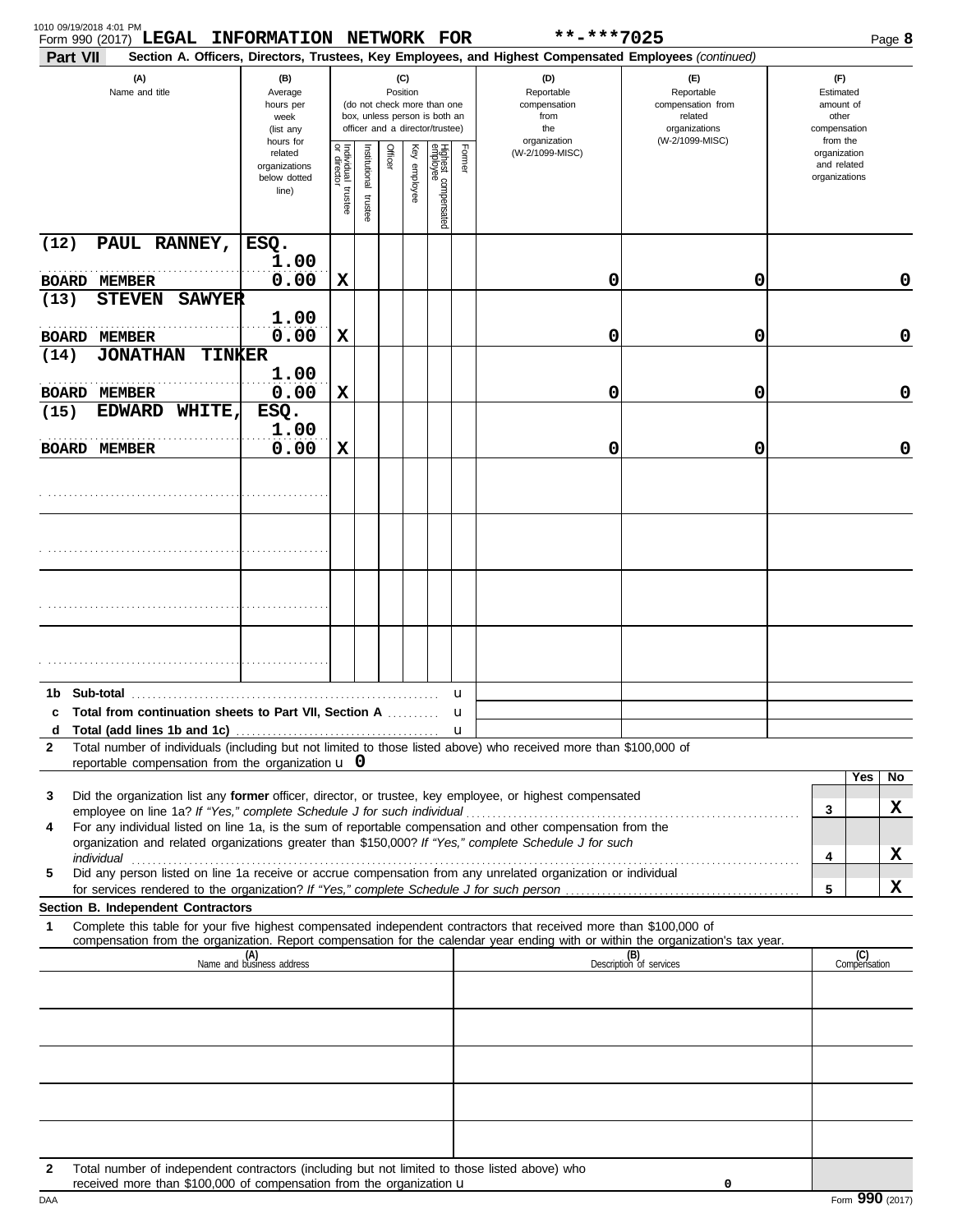### **Form 990 (2017) LEGAL INFORMATION NETWORK FOR \*\*-\*\*\*7025** Page 9

#### **Part VIII Statement of Revenue**

|                                                           |     | Check if Schedule O contains a response or note to any line in this Part VIII |               |                      |                                                    |                                         |                                                                  |
|-----------------------------------------------------------|-----|-------------------------------------------------------------------------------|---------------|----------------------|----------------------------------------------------|-----------------------------------------|------------------------------------------------------------------|
|                                                           |     |                                                                               |               | (A)<br>Total revenue | (B)<br>Related or<br>exempt<br>function<br>revenue | (C)<br>Unrelated<br>business<br>revenue | (D)<br>Revenue<br>excluded from tax<br>under sections<br>512-514 |
|                                                           |     | 1a Federated campaigns<br>1a                                                  | 25,000        |                      |                                                    |                                         |                                                                  |
| Contributions, Gifts, Grants<br>and Other Similar Amounts |     | <b>b</b> Membership dues<br>1b<br>.                                           |               |                      |                                                    |                                         |                                                                  |
|                                                           |     | c Fundraising events<br>1c<br>.                                               |               |                      |                                                    |                                         |                                                                  |
|                                                           |     | d Related organizations<br>1d                                                 |               |                      |                                                    |                                         |                                                                  |
|                                                           |     | .<br><b>e</b> Government grants (contributions)<br>1e                         |               |                      |                                                    |                                         |                                                                  |
|                                                           |     | f All other contributions, gifts, grants,                                     |               |                      |                                                    |                                         |                                                                  |
|                                                           |     | and similar amounts not included above<br>1f                                  | 115,769       |                      |                                                    |                                         |                                                                  |
|                                                           |     |                                                                               |               |                      |                                                    |                                         |                                                                  |
|                                                           | g   | \$<br>Noncash contributions included in lines 1a-1f:                          |               |                      |                                                    |                                         |                                                                  |
|                                                           |     |                                                                               |               | 140,769              |                                                    |                                         |                                                                  |
|                                                           |     |                                                                               | Busn. Code    |                      |                                                    |                                         |                                                                  |
|                                                           | 2a  |                                                                               |               |                      |                                                    |                                         |                                                                  |
|                                                           | b   |                                                                               |               |                      |                                                    |                                         |                                                                  |
|                                                           | с   |                                                                               |               |                      |                                                    |                                         |                                                                  |
|                                                           | d   |                                                                               |               |                      |                                                    |                                         |                                                                  |
|                                                           |     |                                                                               |               |                      |                                                    |                                         |                                                                  |
| Program Service Revenue                                   |     | f All other program service revenue                                           |               |                      |                                                    |                                         |                                                                  |
|                                                           |     |                                                                               |               |                      |                                                    |                                         |                                                                  |
|                                                           | 3   | Investment income (including dividends, interest,                             |               |                      |                                                    |                                         |                                                                  |
|                                                           |     |                                                                               | u             | 1,692                |                                                    |                                         | 1,692                                                            |
|                                                           | 4   | Income from investment of tax-exempt bond proceeds u                          |               |                      |                                                    |                                         |                                                                  |
|                                                           | 5   |                                                                               |               |                      |                                                    |                                         |                                                                  |
|                                                           |     | (i) Real                                                                      | (ii) Personal |                      |                                                    |                                         |                                                                  |
|                                                           |     | 6a Gross rents                                                                |               |                      |                                                    |                                         |                                                                  |
|                                                           | b   | Less: rental exps.                                                            |               |                      |                                                    |                                         |                                                                  |
|                                                           | с   | Rental inc. or (loss)                                                         |               |                      |                                                    |                                         |                                                                  |
|                                                           | d   |                                                                               |               |                      |                                                    |                                         |                                                                  |
|                                                           |     | 7a Gross amount from<br>(i) Securities                                        | (ii) Other    |                      |                                                    |                                         |                                                                  |
|                                                           |     | sales of assets                                                               |               |                      |                                                    |                                         |                                                                  |
|                                                           |     | other than inventory                                                          |               |                      |                                                    |                                         |                                                                  |
|                                                           |     | <b>b</b> Less: cost or other                                                  |               |                      |                                                    |                                         |                                                                  |
|                                                           |     | basis & sales exps                                                            |               |                      |                                                    |                                         |                                                                  |
|                                                           |     | c Gain or (loss)                                                              |               |                      |                                                    |                                         |                                                                  |
|                                                           |     |                                                                               |               |                      |                                                    |                                         |                                                                  |
| $\pmb{\omega}$                                            |     | 8a Gross income from fundraising events                                       |               |                      |                                                    |                                         |                                                                  |
| Other Revenu                                              |     | (not including \$                                                             |               |                      |                                                    |                                         |                                                                  |
|                                                           |     | of contributions reported on line 1c).                                        |               |                      |                                                    |                                         |                                                                  |
|                                                           |     | See Part IV, line 18 $\ldots$<br>a                                            | 124,328       |                      |                                                    |                                         |                                                                  |
|                                                           |     | b<br><b>b</b> Less: direct expenses                                           | 24,065        |                      |                                                    |                                         |                                                                  |
|                                                           |     | c Net income or (loss) from fundraising events  u                             |               | 100,263              |                                                    |                                         |                                                                  |
|                                                           |     | 9a Gross income from gaming activities.                                       |               |                      |                                                    |                                         |                                                                  |
|                                                           |     | See Part IV, line 19 $\ldots$<br>a                                            |               |                      |                                                    |                                         |                                                                  |
|                                                           |     | b<br><b>b</b> Less: direct expenses                                           |               |                      |                                                    |                                         |                                                                  |
|                                                           |     | c Net income or (loss) from gaming activities  u                              |               |                      |                                                    |                                         |                                                                  |
|                                                           |     | 10a Gross sales of inventory, less                                            |               |                      |                                                    |                                         |                                                                  |
|                                                           |     | returns and allowances<br>а                                                   |               |                      |                                                    |                                         |                                                                  |
|                                                           |     | <b>b</b> Less: cost of goods sold<br>b                                        |               |                      |                                                    |                                         |                                                                  |
|                                                           |     | <b>c</b> Net income or (loss) from sales of inventory <b>u</b>                |               |                      |                                                    |                                         |                                                                  |
|                                                           |     | Miscellaneous Revenue                                                         | Busn. Code    |                      |                                                    |                                         |                                                                  |
|                                                           | 11a |                                                                               |               |                      |                                                    |                                         |                                                                  |
|                                                           | b   |                                                                               |               |                      |                                                    |                                         |                                                                  |
|                                                           | c   |                                                                               |               |                      |                                                    |                                         |                                                                  |
|                                                           | d   | All other revenue                                                             |               |                      |                                                    |                                         |                                                                  |
|                                                           |     |                                                                               | u             |                      |                                                    |                                         |                                                                  |
|                                                           | 12  |                                                                               |               | 242,724              | 0                                                  | 0                                       | 1,692                                                            |
|                                                           |     |                                                                               |               |                      |                                                    |                                         |                                                                  |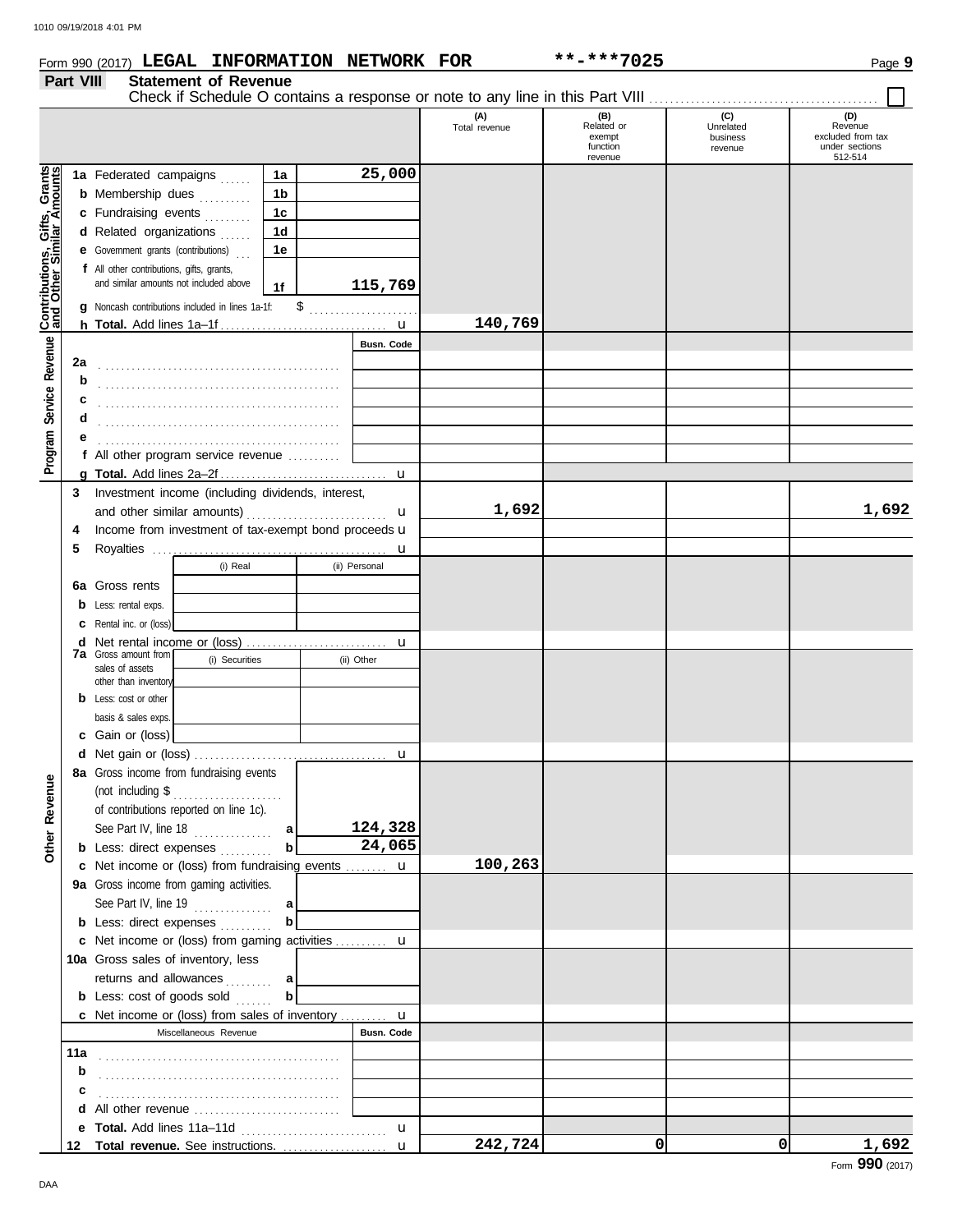#### **Part IX Statement of Functional Expenses Form 990 (2017) LEGAL INFORMATION NETWORK FOR \*\*-\*\*\*7025** Page 10 *Section 501(c)(3) and 501(c)(4) organizations must complete all columns. All other organizations must complete column (A). Do not include amounts reported on lines 6b, 7b, 8b, 9b, and 10b of Part VIII.* **1 2 3** Grants and other assistance to foreign **4 5 6 7** Other salaries and wages . . . . . . . . . . . . . . . . . . . **8 9 10 11** Fees for services (non-employees): **a** Management ................................. **b** Legal . . . . . . . . . . . . . . . . . . . . . . . . . . . . . . . . . . . . . . . . . **c** Accounting . . . . . . . . . . . . . . . . . . . . . . . . . . . . . . . . . . . **d** Lobbying . . . . . . . . . . . . . . . . . . . . . . . . . . . . . . . . . . . . . **e** Professional fundraising services. See Part IV, line 17 **f g** Other. (If line 11g amount exceeds 10% of line 25, column **12** Advertising and promotion . . . . . . . . . . . . . . . . . Grants and other assistance to domestic organizations and domestic governments. See Part IV, line 21 . . . . . . . . . . Grants and other assistance to domestic individuals. See Part IV, line 22 organizations, foreign governments, and foreign individuals. See Part IV, lines 15 and 16 Benefits paid to or for members ............. Compensation of current officers, directors, trustees, and key employees ................ Compensation not included above, to disqualified persons (as defined under section 4958(f)(1)) and persons described in section 4958(c)(3)(B) . . . . . . . . Pension plan accruals and contributions (include section 401(k) and 403(b) employer contributions) Other employee benefits .................... Payroll taxes . . . . . . . . . . . . . . . . . . . . . . . . . . . . . . . . . Investment management fees ............... **(A) (B) (C) (D)** Total expenses Program service<br>
expenses Program service<br>  $\frac{1}{2}$  Management and<br>
general expenses expenses general expenses (D)<br>Fundraising expenses Check if Schedule O contains a response or note to any line in this Part IX (A) amount, list line 11g expenses on Schedule O.) ....... **239,780 179,835 14,387 45,558 21,151 15,863 1,269 4,019 4,970 4,970** 1010 09/19/2018 4:01 PM

| 13 |                                                                                             | 8,405   | 6,304   | 504    | 1,597  |
|----|---------------------------------------------------------------------------------------------|---------|---------|--------|--------|
| 14 |                                                                                             | 7,948   | 5,961   | 477    | 1,510  |
| 15 |                                                                                             |         |         |        |        |
| 16 |                                                                                             |         |         |        |        |
| 17 | Travel                                                                                      | 5,480   | 4,110   | 329    | 1,041  |
| 18 | Payments of travel or entertainment expenses                                                |         |         |        |        |
|    | for any federal, state, or local public officials                                           |         |         |        |        |
| 19 | Conferences, conventions, and meetings                                                      |         |         |        |        |
| 20 | Interest                                                                                    |         |         |        |        |
| 21 |                                                                                             |         |         |        |        |
| 22 | Depreciation, depletion, and amortization                                                   | 1,237   | 928     | 74     | 235    |
| 23 | Insurance                                                                                   | 3,632   | 2,724   | 218    | 690    |
| 24 | Other expenses. Itemize expenses not covered                                                |         |         |        |        |
|    | above (List miscellaneous expenses in line 24e. If                                          |         |         |        |        |
|    | line 24e amount exceeds 10% of line 25, column                                              |         |         |        |        |
|    | (A) amount, list line 24e expenses on Schedule O.)                                          |         |         |        |        |
| a  | CONTRACTED SERVICES                                                                         | 40,605  |         | 6,424  | 34,181 |
| b  | TELEPHONE                                                                                   | 7,416   | 5,562   | 445    | 1,409  |
|    | <b>DUES</b>                                                                                 | 4,057   | 2,525   | 383    | 1,149  |
|    | bank and credit card fees                                                                   | 1,424   |         | 356    | 1,068  |
| е  |                                                                                             |         |         |        |        |
| 25 | Total functional expenses. Add lines 1 through 24e                                          | 346,105 | 223,812 | 29,836 | 92,457 |
| 26 | Joint costs. Complete this line only if the                                                 |         |         |        |        |
|    | organization reported in column (B) joint costs<br>from a combined educational campaign and |         |         |        |        |
|    | fundraising solicitation. Check here $\mathbf{u}$  <br>l if                                 |         |         |        |        |

following SOP 98-2 (ASC 958-720)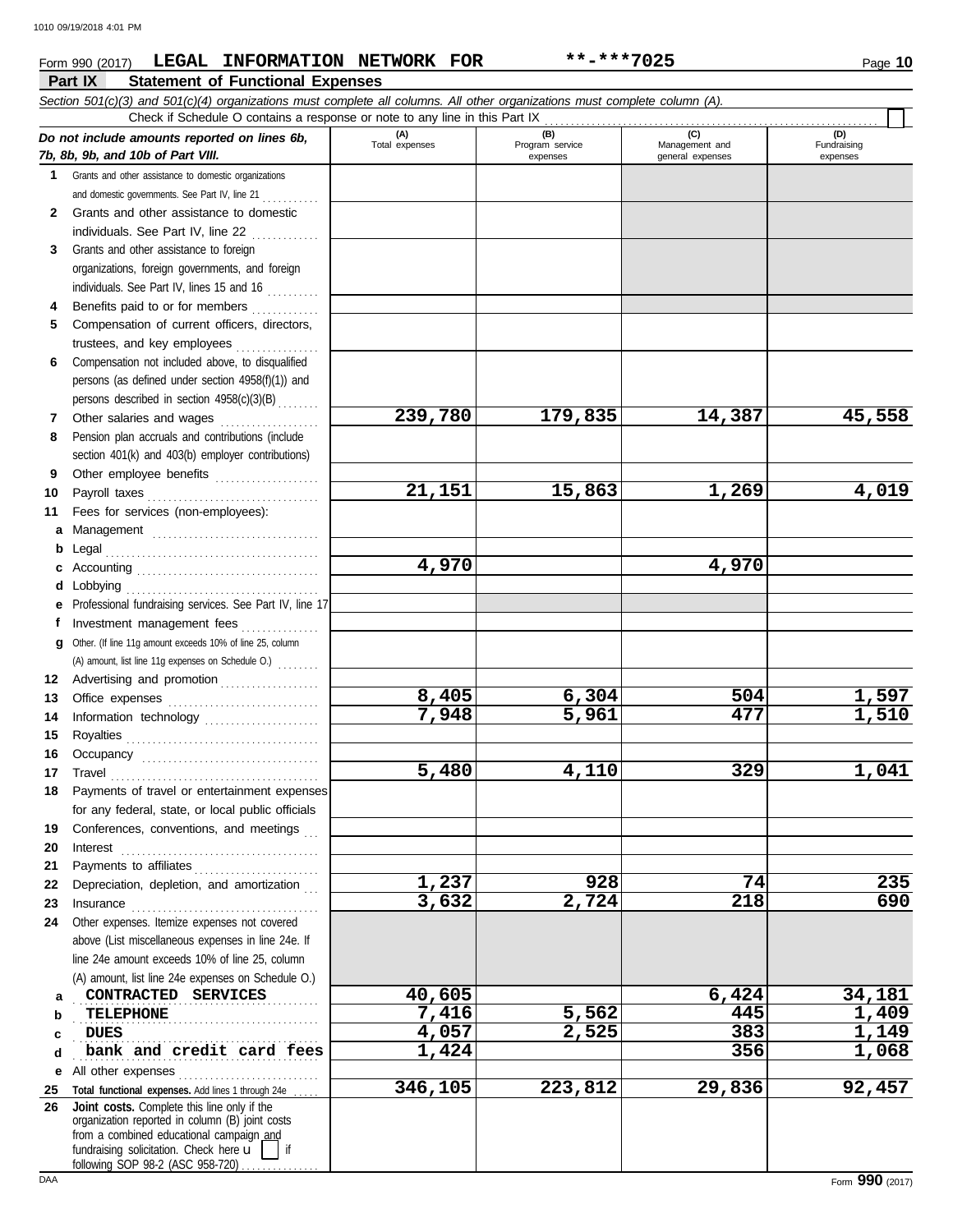**Part X Balance Sheet**

#### **Form 990 (2017) LEGAL INFORMATION NETWORK FOR** \*\*-\*\*\*7025 Page 11

|                 |    |                                                                                                                                     |         |                     | (A)<br>Beginning of year |                 | (B)<br>End of year |
|-----------------|----|-------------------------------------------------------------------------------------------------------------------------------------|---------|---------------------|--------------------------|-----------------|--------------------|
|                 | 1  | Cash-non-interest bearing                                                                                                           |         |                     |                          | $\mathbf{1}$    |                    |
|                 | 2  |                                                                                                                                     |         |                     | 85,798                   | $\overline{2}$  | 174,624            |
|                 | 3  |                                                                                                                                     |         |                     | 3                        |                 |                    |
|                 | 4  | Accounts receivable, net                                                                                                            | 226,015 | 4                   | 15,750                   |                 |                    |
|                 | 5  | Loans and other receivables from current and former officers, directors,                                                            |         |                     |                          |                 |                    |
|                 |    | trustees, key employees, and highest compensated employees.                                                                         |         |                     |                          |                 |                    |
|                 |    | Complete Part II of Schedule L                                                                                                      |         | 5                   |                          |                 |                    |
|                 | 6  | Loans and other receivables from other disqualified persons (as defined under section                                               |         |                     |                          |                 |                    |
|                 |    | $4958(f)(1)$ , persons described in section $4958(c)(3)(B)$ , and contributing employers and                                        |         |                     |                          |                 |                    |
|                 |    | sponsoring organizations of section 501(c)(9) voluntary employees' beneficiary                                                      |         |                     |                          |                 |                    |
|                 |    |                                                                                                                                     |         |                     |                          | 6               |                    |
| Assets          | 7  |                                                                                                                                     |         |                     |                          | $\overline{7}$  |                    |
|                 | 8  | Inventories for sale or use                                                                                                         |         |                     |                          | 8               |                    |
|                 | 9  |                                                                                                                                     |         |                     | 5,100                    | 9               | 411                |
|                 |    | 10a Land, buildings, and equipment: cost or                                                                                         |         |                     |                          |                 |                    |
|                 |    |                                                                                                                                     |         | 42,793              |                          |                 |                    |
|                 |    |                                                                                                                                     | 10b     | 41,413              | 2,616                    | 10 <sub>c</sub> | 1,380              |
|                 | 11 | Investments-publicly traded securities                                                                                              |         |                     |                          | 11              |                    |
|                 | 12 |                                                                                                                                     |         |                     |                          | 12              |                    |
|                 | 13 |                                                                                                                                     |         |                     |                          | 13              |                    |
|                 | 14 | Intangible assets                                                                                                                   |         |                     |                          | 14              |                    |
|                 | 15 | Other assets. See Part IV, line 11                                                                                                  |         |                     | 150,000                  | 15              | 150,000            |
|                 | 16 |                                                                                                                                     |         |                     | 469,529                  | 16              | 342,165            |
|                 | 17 |                                                                                                                                     |         | 5,241               | 17                       | 1,114           |                    |
|                 | 18 |                                                                                                                                     |         | 18                  |                          |                 |                    |
|                 | 19 | Deferred revenue                                                                                                                    |         |                     | 19                       |                 |                    |
|                 | 20 |                                                                                                                                     |         |                     | 20                       |                 |                    |
|                 | 21 | Escrow or custodial account liability. Complete Part IV of Schedule D                                                               |         |                     |                          | 21              |                    |
|                 | 22 | Loans and other payables to current and former officers, directors,                                                                 |         |                     |                          |                 |                    |
| Liabilities     |    | trustees, key employees, highest compensated employees, and                                                                         |         |                     |                          |                 |                    |
|                 |    | disqualified persons. Complete Part II of Schedule L                                                                                |         |                     |                          | 22              |                    |
|                 | 23 | Secured mortgages and notes payable to unrelated third parties [111] Secured mortgages and notes payable to unrelated third parties |         |                     |                          | 23              |                    |
|                 | 24 | Unsecured notes and loans payable to unrelated third parties                                                                        |         |                     |                          | 24              |                    |
|                 | 25 | Other liabilities (including federal income tax, payables to related third                                                          |         |                     |                          |                 |                    |
|                 |    | parties, and other liabilities not included on lines 17-24). Complete Part X                                                        |         |                     |                          |                 |                    |
|                 |    | of Schedule D                                                                                                                       |         |                     | 29,480                   | 25              | 9,624              |
|                 | 26 |                                                                                                                                     |         |                     | 34,721                   | 26              | 10,738             |
|                 |    | Organizations that follow SFAS 117 (ASC 958), check here u                                                                          |         | $\mathbf{x}$<br>and |                          |                 |                    |
|                 |    | complete lines 27 through 29, and lines 33 and 34.                                                                                  |         |                     |                          |                 |                    |
|                 | 27 | Unrestricted net assets                                                                                                             |         |                     | 214,808                  | 27              | 160,177            |
| <b>Balances</b> | 28 | Temporarily restricted net assets                                                                                                   |         |                     | 220,000                  | 28              | 171,250            |
|                 | 29 |                                                                                                                                     |         |                     |                          | 29              |                    |
|                 |    | Permanently restricted net assets<br>Organizations that do not follow SFAS 117 (ASC 958), check here u                              |         | and                 |                          |                 |                    |
|                 |    |                                                                                                                                     |         |                     |                          |                 |                    |
| Assets or Fund  |    | complete lines 30 through 34.<br>Capital stock or trust principal, or current funds                                                 |         |                     |                          |                 |                    |
|                 | 30 |                                                                                                                                     |         |                     |                          | 30              |                    |
|                 | 31 | Paid-in or capital surplus, or land, building, or equipment fund                                                                    |         |                     |                          | 31              |                    |
| <b>Net</b>      | 32 | Retained earnings, endowment, accumulated income, or other funds                                                                    |         |                     | 434,808                  | 32              | 331,427            |
|                 | 33 | Total net assets or fund balances                                                                                                   |         |                     | 469,529                  | 33              | 342,165            |
|                 | 34 |                                                                                                                                     |         |                     |                          | 34              |                    |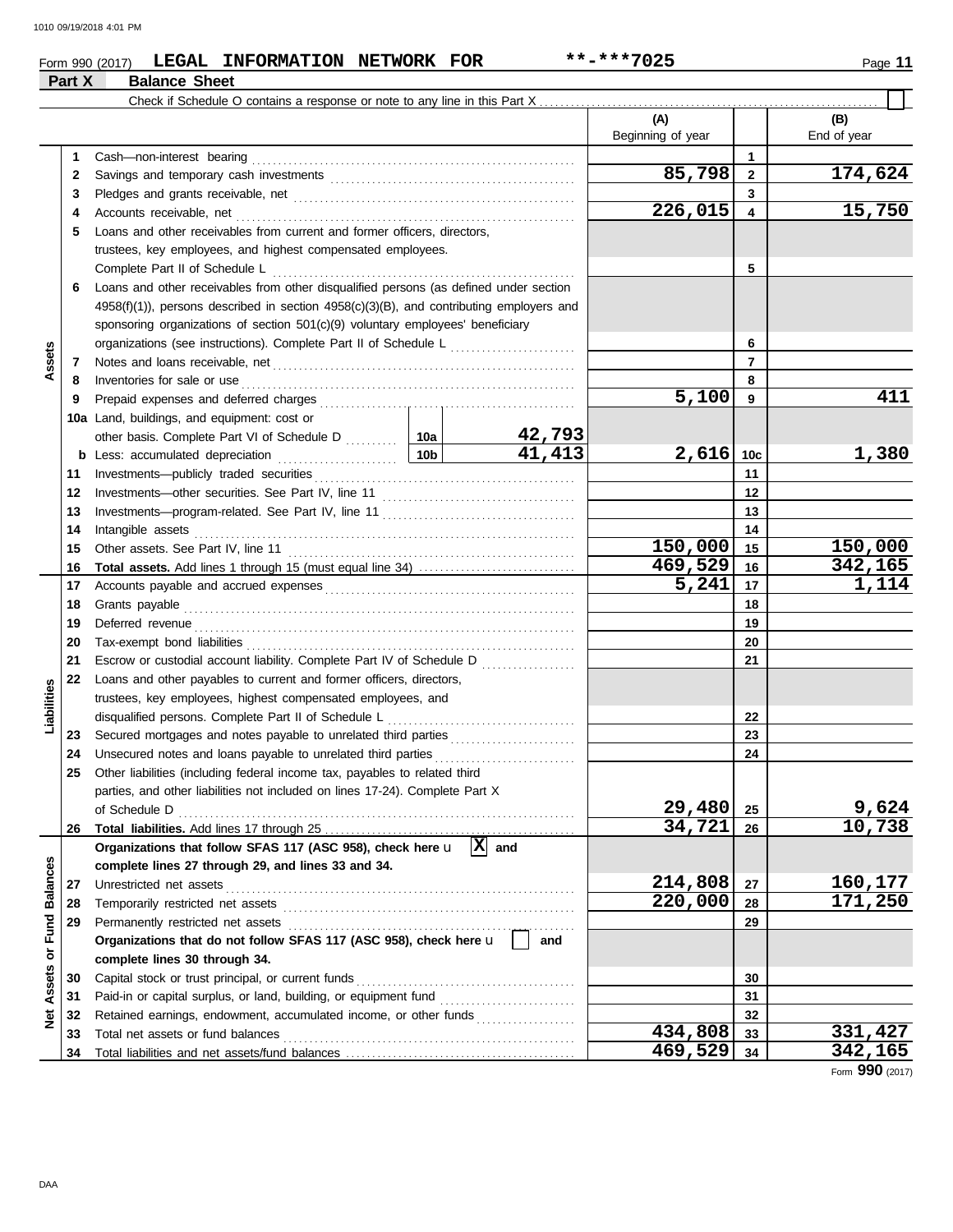1010 09/19/2018 4:01 PM

| <b>Reconciliation of Net Assets</b><br>Part XI<br>$\mathbf{1}$<br>Total revenue (must equal Part VIII, column (A), line 12) [2010] [2010] [2010] [2010] [2010] [2010] [2010] [20<br>1<br>$\overline{2}$<br>2<br>$-103,381$<br>3<br>3<br>$\overline{\mathbf{4}}$<br>4<br>5<br>5<br>6<br>6<br>$\overline{7}$<br>7<br>8<br>Prior period adjustments entertainments and adjustments and account of the contract of the contract of the contract of the contract of the contract of the contract of the contract of the contract of the contract of the con<br>8<br>9<br>9<br>Net assets or fund balances at end of year. Combine lines 3 through 9 (must equal Part X, line<br>10<br>33. column (B))<br>10<br><b>Financial Statements and Reporting</b><br>Part XII<br><b>Yes</b><br>$ \mathbf{X} $ Accrual<br>Cash<br>Other<br>Accounting method used to prepare the Form 990:<br>1.<br>If the organization changed its method of accounting from a prior year or checked "Other," explain in<br>Schedule O.<br>2a Were the organization's financial statements compiled or reviewed by an independent accountant?<br>2a<br>If "Yes," check a box below to indicate whether the financial statements for the year were compiled or<br>reviewed on a separate basis, consolidated basis, or both:<br>Consolidated basis<br>Both consolidated and separate basis<br>Separate basis<br>$\Box$ | $\overline{242,724}$<br>346,105<br>434,808<br>331,427 |
|-----------------------------------------------------------------------------------------------------------------------------------------------------------------------------------------------------------------------------------------------------------------------------------------------------------------------------------------------------------------------------------------------------------------------------------------------------------------------------------------------------------------------------------------------------------------------------------------------------------------------------------------------------------------------------------------------------------------------------------------------------------------------------------------------------------------------------------------------------------------------------------------------------------------------------------------------------------------------------------------------------------------------------------------------------------------------------------------------------------------------------------------------------------------------------------------------------------------------------------------------------------------------------------------------------------------------------------------------------------------------------------------|-------------------------------------------------------|
|                                                                                                                                                                                                                                                                                                                                                                                                                                                                                                                                                                                                                                                                                                                                                                                                                                                                                                                                                                                                                                                                                                                                                                                                                                                                                                                                                                                         |                                                       |
|                                                                                                                                                                                                                                                                                                                                                                                                                                                                                                                                                                                                                                                                                                                                                                                                                                                                                                                                                                                                                                                                                                                                                                                                                                                                                                                                                                                         |                                                       |
|                                                                                                                                                                                                                                                                                                                                                                                                                                                                                                                                                                                                                                                                                                                                                                                                                                                                                                                                                                                                                                                                                                                                                                                                                                                                                                                                                                                         |                                                       |
|                                                                                                                                                                                                                                                                                                                                                                                                                                                                                                                                                                                                                                                                                                                                                                                                                                                                                                                                                                                                                                                                                                                                                                                                                                                                                                                                                                                         |                                                       |
|                                                                                                                                                                                                                                                                                                                                                                                                                                                                                                                                                                                                                                                                                                                                                                                                                                                                                                                                                                                                                                                                                                                                                                                                                                                                                                                                                                                         |                                                       |
|                                                                                                                                                                                                                                                                                                                                                                                                                                                                                                                                                                                                                                                                                                                                                                                                                                                                                                                                                                                                                                                                                                                                                                                                                                                                                                                                                                                         |                                                       |
|                                                                                                                                                                                                                                                                                                                                                                                                                                                                                                                                                                                                                                                                                                                                                                                                                                                                                                                                                                                                                                                                                                                                                                                                                                                                                                                                                                                         |                                                       |
|                                                                                                                                                                                                                                                                                                                                                                                                                                                                                                                                                                                                                                                                                                                                                                                                                                                                                                                                                                                                                                                                                                                                                                                                                                                                                                                                                                                         |                                                       |
|                                                                                                                                                                                                                                                                                                                                                                                                                                                                                                                                                                                                                                                                                                                                                                                                                                                                                                                                                                                                                                                                                                                                                                                                                                                                                                                                                                                         |                                                       |
|                                                                                                                                                                                                                                                                                                                                                                                                                                                                                                                                                                                                                                                                                                                                                                                                                                                                                                                                                                                                                                                                                                                                                                                                                                                                                                                                                                                         |                                                       |
|                                                                                                                                                                                                                                                                                                                                                                                                                                                                                                                                                                                                                                                                                                                                                                                                                                                                                                                                                                                                                                                                                                                                                                                                                                                                                                                                                                                         |                                                       |
|                                                                                                                                                                                                                                                                                                                                                                                                                                                                                                                                                                                                                                                                                                                                                                                                                                                                                                                                                                                                                                                                                                                                                                                                                                                                                                                                                                                         |                                                       |
|                                                                                                                                                                                                                                                                                                                                                                                                                                                                                                                                                                                                                                                                                                                                                                                                                                                                                                                                                                                                                                                                                                                                                                                                                                                                                                                                                                                         |                                                       |
|                                                                                                                                                                                                                                                                                                                                                                                                                                                                                                                                                                                                                                                                                                                                                                                                                                                                                                                                                                                                                                                                                                                                                                                                                                                                                                                                                                                         |                                                       |
|                                                                                                                                                                                                                                                                                                                                                                                                                                                                                                                                                                                                                                                                                                                                                                                                                                                                                                                                                                                                                                                                                                                                                                                                                                                                                                                                                                                         |                                                       |
|                                                                                                                                                                                                                                                                                                                                                                                                                                                                                                                                                                                                                                                                                                                                                                                                                                                                                                                                                                                                                                                                                                                                                                                                                                                                                                                                                                                         | No                                                    |
|                                                                                                                                                                                                                                                                                                                                                                                                                                                                                                                                                                                                                                                                                                                                                                                                                                                                                                                                                                                                                                                                                                                                                                                                                                                                                                                                                                                         |                                                       |
|                                                                                                                                                                                                                                                                                                                                                                                                                                                                                                                                                                                                                                                                                                                                                                                                                                                                                                                                                                                                                                                                                                                                                                                                                                                                                                                                                                                         |                                                       |
|                                                                                                                                                                                                                                                                                                                                                                                                                                                                                                                                                                                                                                                                                                                                                                                                                                                                                                                                                                                                                                                                                                                                                                                                                                                                                                                                                                                         |                                                       |
|                                                                                                                                                                                                                                                                                                                                                                                                                                                                                                                                                                                                                                                                                                                                                                                                                                                                                                                                                                                                                                                                                                                                                                                                                                                                                                                                                                                         | x                                                     |
|                                                                                                                                                                                                                                                                                                                                                                                                                                                                                                                                                                                                                                                                                                                                                                                                                                                                                                                                                                                                                                                                                                                                                                                                                                                                                                                                                                                         |                                                       |
|                                                                                                                                                                                                                                                                                                                                                                                                                                                                                                                                                                                                                                                                                                                                                                                                                                                                                                                                                                                                                                                                                                                                                                                                                                                                                                                                                                                         |                                                       |
|                                                                                                                                                                                                                                                                                                                                                                                                                                                                                                                                                                                                                                                                                                                                                                                                                                                                                                                                                                                                                                                                                                                                                                                                                                                                                                                                                                                         |                                                       |
| X<br><b>b</b> Were the organization's financial statements audited by an independent accountant?<br>2b                                                                                                                                                                                                                                                                                                                                                                                                                                                                                                                                                                                                                                                                                                                                                                                                                                                                                                                                                                                                                                                                                                                                                                                                                                                                                  |                                                       |
| If "Yes," check a box below to indicate whether the financial statements for the year were audited on a                                                                                                                                                                                                                                                                                                                                                                                                                                                                                                                                                                                                                                                                                                                                                                                                                                                                                                                                                                                                                                                                                                                                                                                                                                                                                 |                                                       |
| separate basis, consolidated basis, or both:                                                                                                                                                                                                                                                                                                                                                                                                                                                                                                                                                                                                                                                                                                                                                                                                                                                                                                                                                                                                                                                                                                                                                                                                                                                                                                                                            |                                                       |
| X <br>Separate basis<br>Consolidated basis<br>  Both consolidated and separate basis                                                                                                                                                                                                                                                                                                                                                                                                                                                                                                                                                                                                                                                                                                                                                                                                                                                                                                                                                                                                                                                                                                                                                                                                                                                                                                    |                                                       |
| c If "Yes" to line 2a or 2b, does the organization have a committee that assumes responsibility for oversight                                                                                                                                                                                                                                                                                                                                                                                                                                                                                                                                                                                                                                                                                                                                                                                                                                                                                                                                                                                                                                                                                                                                                                                                                                                                           |                                                       |
| X<br>of the audit, review, or compilation of its financial statements and selection of an independent accountant?<br>2c                                                                                                                                                                                                                                                                                                                                                                                                                                                                                                                                                                                                                                                                                                                                                                                                                                                                                                                                                                                                                                                                                                                                                                                                                                                                 |                                                       |
| If the organization changed either its oversight process or selection process during the tax year, explain in                                                                                                                                                                                                                                                                                                                                                                                                                                                                                                                                                                                                                                                                                                                                                                                                                                                                                                                                                                                                                                                                                                                                                                                                                                                                           |                                                       |
| Schedule O.                                                                                                                                                                                                                                                                                                                                                                                                                                                                                                                                                                                                                                                                                                                                                                                                                                                                                                                                                                                                                                                                                                                                                                                                                                                                                                                                                                             |                                                       |
| 3a As a result of a federal award, was the organization required to undergo an audit or audits as set forth in                                                                                                                                                                                                                                                                                                                                                                                                                                                                                                                                                                                                                                                                                                                                                                                                                                                                                                                                                                                                                                                                                                                                                                                                                                                                          |                                                       |
| the Single Audit Act and OMB Circular A-133?<br>За                                                                                                                                                                                                                                                                                                                                                                                                                                                                                                                                                                                                                                                                                                                                                                                                                                                                                                                                                                                                                                                                                                                                                                                                                                                                                                                                      | x                                                     |
| <b>b</b> If "Yes," did the organization undergo the required audit or audits? If the organization did not undergo the                                                                                                                                                                                                                                                                                                                                                                                                                                                                                                                                                                                                                                                                                                                                                                                                                                                                                                                                                                                                                                                                                                                                                                                                                                                                   |                                                       |
| 3b                                                                                                                                                                                                                                                                                                                                                                                                                                                                                                                                                                                                                                                                                                                                                                                                                                                                                                                                                                                                                                                                                                                                                                                                                                                                                                                                                                                      |                                                       |

Form **990** (2017)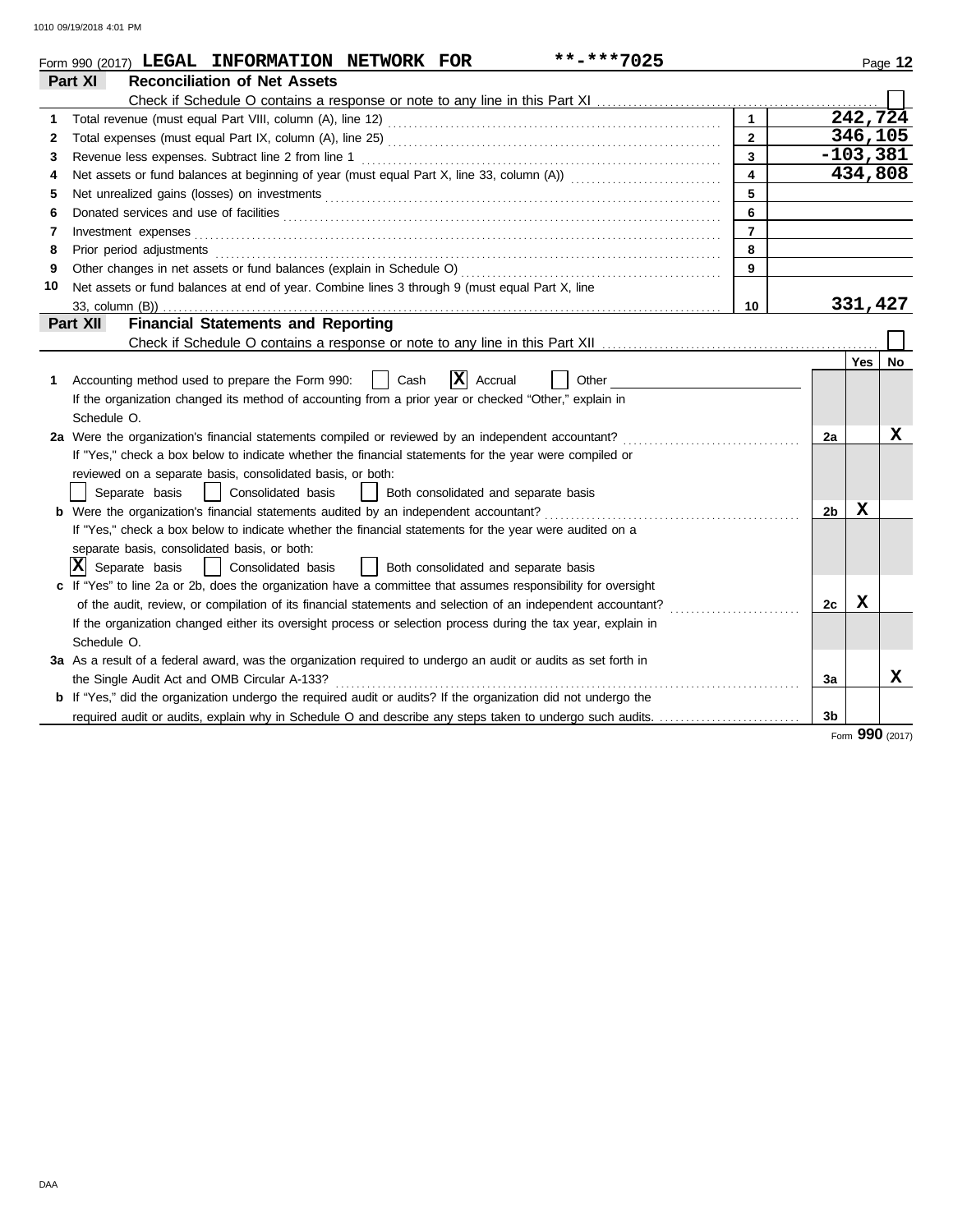1010 09/19/2018 4:01 PM

| <b>SCHEDULE A</b>          |                                                            | <b>Public Charity Status and Public Support</b>                                                                                                                                                                                                                |                                       |                                                         |                        | OMB No. 1545-0047                   |  |  |  |
|----------------------------|------------------------------------------------------------|----------------------------------------------------------------------------------------------------------------------------------------------------------------------------------------------------------------------------------------------------------------|---------------------------------------|---------------------------------------------------------|------------------------|-------------------------------------|--|--|--|
| (Form 990 or 990-EZ)       |                                                            | 2017<br>Complete if the organization is a section 501(c)(3) organization or a section 4947(a)(1) nonexempt charitable trust.                                                                                                                                   |                                       |                                                         |                        |                                     |  |  |  |
| Department of the Treasury |                                                            |                                                                                                                                                                                                                                                                |                                       | La Attach to Form 990 or Form 990-EZ.<br>Open to Public |                        |                                     |  |  |  |
| Internal Revenue Service   |                                                            | <b>u</b> Go to www.irs.gov/Form990 for instructions and the latest information.                                                                                                                                                                                |                                       |                                                         |                        | <b>Inspection</b>                   |  |  |  |
| Name of the organization   | LEGAL                                                      | INFORMATION NETWORK FOR                                                                                                                                                                                                                                        |                                       |                                                         |                        | Employer identification number      |  |  |  |
|                            | CANCER                                                     | (DBA CancerLINC)                                                                                                                                                                                                                                               |                                       |                                                         | **-***7025             |                                     |  |  |  |
| Part I                     |                                                            | Reason for Public Charity Status (All organizations must complete this part.) See instructions.                                                                                                                                                                |                                       |                                                         |                        |                                     |  |  |  |
|                            |                                                            | The organization is not a private foundation because it is: (For lines 1 through 12, check only one box.)                                                                                                                                                      |                                       |                                                         |                        |                                     |  |  |  |
| 1                          |                                                            | A church, convention of churches, or association of churches described in section 170(b)(1)(A)(i).                                                                                                                                                             |                                       |                                                         |                        |                                     |  |  |  |
| 2                          |                                                            | A school described in section 170(b)(1)(A)(ii). (Attach Schedule E (Form 990 or 990-EZ).)                                                                                                                                                                      |                                       |                                                         |                        |                                     |  |  |  |
| 3<br>4                     |                                                            | A hospital or a cooperative hospital service organization described in section 170(b)(1)(A)(iii).<br>A medical research organization operated in conjunction with a hospital described in section 170(b)(1)(A)(iii). Enter the hospital's name,                |                                       |                                                         |                        |                                     |  |  |  |
| city, and state:           |                                                            |                                                                                                                                                                                                                                                                |                                       |                                                         |                        |                                     |  |  |  |
| 5                          |                                                            | An organization operated for the benefit of a college or university owned or operated by a governmental unit described in                                                                                                                                      |                                       |                                                         |                        |                                     |  |  |  |
|                            | section 170(b)(1)(A)(iv). (Complete Part II.)              |                                                                                                                                                                                                                                                                |                                       |                                                         |                        |                                     |  |  |  |
| 6                          |                                                            | A federal, state, or local government or governmental unit described in section 170(b)(1)(A)(v).                                                                                                                                                               |                                       |                                                         |                        |                                     |  |  |  |
| 7                          |                                                            | An organization that normally receives a substantial part of its support from a governmental unit or from the general public                                                                                                                                   |                                       |                                                         |                        |                                     |  |  |  |
| 8                          | described in section 170(b)(1)(A)(vi). (Complete Part II.) | A community trust described in section 170(b)(1)(A)(vi). (Complete Part II.)                                                                                                                                                                                   |                                       |                                                         |                        |                                     |  |  |  |
| 9                          |                                                            | An agricultural research organization described in section 170(b)(1)(A)(ix) operated in conjunction with a land-grant college                                                                                                                                  |                                       |                                                         |                        |                                     |  |  |  |
| university:                |                                                            | or university or a non-land grant college of agriculture (see instructions). Enter the name, city, and state of the college or                                                                                                                                 |                                       |                                                         |                        |                                     |  |  |  |
| $\mathbf{ x }$<br>10       |                                                            | An organization that normally receives: (1) more than 33 1/3% of its support from contributions, membership fees, and gross                                                                                                                                    |                                       |                                                         |                        |                                     |  |  |  |
|                            |                                                            | receipts from activities related to its exempt functions—subject to certain exceptions, and (2) no more than 33 1/3% of its                                                                                                                                    |                                       |                                                         |                        |                                     |  |  |  |
|                            |                                                            | support from gross investment income and unrelated business taxable income (less section 511 tax) from businesses<br>acquired by the organization after June 30, 1975. See section 509(a)(2). (Complete Part III.)                                             |                                       |                                                         |                        |                                     |  |  |  |
| 11                         |                                                            | An organization organized and operated exclusively to test for public safety. See section 509(a)(4).                                                                                                                                                           |                                       |                                                         |                        |                                     |  |  |  |
| 12                         |                                                            | An organization organized and operated exclusively for the benefit of, to perform the functions of, or to carry out the purposes                                                                                                                               |                                       |                                                         |                        |                                     |  |  |  |
|                            |                                                            | of one or more publicly supported organizations described in section 509(a)(1) or section 509(a)(2). See section 509(a)(3).<br>Check the box in lines 12a through 12d that describes the type of supporting organization and complete lines 12e, 12f, and 12g. |                                       |                                                         |                        |                                     |  |  |  |
| a                          |                                                            | Type I. A supporting organization operated, supervised, or controlled by its supported organization(s), typically by giving                                                                                                                                    |                                       |                                                         |                        |                                     |  |  |  |
|                            |                                                            | the supported organization(s) the power to regularly appoint or elect a majority of the directors or trustees of the                                                                                                                                           |                                       |                                                         |                        |                                     |  |  |  |
|                            |                                                            | supporting organization. You must complete Part IV, Sections A and B.                                                                                                                                                                                          |                                       |                                                         |                        |                                     |  |  |  |
| b                          |                                                            | Type II. A supporting organization supervised or controlled in connection with its supported organization(s), by having                                                                                                                                        |                                       |                                                         |                        |                                     |  |  |  |
|                            |                                                            | control or management of the supporting organization vested in the same persons that control or manage the supported<br>organization(s). You must complete Part IV, Sections A and C.                                                                          |                                       |                                                         |                        |                                     |  |  |  |
| c                          |                                                            | Type III functionally integrated. A supporting organization operated in connection with, and functionally integrated with,                                                                                                                                     |                                       |                                                         |                        |                                     |  |  |  |
|                            |                                                            | its supported organization(s) (see instructions). You must complete Part IV, Sections A, D, and E.                                                                                                                                                             |                                       |                                                         |                        |                                     |  |  |  |
| d                          |                                                            | Type III non-functionally integrated. A supporting organization operated in connection with its supported organization(s)<br>that is not functionally integrated. The organization generally must satisfy a distribution requirement and an attentiveness      |                                       |                                                         |                        |                                     |  |  |  |
|                            |                                                            | requirement (see instructions). You must complete Part IV, Sections A and D, and Part V.                                                                                                                                                                       |                                       |                                                         |                        |                                     |  |  |  |
| е                          |                                                            | Check this box if the organization received a written determination from the IRS that it is a Type I, Type II, Type III                                                                                                                                        |                                       |                                                         |                        |                                     |  |  |  |
| f                          | Enter the number of supported organizations                | functionally integrated, or Type III non-functionally integrated supporting organization.                                                                                                                                                                      |                                       |                                                         |                        |                                     |  |  |  |
| g                          |                                                            | Provide the following information about the supported organization(s).                                                                                                                                                                                         |                                       |                                                         |                        |                                     |  |  |  |
| (i) Name of supported      | (ii) EIN                                                   | (iii) Type of organization                                                                                                                                                                                                                                     | (iv) Is the organization              |                                                         | (v) Amount of monetary | (vi) Amount of                      |  |  |  |
| organization               |                                                            | (described on lines 1-10                                                                                                                                                                                                                                       | listed in your governing<br>document? |                                                         | support (see           | other support (see<br>instructions) |  |  |  |
|                            |                                                            | above (see instructions))                                                                                                                                                                                                                                      | Yes                                   | No                                                      | instructions)          |                                     |  |  |  |
| (A)                        |                                                            |                                                                                                                                                                                                                                                                |                                       |                                                         |                        |                                     |  |  |  |
|                            |                                                            |                                                                                                                                                                                                                                                                |                                       |                                                         |                        |                                     |  |  |  |
| (B)                        |                                                            |                                                                                                                                                                                                                                                                |                                       |                                                         |                        |                                     |  |  |  |
| (C)                        |                                                            |                                                                                                                                                                                                                                                                |                                       |                                                         |                        |                                     |  |  |  |
| (D)                        |                                                            |                                                                                                                                                                                                                                                                |                                       |                                                         |                        |                                     |  |  |  |
| (E)                        |                                                            |                                                                                                                                                                                                                                                                |                                       |                                                         |                        |                                     |  |  |  |
|                            |                                                            |                                                                                                                                                                                                                                                                |                                       |                                                         |                        |                                     |  |  |  |
| Total                      |                                                            |                                                                                                                                                                                                                                                                |                                       |                                                         |                        |                                     |  |  |  |

**For Paperwork Reduction Act Notice, see the Instructions for Form 990 or 990-EZ.**

**Schedule A (Form 990 or 990-EZ) 2017**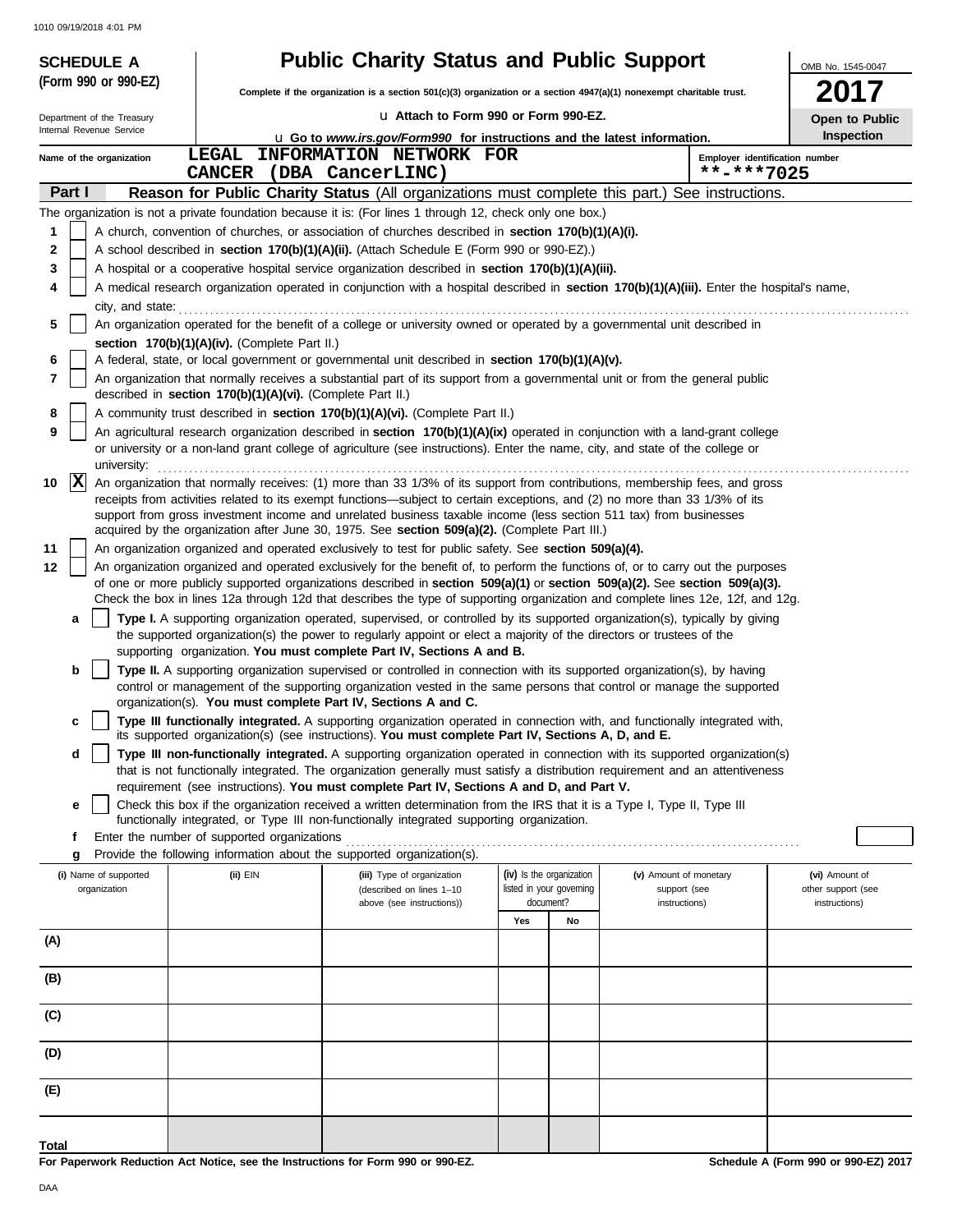|              | Schedule A (Form 990 or 990-EZ) 2017                                                                                                                                                                                           |          | LEGAL INFORMATION NETWORK FOR |            |            | **-***7025 | Page 2    |
|--------------|--------------------------------------------------------------------------------------------------------------------------------------------------------------------------------------------------------------------------------|----------|-------------------------------|------------|------------|------------|-----------|
|              | Part II<br>Support Schedule for Organizations Described in Sections 170(b)(1)(A)(iv) and 170(b)(1)(A)(vi)                                                                                                                      |          |                               |            |            |            |           |
|              | (Complete only if you checked the box on line 5, 7, or 8 of Part I or if the organization failed to qualify under                                                                                                              |          |                               |            |            |            |           |
|              | Part III. If the organization fails to qualify under the tests listed below, please complete Part III.)                                                                                                                        |          |                               |            |            |            |           |
|              | <b>Section A. Public Support</b>                                                                                                                                                                                               |          |                               |            |            |            |           |
|              | Calendar year (or fiscal year beginning in)<br>$\mathbf{u}$                                                                                                                                                                    | (a) 2013 | (b) 2014                      | $(c)$ 2015 | $(d)$ 2016 | (e) $2017$ | (f) Total |
| 1            | Gifts, grants, contributions, and<br>membership fees received. (Do not<br>include any "unusual grants.")                                                                                                                       |          |                               |            |            |            |           |
| $\mathbf{2}$ | Tax revenues levied for the<br>organization's benefit and either paid<br>to or expended on its behalf                                                                                                                          |          |                               |            |            |            |           |
| 3            | The value of services or facilities<br>furnished by a governmental unit to the<br>organization without charge                                                                                                                  |          |                               |            |            |            |           |
| 4            | Total. Add lines 1 through 3<br>.                                                                                                                                                                                              |          |                               |            |            |            |           |
| 5            | The portion of total contributions by<br>each person (other than a<br>governmental unit or publicly<br>supported organization) included on<br>line 1 that exceeds 2% of the amount<br>shown on line 11, column (f)<br>.        |          |                               |            |            |            |           |
|              | Public support. Subtract line 5 from line 4.                                                                                                                                                                                   |          |                               |            |            |            |           |
|              | <b>Section B. Total Support</b>                                                                                                                                                                                                |          |                               |            |            |            |           |
|              | Calendar year (or fiscal year beginning in)<br>$\mathbf{u}$                                                                                                                                                                    | (a) 2013 | (b) 2014                      | $(c)$ 2015 | $(d)$ 2016 | (e) $2017$ | (f) Total |
| 7            | Amounts from line 4                                                                                                                                                                                                            |          |                               |            |            |            |           |
| 8            | Gross income from interest, dividends,<br>payments received on securities loans,<br>rents, royalties, and income from<br>similar sources                                                                                       |          |                               |            |            |            |           |
| 9            | Net income from unrelated business<br>activities, whether or not the business<br>is regularly carried on                                                                                                                       |          |                               |            |            |            |           |
| 10           | Other income. Do not include gain or<br>loss from the sale of capital assets<br>(Explain in Part VI.)                                                                                                                          |          |                               |            |            |            |           |
| 11           | Total support. Add lines 7 through 10                                                                                                                                                                                          |          |                               |            |            |            |           |
| 12           | Gross receipts from related activities, etc. (see instructions)                                                                                                                                                                |          |                               |            |            | 12         |           |
| 13           | First five years. If the Form 990 is for the organization's first, second, third, fourth, or fifth tax year as a section 501(c)(3)                                                                                             |          |                               |            |            |            |           |
|              | organization, check this box and stop here                                                                                                                                                                                     |          |                               |            |            |            |           |
|              | Section C. Computation of Public Support Percentage                                                                                                                                                                            |          |                               |            |            |            |           |
| 14           | Public support percentage for 2017 (line 6, column (f) divided by line 11, column (f)) [[[[[[[[[[[[[[[[[[[[[[                                                                                                                  |          |                               |            |            | 14         | %         |
| 15           |                                                                                                                                                                                                                                |          |                               |            |            | 15         | %         |
| 16a          | 33 1/3% support test-2017. If the organization did not check the box on line 13, and line 14 is 33 1/3% or more, check this                                                                                                    |          |                               |            |            |            |           |
|              | box and stop here. The organization qualifies as a publicly supported organization [11] content content content content of the content of the state of the state of the state of the state of the state of the state of the st |          |                               |            |            |            |           |
| b            | 33 1/3% support test-2016. If the organization did not check a box on line 13 or 16a, and line 15 is 33 1/3% or more, check                                                                                                    |          |                               |            |            |            |           |
|              | this box and <b>stop here.</b> The organization qualifies as a publicly supported organization                                                                                                                                 |          |                               |            |            |            |           |
| 17a          | 10%-facts-and-circumstances test-2017. If the organization did not check a box on line 13, 16a, or 16b, and line 14 is                                                                                                         |          |                               |            |            |            |           |
|              | 10% or more, and if the organization meets the "facts-and-circumstances" test, check this box and stop here. Explain in                                                                                                        |          |                               |            |            |            |           |
|              | Part VI how the organization meets the "facts-and-circumstances" test. The organization qualifies as a publicly supported                                                                                                      |          |                               |            |            |            |           |
| b            | organization<br>10%-facts-and-circumstances test-2016. If the organization did not check a box on line 13, 16a, 16b, or 17a, and line                                                                                          |          |                               |            |            |            |           |
|              | 15 is 10% or more, and if the organization meets the "facts-and-circumstances" test, check this box and stop here.                                                                                                             |          |                               |            |            |            |           |
|              | Explain in Part VI how the organization meets the "facts-and-circumstances" test. The organization qualifies as a publicly                                                                                                     |          |                               |            |            |            |           |
|              | supported organization                                                                                                                                                                                                         |          |                               |            |            |            |           |
| 18           | Private foundation. If the organization did not check a box on line 13, 16a, 16b, 17a, or 17b, check this box and see                                                                                                          |          |                               |            |            |            |           |
|              | instructions                                                                                                                                                                                                                   |          |                               |            |            |            |           |

**Schedule A (Form 990 or 990-EZ) 2017**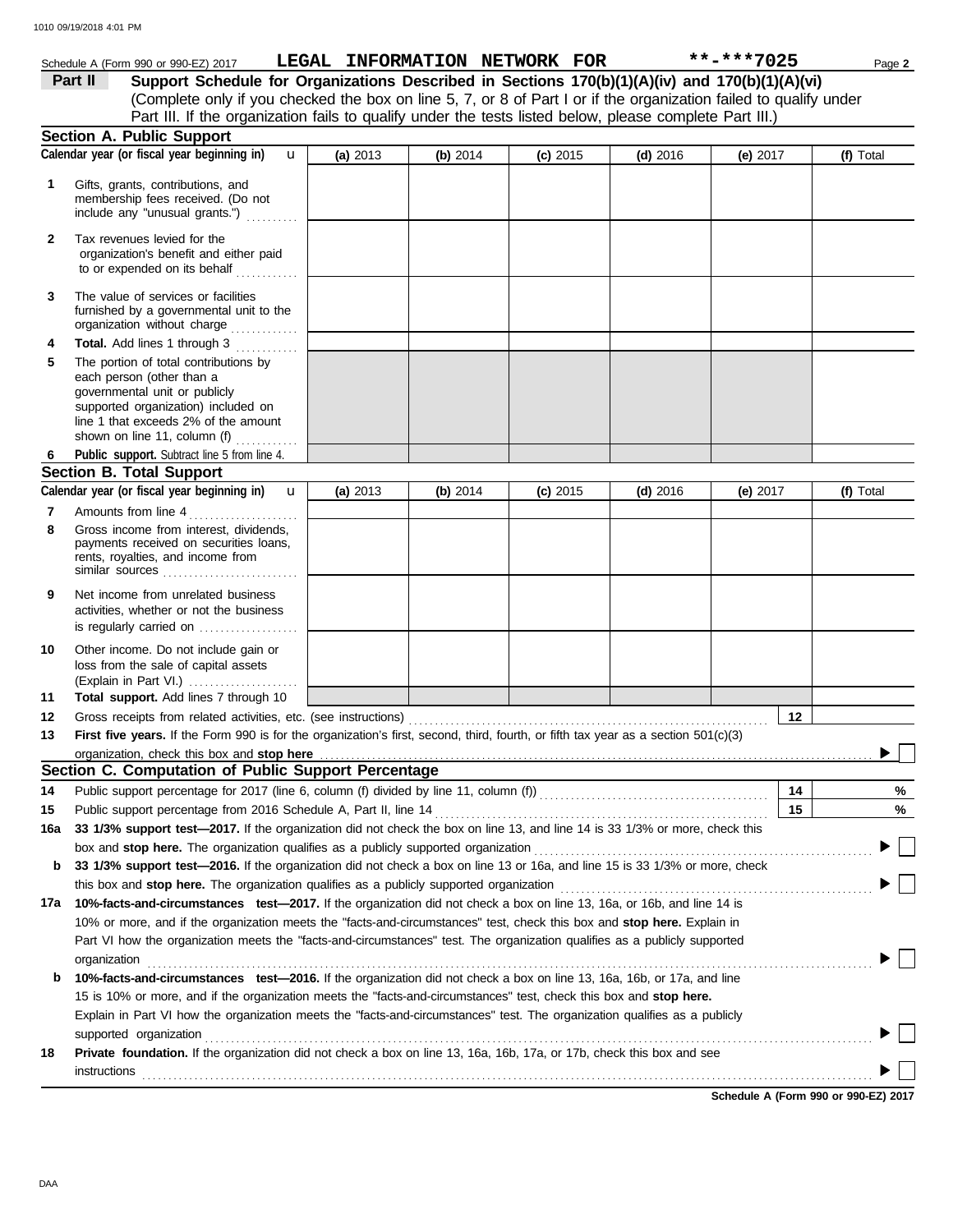#### Schedule A (Form 990 or 990-EZ) 2017 **LEGAL INFORMATION NETWORK FOR** \*\*-\*\*\*7025 Page 3

**Part III** Support Schedule for Organizations Described in Section 509(a)(2) (Complete only if you checked the box on line 10 of Part I or if the organization failed to qualify under Part II. If the organization fails to qualify under the tests listed below, please complete Part II.)

|              | <b>Section A. Public Support</b>                                                                                                                                                                                                                            |          |          |            |            |          |              |
|--------------|-------------------------------------------------------------------------------------------------------------------------------------------------------------------------------------------------------------------------------------------------------------|----------|----------|------------|------------|----------|--------------|
|              | Calendar year (or fiscal year beginning in)<br>u                                                                                                                                                                                                            | (a) 2013 | (b) 2014 | $(c)$ 2015 | $(d)$ 2016 | (e) 2017 | (f) Total    |
| 1            | Gifts, grants, contributions, and membership<br>fees received. (Do not include any "unusual grants.")                                                                                                                                                       | 305,395  | 195,485  | 201,777    | 411,532    | 140,769  | 1,254,958    |
| $\mathbf{2}$ | Gross receipts from admissions, merchandise<br>sold or services performed, or facilities<br>furnished in any activity that is related to the<br>organization's tax-exempt purpose                                                                           | 116,695  | 111,173  | 182,234    | 108,040    | 124,328  | 642,470      |
| 3            | Gross receipts from activities that are not an<br>unrelated trade or business under section 513                                                                                                                                                             |          |          |            |            |          |              |
| 4            | Tax revenues levied for the<br>organization's benefit and either paid<br>to or expended on its behalf                                                                                                                                                       |          |          |            |            |          |              |
| 5            | The value of services or facilities<br>furnished by a governmental unit to the<br>organization without charge                                                                                                                                               |          |          |            |            |          |              |
| 6            | Total. Add lines 1 through 5                                                                                                                                                                                                                                | 422,090  | 306,658  | 384,011    | 519,572    | 265,097  | 1,897,428    |
| 7a           | Amounts included on lines 1, 2, and 3<br>received from disqualified persons                                                                                                                                                                                 | 16,255   | 17,450   | 12,833     | 9,356      | 16,936   | 72,830       |
| b            | Amounts included on lines 2 and 3<br>received from other than disqualified<br>persons that exceed the greater of \$5,000<br>or 1% of the amount on line 13 for the year                                                                                     | 244,732  | 148,500  | 154,000    | 337,121    | 114,500  | 998,853      |
| C            | Add lines 7a and 7b                                                                                                                                                                                                                                         | 260,987  | 165,950  | 166,833    | 346,477    | 131,436  | 1,071,683    |
| 8            | Public support. (Subtract line 7c from                                                                                                                                                                                                                      |          |          |            |            |          |              |
|              | line $6.$ )<br><b>Section B. Total Support</b>                                                                                                                                                                                                              |          |          |            |            |          | 825,745      |
|              | Calendar year (or fiscal year beginning in)<br>$\mathbf{u}$                                                                                                                                                                                                 | (a) 2013 | (b) 2014 |            |            |          | (f) Total    |
| 9            |                                                                                                                                                                                                                                                             | 422,090  |          | $(c)$ 2015 | $(d)$ 2016 | (e) 2017 |              |
|              | Amounts from line 6<br>and the company of the company of                                                                                                                                                                                                    |          | 306,658  | 384,011    | 519,572    | 265,097  | 1,897,428    |
| 10a          | Gross income from interest, dividends,<br>payments received on securities loans, rents,<br>royalties, and income from similar sources                                                                                                                       | 320      | 576      | 775        | 821        | 1,692    | 4,184        |
| b            | Unrelated business taxable income (less<br>section 511 taxes) from businesses<br>acquired after June 30, 1975                                                                                                                                               |          |          |            |            |          |              |
| c            | Add lines 10a and 10b                                                                                                                                                                                                                                       | 320      | 576      | 775        | 821        | 1,692    | 4,184        |
| 11           | Net income from unrelated business<br>activities not included in line 10b, whether<br>or not the business is regularly carried on                                                                                                                           |          |          |            |            |          |              |
| 12           | Other income. Do not include gain or<br>loss from the sale of capital assets<br>(Explain in Part VI.)                                                                                                                                                       |          |          |            |            |          |              |
| 13           | Total support. (Add lines 9, 10c, 11,<br>and $12.$ )                                                                                                                                                                                                        | 422,410  | 307,234  | 384,786    | 520,393    | 266,789  | 1,901,612    |
| 14           | First five years. If the Form 990 is for the organization's first, second, third, fourth, or fifth tax year as a section 501(c)(3)                                                                                                                          |          |          |            |            |          |              |
|              | organization, check this box and stop here                                                                                                                                                                                                                  |          |          |            |            |          |              |
|              | Section C. Computation of Public Support Percentage                                                                                                                                                                                                         |          |          |            |            |          |              |
| 15           | Public support percentage for 2017 (line 8, column (f) divided by line 13, column (f) [[[[[[[[[[[[[[[[[[[[[[[                                                                                                                                               |          |          |            |            | 15       | 43.42%       |
| 16           |                                                                                                                                                                                                                                                             |          |          |            |            | 16       | 43.65%       |
|              | Section D. Computation of Investment Income Percentage                                                                                                                                                                                                      |          |          |            |            |          |              |
| 17           |                                                                                                                                                                                                                                                             |          |          |            |            | 17       | %            |
| 18           | Investment income percentage from 2016 Schedule A, Part III, line 17                                                                                                                                                                                        |          |          |            |            | 18       | %            |
| 19a          | 33 1/3% support tests-2017. If the organization did not check the box on line 14, and line 15 is more than 33 1/3%, and line<br>17 is not more than 33 1/3%, check this box and stop here. The organization qualifies as a publicly supported organization. |          |          |            |            |          | $\mathbf{x}$ |
| b            | 33 1/3% support tests-2016. If the organization did not check a box on line 14 or line 19a, and line 16 is more than 33 1/3%, and                                                                                                                           |          |          |            |            |          |              |
|              | line 18 is not more than 33 1/3%, check this box and stop here. The organization qualifies as a publicly supported organization                                                                                                                             |          |          |            |            |          |              |
| 20           |                                                                                                                                                                                                                                                             |          |          |            |            |          |              |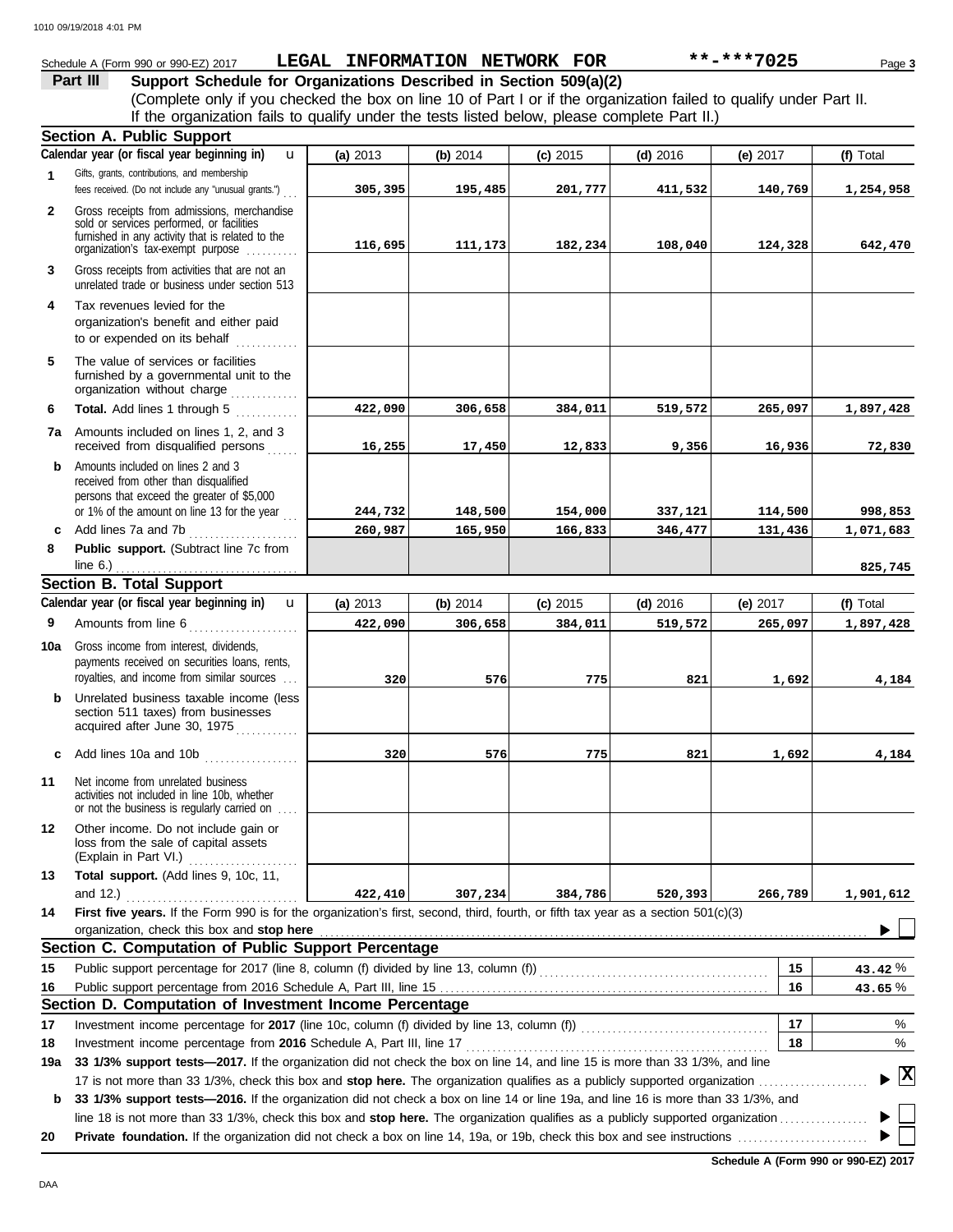|     | LEGAL INFORMATION NETWORK FOR<br>Schedule A (Form 990 or 990-EZ) 2017                                                                                                                                      | **-***7025      |     | Page 4 |
|-----|------------------------------------------------------------------------------------------------------------------------------------------------------------------------------------------------------------|-----------------|-----|--------|
|     | Part IV<br><b>Supporting Organizations</b>                                                                                                                                                                 |                 |     |        |
|     | (Complete only if you checked a box in line 12 on Part I. If you checked 12a of Part I, complete Sections A                                                                                                |                 |     |        |
|     | and B. If you checked 12b of Part I, complete Sections A and C. If you checked 12c of Part I, complete                                                                                                     |                 |     |        |
|     | Sections A, D, and E. If you checked 12d of Part I, complete Sections A and D, and complete Part V.)                                                                                                       |                 |     |        |
|     | Section A. All Supporting Organizations                                                                                                                                                                    |                 |     |        |
|     |                                                                                                                                                                                                            |                 | Yes | No     |
| 1   | Are all of the organization's supported organizations listed by name in the organization's governing                                                                                                       |                 |     |        |
|     | documents? If "No," describe in Part VI how the supported organizations are designated. If designated by                                                                                                   |                 |     |        |
|     | class or purpose, describe the designation. If historic and continuing relationship, explain.                                                                                                              | 1               |     |        |
| 2   | Did the organization have any supported organization that does not have an IRS determination of status                                                                                                     |                 |     |        |
|     | under section 509(a)(1) or (2)? If "Yes," explain in Part VI how the organization determined that the supported                                                                                            |                 |     |        |
|     | organization was described in section 509(a)(1) or (2).                                                                                                                                                    | $\mathbf{2}$    |     |        |
| За  | Did the organization have a supported organization described in section $501(c)(4)$ , (5), or (6)? If "Yes," answer                                                                                        |                 |     |        |
|     | $(b)$ and $(c)$ below.                                                                                                                                                                                     | 3a              |     |        |
| b   | Did the organization confirm that each supported organization qualified under section $501(c)(4)$ , $(5)$ , or $(6)$ and                                                                                   |                 |     |        |
|     | satisfied the public support tests under section 509(a)(2)? If "Yes," describe in Part VI when and how the                                                                                                 |                 |     |        |
|     | organization made the determination.                                                                                                                                                                       | 3b              |     |        |
| c   | Did the organization ensure that all support to such organizations was used exclusively for section $170(c)(2)(B)$                                                                                         |                 |     |        |
|     | purposes? If "Yes," explain in Part VI what controls the organization put in place to ensure such use.                                                                                                     | 3c              |     |        |
| 4a  | Was any supported organization not organized in the United States ("foreign supported organization")? If                                                                                                   |                 |     |        |
|     | "Yes," and if you checked 12a or 12b in Part I, answer (b) and (c) below.                                                                                                                                  | 4a              |     |        |
| b   | Did the organization have ultimate control and discretion in deciding whether to make grants to the foreign                                                                                                |                 |     |        |
|     | supported organization? If "Yes," describe in Part VI how the organization had such control and discretion<br>despite being controlled or supervised by or in connection with its supported organizations. | 4b              |     |        |
| c   | Did the organization support any foreign supported organization that does not have an IRS determination                                                                                                    |                 |     |        |
|     | under sections $501(c)(3)$ and $509(a)(1)$ or (2)? If "Yes," explain in Part VI what controls the organization used                                                                                        |                 |     |        |
|     | to ensure that all support to the foreign supported organization was used exclusively for section $170(c)(2)(B)$                                                                                           |                 |     |        |
|     | purposes.                                                                                                                                                                                                  | 4c              |     |        |
| 5a  | Did the organization add, substitute, or remove any supported organizations during the tax year? If "Yes,"                                                                                                 |                 |     |        |
|     | answer (b) and (c) below (if applicable). Also, provide detail in Part VI, including (i) the names and EIN                                                                                                 |                 |     |        |
|     | numbers of the supported organizations added, substituted, or removed; (ii) the reasons for each such action;                                                                                              |                 |     |        |
|     | (iii) the authority under the organization's organizing document authorizing such action; and (iv) how the action                                                                                          |                 |     |        |
|     | was accomplished (such as by amendment to the organizing document).                                                                                                                                        | 5a              |     |        |
| b   | Type I or Type II only. Was any added or substituted supported organization part of a class already                                                                                                        |                 |     |        |
|     | designated in the organization's organizing document?                                                                                                                                                      | 5b              |     |        |
|     | Substitutions only. Was the substitution the result of an event beyond the organization's control?                                                                                                         | 5c              |     |        |
| 6   | Did the organization provide support (whether in the form of grants or the provision of services or facilities) to                                                                                         |                 |     |        |
|     | anyone other than (i) its supported organizations, (ii) individuals that are part of the charitable class benefited                                                                                        |                 |     |        |
|     | by one or more of its supported organizations, or (iii) other supporting organizations that also support or                                                                                                |                 |     |        |
|     | benefit one or more of the filing organization's supported organizations? If "Yes," provide detail in Part VI.                                                                                             | 6               |     |        |
| 7   | Did the organization provide a grant, loan, compensation, or other similar payment to a substantial contributor                                                                                            |                 |     |        |
|     | (defined in section $4958(c)(3)(C)$ ), a family member of a substantial contributor, or a 35% controlled entity with                                                                                       |                 |     |        |
|     | regard to a substantial contributor? If "Yes," complete Part I of Schedule L (Form 990 or 990-EZ).                                                                                                         | 7               |     |        |
| 8   | Did the organization make a loan to a disqualified person (as defined in section 4958) not described in line 7?<br>If "Yes," complete Part I of Schedule L (Form 990 or 990-EZ).                           | 8               |     |        |
| 9а  | Was the organization controlled directly or indirectly at any time during the tax year by one or more                                                                                                      |                 |     |        |
|     | disqualified persons as defined in section 4946 (other than foundation managers and organizations described                                                                                                |                 |     |        |
|     | in section $509(a)(1)$ or (2))? If "Yes," provide detail in Part VI.                                                                                                                                       | 9a              |     |        |
| b   | Did one or more disqualified persons (as defined in line 9a) hold a controlling interest in any entity in which                                                                                            |                 |     |        |
|     | the supporting organization had an interest? If "Yes," provide detail in Part VI.                                                                                                                          | 9b              |     |        |
| c   | Did a disqualified person (as defined in line 9a) have an ownership interest in, or derive any personal benefit                                                                                            |                 |     |        |
|     | from, assets in which the supporting organization also had an interest? If "Yes," provide detail in Part VI.                                                                                               | 9c              |     |        |
| 10a | Was the organization subject to the excess business holdings rules of section 4943 because of section                                                                                                      |                 |     |        |
|     | 4943(f) (regarding certain Type II supporting organizations, and all Type III non-functionally integrated                                                                                                  |                 |     |        |
|     | supporting organizations)? If "Yes," answer 10b below.                                                                                                                                                     | 10a             |     |        |
| b   | Did the organization have any excess business holdings in the tax year? (Use Schedule C, Form 4720, to                                                                                                     |                 |     |        |
|     | determine whether the organization had excess business holdings.)                                                                                                                                          | 10 <sub>b</sub> |     |        |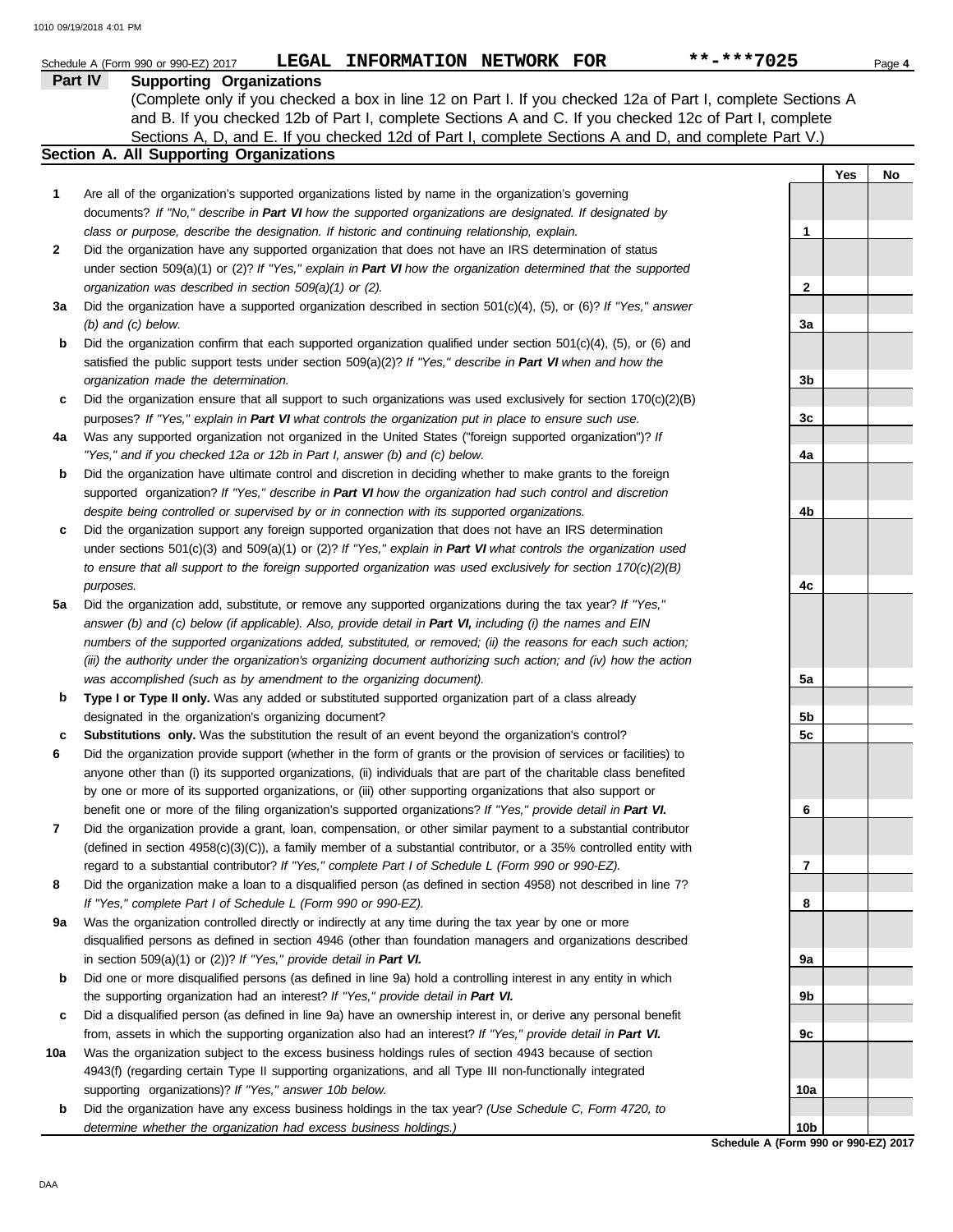1010 09/19/2018 4:01 PM

|                | **-***7025<br>LEGAL INFORMATION NETWORK FOR<br>Schedule A (Form 990 or 990-EZ) 2017                                                                                        |                 |     | Page 5    |
|----------------|----------------------------------------------------------------------------------------------------------------------------------------------------------------------------|-----------------|-----|-----------|
| <b>Part IV</b> | <b>Supporting Organizations (continued)</b>                                                                                                                                |                 |     |           |
|                |                                                                                                                                                                            |                 | Yes | No        |
| 11             | Has the organization accepted a gift or contribution from any of the following persons?                                                                                    |                 |     |           |
| a              | A person who directly or indirectly controls, either alone or together with persons described in (b) and (c)                                                               |                 |     |           |
|                | below, the governing body of a supported organization?                                                                                                                     | 11a             |     |           |
| b              | A family member of a person described in (a) above?                                                                                                                        | 11 <sub>b</sub> |     |           |
| c              | A 35% controlled entity of a person described in (a) or (b) above? If "Yes" to a, b, or c, provide detail in Part VI.<br><b>Section B. Type I Supporting Organizations</b> | 11c             |     |           |
|                |                                                                                                                                                                            |                 | Yes | <b>No</b> |
| 1              | Did the directors, trustees, or membership of one or more supported organizations have the power to                                                                        |                 |     |           |
|                | regularly appoint or elect at least a majority of the organization's directors or trustees at all times during the                                                         |                 |     |           |
|                | tax year? If "No," describe in Part VI how the supported organization(s) effectively operated, supervised, or                                                              |                 |     |           |
|                | controlled the organization's activities. If the organization had more than one supported organization,                                                                    |                 |     |           |
|                | describe how the powers to appoint and/or remove directors or trustees were allocated among the supported                                                                  |                 |     |           |
|                | organizations and what conditions or restrictions, if any, applied to such powers during the tax year.                                                                     | 1               |     |           |
| 2              | Did the organization operate for the benefit of any supported organization other than the supported                                                                        |                 |     |           |
|                | organization(s) that operated, supervised, or controlled the supporting organization? If "Yes," explain in Part                                                            |                 |     |           |
|                | VI how providing such benefit carried out the purposes of the supported organization(s) that operated,                                                                     |                 |     |           |
|                | supervised, or controlled the supporting organization.                                                                                                                     | $\mathbf{2}$    |     |           |
|                | Section C. Type II Supporting Organizations                                                                                                                                |                 |     |           |
|                |                                                                                                                                                                            |                 | Yes | No        |
| 1              | Were a majority of the organization's directors or trustees during the tax year also a majority of the directors                                                           |                 |     |           |
|                | or trustees of each of the organization's supported organization(s)? If "No," describe in Part VI how control                                                              |                 |     |           |
|                | or management of the supporting organization was vested in the same persons that controlled or managed                                                                     |                 |     |           |
|                | the supported organization(s).                                                                                                                                             | 1               |     |           |
|                | Section D. All Type III Supporting Organizations                                                                                                                           |                 |     |           |
|                |                                                                                                                                                                            |                 | Yes | No        |
| 1              | Did the organization provide to each of its supported organizations, by the last day of the fifth month of the                                                             |                 |     |           |
|                | organization's tax year, (i) a written notice describing the type and amount of support provided during the prior tax                                                      |                 |     |           |
|                | year, (ii) a copy of the Form 990 that was most recently filed as of the date of notification, and (iii) copies of the                                                     |                 |     |           |
|                | organization's governing documents in effect on the date of notification, to the extent not previously provided?                                                           | 1               |     |           |
| 2              | Were any of the organization's officers, directors, or trustees either (i) appointed or elected by the supported                                                           |                 |     |           |
|                | organization(s) or (ii) serving on the governing body of a supported organization? If "No," explain in Part VI how                                                         |                 |     |           |
|                | the organization maintained a close and continuous working relationship with the supported organization(s).                                                                | 2               |     |           |
| 3              | By reason of the relationship described in (2), did the organization's supported organizations have a                                                                      |                 |     |           |
|                | significant voice in the organization's investment policies and in directing the use of the organization's                                                                 |                 |     |           |
|                | income or assets at all times during the tax year? If "Yes," describe in Part VI the role the organization's                                                               |                 |     |           |
|                | supported organizations played in this regard.                                                                                                                             | 3               |     |           |
|                | Section E. Type III Functionally-Integrated Supporting Organizations                                                                                                       |                 |     |           |
| 1              | Check the box next to the method that the organization used to satisfy the Integral Part Test during the year (see instructions).                                          |                 |     |           |
| a              | The organization satisfied the Activities Test. Complete line 2 below.                                                                                                     |                 |     |           |
| b              | The organization is the parent of each of its supported organizations. Complete line 3 below.                                                                              |                 |     |           |
| c              | The organization supported a governmental entity. Describe in Part VI how you supported a government entity (see instructions).                                            |                 |     |           |
|                |                                                                                                                                                                            |                 |     |           |
| 2              | Activities Test. Answer (a) and (b) below.                                                                                                                                 |                 | Yes | No        |
| а              | Did substantially all of the organization's activities during the tax year directly further the exempt purposes of                                                         |                 |     |           |
|                | the supported organization(s) to which the organization was responsive? If "Yes," then in Part VI identify                                                                 |                 |     |           |
|                | those supported organizations and explain how these activities directly furthered their exempt purposes,                                                                   |                 |     |           |
|                | how the organization was responsive to those supported organizations, and how the organization determined                                                                  |                 |     |           |
|                | that these activities constituted substantially all of its activities.                                                                                                     | 2a              |     |           |
| b              | Did the activities described in (a) constitute activities that, but for the organization's involvement, one or more                                                        |                 |     |           |
|                | of the organization's supported organization(s) would have been engaged in? If "Yes," explain in Part VI the                                                               |                 |     |           |
|                | reasons for the organization's position that its supported organization(s) would have engaged in these                                                                     |                 |     |           |
|                | activities but for the organization's involvement.                                                                                                                         | 2b              |     |           |
| 3              | Parent of Supported Organizations. Answer (a) and (b) below.                                                                                                               |                 |     |           |
| а              | Did the organization have the power to regularly appoint or elect a majority of the officers, directors, or                                                                |                 |     |           |
|                | trustees of each of the supported organizations? Provide details in Part VI.                                                                                               | 3a              |     |           |

DAA **Schedule A (Form 990 or 990-EZ) 2017 3b**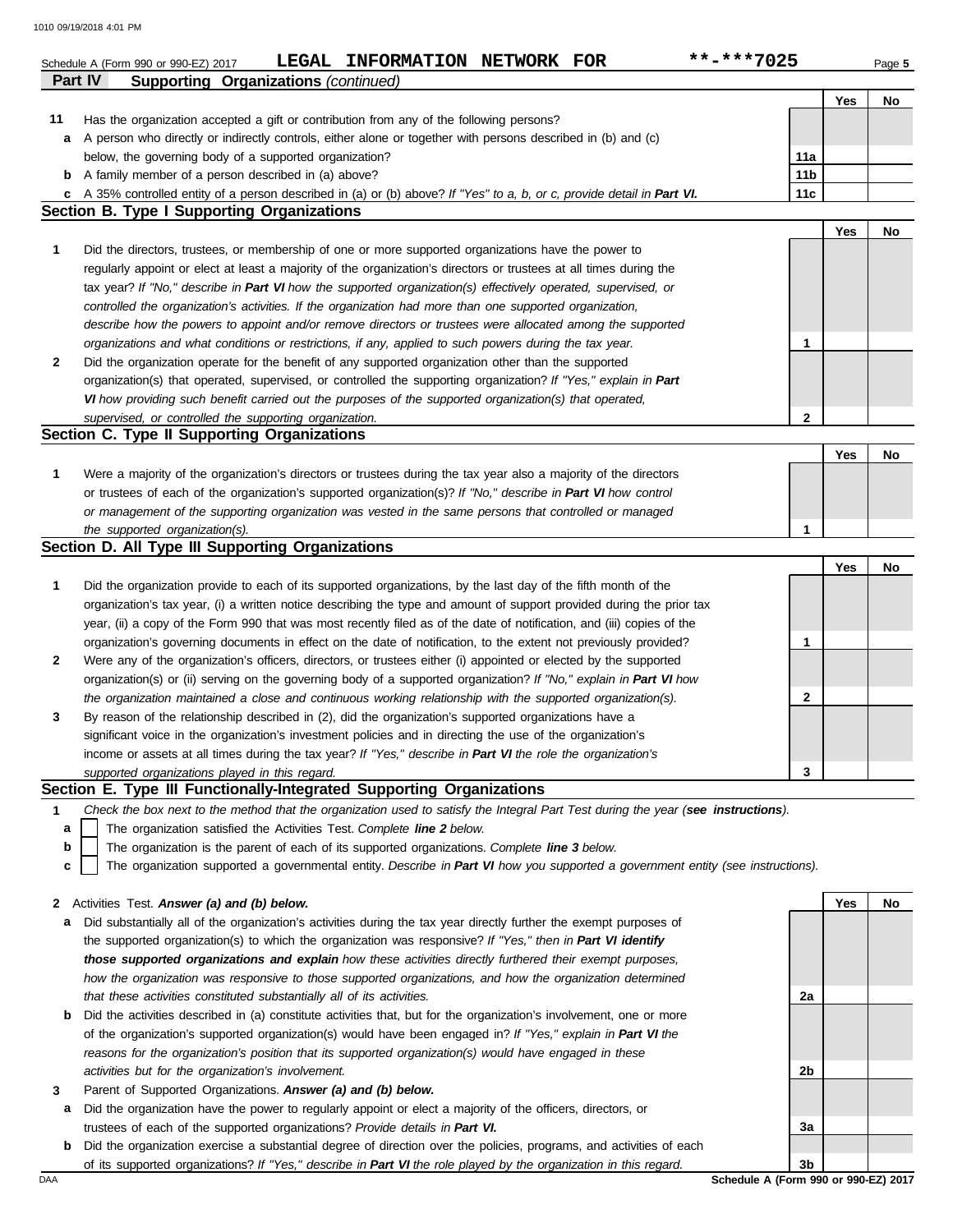|                                 | LEGAL INFORMATION NETWORK FOR<br>Schedule A (Form 990 or 990-EZ) 2017                                                            |                         | **-***7025     | Page 6                         |  |  |  |
|---------------------------------|----------------------------------------------------------------------------------------------------------------------------------|-------------------------|----------------|--------------------------------|--|--|--|
| Part V                          | Type III Non-Functionally Integrated 509(a)(3) Supporting Organizations                                                          |                         |                |                                |  |  |  |
| $\mathbf{1}$                    | Check here if the organization satisfied the Integral Part Test as a qualifying trust on Nov. 20, 1970 (explain in Part VI). See |                         |                |                                |  |  |  |
|                                 | instructions. All other Type III non-functionally integrated supporting organizations must complete Sections A through E.        |                         |                |                                |  |  |  |
| Section A - Adjusted Net Income |                                                                                                                                  |                         |                |                                |  |  |  |
|                                 |                                                                                                                                  |                         | (A) Prior Year | (optional)                     |  |  |  |
| 1                               | Net short-term capital gain                                                                                                      | 1                       |                |                                |  |  |  |
| $\mathbf{2}$                    | Recoveries of prior-year distributions                                                                                           | $\mathbf{2}$            |                |                                |  |  |  |
| 3                               | Other gross income (see instructions)                                                                                            | 3                       |                |                                |  |  |  |
| 4                               | Add lines 1 through 3.                                                                                                           | 4                       |                |                                |  |  |  |
| 5                               | Depreciation and depletion                                                                                                       | 5                       |                |                                |  |  |  |
| 6                               | Portion of operating expenses paid or incurred for production or                                                                 |                         |                |                                |  |  |  |
|                                 | collection of gross income or for management, conservation, or                                                                   |                         |                |                                |  |  |  |
|                                 | maintenance of property held for production of income (see instructions)                                                         | 6                       |                |                                |  |  |  |
| $\mathbf{7}$                    | Other expenses (see instructions)                                                                                                | $\overline{7}$          |                |                                |  |  |  |
| 8                               | Adjusted Net Income (subtract lines 5, 6 and 7 from line 4).                                                                     | 8                       |                |                                |  |  |  |
|                                 | <b>Section B - Minimum Asset Amount</b>                                                                                          |                         | (A) Prior Year | (B) Current Year<br>(optional) |  |  |  |
| 1                               | Aggregate fair market value of all non-exempt-use assets (see                                                                    |                         |                |                                |  |  |  |
|                                 | instructions for short tax year or assets held for part of year):                                                                |                         |                |                                |  |  |  |
| a                               | Average monthly value of securities                                                                                              | 1a                      |                |                                |  |  |  |
| b                               | Average monthly cash balances                                                                                                    | 1 <sub>b</sub>          |                |                                |  |  |  |
|                                 | c Fair market value of other non-exempt-use assets                                                                               | 1 <sub>c</sub>          |                |                                |  |  |  |
|                                 | <b>d</b> Total (add lines 1a, 1b, and 1c)                                                                                        | 1 <sub>d</sub>          |                |                                |  |  |  |
| e                               | <b>Discount</b> claimed for blockage or other                                                                                    |                         |                |                                |  |  |  |
|                                 | factors (explain in detail in Part VI):                                                                                          |                         |                |                                |  |  |  |
| $\mathbf{2}$                    | Acquisition indebtedness applicable to non-exempt-use assets                                                                     | $\mathbf{2}$            |                |                                |  |  |  |
| 3                               | Subtract line 2 from line 1d.                                                                                                    | $\mathbf{3}$            |                |                                |  |  |  |
| 4                               | Cash deemed held for exempt use. Enter 1-1/2% of line 3 (for greater amount,                                                     |                         |                |                                |  |  |  |
|                                 | see instructions).                                                                                                               | 4                       |                |                                |  |  |  |
| 5.                              | Net value of non-exempt-use assets (subtract line 4 from line 3)                                                                 | 5                       |                |                                |  |  |  |
| 6                               | Multiply line 5 by .035.                                                                                                         | 6                       |                |                                |  |  |  |
| 7                               | Recoveries of prior-year distributions                                                                                           | $\overline{7}$          |                |                                |  |  |  |
| 8                               | Minimum Asset Amount (add line 7 to line 6)                                                                                      | 8                       |                |                                |  |  |  |
|                                 | Section C - Distributable Amount                                                                                                 |                         |                | <b>Current Year</b>            |  |  |  |
| 1                               | Adjusted net income for prior year (from Section A, line 8, Column A)                                                            | $\mathbf{1}$            |                |                                |  |  |  |
| $\mathbf{2}$                    | Enter 85% of line 1.                                                                                                             | $\overline{2}$          |                |                                |  |  |  |
| 3                               | Minimum asset amount for prior year (from Section B, line 8, Column A)                                                           | $\mathbf{3}$            |                |                                |  |  |  |
| 4                               | Enter greater of line 2 or line 3.                                                                                               | $\overline{\mathbf{4}}$ |                |                                |  |  |  |
| 5                               | Income tax imposed in prior year                                                                                                 | 5                       |                |                                |  |  |  |
| 6                               | <b>Distributable Amount.</b> Subtract line 5 from line 4, unless subject to                                                      |                         |                |                                |  |  |  |
|                                 | emergency temporary reduction (see instructions)                                                                                 | 6                       |                |                                |  |  |  |

**7** | Check here if the current year is the organization's first as a non-functionally integrated Type III supporting organization (see instructions).

**Schedule A (Form 990 or 990-EZ) 2017**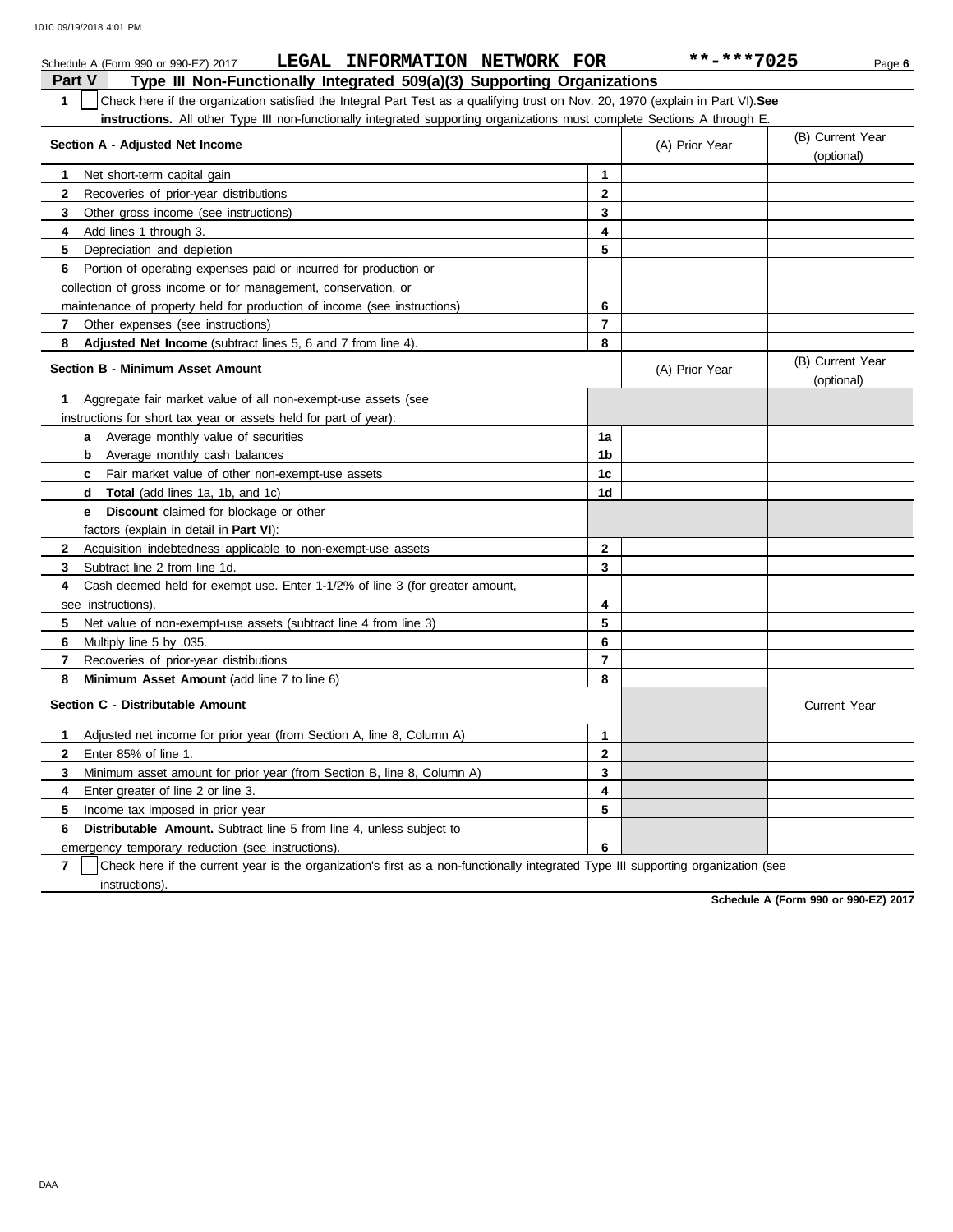1010 09/19/2018 4:01 PM

| <b>Part V</b> | LEGAL INFORMATION NETWORK FOR<br>Schedule A (Form 990 or 990-EZ) 2017<br>Type III Non-Functionally Integrated 509(a)(3) Supporting Organizations (continued) |                                    | **-***7025                                     | Page 7                                           |
|---------------|--------------------------------------------------------------------------------------------------------------------------------------------------------------|------------------------------------|------------------------------------------------|--------------------------------------------------|
|               | <b>Section D - Distributions</b>                                                                                                                             |                                    |                                                | <b>Current Year</b>                              |
| 1             | Amounts paid to supported organizations to accomplish exempt purposes                                                                                        |                                    |                                                |                                                  |
| 2             | Amounts paid to perform activity that directly furthers exempt purposes of supported                                                                         |                                    |                                                |                                                  |
|               | organizations, in excess of income from activity                                                                                                             |                                    |                                                |                                                  |
| 3             | Administrative expenses paid to accomplish exempt purposes of supported organizations                                                                        |                                    |                                                |                                                  |
| 4             | Amounts paid to acquire exempt-use assets                                                                                                                    |                                    |                                                |                                                  |
| 5             | Qualified set-aside amounts (prior IRS approval required)                                                                                                    |                                    |                                                |                                                  |
| 6             | Other distributions (describe in Part VI). See instructions.                                                                                                 |                                    |                                                |                                                  |
| 7             | <b>Total annual distributions.</b> Add lines 1 through 6.                                                                                                    |                                    |                                                |                                                  |
| 8             | Distributions to attentive supported organizations to which the organization is responsive                                                                   |                                    |                                                |                                                  |
|               | (provide details in Part VI). See instructions.                                                                                                              |                                    |                                                |                                                  |
| 9             | Distributable amount for 2017 from Section C, line 6                                                                                                         |                                    |                                                |                                                  |
| 10            | Line 8 amount divided by line 9 amount                                                                                                                       |                                    |                                                |                                                  |
|               | Section E - Distribution Allocations (see instructions)                                                                                                      | (i)<br><b>Excess Distributions</b> | (iii)<br><b>Underdistributions</b><br>Pre-2017 | (iii)<br><b>Distributable</b><br>Amount for 2017 |
| 1             | Distributable amount for 2017 from Section C, line 6                                                                                                         |                                    |                                                |                                                  |
| $\mathbf{2}$  | Underdistributions, if any, for years prior to 2017                                                                                                          |                                    |                                                |                                                  |
|               | (reasonable cause required-explain in Part VI). See                                                                                                          |                                    |                                                |                                                  |
|               | instructions.                                                                                                                                                |                                    |                                                |                                                  |
| 3             | Excess distributions carryover, if any, to 2017:                                                                                                             |                                    |                                                |                                                  |
| a             |                                                                                                                                                              |                                    |                                                |                                                  |
|               | $b$ From 2013                                                                                                                                                |                                    |                                                |                                                  |
|               |                                                                                                                                                              |                                    |                                                |                                                  |
|               |                                                                                                                                                              |                                    |                                                |                                                  |
|               |                                                                                                                                                              |                                    |                                                |                                                  |
|               | Total of lines 3a through e                                                                                                                                  |                                    |                                                |                                                  |
|               | g Applied to underdistributions of prior years                                                                                                               |                                    |                                                |                                                  |
|               | <b>h</b> Applied to 2017 distributable amount                                                                                                                |                                    |                                                |                                                  |
|               | Carryover from 2012 not applied (see instructions)                                                                                                           |                                    |                                                |                                                  |
|               | Remainder. Subtract lines 3g, 3h, and 3i from 3f.                                                                                                            |                                    |                                                |                                                  |
| 4             | Distributions for 2017 from                                                                                                                                  |                                    |                                                |                                                  |
|               | \$<br>Section D, line 7:                                                                                                                                     |                                    |                                                |                                                  |
|               | <b>a</b> Applied to underdistributions of prior years                                                                                                        |                                    |                                                |                                                  |
|               | <b>b</b> Applied to 2017 distributable amount                                                                                                                |                                    |                                                |                                                  |
|               | c Remainder. Subtract lines 4a and 4b from 4.                                                                                                                |                                    |                                                |                                                  |
| 5             | Remaining underdistributions for years prior to 2017, if                                                                                                     |                                    |                                                |                                                  |
|               | any. Subtract lines 3q and 4a from line 2. For result                                                                                                        |                                    |                                                |                                                  |
|               | greater than zero, explain in Part VI. See instructions.                                                                                                     |                                    |                                                |                                                  |
| 6             | Remaining underdistributions for 2017. Subtract lines 3h                                                                                                     |                                    |                                                |                                                  |
|               | and 4b from line 1. For result greater than zero, explain in                                                                                                 |                                    |                                                |                                                  |
|               | Part VI. See instructions.                                                                                                                                   |                                    |                                                |                                                  |
| 7             | Excess distributions carryover to 2018. Add lines 3j<br>and 4c.                                                                                              |                                    |                                                |                                                  |
| 8             | Breakdown of line 7:                                                                                                                                         |                                    |                                                |                                                  |
|               | a Excess from 2013                                                                                                                                           |                                    |                                                |                                                  |
|               |                                                                                                                                                              |                                    |                                                |                                                  |
|               | c Excess from 2015                                                                                                                                           |                                    |                                                |                                                  |
|               | d Excess from 2016                                                                                                                                           |                                    |                                                |                                                  |
|               | e Excess from 2017                                                                                                                                           |                                    |                                                |                                                  |
|               |                                                                                                                                                              |                                    |                                                |                                                  |

**Schedule A (Form 990 or 990-EZ) 2017**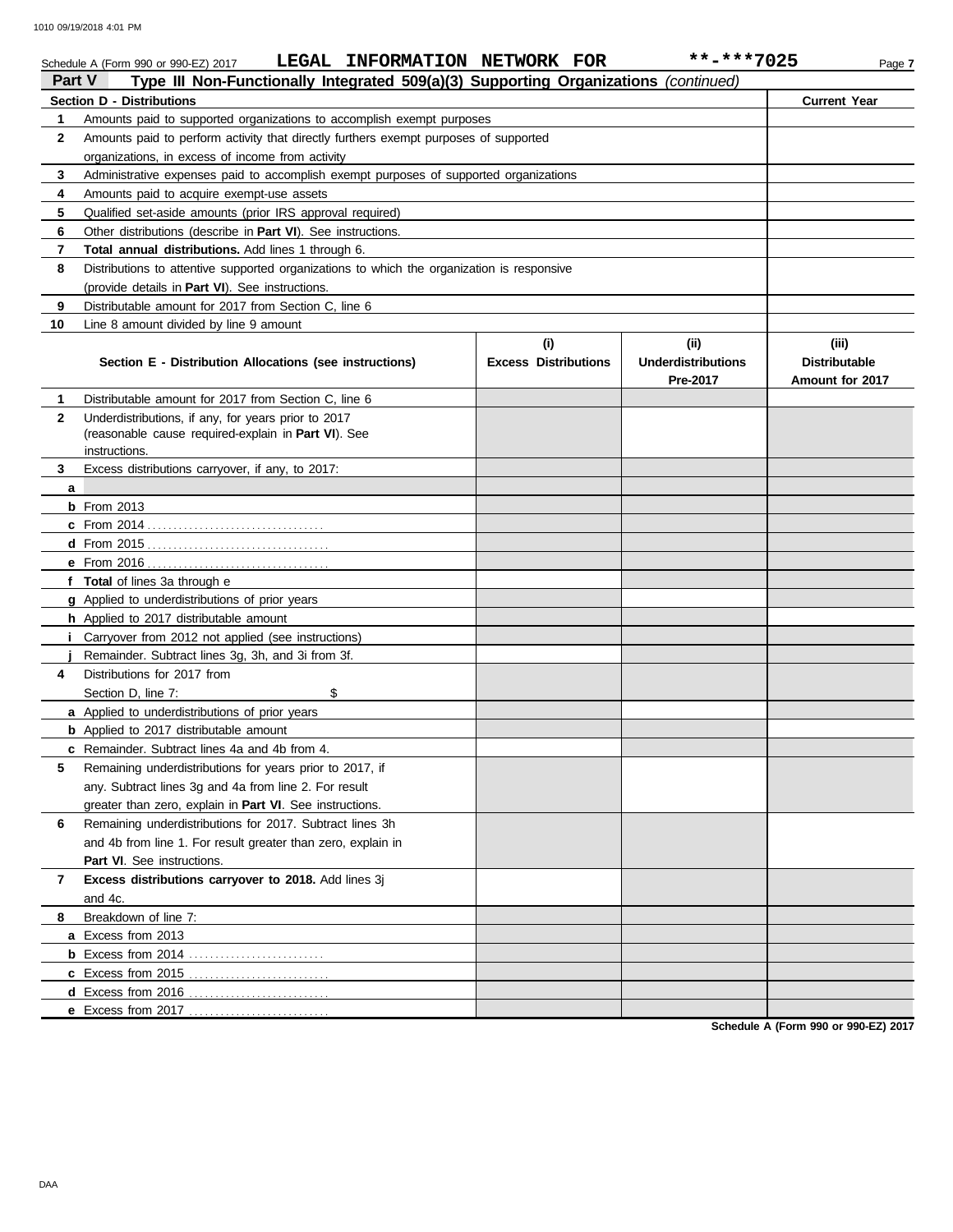|         | Schedule A (Form 990 or 990-EZ) 2017 | LEGAL INFORMATION NETWORK FOR                                                                  |  | **-***7025                                                                                                                                                                                                                                                                                                                                                                                                                                                                               | Page 8 |
|---------|--------------------------------------|------------------------------------------------------------------------------------------------|--|------------------------------------------------------------------------------------------------------------------------------------------------------------------------------------------------------------------------------------------------------------------------------------------------------------------------------------------------------------------------------------------------------------------------------------------------------------------------------------------|--------|
| Part VI |                                      | lines 2, 5, and 6. Also complete this part for any additional information. (See instructions.) |  | Supplemental Information. Provide the explanations required by Part II, line 10; Part II, line 17a or 17b; Part<br>III, line 12; Part IV, Section A, lines 1, 2, 3b, 3c, 4b, 4c, 5a, 6, 9a, 9b, 9c, 11a, 11b, and 11c; Part IV, Section<br>B, lines 1 and 2; Part IV, Section C, line 1; Part IV, Section D, lines 2 and 3; Part IV, Section E, lines 1c, 2a, 2b,<br>3a and 3b; Part V, line 1; Part V, Section B, line 1e; Part V, Section D, lines 5, 6, and 8; and Part V, Section E, |        |
|         |                                      |                                                                                                |  |                                                                                                                                                                                                                                                                                                                                                                                                                                                                                          |        |
|         |                                      |                                                                                                |  |                                                                                                                                                                                                                                                                                                                                                                                                                                                                                          |        |
|         |                                      |                                                                                                |  |                                                                                                                                                                                                                                                                                                                                                                                                                                                                                          |        |
|         |                                      |                                                                                                |  |                                                                                                                                                                                                                                                                                                                                                                                                                                                                                          |        |
|         |                                      |                                                                                                |  |                                                                                                                                                                                                                                                                                                                                                                                                                                                                                          |        |
|         |                                      |                                                                                                |  |                                                                                                                                                                                                                                                                                                                                                                                                                                                                                          |        |
|         |                                      |                                                                                                |  |                                                                                                                                                                                                                                                                                                                                                                                                                                                                                          |        |
|         |                                      |                                                                                                |  |                                                                                                                                                                                                                                                                                                                                                                                                                                                                                          |        |
|         |                                      |                                                                                                |  |                                                                                                                                                                                                                                                                                                                                                                                                                                                                                          |        |
|         |                                      |                                                                                                |  |                                                                                                                                                                                                                                                                                                                                                                                                                                                                                          |        |
|         |                                      |                                                                                                |  |                                                                                                                                                                                                                                                                                                                                                                                                                                                                                          |        |
|         |                                      |                                                                                                |  |                                                                                                                                                                                                                                                                                                                                                                                                                                                                                          |        |
|         |                                      |                                                                                                |  |                                                                                                                                                                                                                                                                                                                                                                                                                                                                                          |        |
|         |                                      |                                                                                                |  |                                                                                                                                                                                                                                                                                                                                                                                                                                                                                          |        |
|         |                                      |                                                                                                |  |                                                                                                                                                                                                                                                                                                                                                                                                                                                                                          |        |
|         |                                      |                                                                                                |  |                                                                                                                                                                                                                                                                                                                                                                                                                                                                                          |        |
|         |                                      |                                                                                                |  |                                                                                                                                                                                                                                                                                                                                                                                                                                                                                          |        |
|         |                                      |                                                                                                |  |                                                                                                                                                                                                                                                                                                                                                                                                                                                                                          |        |
|         |                                      |                                                                                                |  |                                                                                                                                                                                                                                                                                                                                                                                                                                                                                          |        |
|         |                                      |                                                                                                |  |                                                                                                                                                                                                                                                                                                                                                                                                                                                                                          |        |
|         |                                      |                                                                                                |  |                                                                                                                                                                                                                                                                                                                                                                                                                                                                                          |        |
|         |                                      |                                                                                                |  |                                                                                                                                                                                                                                                                                                                                                                                                                                                                                          |        |
|         |                                      |                                                                                                |  |                                                                                                                                                                                                                                                                                                                                                                                                                                                                                          |        |
|         |                                      |                                                                                                |  |                                                                                                                                                                                                                                                                                                                                                                                                                                                                                          |        |
|         |                                      |                                                                                                |  |                                                                                                                                                                                                                                                                                                                                                                                                                                                                                          |        |
|         |                                      |                                                                                                |  |                                                                                                                                                                                                                                                                                                                                                                                                                                                                                          |        |
|         |                                      |                                                                                                |  |                                                                                                                                                                                                                                                                                                                                                                                                                                                                                          |        |
|         |                                      |                                                                                                |  |                                                                                                                                                                                                                                                                                                                                                                                                                                                                                          |        |
|         |                                      |                                                                                                |  |                                                                                                                                                                                                                                                                                                                                                                                                                                                                                          |        |
|         |                                      |                                                                                                |  |                                                                                                                                                                                                                                                                                                                                                                                                                                                                                          |        |
|         |                                      |                                                                                                |  |                                                                                                                                                                                                                                                                                                                                                                                                                                                                                          |        |
|         |                                      |                                                                                                |  |                                                                                                                                                                                                                                                                                                                                                                                                                                                                                          |        |
|         |                                      |                                                                                                |  |                                                                                                                                                                                                                                                                                                                                                                                                                                                                                          |        |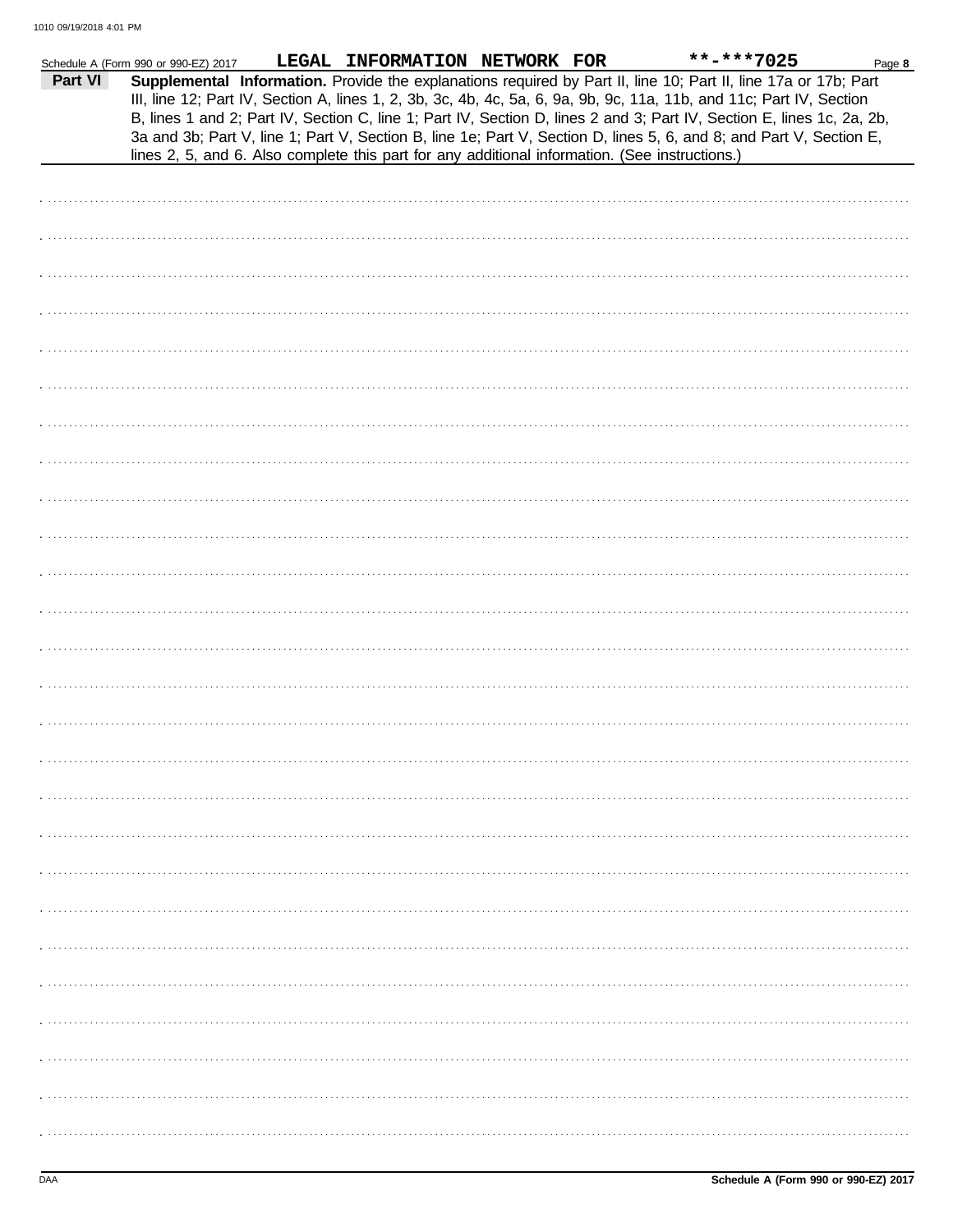| <b>Schedule B</b><br>(Form 990, 990-EZ,                              | <b>Schedule of Contributors</b>                                                                               | OMB No. 1545-0047                            |
|----------------------------------------------------------------------|---------------------------------------------------------------------------------------------------------------|----------------------------------------------|
| or 990-PF)<br>Department of the Treasury<br>Internal Revenue Service | u Attach to Form 990, Form 990-EZ, or Form 990-PF.<br>u Go to www.irs.gov/Form990 for the latest information. | 2017                                         |
| Name of the organization<br><b>LEGAL</b><br><b>CANCER</b>            | INFORMATION NETWORK FOR<br>(DBA CancerLINC)                                                                   | Employer identification number<br>**-***7025 |
| <b>Organization type (check one):</b>                                |                                                                                                               |                                              |
| Filers of:                                                           | Section:                                                                                                      |                                              |
| Form 990 or 990-EZ                                                   | $ \mathbf{X} $ 501(c)(<br>3 ) (enter number) organization                                                     |                                              |
|                                                                      | 4947(a)(1) nonexempt charitable trust not treated as a private foundation                                     |                                              |
|                                                                      | 527 political organization                                                                                    |                                              |
| Form 990-PF                                                          | 501(c)(3) exempt private foundation                                                                           |                                              |
|                                                                      | 4947(a)(1) nonexempt charitable trust treated as a private foundation                                         |                                              |
|                                                                      | 501(c)(3) taxable private foundation                                                                          |                                              |
|                                                                      |                                                                                                               |                                              |

Check if your organization is covered by the **General Rule** or a **Special Rule. Note:** Only a section 501(c)(7), (8), or (10) organization can check boxes for both the General Rule and a Special Rule. See instructions.

#### **General Rule**

For an organization filing Form 990, 990-EZ, or 990-PF that received, during the year, contributions totaling \$5,000 **X** or more (in money or property) from any one contributor. Complete Parts I and II. See instructions for determining a contributor's total contributions.

#### **Special Rules**

| For an organization described in section 501(c)(3) filing Form 990 or 990-EZ that met the 33 <sup>1</sup> /3% support test of the |
|-----------------------------------------------------------------------------------------------------------------------------------|
| regulations under sections $509(a)(1)$ and $170(b)(1)(A)(vi)$ , that checked Schedule A (Form 990 or 990-EZ), Part II, line       |
| 13, 16a, or 16b, and that received from any one contributor, during the year, total contributions of the greater of (1)           |
| \$5,000; or (2) 2% of the amount on (i) Form 990, Part VIII, line 1h; or (ii) Form 990-EZ, line 1. Complete Parts I and II.       |
|                                                                                                                                   |

literary, or educational purposes, or for the prevention of cruelty to children or animals. Complete Parts I, II, and III. For an organization described in section 501(c)(7), (8), or (10) filing Form 990 or 990-EZ that received from any one contributor, during the year, total contributions of more than \$1,000 *exclusively* for religious, charitable, scientific,

For an organization described in section 501(c)(7), (8), or (10) filing Form 990 or 990-EZ that received from any one contributor, during the year, contributions *exclusively* for religious, charitable, etc., purposes, but no such contributions totaled more than \$1,000. If this box is checked, enter here the total contributions that were received during the year for an *exclusively* religious, charitable, etc., purpose. Don't complete any of the parts unless the **General Rule** applies to this organization because it received *nonexclusively* religious, charitable, etc., contributions totaling \$5,000 or more during the year . . . . . . . . . . . . . . . . . . . . . . . . . . . . . . . . . . . . . . . . . . . . . . . . . . . . . . . . . . . . . . . . . . . . . . . . . . . . . . . .

990-EZ, or 990-PF), but it **must** answer "No" on Part IV, line 2, of its Form 990; or check the box on line H of its Form 990-EZ or on its Form 990-PF, Part I, line 2, to certify that it doesn't meet the filing requirements of Schedule B (Form 990, 990-EZ, or 990-PF). **Caution:** An organization that isn't covered by the General Rule and/or the Special Rules doesn't file Schedule B (Form 990,

**For Paperwork Reduction Act Notice, see the instructions for Form 990, 990-EZ, or 990-PF.**

\$ . . . . . . . . . . . . . . . . . . . . . . . . . . .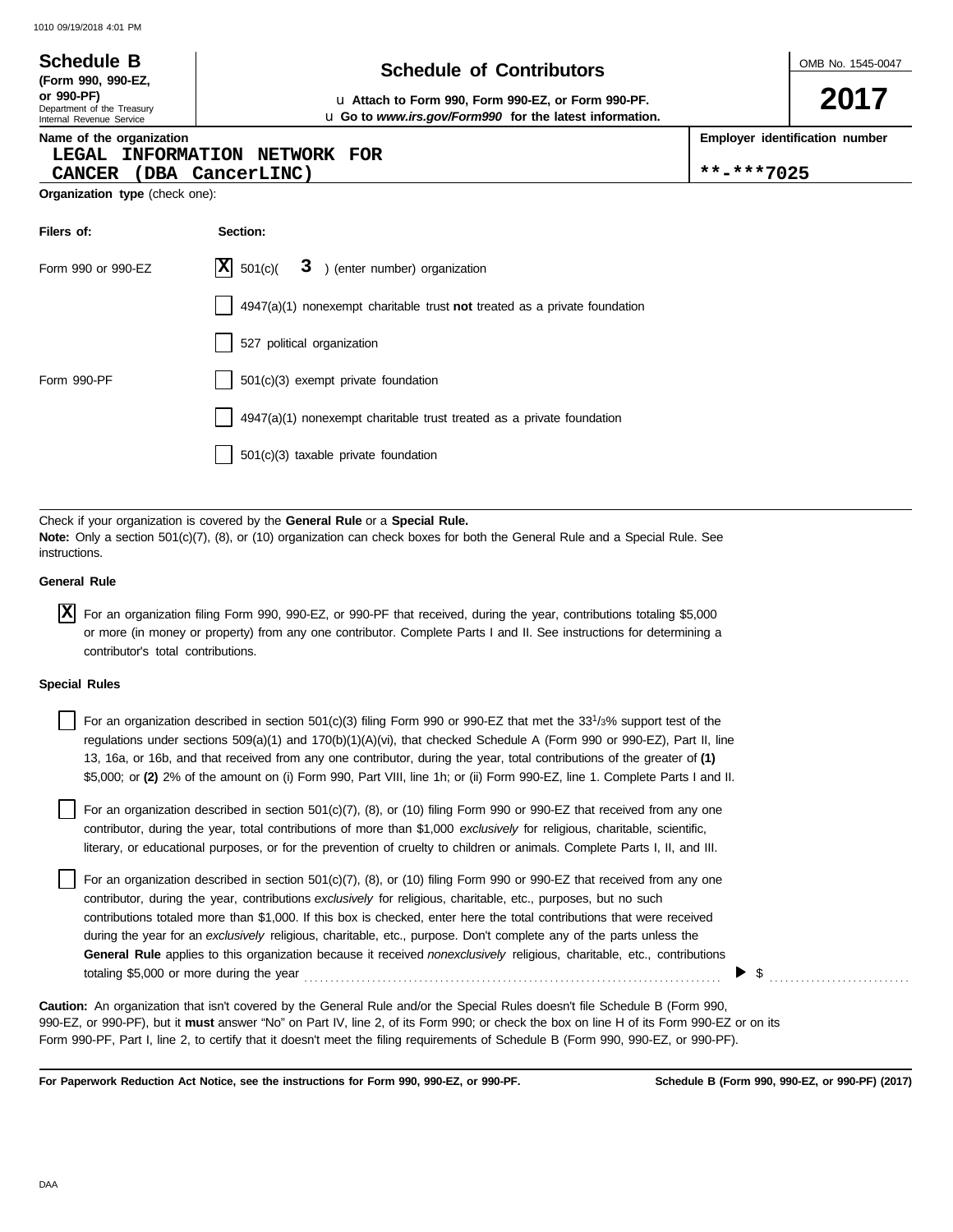**Part I Type of contribution Person Payroll Noncash (a) (b) (c) (d) No. Name, address, and ZIP + 4 Type of contribution Person Payroll Noncash** Schedule B (Form 990, 990-EZ, or 990-PF) (2017)  $\mathsf{\$}$ (Complete Part II for noncash contributions.) \$ . . . . . . . . . . . . . . . . . . . . . . . . . . . . (Complete Part II for noncash contributions.)  $\mathsf{\$}$ (Complete Part II for noncash contributions.) \$ . . . . . . . . . . . . . . . . . . . . . . . . . . . . **10,000 Contributors** (see instructions). Use duplicate copies of Part I if additional space is needed. **(a) (b) (c) (d) No. Name, address, and ZIP + 4 Total contributions Type of contribution Person Payroll Noncash (a) (b) (c) (d) No. Name, address, and ZIP + 4 Type of contribution Person Payroll Noncash (a) (b) (c) (d) No. Name, address, and ZIP + 4 Name of organization Employer identification number Employer identification number**  $1$ ...  $2 \quad \ldots$  $3$  $4$ ... . . . . . . . . . . . . . . . . . . . . . . . . . . . . . . . . . . . . . . . . . . . . . . . . . . . . . . . . . . . . . . . . . . . . . . . . . . . . . . . . . . . . . . . . . . . . . . . . . . . . . . . . . . . . . . . . . . . . . . . . . . . . . . . . . . . . . . . . . . . . . . . . . . . . . . . . . . **4 LACY FOUNDATION** . . . . . . . . . . . . . . . . . . . . . . . . . . . . . . . . . . . . . . . . . . . . . . . . . . . . . . . . . . . . . . . . . . . . . . . . . . . . . **3 VCU Health System** . . . . . . . . . . . . . . . . . . . . . . . . . . . . . . . . . . . . . . . . . . . . . . . . . . . . . . . . . . . . . . . . . . . . . . . . . . . . . . . . . . . . . . . . . . . . . . . . . . . . . . . . . . . . . . . . . . . . . . . . . . . . . . . . . . . . . . . . . . . . . . . . . . . . . . . . . . . . . . . . . . . . . . . . . . . . . . . . . . . . . . . . . . . . . . . . . . . . . . . . . . . . . . . . . . . . . . . . . . . . . . . . . . . . . . . **Richmond VA 23230** . . . . . . . . . . . . . . . . . . . . . . . . . . . . . . . . . . . . . . . . . . . . . . . . . . . . . . . . . . . . . . . . . . . . . . . . . . . . . . . . . . . . . . . . . . . . . . . . . . . . . . . . . . . . . . . . . . . . . . . . . . . . . . . . . . . . . . . . . . . . . . . . . . . . . . . . . . **2 Virginia Cancer Institute**  $\begin{array}{|c|c|c|c|c|}\n1 & \text{BON} & \text{SECOURS} & \text{HEALTH} & \text{ SYSTEM} & \text{INC.} & \text{IMC.} & \text{NUC.} & \text{NUC.} & \text{NUC.} & \text{NUC.} & \text{NUC.} & \text{NUC.} & \text{NUC.} & \text{NUC.} & \text{NUC.} & \text{NUC.} & \text{NUC.} & \text{NUC.} & \text{NUC.} & \text{NUC.} & \text{NUC.} & \text{NUC.} & \text{NUC.} & \text{NUC.} & \text{NUC.} & \text{NUC$ . . . . . . . . . . . . . . . . . . . . . . . . . . . . . . . . . . . . . . . . . . . . . . . . . . . . . . . . . . . . . . . . . . . . . . . . . . . . . . . . . . . . . . . . . . . . . . . . . . . . . . . . . . . . . . . . . . . . . . . . . . . . . . . . . . . . . . . . . . . . . . . . . . . . . . . . . . **ELLICOTT CITY MD 21042 Total contributions Total contributions Total contributions** Page **2 LEGAL INFORMATION NETWORK FOR Page 1 of 2 \*\*-\*\*\*7025 P.O. BOX 6189 5,000 X 6605 WEST BROAD STREET STE C 12,500 X P.O. Box 980037 Richmond VA 23298 25,000 X 2304 CRANBORNE RD X** 1010 09/19/2018 4:01 PM

|                  | VA 23113<br><b>MIDLOTHIAN</b>                                                               |                                   | (Complete Part II for<br>noncash contributions.)                                                                   |
|------------------|---------------------------------------------------------------------------------------------|-----------------------------------|--------------------------------------------------------------------------------------------------------------------|
| (a)<br>No.       | (b)<br>Name, address, and ZIP + 4                                                           | (c)<br><b>Total contributions</b> | (d)<br>Type of contribution                                                                                        |
| 5                | DOMINION ENERGY FOUNDATION<br>7500 W. BROAD ST.<br>RICHMOND VA 23294                        | 5,000<br>\$                       | $\overline{\mathbf{x}}$<br>Person<br>Payroll<br><b>Noncash</b><br>(Complete Part II for<br>noncash contributions.) |
| (a)              | (b)                                                                                         | (c)                               | (d)                                                                                                                |
| No.              | Name, address, and ZIP + 4                                                                  | <b>Total contributions</b>        | Type of contribution                                                                                               |
| $6 \overline{6}$ | UNITED WAY OF GREATER RICHMOND<br>2001 MAYWILL ST. SUITE 201<br>VA 23230<br><b>RICHMOND</b> | 25,000                            | X<br>Person<br>Payroll<br><b>Noncash</b><br>(Complete Part II for<br>noncash contributions.)                       |

**Schedule B (Form 990, 990-EZ, or 990-PF) (2017)**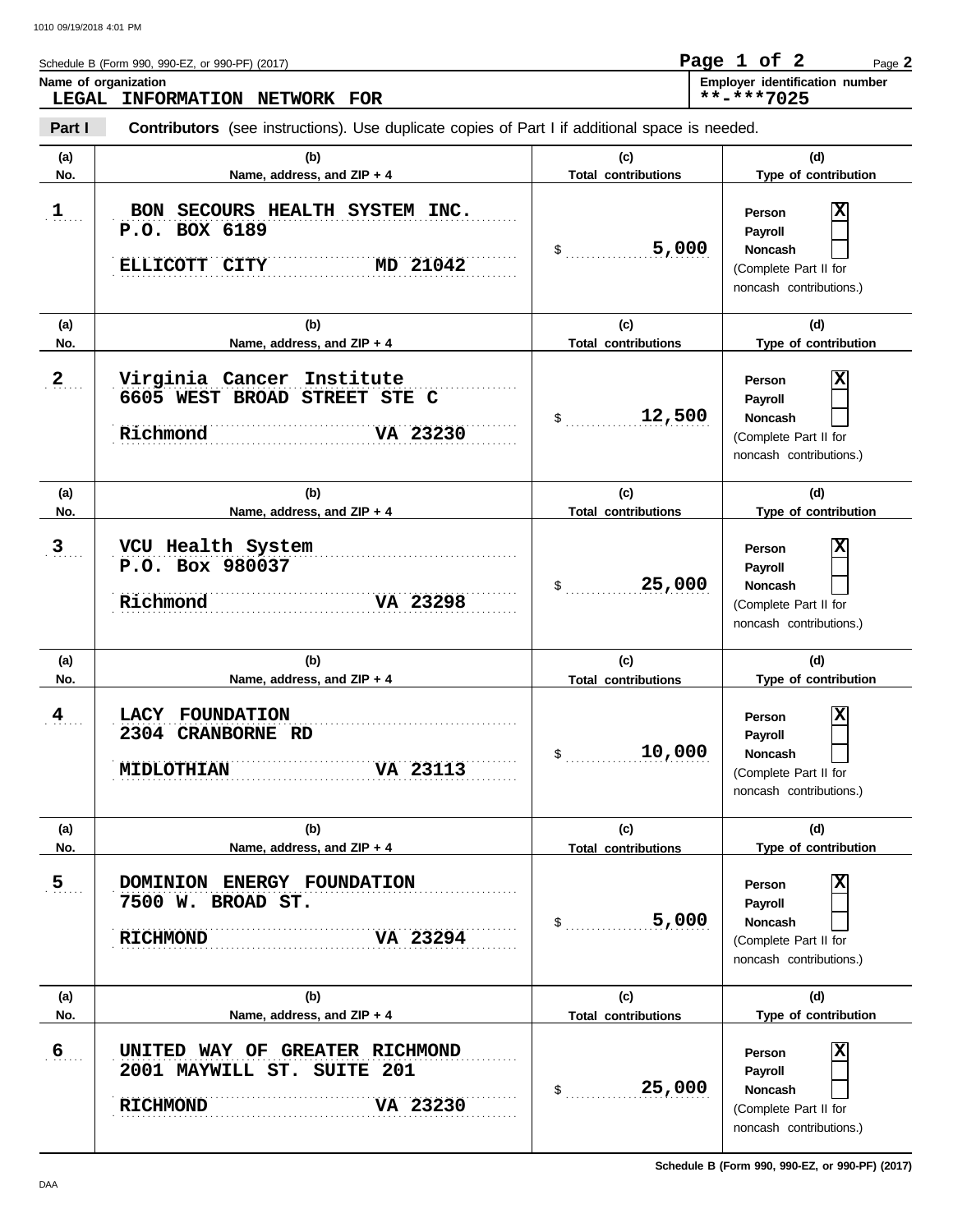|                  | Schedule B (Form 990, 990-EZ, or 990-PF) (2017)                                                                                                                                    |                                   | Page 2 of 2<br>Page 2                                                                        |
|------------------|------------------------------------------------------------------------------------------------------------------------------------------------------------------------------------|-----------------------------------|----------------------------------------------------------------------------------------------|
|                  | Name of organization<br>LEGAL INFORMATION NETWORK FOR                                                                                                                              |                                   | Employer identification number<br>$***$ -***7025                                             |
| Part I           | Contributors (see instructions). Use duplicate copies of Part I if additional space is needed.                                                                                     |                                   |                                                                                              |
| (a)<br>No.       | (b)<br>Name, address, and ZIP + 4                                                                                                                                                  | (c)<br><b>Total contributions</b> | (d)<br>Type of contribution                                                                  |
| $\boldsymbol{7}$ | WELLS FARGO FOUNDATION<br>550 S. 4TH STREET, MAC N9310-074<br><b>MINNEAPOLIS</b><br><b>MN 55415</b>                                                                                | 5,000<br>\$                       | X<br>Person<br>Payroll<br><b>Noncash</b><br>(Complete Part II for<br>noncash contributions.) |
| (a)              | (b)                                                                                                                                                                                | (c)                               | (d)                                                                                          |
| No.              | Name, address, and ZIP + 4                                                                                                                                                         | <b>Total contributions</b>        | Type of contribution                                                                         |
| 8                | <b>JENKINS</b><br><b>FOUNDATION</b><br>COMMUNITY FOUNDATION SERVING<br>RICHMOND AND CENTRAL VA. SUITE 110<br>20,000<br>7501 BOULDERS VIEW DR.<br>\$<br>VA 23225<br><b>RICHMOND</b> |                                   | X<br>Person<br>Payroll<br><b>Noncash</b><br>(Complete Part II for<br>noncash contributions.) |
| (a)              | (b)                                                                                                                                                                                | (c)                               | (d)                                                                                          |
| No.              | Name, address, and ZIP + 4                                                                                                                                                         | <b>Total contributions</b>        | Type of contribution                                                                         |
| $\boldsymbol{9}$ | BLIND SQUIRREL CHARITABLE CORP<br>P.O. BOX 6462<br>RICHMOND<br>VA 23230                                                                                                            | 12,000<br>\$                      | Χ<br>Person<br>Payroll<br>Noncash<br>(Complete Part II for<br>noncash contributions.)        |
| (a)              | (b)                                                                                                                                                                                | (c)                               | (d)                                                                                          |
| No.              | Name, address, and ZIP + 4                                                                                                                                                         | <b>Total contributions</b>        | Type of contribution                                                                         |
|                  |                                                                                                                                                                                    |                                   | Person<br>Payroll<br>Noncash<br>(Complete Part II for<br>noncash contributions.)             |
| (a)              | (b)                                                                                                                                                                                | (c)                               | (d)                                                                                          |
| No.              | Name, address, and ZIP + 4                                                                                                                                                         | <b>Total contributions</b>        | Type of contribution                                                                         |
|                  |                                                                                                                                                                                    | \$                                | Person<br>Payroll<br><b>Noncash</b><br>(Complete Part II for<br>noncash contributions.)      |
| (a)              | (b)                                                                                                                                                                                | (c)                               | (d)                                                                                          |
| No.              | Name, address, and ZIP + 4                                                                                                                                                         | <b>Total contributions</b>        | Type of contribution                                                                         |
|                  |                                                                                                                                                                                    | \$                                | Person<br>Payroll<br><b>Noncash</b><br>(Complete Part II for<br>noncash contributions.)      |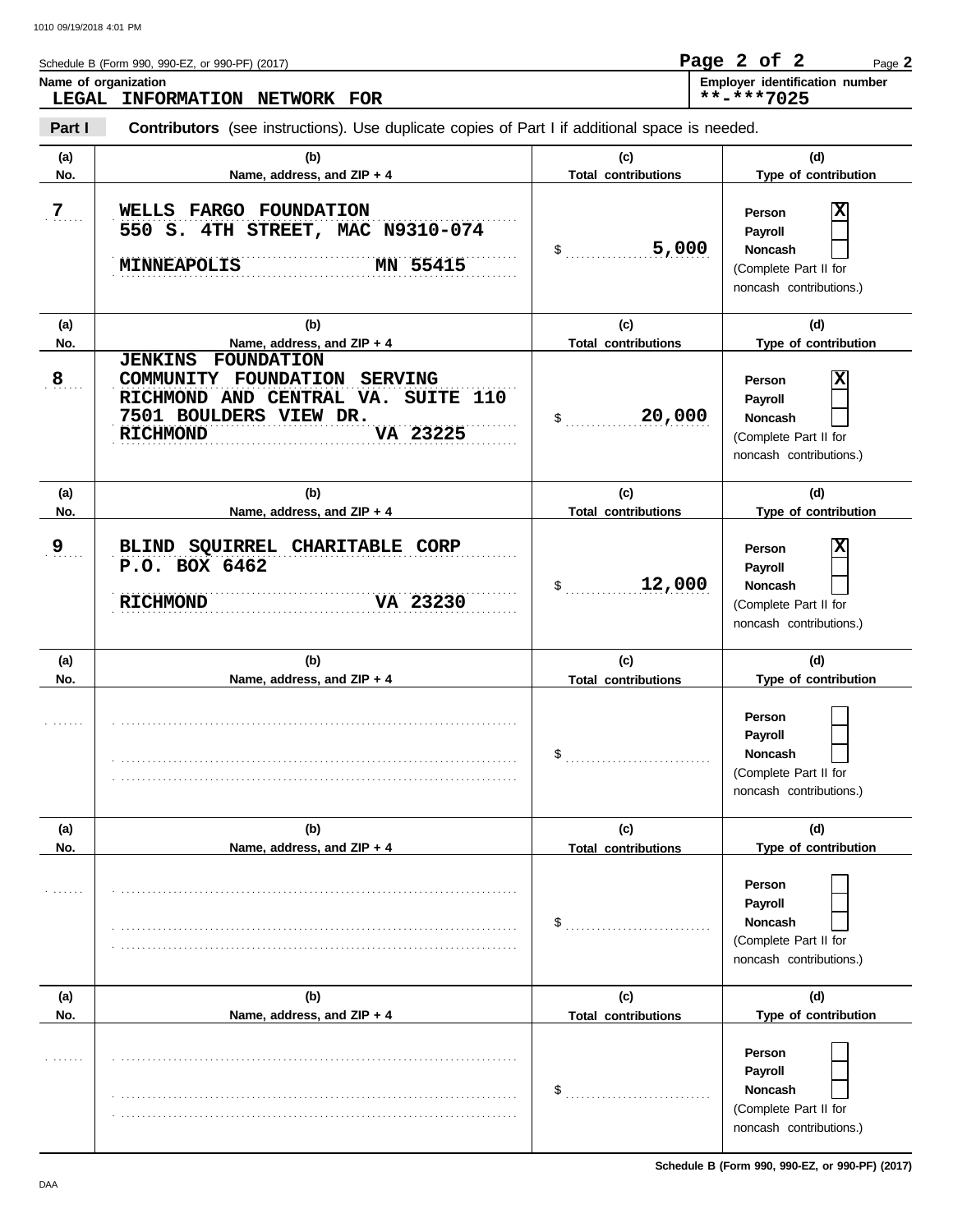1010 09/19/2018 4:02 PM

|              | <b>SCHEDULE D</b>                                                        |                                                                                                                                                                           |  | <b>Supplemental Financial Statements</b>                                                          |  |                      |                                 | OMB No. 1545-0047    |    |
|--------------|--------------------------------------------------------------------------|---------------------------------------------------------------------------------------------------------------------------------------------------------------------------|--|---------------------------------------------------------------------------------------------------|--|----------------------|---------------------------------|----------------------|----|
|              | u Complete if the organization answered "Yes" on Form 990,<br>(Form 990) |                                                                                                                                                                           |  |                                                                                                   |  |                      |                                 |                      |    |
|              | Department of the Treasury                                               |                                                                                                                                                                           |  | Part IV, line 6, 7, 8, 9, 10, 11a, 11b, 11c, 11d, 11e, 11f, 12a, or 12b.<br>u Attach to Form 990. |  |                      |                                 | Open to Public       |    |
|              | Internal Revenue Service                                                 |                                                                                                                                                                           |  | <b>u</b> Go to www.irs.gov/Form990 for instructions and the latest information.                   |  |                      |                                 | <b>Inspection</b>    |    |
|              | Name of the organization                                                 |                                                                                                                                                                           |  |                                                                                                   |  |                      | Employer identification number  |                      |    |
|              |                                                                          | LEGAL INFORMATION NETWORK FOR                                                                                                                                             |  |                                                                                                   |  |                      |                                 |                      |    |
|              | CANCER (DBA CancerLINC)                                                  |                                                                                                                                                                           |  |                                                                                                   |  |                      | **-***7025                      |                      |    |
|              | Part I                                                                   | Organizations Maintaining Donor Advised Funds or Other Similar Funds or Accounts.<br>Complete if the organization answered "Yes" on Form 990, Part IV, line 6.            |  |                                                                                                   |  |                      |                                 |                      |    |
|              |                                                                          |                                                                                                                                                                           |  | (a) Donor advised funds                                                                           |  |                      | (b) Funds and other accounts    |                      |    |
| 1            | Total number at end of year                                              |                                                                                                                                                                           |  |                                                                                                   |  |                      |                                 |                      |    |
| 2            |                                                                          |                                                                                                                                                                           |  |                                                                                                   |  |                      |                                 |                      |    |
| 3            |                                                                          |                                                                                                                                                                           |  |                                                                                                   |  |                      |                                 |                      |    |
| 4            |                                                                          |                                                                                                                                                                           |  |                                                                                                   |  |                      |                                 |                      |    |
| 5            |                                                                          | Did the organization inform all donors and donor advisors in writing that the assets held in donor advised                                                                |  |                                                                                                   |  |                      |                                 |                      |    |
|              |                                                                          |                                                                                                                                                                           |  |                                                                                                   |  |                      |                                 | <b>Yes</b>           | No |
| 6            |                                                                          | Did the organization inform all grantees, donors, and donor advisors in writing that grant funds can be used                                                              |  |                                                                                                   |  |                      |                                 |                      |    |
|              |                                                                          | only for charitable purposes and not for the benefit of the donor or donor advisor, or for any other purpose                                                              |  |                                                                                                   |  |                      |                                 |                      |    |
|              | conferring impermissible private benefit?                                | <b>Conservation Easements.</b>                                                                                                                                            |  |                                                                                                   |  |                      |                                 | <b>Yes</b>           | No |
|              | Part II                                                                  | Complete if the organization answered "Yes" on Form 990, Part IV, line 7.                                                                                                 |  |                                                                                                   |  |                      |                                 |                      |    |
|              |                                                                          | Purpose(s) of conservation easements held by the organization (check all that apply).                                                                                     |  |                                                                                                   |  |                      |                                 |                      |    |
|              |                                                                          | Preservation of land for public use (e.g., recreation or education)                                                                                                       |  | Preservation of a historically important land area                                                |  |                      |                                 |                      |    |
|              | Protection of natural habitat                                            |                                                                                                                                                                           |  | Preservation of a certified historic structure                                                    |  |                      |                                 |                      |    |
|              | Preservation of open space                                               |                                                                                                                                                                           |  |                                                                                                   |  |                      |                                 |                      |    |
| $\mathbf{2}$ |                                                                          | Complete lines 2a through 2d if the organization held a qualified conservation contribution in the form of a conservation                                                 |  |                                                                                                   |  |                      |                                 |                      |    |
|              | easement on the last day of the tax year.                                |                                                                                                                                                                           |  |                                                                                                   |  |                      | Held at the End of the Tax Year |                      |    |
| а            |                                                                          |                                                                                                                                                                           |  |                                                                                                   |  | 2a                   |                                 |                      |    |
|              |                                                                          | Number of conservation easements on a certified historic structure included in (a)                                                                                        |  |                                                                                                   |  | 2 <sub>b</sub><br>2c |                                 |                      |    |
|              |                                                                          | d Number of conservation easements included in (c) acquired after 7/25/06, and not on a                                                                                   |  |                                                                                                   |  |                      |                                 |                      |    |
|              |                                                                          | historic structure listed in the National Register                                                                                                                        |  |                                                                                                   |  | 2d                   |                                 |                      |    |
| 3            |                                                                          | Number of conservation easements modified, transferred, released, extinguished, or terminated by the organization during the                                              |  |                                                                                                   |  |                      |                                 |                      |    |
|              | tax year <b>u</b>                                                        |                                                                                                                                                                           |  |                                                                                                   |  |                      |                                 |                      |    |
|              |                                                                          | Number of states where property subject to conservation easement is located u                                                                                             |  |                                                                                                   |  |                      |                                 |                      |    |
|              |                                                                          | Does the organization have a written policy regarding the periodic monitoring, inspection, handling of                                                                    |  |                                                                                                   |  |                      |                                 |                      |    |
|              |                                                                          |                                                                                                                                                                           |  |                                                                                                   |  |                      |                                 | $\Box$ Yes $\Box$ No |    |
| 6            |                                                                          | Staff and volunteer hours devoted to monitoring, inspecting, handling of violations, and enforcing conservation easements during the year                                 |  |                                                                                                   |  |                      |                                 |                      |    |
|              | $\mathbf{u}$                                                             |                                                                                                                                                                           |  |                                                                                                   |  |                      |                                 |                      |    |
| 7            |                                                                          | Amount of expenses incurred in monitoring, inspecting, handling of violations, and enforcing conservation easements during the year                                       |  |                                                                                                   |  |                      |                                 |                      |    |
|              | <b>u</b> \$                                                              |                                                                                                                                                                           |  |                                                                                                   |  |                      |                                 |                      |    |
| 8            |                                                                          | Does each conservation easement reported on line 2(d) above satisfy the requirements of section 170(h)(4)(B)(i)                                                           |  |                                                                                                   |  |                      |                                 | Yes                  | No |
| 9            |                                                                          | In Part XIII, describe how the organization reports conservation easements in its revenue and expense statement, and                                                      |  |                                                                                                   |  |                      |                                 |                      |    |
|              |                                                                          | balance sheet, and include, if applicable, the text of the footnote to the organization's financial statements that describes the                                         |  |                                                                                                   |  |                      |                                 |                      |    |
|              |                                                                          | organization's accounting for conservation easements.                                                                                                                     |  |                                                                                                   |  |                      |                                 |                      |    |
|              | Part III                                                                 | Organizations Maintaining Collections of Art, Historical Treasures, or Other Similar Assets.<br>Complete if the organization answered "Yes" on Form 990, Part IV, line 8. |  |                                                                                                   |  |                      |                                 |                      |    |
|              |                                                                          | 1a If the organization elected, as permitted under SFAS 116 (ASC 958), not to report in its revenue statement and balance sheet                                           |  |                                                                                                   |  |                      |                                 |                      |    |
|              |                                                                          | works of art, historical treasures, or other similar assets held for public exhibition, education, or research in furtherance of                                          |  |                                                                                                   |  |                      |                                 |                      |    |
|              |                                                                          | public service, provide, in Part XIII, the text of the footnote to its financial statements that describes these items.                                                   |  |                                                                                                   |  |                      |                                 |                      |    |
|              |                                                                          | <b>b</b> If the organization elected, as permitted under SFAS 116 (ASC 958), to report in its revenue statement and balance sheet                                         |  |                                                                                                   |  |                      |                                 |                      |    |
|              |                                                                          | works of art, historical treasures, or other similar assets held for public exhibition, education, or research in furtherance of                                          |  |                                                                                                   |  |                      |                                 |                      |    |
|              |                                                                          | public service, provide the following amounts relating to these items:                                                                                                    |  |                                                                                                   |  |                      |                                 |                      |    |
|              |                                                                          |                                                                                                                                                                           |  |                                                                                                   |  |                      |                                 |                      |    |
|              | (ii) Assets included in Form 990, Part X                                 |                                                                                                                                                                           |  |                                                                                                   |  |                      | <b>u</b> \$                     |                      |    |
| 2            |                                                                          | If the organization received or held works of art, historical treasures, or other similar assets for financial gain, provide the                                          |  |                                                                                                   |  |                      |                                 |                      |    |
|              |                                                                          | following amounts required to be reported under SFAS 116 (ASC 958) relating to these items:                                                                               |  |                                                                                                   |  |                      |                                 |                      |    |
| a            |                                                                          |                                                                                                                                                                           |  |                                                                                                   |  |                      |                                 |                      |    |
|              |                                                                          |                                                                                                                                                                           |  |                                                                                                   |  |                      |                                 |                      |    |

| For Paperwork Reduction Act Notice, see the Instructions for Form 990. |  |  |  |
|------------------------------------------------------------------------|--|--|--|
| DAA                                                                    |  |  |  |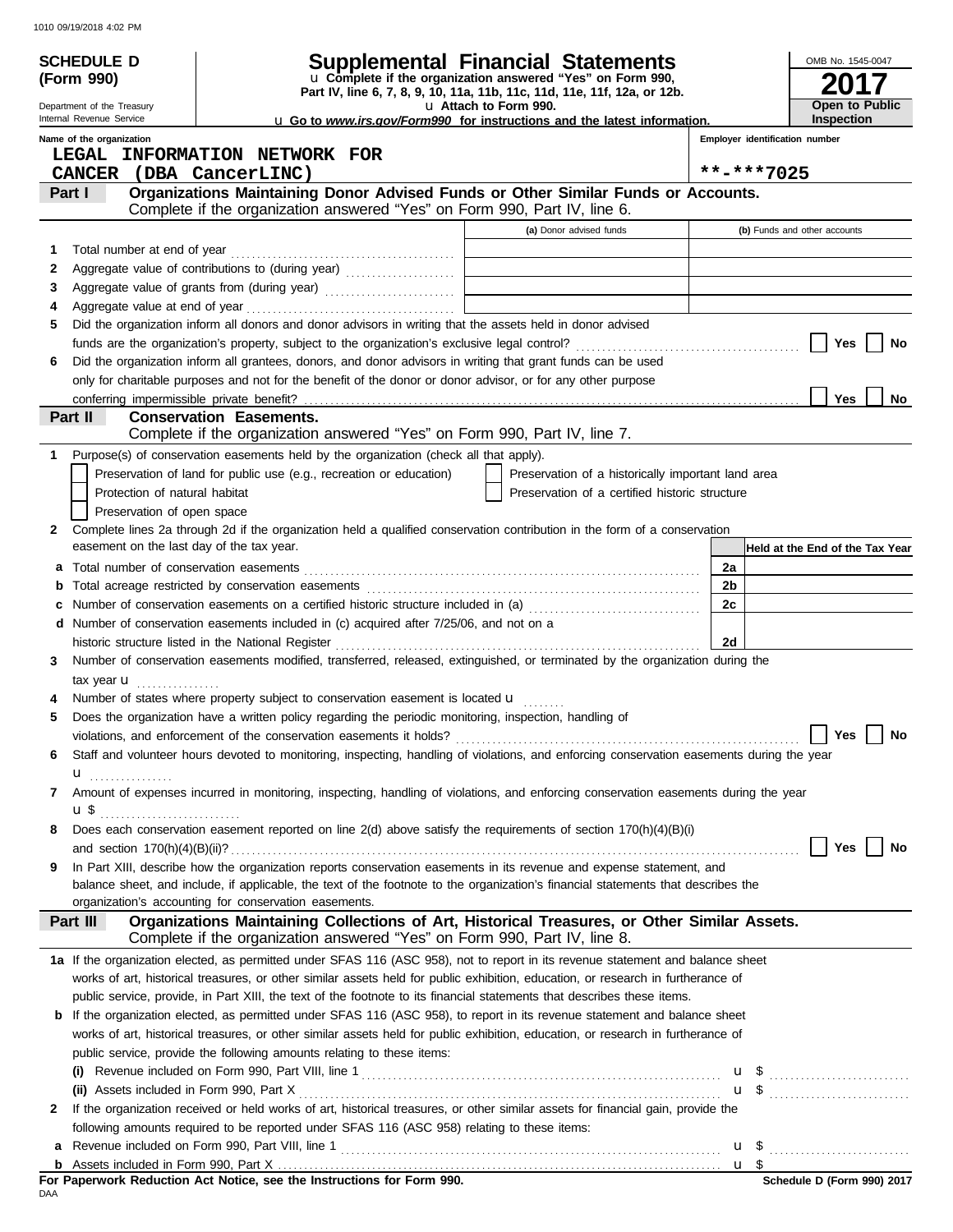1010 09/19/2018 4:02 PM

|    | Schedule D (Form 990) 2017 LEGAL INFORMATION NETWORK FOR                                                                                                                                                                             |                         |                           |                         | **-***7025      |                      | Page 2              |
|----|--------------------------------------------------------------------------------------------------------------------------------------------------------------------------------------------------------------------------------------|-------------------------|---------------------------|-------------------------|-----------------|----------------------|---------------------|
|    | Organizations Maintaining Collections of Art, Historical Treasures, or Other Similar Assets (continued)<br>Part III                                                                                                                  |                         |                           |                         |                 |                      |                     |
| 3. | Using the organization's acquisition, accession, and other records, check any of the following that are a significant use of its<br>collection items (check all that apply):                                                         |                         |                           |                         |                 |                      |                     |
| a  | Public exhibition                                                                                                                                                                                                                    | d                       | Loan or exchange programs |                         |                 |                      |                     |
| b  | Scholarly research                                                                                                                                                                                                                   | е                       |                           |                         |                 |                      |                     |
| c  | Preservation for future generations                                                                                                                                                                                                  |                         |                           |                         |                 |                      |                     |
|    | Provide a description of the organization's collections and explain how they further the organization's exempt purpose in Part                                                                                                       |                         |                           |                         |                 |                      |                     |
|    | XIII.                                                                                                                                                                                                                                |                         |                           |                         |                 |                      |                     |
| 5. | During the year, did the organization solicit or receive donations of art, historical treasures, or other similar                                                                                                                    |                         |                           |                         |                 |                      |                     |
|    |                                                                                                                                                                                                                                      |                         |                           |                         |                 |                      | Yes<br>No           |
|    | <b>Part IV</b><br><b>Escrow and Custodial Arrangements.</b>                                                                                                                                                                          |                         |                           |                         |                 |                      |                     |
|    | Complete if the organization answered "Yes" on Form 990, Part IV, line 9, or reported an amount on Form<br>990, Part X, line 21.                                                                                                     |                         |                           |                         |                 |                      |                     |
|    | 1a Is the organization an agent, trustee, custodian or other intermediary for contributions or other assets not                                                                                                                      |                         |                           |                         |                 |                      |                     |
|    |                                                                                                                                                                                                                                      |                         |                           |                         |                 |                      | Yes<br>No           |
|    | <b>b</b> If "Yes," explain the arrangement in Part XIII and complete the following table:                                                                                                                                            |                         |                           |                         |                 |                      |                     |
|    |                                                                                                                                                                                                                                      |                         |                           |                         |                 |                      | Amount              |
|    | c Beginning balance <b>contract the contract of the contract of the contract of the contract of the contract of the contract of the contract of the contract of the contract of the contract of the contract of the contract of </b> |                         |                           |                         |                 | 1с                   |                     |
|    |                                                                                                                                                                                                                                      |                         |                           |                         |                 | 1 <sub>d</sub>       |                     |
| е  |                                                                                                                                                                                                                                      |                         |                           |                         |                 | 1e                   |                     |
|    | Ending balance <b>constructs</b> and constructs and constructs and constructs and constructs and constructs and constructs and constructs and constructs and constructs and constructs and constructs and constructs and constructs  |                         |                           |                         |                 | 1f                   |                     |
|    | 2a Did the organization include an amount on Form 990, Part X, line 21, for escrow or custodial account liability?                                                                                                                   |                         |                           |                         |                 |                      | <b>Yes</b><br>No    |
|    |                                                                                                                                                                                                                                      |                         |                           |                         |                 |                      |                     |
|    | <b>Endowment Funds.</b><br><b>Part V</b>                                                                                                                                                                                             |                         |                           |                         |                 |                      |                     |
|    | Complete if the organization answered "Yes" on Form 990, Part IV, line 10.                                                                                                                                                           |                         |                           |                         |                 |                      |                     |
|    |                                                                                                                                                                                                                                      | (a) Current year        | (b) Prior year            | (c) Two years back      |                 | (d) Three years back | (e) Four years back |
|    | 1a Beginning of year balance                                                                                                                                                                                                         |                         |                           |                         |                 |                      |                     |
|    | <b>b</b> Contributions <b>contributions</b>                                                                                                                                                                                          |                         |                           |                         |                 |                      |                     |
|    | c Net investment earnings, gains, and                                                                                                                                                                                                |                         |                           |                         |                 |                      |                     |
|    |                                                                                                                                                                                                                                      |                         |                           |                         |                 |                      |                     |
|    | d Grants or scholarships                                                                                                                                                                                                             |                         |                           |                         |                 |                      |                     |
|    | e Other expenditures for facilities and                                                                                                                                                                                              |                         |                           |                         |                 |                      |                     |
|    |                                                                                                                                                                                                                                      |                         |                           |                         |                 |                      |                     |
|    | f Administrative expenses                                                                                                                                                                                                            |                         |                           |                         |                 |                      |                     |
|    |                                                                                                                                                                                                                                      |                         |                           |                         |                 |                      |                     |
|    | Provide the estimated percentage of the current year end balance (line 1g, column (a)) held as:                                                                                                                                      |                         |                           |                         |                 |                      |                     |
|    | a Board designated or quasi-endowment u                                                                                                                                                                                              |                         |                           |                         |                 |                      |                     |
|    | b Permanent endowment <b>u</b> %                                                                                                                                                                                                     |                         |                           |                         |                 |                      |                     |
|    | c Temporarily restricted endowment <b>u</b>                                                                                                                                                                                          | %                       |                           |                         |                 |                      |                     |
|    | The percentages on lines 2a, 2b, and 2c should equal 100%.                                                                                                                                                                           |                         |                           |                         |                 |                      |                     |
|    | 3a Are there endowment funds not in the possession of the organization that are held and administered for the                                                                                                                        |                         |                           |                         |                 |                      | Yes<br>No.          |
|    | organization by:                                                                                                                                                                                                                     |                         |                           |                         |                 |                      |                     |
|    |                                                                                                                                                                                                                                      |                         |                           |                         |                 |                      | 3a(i)<br>3a(ii)     |
|    |                                                                                                                                                                                                                                      |                         |                           |                         |                 |                      | 3b                  |
|    |                                                                                                                                                                                                                                      |                         |                           |                         |                 |                      |                     |
|    | Describe in Part XIII the intended uses of the organization's endowment funds.<br>Land, Buildings, and Equipment.<br><b>Part VI</b>                                                                                                  |                         |                           |                         |                 |                      |                     |
|    | Complete if the organization answered "Yes" on Form 990, Part IV, line 11a. See Form 990, Part X, line 10.                                                                                                                           |                         |                           |                         |                 |                      |                     |
|    | Description of property                                                                                                                                                                                                              | (a) Cost or other basis |                           | (b) Cost or other basis | (c) Accumulated |                      | (d) Book value      |
|    |                                                                                                                                                                                                                                      | (investment)            |                           | (other)                 | depreciation    |                      |                     |
|    |                                                                                                                                                                                                                                      |                         |                           |                         |                 |                      |                     |
|    |                                                                                                                                                                                                                                      |                         |                           |                         |                 |                      |                     |
|    | c Leasehold improvements                                                                                                                                                                                                             |                         |                           |                         |                 |                      |                     |
|    |                                                                                                                                                                                                                                      |                         |                           | 42,793                  |                 | 41,413               | 1,380               |
|    |                                                                                                                                                                                                                                      |                         |                           |                         |                 |                      |                     |
|    | Total. Add lines 1a through 1e. (Column (d) must equal Form 990, Part X, column (B), line 10c.)                                                                                                                                      |                         |                           |                         |                 | $\mathbf{u}$         | 1,380               |
|    |                                                                                                                                                                                                                                      |                         |                           |                         |                 |                      |                     |

**Schedule D (Form 990) 2017**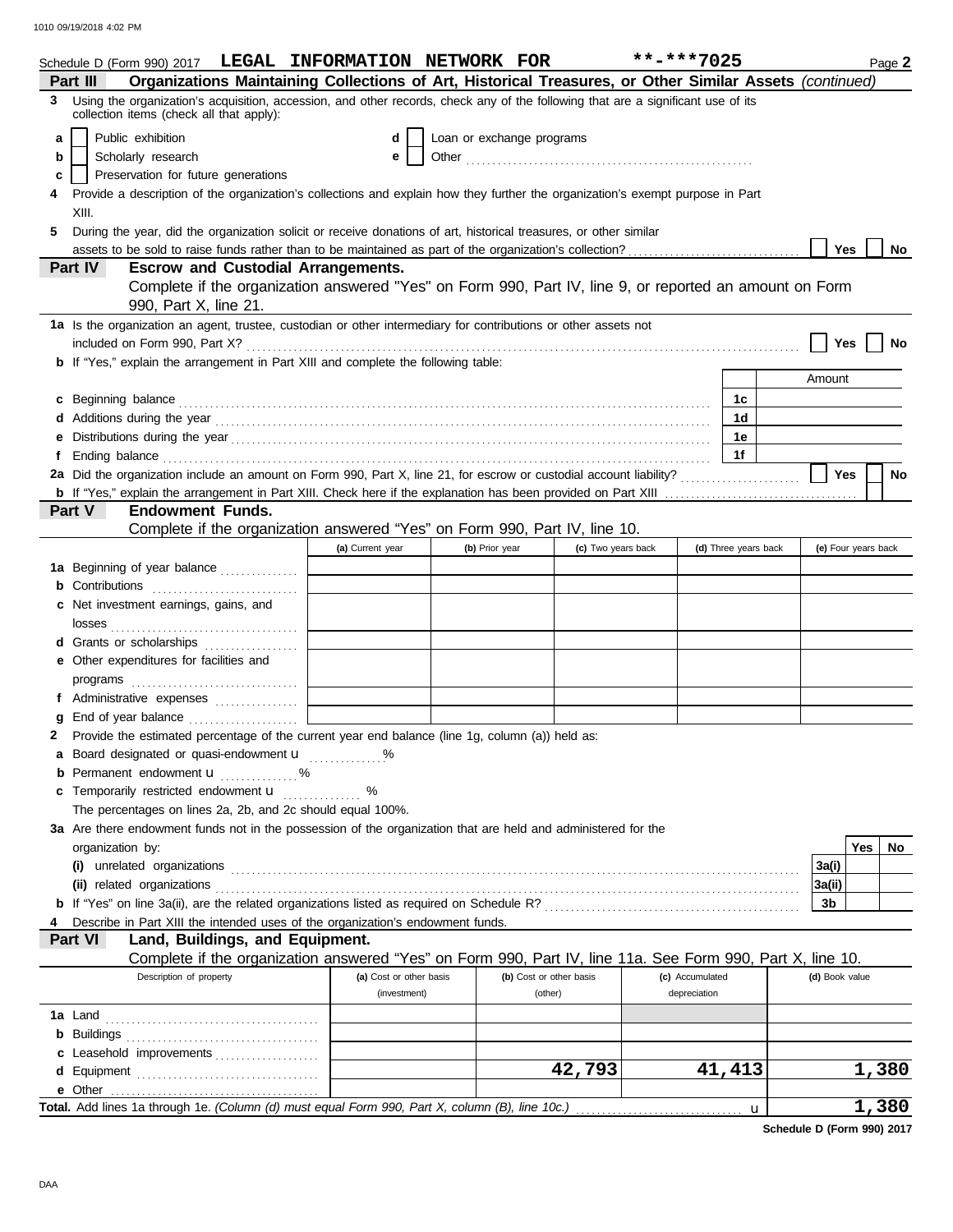|                           | Schedule D (Form 990) 2017 LEGAL INFORMATION NETWORK FOR                                                   |                | **-***7025                       | Page 3         |
|---------------------------|------------------------------------------------------------------------------------------------------------|----------------|----------------------------------|----------------|
| Part VII                  | Investments-Other Securities.                                                                              |                |                                  |                |
|                           | Complete if the organization answered "Yes" on Form 990, Part IV, line 11b. See Form 990, Part X, line 12. |                |                                  |                |
|                           | (a) Description of security or category                                                                    | (b) Book value | (c) Method of valuation:         |                |
|                           | (including name of security)                                                                               |                | Cost or end-of-year market value |                |
| (1) Financial derivatives |                                                                                                            |                |                                  |                |
|                           |                                                                                                            |                |                                  |                |
| $(3)$ Other               |                                                                                                            |                |                                  |                |
| $(A)$ .                   |                                                                                                            |                |                                  |                |
| (B)                       |                                                                                                            |                |                                  |                |
| (C)                       |                                                                                                            |                |                                  |                |
| (D)                       |                                                                                                            |                |                                  |                |
| (E)                       |                                                                                                            |                |                                  |                |
| (F)                       |                                                                                                            |                |                                  |                |
| (G)                       |                                                                                                            |                |                                  |                |
| (H)                       |                                                                                                            |                |                                  |                |
|                           | Total. (Column (b) must equal Form 990, Part X, col. (B) line 12.) $\mathbf u$                             |                |                                  |                |
| Part VIII                 | Investments-Program Related.                                                                               |                |                                  |                |
|                           | Complete if the organization answered "Yes" on Form 990, Part IV, line 11c. See Form 990, Part X, line 13. |                |                                  |                |
|                           | (a) Description of investment                                                                              | (b) Book value | (c) Method of valuation:         |                |
|                           |                                                                                                            |                | Cost or end-of-year market value |                |
|                           |                                                                                                            |                |                                  |                |
| (1)                       |                                                                                                            |                |                                  |                |
| (2)                       |                                                                                                            |                |                                  |                |
| (3)                       |                                                                                                            |                |                                  |                |
| (4)                       |                                                                                                            |                |                                  |                |
| (5)                       |                                                                                                            |                |                                  |                |
| (6)                       |                                                                                                            |                |                                  |                |
| (7)                       |                                                                                                            |                |                                  |                |
| (8)                       |                                                                                                            |                |                                  |                |
| (9)                       |                                                                                                            |                |                                  |                |
|                           | Total. (Column (b) must equal Form 990, Part X, col. (B) line 13.) u                                       |                |                                  |                |
| Part IX                   | <b>Other Assets.</b>                                                                                       |                |                                  |                |
|                           | Complete if the organization answered "Yes" on Form 990, Part IV, line 11d. See Form 990, Part X, line 15. |                |                                  |                |
|                           | (a) Description                                                                                            |                |                                  | (b) Book value |
| (1)                       | <b>RESTRICTED</b><br><b>BOARD</b><br><b>CASH</b>                                                           |                |                                  | 150,000        |
| (2)                       |                                                                                                            |                |                                  |                |
| (3)                       |                                                                                                            |                |                                  |                |
| (4)                       |                                                                                                            |                |                                  |                |
| (5)                       |                                                                                                            |                |                                  |                |
| (6)                       |                                                                                                            |                |                                  |                |
| (7)                       |                                                                                                            |                |                                  |                |
| (8)                       |                                                                                                            |                |                                  |                |
| (9)                       |                                                                                                            |                |                                  |                |
|                           | Total. (Column (b) must equal Form 990, Part X, col. (B) line 15.)                                         |                | u                                | 150,000        |
| Part X                    | Other Liabilities.                                                                                         |                |                                  |                |
|                           | Complete if the organization answered "Yes" on Form 990, Part IV, line 11e or 11f. See Form 990, Part X,   |                |                                  |                |
|                           | line $25$ .                                                                                                |                |                                  |                |
| 1.                        | (a) Description of liability                                                                               | (b) Book value |                                  |                |
| (1)                       | Federal income taxes                                                                                       |                |                                  |                |
| (2)                       | salaries and related                                                                                       |                | 9,624                            |                |
| (3)                       |                                                                                                            |                |                                  |                |
| (4)                       |                                                                                                            |                |                                  |                |
| (5)                       |                                                                                                            |                |                                  |                |
| (6)                       |                                                                                                            |                |                                  |                |
| (7)                       |                                                                                                            |                |                                  |                |
| (8)                       |                                                                                                            |                |                                  |                |
| (9)                       |                                                                                                            |                |                                  |                |
|                           | <b>Total.</b> (Column (b) must equal Form 990, Part X, col. (B) line 25.) $\mathbf{u}$                     |                | 9,624                            |                |
|                           |                                                                                                            |                |                                  |                |

Liability for uncertain tax positions. In Part XIII, provide the text of the footnote to the organization's financial statements that reports the **2.** organization's liability for uncertain tax positions under FIN 48 (ASC 740). Check here if the text of the footnote has been provided in Part XIII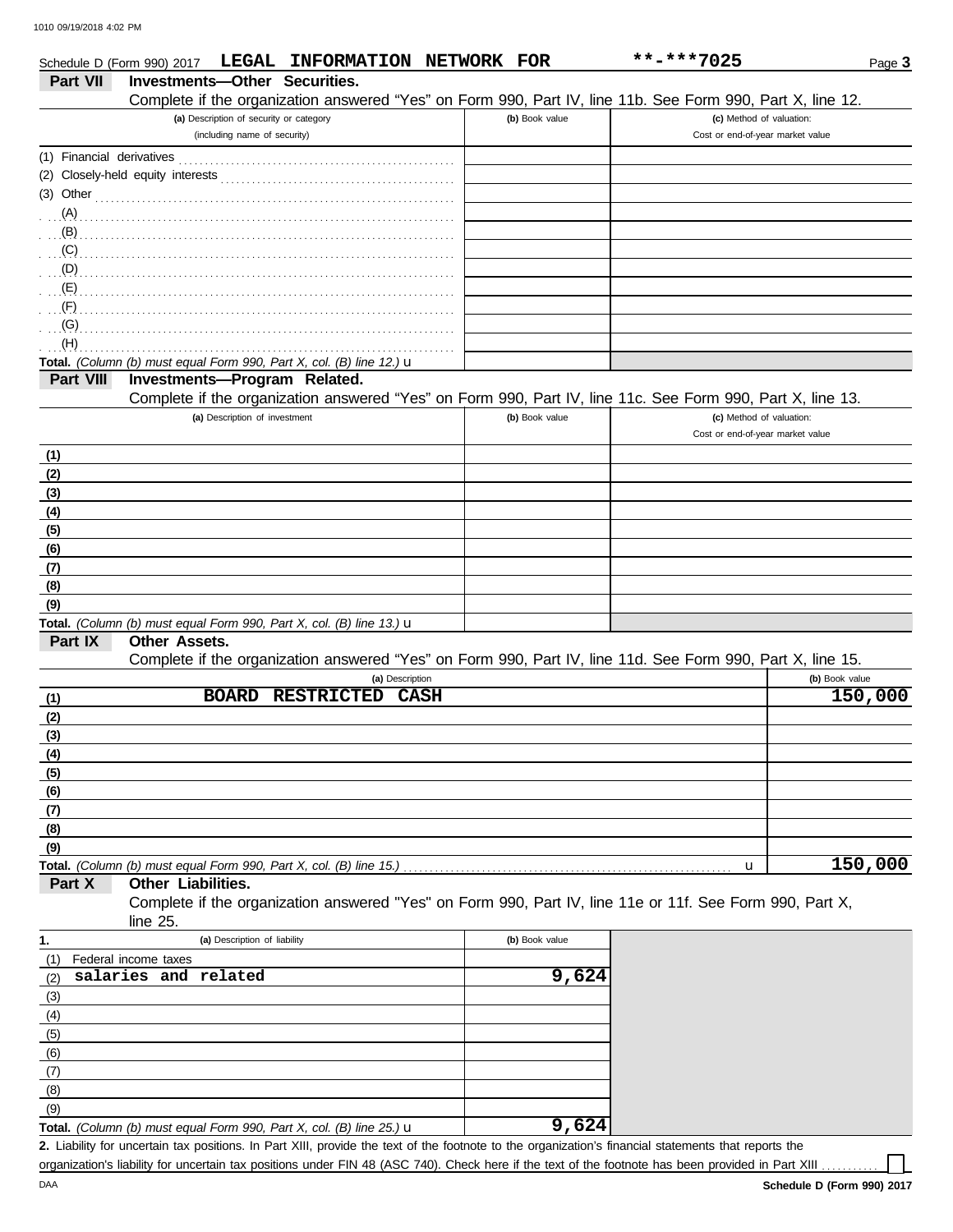|    | Schedule D (Form 990) 2017 LEGAL INFORMATION NETWORK FOR                                                                                                                                                                       |                | **-***7025 |              | Page 4    |
|----|--------------------------------------------------------------------------------------------------------------------------------------------------------------------------------------------------------------------------------|----------------|------------|--------------|-----------|
|    | Reconciliation of Revenue per Audited Financial Statements With Revenue per Return.<br>Part XI                                                                                                                                 |                |            |              |           |
|    | Complete if the organization answered "Yes" on Form 990, Part IV, line 12a.                                                                                                                                                    |                |            |              |           |
| 1  | Total revenue, gains, and other support per audited financial statements                                                                                                                                                       |                |            | $\mathbf{1}$ | 955,124   |
| 2  | Amounts included on line 1 but not on Form 990, Part VIII, line 12:                                                                                                                                                            |                |            |              |           |
| а  |                                                                                                                                                                                                                                | 2a             |            |              |           |
| b  |                                                                                                                                                                                                                                | 2 <sub>b</sub> | 712,400    |              |           |
| c  |                                                                                                                                                                                                                                | 2c             |            |              |           |
| d  |                                                                                                                                                                                                                                | 2d             |            |              |           |
| е  | Add lines 2a through 2d [11] Add [12] Add [12] Add lines 2a through 2d [12] Add lines 2a through 2d                                                                                                                            |                |            | 2e           | 712,400   |
| 3  |                                                                                                                                                                                                                                |                |            | 3            | 242,724   |
|    | Amounts included on Form 990, Part VIII, line 12, but not on line 1:                                                                                                                                                           |                |            |              |           |
| а  | Investment expenses not included on Form 990, Part VIII, line 7b [100] [100] [100] [100] [100] [100] [100] [100] [100] [100] [100] [100] [100] [100] [100] [100] [100] [100] [100] [100] [100] [100] [100] [100] [100] [100] [ | 4a             |            |              |           |
| b  |                                                                                                                                                                                                                                | 4b             |            |              |           |
|    | Add lines 4a and 4b                                                                                                                                                                                                            |                |            | 4с           |           |
| 5  |                                                                                                                                                                                                                                |                |            | 5            | 242,724   |
|    | Reconciliation of Expenses per Audited Financial Statements With Expenses per Return.<br>Part XII                                                                                                                              |                |            |              |           |
|    | Complete if the organization answered "Yes" on Form 990, Part IV, line 12a.                                                                                                                                                    |                |            |              |           |
| 1. | Total expenses and losses per audited financial statements<br><u> 1986 - Jan Berlin Berlin, mars eta inperioar eta inperioar eta inperioar eta inperioar eta inperioar eta inpe</u>                                            |                |            | $\mathbf{1}$ | 1,058,505 |
| 2  | Amounts included on line 1 but not on Form 990, Part IX, line 25:                                                                                                                                                              |                |            |              |           |
| а  |                                                                                                                                                                                                                                | 2a             | 712,400    |              |           |
|    |                                                                                                                                                                                                                                | 2 <sub>b</sub> |            |              |           |
| с  |                                                                                                                                                                                                                                | 2c             |            |              |           |
| d  |                                                                                                                                                                                                                                | 2d             |            |              |           |
| е  | Add lines 2a through 2d [11] March 20 [11] March 20 [11] March 20 [11] March 20 [11] March 20 [11] March 20 [11] March 20 [11] March 20 [11] March 20 [11] March 20 [11] March 20 [11] March 20 [11] March 20 [11] March 20 [1 |                |            | 2е           | 712,400   |
| 3  |                                                                                                                                                                                                                                |                |            | 3            | 346,105   |
| 4  | Amounts included on Form 990, Part IX, line 25, but not on line 1:                                                                                                                                                             |                |            |              |           |
| а  | Investment expenses not included on Form 990, Part VIII, line 7b [                                                                                                                                                             | 4a             |            |              |           |
| b  |                                                                                                                                                                                                                                | 4 <sub>b</sub> |            |              |           |
|    | Add lines 4a and 4b                                                                                                                                                                                                            |                |            | 4с           |           |
| 5  |                                                                                                                                                                                                                                |                |            | 5            | 346,105   |
|    | Part XIII Supplemental Information.                                                                                                                                                                                            |                |            |              |           |
|    | Provide the descriptions required for Part II, lines 3, 5, and 9; Part III, lines 1a and 4; Part IV, lines 1b and 2b; Part V, line 4; Part X, line                                                                             |                |            |              |           |
|    | 2; Part XI, lines 2d and 4b; and Part XII, lines 2d and 4b. Also complete this part to provide any additional information.                                                                                                     |                |            |              |           |
|    |                                                                                                                                                                                                                                |                |            |              |           |
|    |                                                                                                                                                                                                                                |                |            |              |           |
|    |                                                                                                                                                                                                                                |                |            |              |           |
|    |                                                                                                                                                                                                                                |                |            |              |           |
|    |                                                                                                                                                                                                                                |                |            |              |           |
|    |                                                                                                                                                                                                                                |                |            |              |           |
|    |                                                                                                                                                                                                                                |                |            |              |           |
|    |                                                                                                                                                                                                                                |                |            |              |           |
|    |                                                                                                                                                                                                                                |                |            |              |           |
|    |                                                                                                                                                                                                                                |                |            |              |           |
|    |                                                                                                                                                                                                                                |                |            |              |           |
|    |                                                                                                                                                                                                                                |                |            |              |           |
|    |                                                                                                                                                                                                                                |                |            |              |           |
|    |                                                                                                                                                                                                                                |                |            |              |           |
|    |                                                                                                                                                                                                                                |                |            |              |           |
|    |                                                                                                                                                                                                                                |                |            |              |           |
|    |                                                                                                                                                                                                                                |                |            |              |           |
|    |                                                                                                                                                                                                                                |                |            |              |           |
|    |                                                                                                                                                                                                                                |                |            |              |           |
|    |                                                                                                                                                                                                                                |                |            |              |           |
|    |                                                                                                                                                                                                                                |                |            |              |           |
|    |                                                                                                                                                                                                                                |                |            |              |           |
|    |                                                                                                                                                                                                                                |                |            |              |           |
|    |                                                                                                                                                                                                                                |                |            |              |           |
|    |                                                                                                                                                                                                                                |                |            |              |           |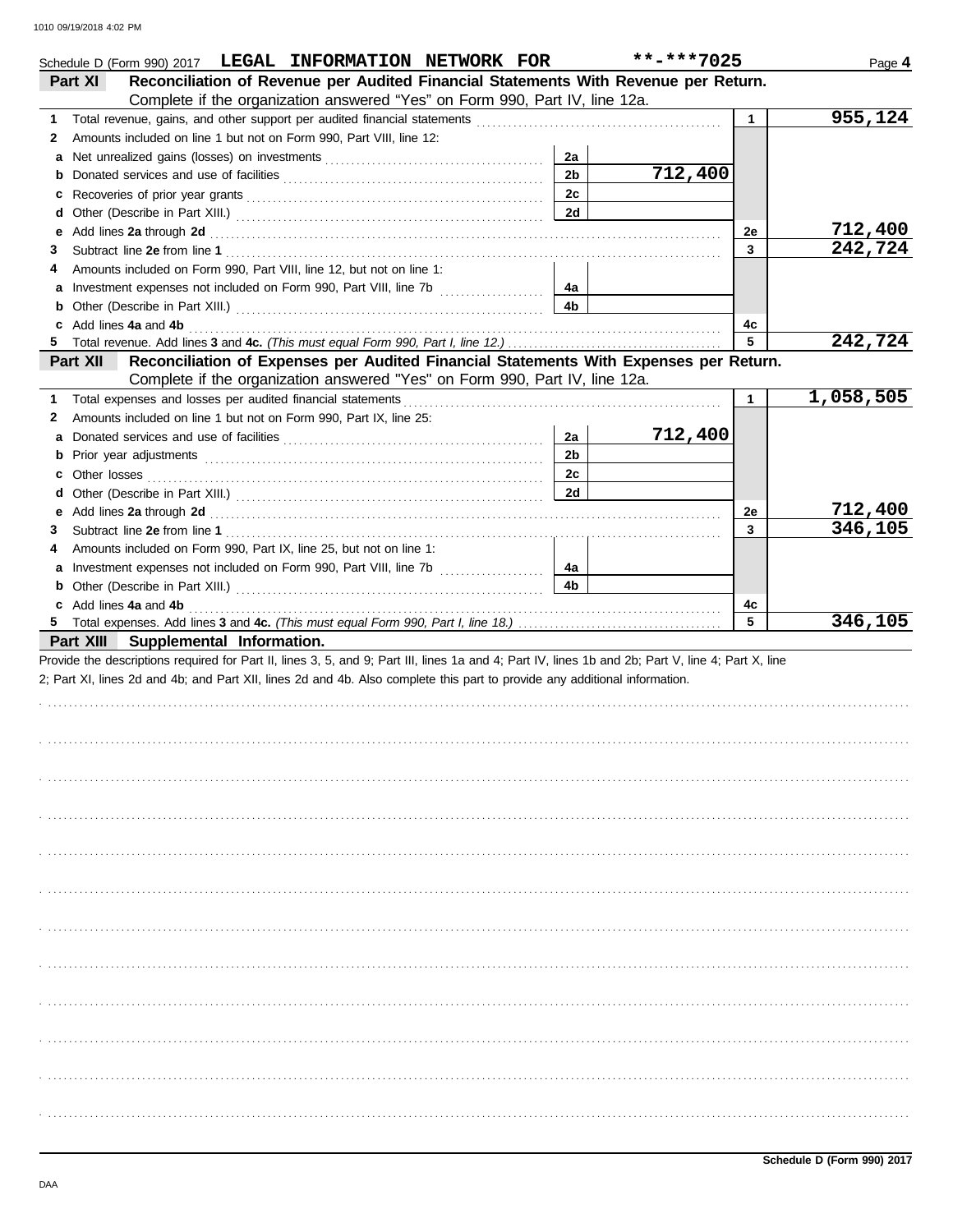|           |  | Schedule D (Form 990) 2017 LEGAL INFORMATION NETWORK FOR |  | **-***7025 | Page 5 |
|-----------|--|----------------------------------------------------------|--|------------|--------|
| Part XIII |  | Supplemental Information (continued)                     |  |            |        |
|           |  |                                                          |  |            |        |
|           |  |                                                          |  |            |        |
|           |  |                                                          |  |            |        |
|           |  |                                                          |  |            |        |
|           |  |                                                          |  |            |        |
|           |  |                                                          |  |            |        |
|           |  |                                                          |  |            |        |
|           |  |                                                          |  |            |        |
|           |  |                                                          |  |            |        |
|           |  |                                                          |  |            |        |
|           |  |                                                          |  |            |        |
|           |  |                                                          |  |            |        |
|           |  |                                                          |  |            |        |
|           |  |                                                          |  |            |        |
|           |  |                                                          |  |            |        |
|           |  |                                                          |  |            |        |
|           |  |                                                          |  |            |        |
|           |  |                                                          |  |            |        |
|           |  |                                                          |  |            |        |
|           |  |                                                          |  |            |        |
|           |  |                                                          |  |            |        |
|           |  |                                                          |  |            |        |
|           |  |                                                          |  |            |        |
|           |  |                                                          |  |            |        |
|           |  |                                                          |  |            |        |
|           |  |                                                          |  |            |        |
|           |  |                                                          |  |            |        |
|           |  |                                                          |  |            |        |
|           |  |                                                          |  |            |        |
|           |  |                                                          |  |            |        |
|           |  |                                                          |  |            |        |
|           |  |                                                          |  |            |        |
|           |  |                                                          |  |            |        |
|           |  |                                                          |  |            |        |
|           |  |                                                          |  |            |        |
|           |  |                                                          |  |            |        |
|           |  |                                                          |  |            |        |
|           |  |                                                          |  |            |        |
|           |  |                                                          |  |            |        |
|           |  |                                                          |  |            |        |
|           |  |                                                          |  |            |        |
|           |  |                                                          |  |            |        |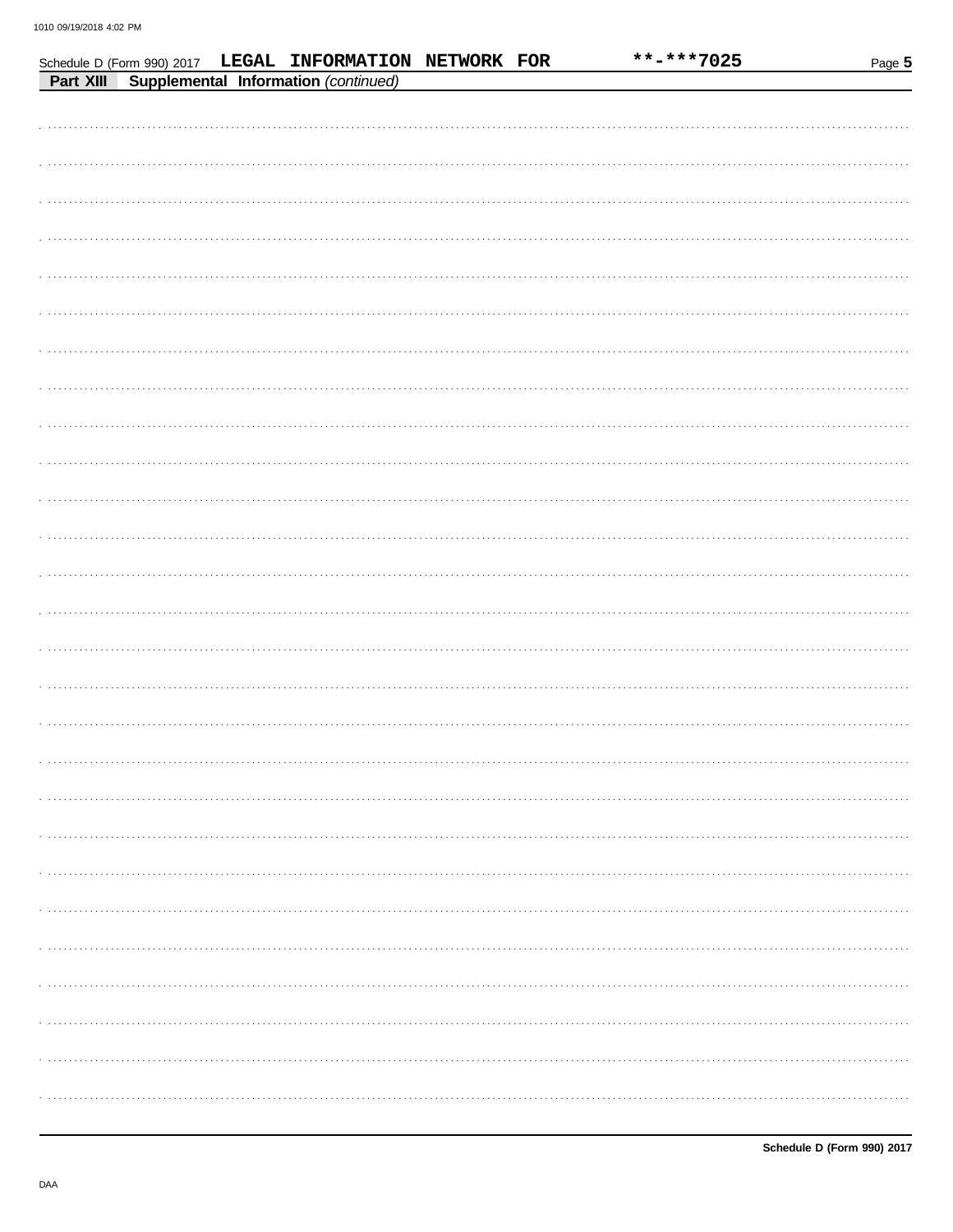1010 09/19/2018 4:02 PM

| <b>SCHEDULE G</b>                                                                                                                                            | Supplemental Information Regarding Fundraising or Gaming Activities                                                                                                                                                                      |                                                                  |  |                              |                                                                                                 |                                          | OMB No. 1545-0047                |
|--------------------------------------------------------------------------------------------------------------------------------------------------------------|------------------------------------------------------------------------------------------------------------------------------------------------------------------------------------------------------------------------------------------|------------------------------------------------------------------|--|------------------------------|-------------------------------------------------------------------------------------------------|------------------------------------------|----------------------------------|
| (Form 990 or 990-EZ)                                                                                                                                         |                                                                                                                                                                                                                                          | organization entered more than \$15,000 on Form 990-EZ, line 6a. |  |                              | Complete if the organization answered "Yes" on Form 990, Part IV, line 17, 18, or 19, or if the |                                          |                                  |
| LI Attach to Form 990 or Form 990-EZ.<br>Department of the Treasury<br>LI Go to www.irs.gov/Form990 for the latest instructions.<br>Internal Revenue Service |                                                                                                                                                                                                                                          |                                                                  |  |                              |                                                                                                 |                                          |                                  |
| Name of the organization                                                                                                                                     | LEGAL<br>INFORMATION NETWORK FOR                                                                                                                                                                                                         |                                                                  |  |                              |                                                                                                 | Employer identification number           |                                  |
| Part I                                                                                                                                                       | <b>CANCER</b><br>(DBA CancerLINC)<br>Fundraising Activities. Complete if the organization answered "Yes" on Form 990, Part IV, line 17.                                                                                                  |                                                                  |  |                              |                                                                                                 | **-***7025                               |                                  |
|                                                                                                                                                              | Form 990-EZ filers are not required to complete this part.                                                                                                                                                                               |                                                                  |  |                              |                                                                                                 |                                          |                                  |
| 1                                                                                                                                                            | Indicate whether the organization raised funds through any of the following activities. Check all that apply.                                                                                                                            |                                                                  |  |                              |                                                                                                 |                                          |                                  |
| Mail solicitations<br>a                                                                                                                                      |                                                                                                                                                                                                                                          | е                                                                |  |                              | Solicitation of non-government grants                                                           |                                          |                                  |
| Internet and email solicitations<br>b                                                                                                                        |                                                                                                                                                                                                                                          | f                                                                |  |                              | Solicitation of government grants                                                               |                                          |                                  |
| Phone solicitations<br>C                                                                                                                                     |                                                                                                                                                                                                                                          | Special fundraising events<br>a                                  |  |                              |                                                                                                 |                                          |                                  |
| In-person solicitations<br>d                                                                                                                                 |                                                                                                                                                                                                                                          |                                                                  |  |                              |                                                                                                 |                                          |                                  |
|                                                                                                                                                              | 2a Did the organization have a written or oral agreement with any individual (including officers, directors, trustees,<br>or key employees listed in Form 990, Part VII) or entity in connection with professional fundraising services? |                                                                  |  |                              |                                                                                                 |                                          | No<br>Yes                        |
|                                                                                                                                                              | b If "Yes," list the 10 highest paid individuals or entities (fundraisers) pursuant to agreements under which the fundraiser is to be                                                                                                    |                                                                  |  |                              |                                                                                                 |                                          |                                  |
|                                                                                                                                                              | compensated at least \$5,000 by the organization.                                                                                                                                                                                        |                                                                  |  | (iii) Did fund-              |                                                                                                 | (v) Amount paid to                       | (vi) Amount paid to              |
|                                                                                                                                                              | (i) Name and address of individual<br>or entity (fundraiser)                                                                                                                                                                             | (ii) Activity                                                    |  | raiser have<br>custody or    | (iv) Gross receipts<br>from activity                                                            | (or retained by)<br>fundraiser listed in | (or retained by)<br>organization |
|                                                                                                                                                              |                                                                                                                                                                                                                                          |                                                                  |  | control of<br>contributions? |                                                                                                 | col. (i)                                 |                                  |
|                                                                                                                                                              |                                                                                                                                                                                                                                          |                                                                  |  | Yes   No                     |                                                                                                 |                                          |                                  |
| 1                                                                                                                                                            |                                                                                                                                                                                                                                          |                                                                  |  |                              |                                                                                                 |                                          |                                  |
| $\mathbf{2}$                                                                                                                                                 |                                                                                                                                                                                                                                          |                                                                  |  |                              |                                                                                                 |                                          |                                  |
|                                                                                                                                                              |                                                                                                                                                                                                                                          |                                                                  |  |                              |                                                                                                 |                                          |                                  |
|                                                                                                                                                              |                                                                                                                                                                                                                                          |                                                                  |  |                              |                                                                                                 |                                          |                                  |
| 3                                                                                                                                                            |                                                                                                                                                                                                                                          |                                                                  |  |                              |                                                                                                 |                                          |                                  |
|                                                                                                                                                              |                                                                                                                                                                                                                                          |                                                                  |  |                              |                                                                                                 |                                          |                                  |
| 4                                                                                                                                                            |                                                                                                                                                                                                                                          |                                                                  |  |                              |                                                                                                 |                                          |                                  |
|                                                                                                                                                              |                                                                                                                                                                                                                                          |                                                                  |  |                              |                                                                                                 |                                          |                                  |
| 5                                                                                                                                                            |                                                                                                                                                                                                                                          |                                                                  |  |                              |                                                                                                 |                                          |                                  |
|                                                                                                                                                              |                                                                                                                                                                                                                                          |                                                                  |  |                              |                                                                                                 |                                          |                                  |
|                                                                                                                                                              |                                                                                                                                                                                                                                          |                                                                  |  |                              |                                                                                                 |                                          |                                  |
|                                                                                                                                                              |                                                                                                                                                                                                                                          |                                                                  |  |                              |                                                                                                 |                                          |                                  |
|                                                                                                                                                              |                                                                                                                                                                                                                                          |                                                                  |  |                              |                                                                                                 |                                          |                                  |
| 7                                                                                                                                                            |                                                                                                                                                                                                                                          |                                                                  |  |                              |                                                                                                 |                                          |                                  |
|                                                                                                                                                              |                                                                                                                                                                                                                                          |                                                                  |  |                              |                                                                                                 |                                          |                                  |
| 8                                                                                                                                                            |                                                                                                                                                                                                                                          |                                                                  |  |                              |                                                                                                 |                                          |                                  |
|                                                                                                                                                              |                                                                                                                                                                                                                                          |                                                                  |  |                              |                                                                                                 |                                          |                                  |
| 9                                                                                                                                                            |                                                                                                                                                                                                                                          |                                                                  |  |                              |                                                                                                 |                                          |                                  |
|                                                                                                                                                              |                                                                                                                                                                                                                                          |                                                                  |  |                              |                                                                                                 |                                          |                                  |
|                                                                                                                                                              |                                                                                                                                                                                                                                          |                                                                  |  |                              |                                                                                                 |                                          |                                  |
| 10                                                                                                                                                           |                                                                                                                                                                                                                                          |                                                                  |  |                              |                                                                                                 |                                          |                                  |
|                                                                                                                                                              |                                                                                                                                                                                                                                          |                                                                  |  |                              |                                                                                                 |                                          |                                  |
| Total                                                                                                                                                        |                                                                                                                                                                                                                                          |                                                                  |  |                              |                                                                                                 |                                          |                                  |
| 3<br>registration or licensing.                                                                                                                              | List all states in which the organization is registered or licensed to solicit contributions or has been notified it is exempt from                                                                                                      |                                                                  |  |                              |                                                                                                 |                                          |                                  |
|                                                                                                                                                              |                                                                                                                                                                                                                                          |                                                                  |  |                              |                                                                                                 |                                          |                                  |
|                                                                                                                                                              |                                                                                                                                                                                                                                          |                                                                  |  |                              |                                                                                                 |                                          |                                  |
|                                                                                                                                                              |                                                                                                                                                                                                                                          |                                                                  |  |                              |                                                                                                 |                                          |                                  |
|                                                                                                                                                              |                                                                                                                                                                                                                                          |                                                                  |  |                              |                                                                                                 |                                          |                                  |
|                                                                                                                                                              |                                                                                                                                                                                                                                          |                                                                  |  |                              |                                                                                                 |                                          |                                  |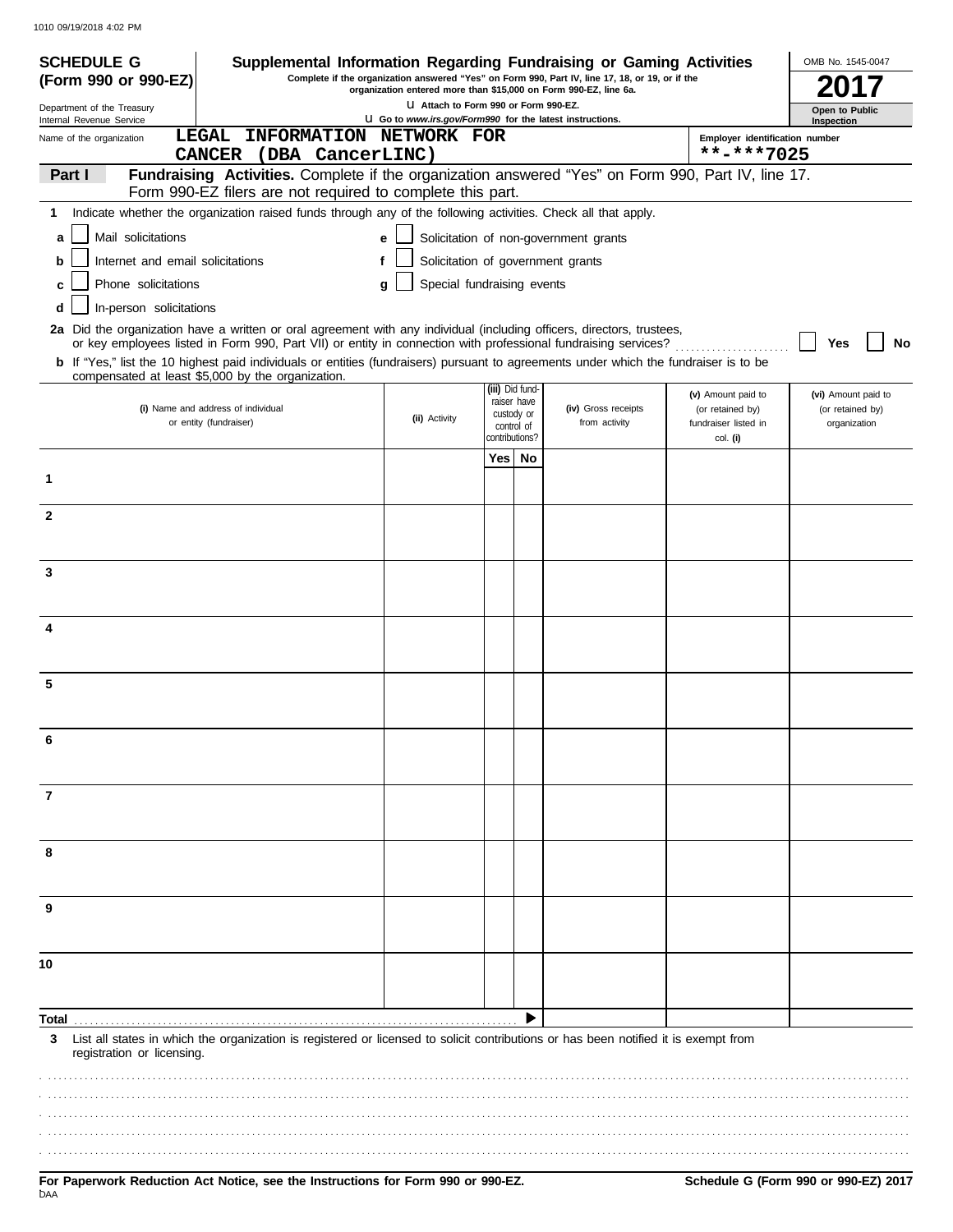| Schedule G (Form 990 or 990-EZ) 2017 LEGAL INFORMATION NETWORK FOR **-***7025<br>Fundraising Events. Complete if the organization answered "Yes" on Form 990, Part IV, line 18, or reported more<br>Part II<br>than \$15,000 of fundraising event contributions and gross income on Form 990-EZ, lines 1 and 6b. List events with<br>gross receipts greater than \$5,000.<br>(b) Event #2<br>(a) Event $#1$<br>(c) Other events<br>(d) Total events<br>Annual luncheon<br>3<br>Its in the Bag<br>(add col. (a) through<br>$col.$ (c))<br>(event type)<br>(total number)<br>(event type)<br>Revenue<br>30,915<br>63,413<br>30,000<br>1 Gross receipts<br>2 Less: Contributions<br>3 Gross income (line 1 minus<br>30,915<br>63,413<br>30,000<br>4 Cash prizes<br>5 Noncash prizes<br>Expenses<br>6 Rent/facility costs<br>7 Food and beverages<br>Direct<br>8 Entertainment<br>24,065<br>9 Other direct expenses<br>24,065<br>100,263<br>Gaming. Complete if the organization answered "Yes" on Form 990, Part IV, line 19, or reported more<br>Part III<br>than \$15,000 on Form 990-EZ, line 6a.<br>(b) Pull tabs/instant<br>(d) Total gaming (add<br>Revenue<br>(c) Other gaming<br>(a) Bingo<br>bingo/progressive bingo<br>col. (a) through col. (c))<br>1 Gross revenue<br>2 Cash prizes<br>Expenses<br>3 Noncash prizes<br>Direct<br>4 Rent/facility costs | 1010 09/19/2018 4:02 PM |  |         |
|-----------------------------------------------------------------------------------------------------------------------------------------------------------------------------------------------------------------------------------------------------------------------------------------------------------------------------------------------------------------------------------------------------------------------------------------------------------------------------------------------------------------------------------------------------------------------------------------------------------------------------------------------------------------------------------------------------------------------------------------------------------------------------------------------------------------------------------------------------------------------------------------------------------------------------------------------------------------------------------------------------------------------------------------------------------------------------------------------------------------------------------------------------------------------------------------------------------------------------------------------------------------------------------------------------------------------------------------------------------------|-------------------------|--|---------|
|                                                                                                                                                                                                                                                                                                                                                                                                                                                                                                                                                                                                                                                                                                                                                                                                                                                                                                                                                                                                                                                                                                                                                                                                                                                                                                                                                                 |                         |  | Page 2  |
|                                                                                                                                                                                                                                                                                                                                                                                                                                                                                                                                                                                                                                                                                                                                                                                                                                                                                                                                                                                                                                                                                                                                                                                                                                                                                                                                                                 |                         |  |         |
|                                                                                                                                                                                                                                                                                                                                                                                                                                                                                                                                                                                                                                                                                                                                                                                                                                                                                                                                                                                                                                                                                                                                                                                                                                                                                                                                                                 |                         |  |         |
|                                                                                                                                                                                                                                                                                                                                                                                                                                                                                                                                                                                                                                                                                                                                                                                                                                                                                                                                                                                                                                                                                                                                                                                                                                                                                                                                                                 |                         |  | 124,328 |
|                                                                                                                                                                                                                                                                                                                                                                                                                                                                                                                                                                                                                                                                                                                                                                                                                                                                                                                                                                                                                                                                                                                                                                                                                                                                                                                                                                 |                         |  | 124,328 |
|                                                                                                                                                                                                                                                                                                                                                                                                                                                                                                                                                                                                                                                                                                                                                                                                                                                                                                                                                                                                                                                                                                                                                                                                                                                                                                                                                                 |                         |  |         |
|                                                                                                                                                                                                                                                                                                                                                                                                                                                                                                                                                                                                                                                                                                                                                                                                                                                                                                                                                                                                                                                                                                                                                                                                                                                                                                                                                                 |                         |  |         |
|                                                                                                                                                                                                                                                                                                                                                                                                                                                                                                                                                                                                                                                                                                                                                                                                                                                                                                                                                                                                                                                                                                                                                                                                                                                                                                                                                                 |                         |  |         |
|                                                                                                                                                                                                                                                                                                                                                                                                                                                                                                                                                                                                                                                                                                                                                                                                                                                                                                                                                                                                                                                                                                                                                                                                                                                                                                                                                                 |                         |  |         |
|                                                                                                                                                                                                                                                                                                                                                                                                                                                                                                                                                                                                                                                                                                                                                                                                                                                                                                                                                                                                                                                                                                                                                                                                                                                                                                                                                                 |                         |  |         |
|                                                                                                                                                                                                                                                                                                                                                                                                                                                                                                                                                                                                                                                                                                                                                                                                                                                                                                                                                                                                                                                                                                                                                                                                                                                                                                                                                                 |                         |  | 24,065  |
|                                                                                                                                                                                                                                                                                                                                                                                                                                                                                                                                                                                                                                                                                                                                                                                                                                                                                                                                                                                                                                                                                                                                                                                                                                                                                                                                                                 |                         |  |         |
|                                                                                                                                                                                                                                                                                                                                                                                                                                                                                                                                                                                                                                                                                                                                                                                                                                                                                                                                                                                                                                                                                                                                                                                                                                                                                                                                                                 |                         |  |         |
|                                                                                                                                                                                                                                                                                                                                                                                                                                                                                                                                                                                                                                                                                                                                                                                                                                                                                                                                                                                                                                                                                                                                                                                                                                                                                                                                                                 |                         |  |         |
|                                                                                                                                                                                                                                                                                                                                                                                                                                                                                                                                                                                                                                                                                                                                                                                                                                                                                                                                                                                                                                                                                                                                                                                                                                                                                                                                                                 |                         |  |         |
|                                                                                                                                                                                                                                                                                                                                                                                                                                                                                                                                                                                                                                                                                                                                                                                                                                                                                                                                                                                                                                                                                                                                                                                                                                                                                                                                                                 |                         |  |         |
|                                                                                                                                                                                                                                                                                                                                                                                                                                                                                                                                                                                                                                                                                                                                                                                                                                                                                                                                                                                                                                                                                                                                                                                                                                                                                                                                                                 |                         |  |         |
|                                                                                                                                                                                                                                                                                                                                                                                                                                                                                                                                                                                                                                                                                                                                                                                                                                                                                                                                                                                                                                                                                                                                                                                                                                                                                                                                                                 |                         |  |         |
| $\%$<br>Yes<br><b>Yes</b><br>%<br><b>Yes</b><br>%                                                                                                                                                                                                                                                                                                                                                                                                                                                                                                                                                                                                                                                                                                                                                                                                                                                                                                                                                                                                                                                                                                                                                                                                                                                                                                               | 5 Other direct expenses |  |         |

| 8 Net gaming income summary. Subtract line 7 from line 1, column (d)                                      |     |  |
|-----------------------------------------------------------------------------------------------------------|-----|--|
| 9 Enter the state(s) in which the organization conducts gaming activities:                                |     |  |
| a Is the organization licensed to conduct gaming activities in each of these states?                      | Yes |  |
| <b>b</b> If "No," explain:                                                                                |     |  |
|                                                                                                           |     |  |
| 10a Were any of the organization's gaming licenses revoked, suspended, or terminated during the tax year? | Yes |  |
| <b>b</b> If "Yes," explain:                                                                               |     |  |
|                                                                                                           |     |  |
|                                                                                                           |     |  |

**No**

**No**

**7** Direct expense summary. Add lines 2 through 5 in column (d) . . . . . . . . . . . . . . . . . . . . . . . . . . . . . . . . . . . . . . . . . . . . . . . . . . . . . . . . . .

**No**

 $\blacktriangleright$ 

**6** Volunteer labor . . . . . . .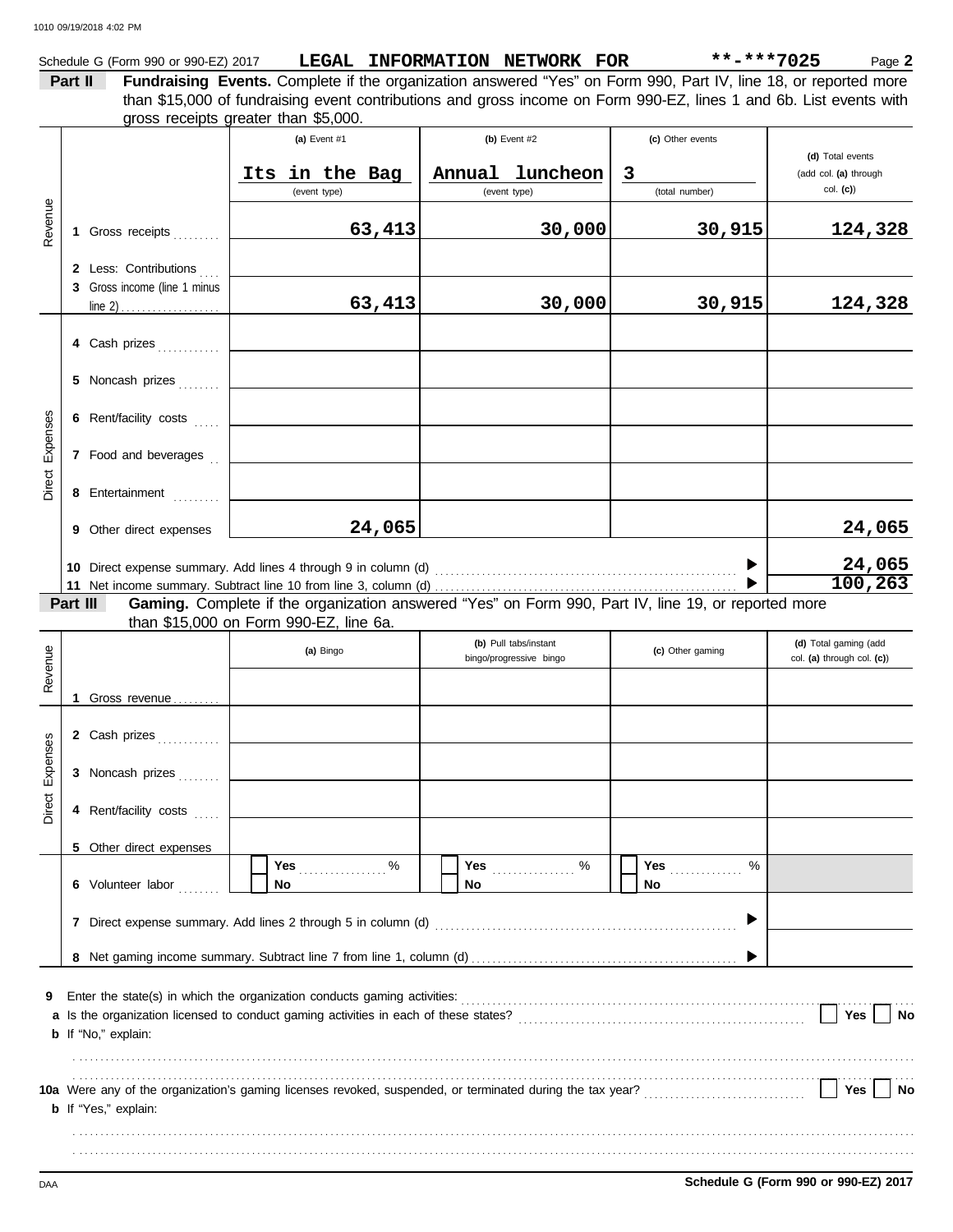|         | Schedule G (Form 990 or 990-EZ) 2017 LEGAL INFORMATION NETWORK FOR                                                                                                                                                                  |          |                        |  | **-***7025      |            | Page 3 |      |
|---------|-------------------------------------------------------------------------------------------------------------------------------------------------------------------------------------------------------------------------------------|----------|------------------------|--|-----------------|------------|--------|------|
| 11      |                                                                                                                                                                                                                                     |          |                        |  |                 | Yes        |        | No   |
| 12      | Is the organization a grantor, beneficiary or trustee of a trust, or a member of a partnership or other entity                                                                                                                      |          |                        |  |                 |            |        |      |
|         |                                                                                                                                                                                                                                     |          |                        |  |                 | Yes        |        | │ No |
| 13      | Indicate the percentage of gaming activity conducted in:                                                                                                                                                                            |          |                        |  |                 |            |        |      |
| а       |                                                                                                                                                                                                                                     |          |                        |  | 13a             |            |        | %    |
| b       | An outside facility <i>contained a contained a contained a contained a contained a contained a contained a contained a</i>                                                                                                          |          |                        |  | 13 <sub>b</sub> |            |        | $\%$ |
| 14      | Enter the name and address of the person who prepares the organization's gaming/special events books and                                                                                                                            |          |                        |  |                 |            |        |      |
|         | records:                                                                                                                                                                                                                            |          |                        |  |                 |            |        |      |
|         |                                                                                                                                                                                                                                     |          |                        |  |                 |            |        |      |
|         |                                                                                                                                                                                                                                     |          |                        |  |                 |            |        |      |
|         |                                                                                                                                                                                                                                     |          |                        |  |                 |            |        |      |
|         |                                                                                                                                                                                                                                     |          |                        |  |                 |            |        |      |
|         | Address <b>u</b>                                                                                                                                                                                                                    |          |                        |  |                 |            |        |      |
| 15а     | Does the organization have a contract with a third party from whom the organization receives gaming                                                                                                                                 |          |                        |  |                 |            |        |      |
|         | revenue?                                                                                                                                                                                                                            |          |                        |  |                 | Yes        |        | No   |
| b       |                                                                                                                                                                                                                                     |          |                        |  |                 |            |        |      |
|         |                                                                                                                                                                                                                                     |          |                        |  |                 |            |        |      |
| c       | If "Yes," enter name and address of the third party:                                                                                                                                                                                |          |                        |  |                 |            |        |      |
|         |                                                                                                                                                                                                                                     |          |                        |  |                 |            |        |      |
|         |                                                                                                                                                                                                                                     |          |                        |  |                 |            |        |      |
|         |                                                                                                                                                                                                                                     |          |                        |  |                 |            |        |      |
|         |                                                                                                                                                                                                                                     |          |                        |  |                 |            |        |      |
|         | Address <b>u</b>                                                                                                                                                                                                                    |          |                        |  |                 |            |        |      |
| 16      | Gaming manager information:                                                                                                                                                                                                         |          |                        |  |                 |            |        |      |
|         |                                                                                                                                                                                                                                     |          |                        |  |                 |            |        |      |
|         |                                                                                                                                                                                                                                     |          |                        |  |                 |            |        |      |
|         |                                                                                                                                                                                                                                     |          |                        |  |                 |            |        |      |
|         |                                                                                                                                                                                                                                     |          |                        |  |                 |            |        |      |
|         |                                                                                                                                                                                                                                     |          |                        |  |                 |            |        |      |
|         |                                                                                                                                                                                                                                     |          |                        |  |                 |            |        |      |
|         | Description of services provided <b>u</b> electron contract the contract of the contract of the contract of the contract of the contract of the contract of the contract of the contract of the contract of the contract of the con |          |                        |  |                 |            |        |      |
|         | Director/officer                                                                                                                                                                                                                    |          |                        |  |                 |            |        |      |
|         |                                                                                                                                                                                                                                     | Employee | Independent contractor |  |                 |            |        |      |
|         |                                                                                                                                                                                                                                     |          |                        |  |                 |            |        |      |
| 17      | Mandatory distributions:                                                                                                                                                                                                            |          |                        |  |                 |            |        |      |
| a       | Is the organization required under state law to make charitable distributions from the gaming proceeds to                                                                                                                           |          |                        |  |                 | Yes     No |        |      |
|         |                                                                                                                                                                                                                                     |          |                        |  |                 |            |        |      |
| b       | Enter the amount of distributions required under state law to be distributed to other exempt organizations or                                                                                                                       |          |                        |  |                 |            |        |      |
|         | spent in the organization's own exempt activities during the tax year $\mathbf{u}$ \$                                                                                                                                               |          |                        |  |                 |            |        |      |
| Part IV | Supplemental Information. Provide the explanations required by Part I, line 2b, columns (iii) and (v); and                                                                                                                          |          |                        |  |                 |            |        |      |
|         | Part III, lines 9, 9b, 10b, 15b, 15c, 16, and 17b, as applicable. Also provide any additional information.                                                                                                                          |          |                        |  |                 |            |        |      |
|         | See instructions.                                                                                                                                                                                                                   |          |                        |  |                 |            |        |      |
|         |                                                                                                                                                                                                                                     |          |                        |  |                 |            |        |      |
|         |                                                                                                                                                                                                                                     |          |                        |  |                 |            |        |      |
|         |                                                                                                                                                                                                                                     |          |                        |  |                 |            |        |      |
|         |                                                                                                                                                                                                                                     |          |                        |  |                 |            |        |      |
|         |                                                                                                                                                                                                                                     |          |                        |  |                 |            |        |      |
|         |                                                                                                                                                                                                                                     |          |                        |  |                 |            |        |      |
|         |                                                                                                                                                                                                                                     |          |                        |  |                 |            |        |      |
|         |                                                                                                                                                                                                                                     |          |                        |  |                 |            |        |      |
|         |                                                                                                                                                                                                                                     |          |                        |  |                 |            |        |      |
|         |                                                                                                                                                                                                                                     |          |                        |  |                 |            |        |      |
|         |                                                                                                                                                                                                                                     |          |                        |  |                 |            |        |      |
|         |                                                                                                                                                                                                                                     |          |                        |  |                 |            |        |      |
|         |                                                                                                                                                                                                                                     |          |                        |  |                 |            |        |      |

Schedule G (Form 990 or 990-EZ) 2017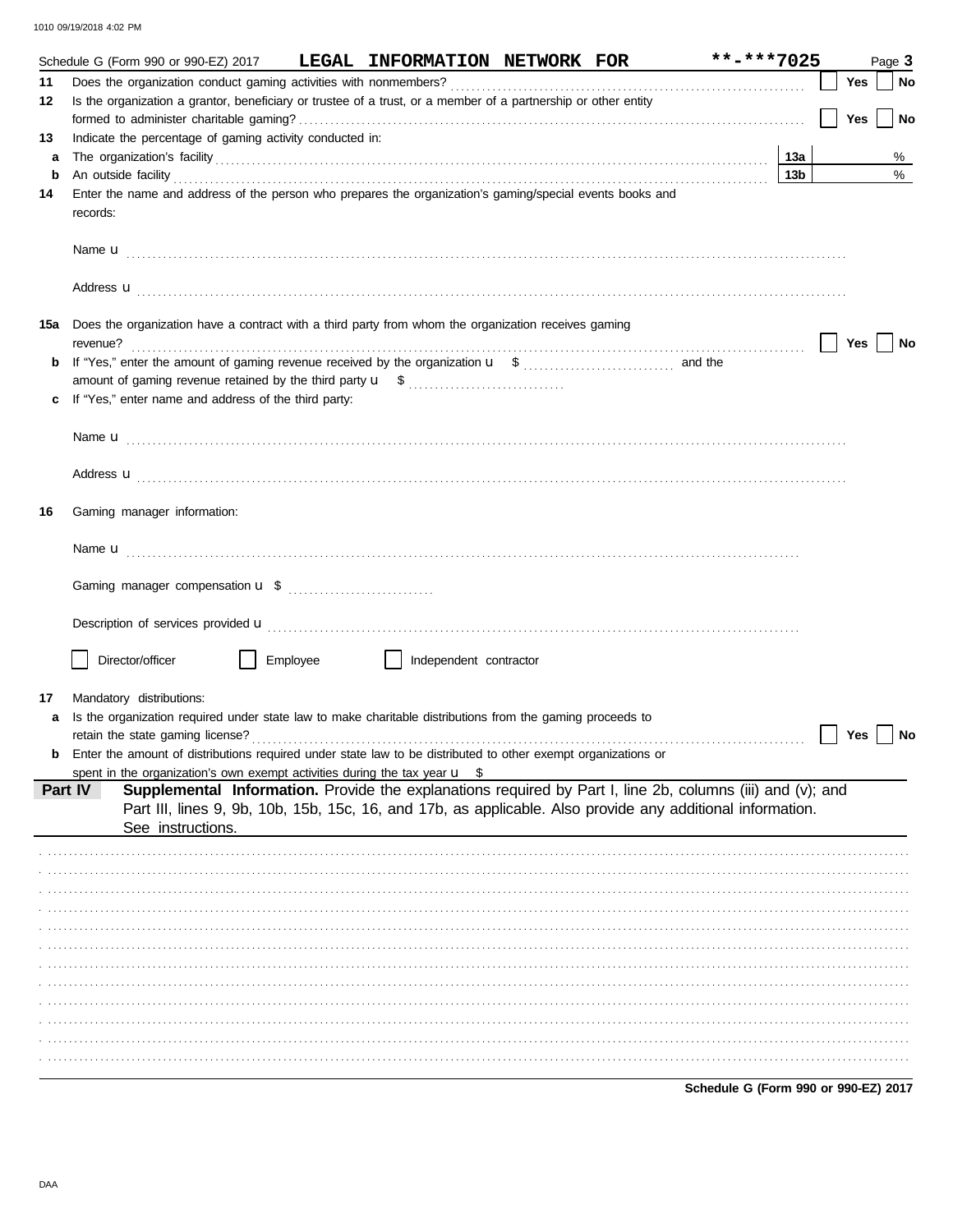1010 09/19/2018 4:02 PM

| Supplemental Information to Form 990 or 990-EZ<br><b>SCHEDULE O</b><br>(Form 990 or 990-EZ)<br>Complete to provide information for responses to specific questions on<br>Form 990 or 990-EZ or to provide any additional information.<br>u Attach to Form 990 or 990-EZ.<br>Department of the Treasury<br>Internal Revenue Service |                                                                                                                                                                                                                                                                                                                                                                |                                |                   |  |  |  |  |  |  |
|------------------------------------------------------------------------------------------------------------------------------------------------------------------------------------------------------------------------------------------------------------------------------------------------------------------------------------|----------------------------------------------------------------------------------------------------------------------------------------------------------------------------------------------------------------------------------------------------------------------------------------------------------------------------------------------------------------|--------------------------------|-------------------|--|--|--|--|--|--|
| Name of the organization                                                                                                                                                                                                                                                                                                           | u Go to www.irs.gov/Form990 for the latest information.<br><b>LEGAL</b><br>INFORMATION NETWORK FOR                                                                                                                                                                                                                                                             | Employer identification number | <b>Inspection</b> |  |  |  |  |  |  |
|                                                                                                                                                                                                                                                                                                                                    | <b>CANCER</b><br>(DBA CancerLINC)                                                                                                                                                                                                                                                                                                                              | **-***7025                     |                   |  |  |  |  |  |  |
|                                                                                                                                                                                                                                                                                                                                    | Form 990, Part VI, Line 11b - Organization's Process to Review Form 990<br>FORM 990 IS PRESENTED TO FINANCE COMMITTEE FOR REVIEW AND QUESTIONS.<br>MEMBERS OF FINANCE COMMITTEE HAVE EXTENSIVE FINANCIAL BACKGROUNDS.<br>BOARD PRESIDENT IS PRESENTED A COPY OF FORM 990 AND REVIEWS PRIOR TO<br>SIGNING. FORM 990 IS AVAILABLE TO FULL BOARD PRIOR TO FILING. |                                | ALSO,             |  |  |  |  |  |  |
| <b>GOVERNANCE</b>                                                                                                                                                                                                                                                                                                                  | Form 990, Part VI, Line 12c - Enforcement of Conflicts Policy<br>BOARD REQUIRED TO SIGN CONFLICT FORM EACH YEAR. ALL REVIEWED BY BOARD<br><b>COMMITTEE.</b>                                                                                                                                                                                                    |                                |                   |  |  |  |  |  |  |
|                                                                                                                                                                                                                                                                                                                                    | Form 990, Part VI, Line 15a - Compensation Process for Top Official<br>SALARY REVIEWED AND APPROVED YEARLY BY FULL BOARD OF DIRECTORS                                                                                                                                                                                                                          |                                |                   |  |  |  |  |  |  |
|                                                                                                                                                                                                                                                                                                                                    | Form 990, Part VI, Line 19 - Governing Documents Disclosure Explanation<br>COPY OF FORM 990 ON WEBSITE. OTHER DOCUMENTS MADE AVAILABLE UPON REOUEST                                                                                                                                                                                                            |                                |                   |  |  |  |  |  |  |
|                                                                                                                                                                                                                                                                                                                                    |                                                                                                                                                                                                                                                                                                                                                                |                                |                   |  |  |  |  |  |  |
|                                                                                                                                                                                                                                                                                                                                    |                                                                                                                                                                                                                                                                                                                                                                |                                |                   |  |  |  |  |  |  |
|                                                                                                                                                                                                                                                                                                                                    |                                                                                                                                                                                                                                                                                                                                                                |                                |                   |  |  |  |  |  |  |
|                                                                                                                                                                                                                                                                                                                                    |                                                                                                                                                                                                                                                                                                                                                                |                                |                   |  |  |  |  |  |  |
|                                                                                                                                                                                                                                                                                                                                    |                                                                                                                                                                                                                                                                                                                                                                |                                |                   |  |  |  |  |  |  |
|                                                                                                                                                                                                                                                                                                                                    |                                                                                                                                                                                                                                                                                                                                                                |                                |                   |  |  |  |  |  |  |
|                                                                                                                                                                                                                                                                                                                                    |                                                                                                                                                                                                                                                                                                                                                                |                                |                   |  |  |  |  |  |  |
|                                                                                                                                                                                                                                                                                                                                    |                                                                                                                                                                                                                                                                                                                                                                |                                |                   |  |  |  |  |  |  |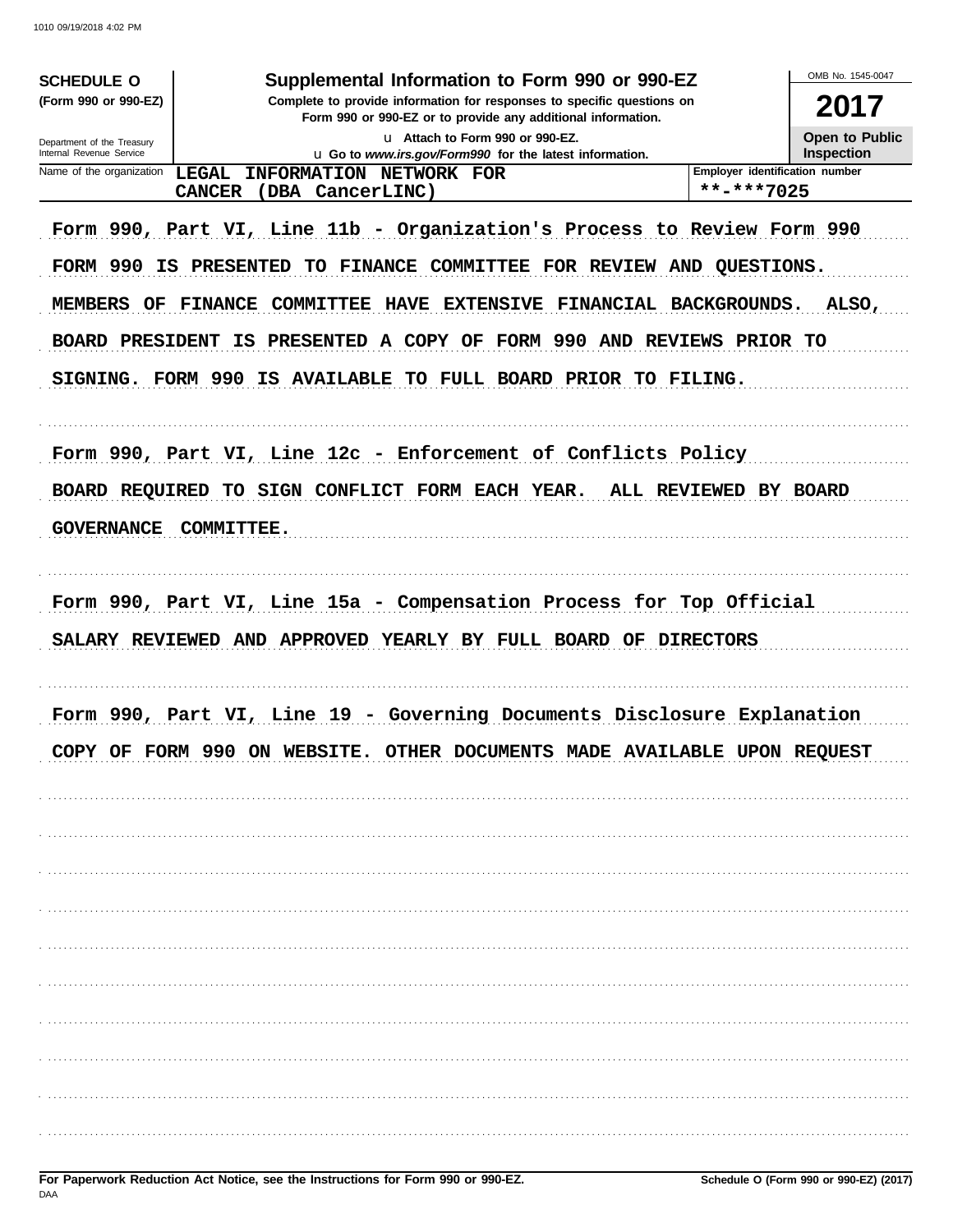1010 09/19/2018 4:02 PM

|            | Form 4562                                                                                                                               |                             |                                            | <b>Depreciation and Amortization</b>                                                                       |                              |                                 |                  |                         | OMB No. 1545-0172                 |
|------------|-----------------------------------------------------------------------------------------------------------------------------------------|-----------------------------|--------------------------------------------|------------------------------------------------------------------------------------------------------------|------------------------------|---------------------------------|------------------|-------------------------|-----------------------------------|
|            |                                                                                                                                         |                             |                                            | (Including Information on Listed Property)                                                                 |                              |                                 |                  |                         |                                   |
|            | Department of the Treasury<br>(99)<br>Internal Revenue Service                                                                          |                             |                                            | u Go to www.irs.gov/Form4562 for instructions and the latest information.                                  | u Attach to your tax return. |                                 |                  |                         | Attachment<br>179<br>Sequence No. |
|            | Name(s) shown on return                                                                                                                 |                             |                                            | LEGAL INFORMATION NETWORK FOR                                                                              |                              |                                 |                  | Identifying number      |                                   |
|            |                                                                                                                                         |                             | CANCER (DBA CancerLINC)                    |                                                                                                            |                              |                                 |                  | **-***7025              |                                   |
|            | Business or activity to which this form relates                                                                                         |                             |                                            |                                                                                                            |                              |                                 |                  |                         |                                   |
|            | Indirect Depreciation<br>Part I                                                                                                         |                             |                                            | Election To Expense Certain Property Under Section 179                                                     |                              |                                 |                  |                         |                                   |
|            |                                                                                                                                         |                             |                                            | <b>Note:</b> If you have any listed property, complete Part V before you complete Part I.                  |                              |                                 |                  |                         |                                   |
| 1          | Maximum amount (see instructions)                                                                                                       |                             |                                            |                                                                                                            |                              |                                 |                  | 1                       | 510,000                           |
| 2          | Total cost of section 179 property placed in service (see instructions)                                                                 |                             |                                            |                                                                                                            |                              |                                 |                  | $\mathbf{2}$            |                                   |
| 3          |                                                                                                                                         |                             |                                            |                                                                                                            |                              |                                 |                  | 3                       | 2,030,000                         |
| 4          | Reduction in limitation. Subtract line 3 from line 2. If zero or less, enter -0-                                                        |                             |                                            |                                                                                                            |                              |                                 |                  | $\overline{\mathbf{4}}$ |                                   |
| 5          | Dollar limitation for tax year. Subtract line 4 from line 1. If zero or less, enter -0-. If married filing separately, see instructions |                             |                                            |                                                                                                            |                              |                                 |                  | 5                       |                                   |
| 6          |                                                                                                                                         | (a) Description of property |                                            |                                                                                                            | (b) Cost (business use only) |                                 | (c) Elected cost |                         |                                   |
|            |                                                                                                                                         |                             |                                            |                                                                                                            |                              |                                 |                  |                         |                                   |
| 7          | Listed property. Enter the amount from line 29                                                                                          |                             |                                            |                                                                                                            |                              | $\overline{7}$                  |                  |                         |                                   |
| 8          |                                                                                                                                         |                             |                                            |                                                                                                            |                              |                                 |                  | 8                       |                                   |
| 9          | Tentative deduction. Enter the smaller of line 5 or line 8                                                                              |                             |                                            |                                                                                                            |                              |                                 |                  | 9                       |                                   |
| 10         | Carryover of disallowed deduction from line 13 of your 2016 Form 4562                                                                   |                             |                                            |                                                                                                            |                              |                                 |                  | 10                      |                                   |
| 11         | Business income limitation. Enter the smaller of business income (not less than zero) or line 5 (see instructions)                      |                             |                                            |                                                                                                            |                              |                                 |                  | 11                      |                                   |
| 12         | Section 179 expense deduction. Add lines 9 and 10, but don't enter more than line 11                                                    |                             |                                            |                                                                                                            |                              |                                 |                  | 12                      |                                   |
| 13         | Carryover of disallowed deduction to 2018. Add lines 9 and 10, less line 12                                                             |                             |                                            |                                                                                                            |                              | 13                              |                  |                         |                                   |
|            | Note: Don't use Part II or Part III below for listed property. Instead, use Part V.                                                     |                             |                                            |                                                                                                            |                              |                                 |                  |                         |                                   |
|            | Part II                                                                                                                                 |                             |                                            | Special Depreciation Allowance and Other Depreciation (Don't include listed property.) (See instructions.) |                              |                                 |                  |                         |                                   |
| 14         | Special depreciation allowance for qualified property (other than listed property) placed in service                                    |                             |                                            |                                                                                                            |                              |                                 |                  |                         |                                   |
|            | during the tax year (see instructions)                                                                                                  |                             |                                            |                                                                                                            |                              |                                 |                  | 14                      |                                   |
| 15         |                                                                                                                                         |                             |                                            |                                                                                                            |                              |                                 |                  | 15                      |                                   |
| 16         |                                                                                                                                         |                             |                                            |                                                                                                            |                              |                                 |                  | 16                      | 1,239                             |
|            | Part III                                                                                                                                |                             |                                            | MACRS Depreciation (Don't include listed property.) (See instructions.)<br><b>Section A</b>                |                              |                                 |                  |                         |                                   |
|            |                                                                                                                                         |                             |                                            |                                                                                                            |                              |                                 |                  |                         | 0                                 |
| 17         |                                                                                                                                         |                             |                                            |                                                                                                            |                              |                                 |                  | 17                      |                                   |
| 18         | If you are electing to group any assets placed in service during the tax year into one or more general asset accounts, check here       |                             |                                            | Section B-Assets Placed in Service During 2017 Tax Year Using the General Depreciation System              |                              |                                 | $\mathbf{u}$     |                         |                                   |
|            | (a) Classification of property                                                                                                          |                             | (b) Month and year<br>placed in<br>service | (c) Basis for depreciation<br>(business/investment use<br>only-see instructions)                           | (d) Recovery<br>period       | (e) Convention                  | (f) Method       |                         | (g) Depreciation deduction        |
| 19a        | 3-year property                                                                                                                         |                             |                                            |                                                                                                            |                              |                                 |                  |                         |                                   |
| b          | 5-year property                                                                                                                         |                             |                                            |                                                                                                            |                              |                                 |                  |                         |                                   |
| c          | 7-year property                                                                                                                         |                             |                                            |                                                                                                            |                              |                                 |                  |                         |                                   |
| d          | 10-year property                                                                                                                        |                             |                                            |                                                                                                            |                              |                                 |                  |                         |                                   |
|            | 15-year property                                                                                                                        |                             |                                            |                                                                                                            |                              |                                 |                  |                         |                                   |
|            | 20-year property                                                                                                                        |                             |                                            |                                                                                                            |                              |                                 |                  |                         |                                   |
|            | 25-year property                                                                                                                        |                             |                                            |                                                                                                            | 25 yrs.                      |                                 | S/L              |                         |                                   |
| h.         | Residential rental                                                                                                                      |                             |                                            |                                                                                                            | 27.5 yrs.                    | МM                              | S/L              |                         |                                   |
|            | property                                                                                                                                |                             |                                            |                                                                                                            | 27.5 yrs.                    | МM                              | S/L              |                         |                                   |
|            | Nonresidential real                                                                                                                     |                             |                                            |                                                                                                            | 39 yrs.                      | МM                              | S/L              |                         |                                   |
|            | property                                                                                                                                |                             |                                            |                                                                                                            |                              | <b>MM</b>                       | S/L              |                         |                                   |
|            |                                                                                                                                         |                             |                                            | Section C-Assets Placed in Service During 2017 Tax Year Using the Alternative Depreciation System          |                              |                                 |                  |                         |                                   |
| 20a        | Class life                                                                                                                              |                             |                                            |                                                                                                            |                              |                                 | S/L              |                         |                                   |
|            | $b$ 12-year                                                                                                                             |                             |                                            |                                                                                                            | 12 yrs.                      |                                 | S/L              |                         |                                   |
|            | c 40-year                                                                                                                               |                             |                                            |                                                                                                            | 40 yrs.                      | MМ                              | S/L              |                         |                                   |
|            | Part IV<br><b>Summary</b> (See instructions.)                                                                                           |                             |                                            |                                                                                                            |                              |                                 |                  |                         |                                   |
| 21         | Listed property. Enter amount from line 28                                                                                              |                             |                                            |                                                                                                            |                              |                                 |                  | 21                      |                                   |
| 22         | Total. Add amounts from line 12, lines 14 through 17, lines 19 and 20 in column (g), and line 21. Enter                                 |                             |                                            |                                                                                                            |                              |                                 |                  |                         |                                   |
|            | here and on the appropriate lines of your return. Partnerships and S corporations—see instructions                                      |                             |                                            |                                                                                                            |                              |                                 |                  | 22                      | 1,239                             |
| 23         | For assets shown above and placed in service during the current year, enter the                                                         |                             |                                            |                                                                                                            |                              |                                 |                  |                         |                                   |
|            | portion of the basis attributable to section 263A costs<br>For Paperwork Reduction Act Notice, see separate instructions.               |                             |                                            |                                                                                                            |                              | 23                              |                  |                         | Form 4562 (2017)                  |
| <b>DAA</b> |                                                                                                                                         |                             |                                            |                                                                                                            |                              | There are no amounts for Page 2 |                  |                         |                                   |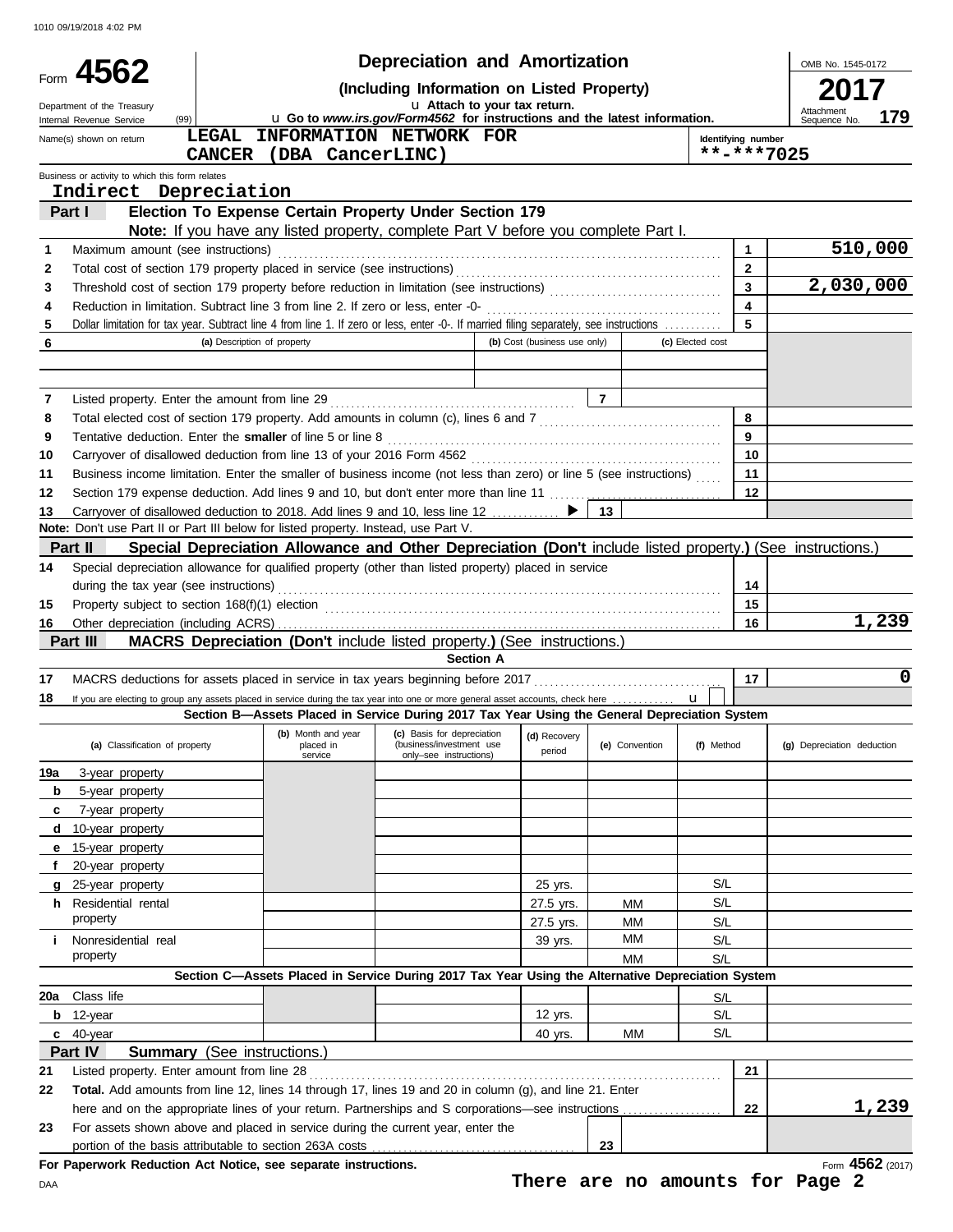# 1010 LEGAL INFORMATION NETWORK FOR  $09/19/2018$  4:01 PM

# \*\*-\*\*\*7025 **Federal Asset Report**

| <b>Other Depreciation:</b><br>12/27/07<br>499<br>5 MO S/L<br>499<br>equipment and furniture<br>499<br>2,913<br>MO S/L<br>10/03/04<br>2,913<br>5.<br>2,913<br>2<br>computer $(13)$<br>3<br>10/20/04<br>3,000<br>5 MO S/L<br>computer $(14)$<br>3,000<br>3,000<br>249<br>5 MO S/L<br>battery backup (15)<br>10/25/05<br>249<br>249<br>4<br>Retired<br>4/22/08<br>1,000<br>1,000<br>5 MO S/L<br>1,000<br>donated printer (16)<br>5<br>4/29/08<br>800<br>800<br>5<br>MO S/L<br>800<br>donated dell (17)<br>6<br>15,082<br>15,082<br>5<br>MO S/L<br>15,082<br>fully depreciated assets<br>6/01/01<br>MO S/L<br>6/30/09<br>630<br>630<br>3<br>630<br>8<br>purchased asset<br>MO S/L<br><b>COMPUTER</b><br>4/15/10<br>526<br>526<br>526<br>9<br>3<br><b>FILING CABINET</b><br>2/04/10<br>400<br>400<br>MO S/L<br>400<br>3<br>10<br><b>VARIOUS FURNITURE</b><br>9/16/09<br>1,500<br>3 MO S/L<br>1,500<br>1,500<br>1,000<br>1,000<br>1,000<br>12<br><b>VARIOUS OFFICE</b><br>7/01/09<br>MO S/L<br>3<br>7/01/09<br>1,500<br>1,500<br>MO S/L<br>1,500<br>13<br><b>WALLS</b><br>5<br><b>COPIER</b><br>9/30/10<br>2,500<br>15<br>2,500<br>5<br>MO S/L<br>2,500<br>4/04/11<br>546<br>546<br>3<br>MO S/L<br><b>PROJECTOR</b><br>546<br>16<br>1,808<br>MO S/L<br><b>TELEPHONE SYSTEM</b><br>4/28/11<br>1,808<br>1,808<br>3<br>17<br>MO S/L<br><b>HEADSETS</b><br>6/07/11<br>500<br>500<br>5<br>500<br>18<br>7,480<br>8 MO S/L<br><b>NEW ASSET</b><br>11/15/11<br>7,480<br>5,298<br>19<br>20<br><b>OTHER</b><br>11/15/11<br>$-51$<br>MO S/L<br>$-51$<br>$-51$<br>400<br>400<br>311<br>21<br>2/28/15<br>MO S/L<br>3<br>computer<br>22<br>300<br>3/17/15<br>400<br>400<br>3<br>MO S/L<br>computer<br>23<br>3/17/15<br>3<br>345<br>monitor<br>460<br>460<br>MO S/L<br>43,142<br>43,142<br>40.656<br><b>Total Other Depreciation</b><br><b>Total ACRS and Other Depreciation</b><br>43,142<br>40,656<br>43,142 | Current          | Prior | PerConv Meth | <b>Basis</b><br>for Depr | Sec<br>Bus<br>179 Bonus<br>℅ | Cost | Date<br>In Service | Description | Asset |
|-------------------------------------------------------------------------------------------------------------------------------------------------------------------------------------------------------------------------------------------------------------------------------------------------------------------------------------------------------------------------------------------------------------------------------------------------------------------------------------------------------------------------------------------------------------------------------------------------------------------------------------------------------------------------------------------------------------------------------------------------------------------------------------------------------------------------------------------------------------------------------------------------------------------------------------------------------------------------------------------------------------------------------------------------------------------------------------------------------------------------------------------------------------------------------------------------------------------------------------------------------------------------------------------------------------------------------------------------------------------------------------------------------------------------------------------------------------------------------------------------------------------------------------------------------------------------------------------------------------------------------------------------------------------------------------------------------------------------------------------------------------------------------------------------------------------------------------------------------------------------------------------|------------------|-------|--------------|--------------------------|------------------------------|------|--------------------|-------------|-------|
|                                                                                                                                                                                                                                                                                                                                                                                                                                                                                                                                                                                                                                                                                                                                                                                                                                                                                                                                                                                                                                                                                                                                                                                                                                                                                                                                                                                                                                                                                                                                                                                                                                                                                                                                                                                                                                                                                           |                  |       |              |                          |                              |      |                    |             |       |
|                                                                                                                                                                                                                                                                                                                                                                                                                                                                                                                                                                                                                                                                                                                                                                                                                                                                                                                                                                                                                                                                                                                                                                                                                                                                                                                                                                                                                                                                                                                                                                                                                                                                                                                                                                                                                                                                                           | $\theta$         |       |              |                          |                              |      |                    |             |       |
|                                                                                                                                                                                                                                                                                                                                                                                                                                                                                                                                                                                                                                                                                                                                                                                                                                                                                                                                                                                                                                                                                                                                                                                                                                                                                                                                                                                                                                                                                                                                                                                                                                                                                                                                                                                                                                                                                           | $\theta$         |       |              |                          |                              |      |                    |             |       |
|                                                                                                                                                                                                                                                                                                                                                                                                                                                                                                                                                                                                                                                                                                                                                                                                                                                                                                                                                                                                                                                                                                                                                                                                                                                                                                                                                                                                                                                                                                                                                                                                                                                                                                                                                                                                                                                                                           | $\mathbf{0}$     |       |              |                          |                              |      |                    |             |       |
|                                                                                                                                                                                                                                                                                                                                                                                                                                                                                                                                                                                                                                                                                                                                                                                                                                                                                                                                                                                                                                                                                                                                                                                                                                                                                                                                                                                                                                                                                                                                                                                                                                                                                                                                                                                                                                                                                           | $\theta$         |       |              |                          |                              |      |                    |             |       |
|                                                                                                                                                                                                                                                                                                                                                                                                                                                                                                                                                                                                                                                                                                                                                                                                                                                                                                                                                                                                                                                                                                                                                                                                                                                                                                                                                                                                                                                                                                                                                                                                                                                                                                                                                                                                                                                                                           |                  |       |              |                          |                              |      |                    |             |       |
|                                                                                                                                                                                                                                                                                                                                                                                                                                                                                                                                                                                                                                                                                                                                                                                                                                                                                                                                                                                                                                                                                                                                                                                                                                                                                                                                                                                                                                                                                                                                                                                                                                                                                                                                                                                                                                                                                           | $\mathbf{0}$     |       |              |                          |                              |      |                    |             |       |
|                                                                                                                                                                                                                                                                                                                                                                                                                                                                                                                                                                                                                                                                                                                                                                                                                                                                                                                                                                                                                                                                                                                                                                                                                                                                                                                                                                                                                                                                                                                                                                                                                                                                                                                                                                                                                                                                                           | $\boldsymbol{0}$ |       |              |                          |                              |      |                    |             |       |
|                                                                                                                                                                                                                                                                                                                                                                                                                                                                                                                                                                                                                                                                                                                                                                                                                                                                                                                                                                                                                                                                                                                                                                                                                                                                                                                                                                                                                                                                                                                                                                                                                                                                                                                                                                                                                                                                                           | $\boldsymbol{0}$ |       |              |                          |                              |      |                    |             |       |
|                                                                                                                                                                                                                                                                                                                                                                                                                                                                                                                                                                                                                                                                                                                                                                                                                                                                                                                                                                                                                                                                                                                                                                                                                                                                                                                                                                                                                                                                                                                                                                                                                                                                                                                                                                                                                                                                                           | $\boldsymbol{0}$ |       |              |                          |                              |      |                    |             |       |
|                                                                                                                                                                                                                                                                                                                                                                                                                                                                                                                                                                                                                                                                                                                                                                                                                                                                                                                                                                                                                                                                                                                                                                                                                                                                                                                                                                                                                                                                                                                                                                                                                                                                                                                                                                                                                                                                                           | $\boldsymbol{0}$ |       |              |                          |                              |      |                    |             |       |
|                                                                                                                                                                                                                                                                                                                                                                                                                                                                                                                                                                                                                                                                                                                                                                                                                                                                                                                                                                                                                                                                                                                                                                                                                                                                                                                                                                                                                                                                                                                                                                                                                                                                                                                                                                                                                                                                                           | $\boldsymbol{0}$ |       |              |                          |                              |      |                    |             |       |
|                                                                                                                                                                                                                                                                                                                                                                                                                                                                                                                                                                                                                                                                                                                                                                                                                                                                                                                                                                                                                                                                                                                                                                                                                                                                                                                                                                                                                                                                                                                                                                                                                                                                                                                                                                                                                                                                                           | $\boldsymbol{0}$ |       |              |                          |                              |      |                    |             |       |
|                                                                                                                                                                                                                                                                                                                                                                                                                                                                                                                                                                                                                                                                                                                                                                                                                                                                                                                                                                                                                                                                                                                                                                                                                                                                                                                                                                                                                                                                                                                                                                                                                                                                                                                                                                                                                                                                                           | $\boldsymbol{0}$ |       |              |                          |                              |      |                    |             |       |
|                                                                                                                                                                                                                                                                                                                                                                                                                                                                                                                                                                                                                                                                                                                                                                                                                                                                                                                                                                                                                                                                                                                                                                                                                                                                                                                                                                                                                                                                                                                                                                                                                                                                                                                                                                                                                                                                                           | $\theta$         |       |              |                          |                              |      |                    |             |       |
|                                                                                                                                                                                                                                                                                                                                                                                                                                                                                                                                                                                                                                                                                                                                                                                                                                                                                                                                                                                                                                                                                                                                                                                                                                                                                                                                                                                                                                                                                                                                                                                                                                                                                                                                                                                                                                                                                           | $\boldsymbol{0}$ |       |              |                          |                              |      |                    |             |       |
|                                                                                                                                                                                                                                                                                                                                                                                                                                                                                                                                                                                                                                                                                                                                                                                                                                                                                                                                                                                                                                                                                                                                                                                                                                                                                                                                                                                                                                                                                                                                                                                                                                                                                                                                                                                                                                                                                           | $\boldsymbol{0}$ |       |              |                          |                              |      |                    |             |       |
|                                                                                                                                                                                                                                                                                                                                                                                                                                                                                                                                                                                                                                                                                                                                                                                                                                                                                                                                                                                                                                                                                                                                                                                                                                                                                                                                                                                                                                                                                                                                                                                                                                                                                                                                                                                                                                                                                           | $\mathbf{0}$     |       |              |                          |                              |      |                    |             |       |
|                                                                                                                                                                                                                                                                                                                                                                                                                                                                                                                                                                                                                                                                                                                                                                                                                                                                                                                                                                                                                                                                                                                                                                                                                                                                                                                                                                                                                                                                                                                                                                                                                                                                                                                                                                                                                                                                                           | $\boldsymbol{0}$ |       |              |                          |                              |      |                    |             |       |
|                                                                                                                                                                                                                                                                                                                                                                                                                                                                                                                                                                                                                                                                                                                                                                                                                                                                                                                                                                                                                                                                                                                                                                                                                                                                                                                                                                                                                                                                                                                                                                                                                                                                                                                                                                                                                                                                                           | 935              |       |              |                          |                              |      |                    |             |       |
|                                                                                                                                                                                                                                                                                                                                                                                                                                                                                                                                                                                                                                                                                                                                                                                                                                                                                                                                                                                                                                                                                                                                                                                                                                                                                                                                                                                                                                                                                                                                                                                                                                                                                                                                                                                                                                                                                           | $\overline{0}$   |       |              |                          |                              |      |                    |             |       |
|                                                                                                                                                                                                                                                                                                                                                                                                                                                                                                                                                                                                                                                                                                                                                                                                                                                                                                                                                                                                                                                                                                                                                                                                                                                                                                                                                                                                                                                                                                                                                                                                                                                                                                                                                                                                                                                                                           | 89               |       |              |                          |                              |      |                    |             |       |
|                                                                                                                                                                                                                                                                                                                                                                                                                                                                                                                                                                                                                                                                                                                                                                                                                                                                                                                                                                                                                                                                                                                                                                                                                                                                                                                                                                                                                                                                                                                                                                                                                                                                                                                                                                                                                                                                                           | 100              |       |              |                          |                              |      |                    |             |       |
|                                                                                                                                                                                                                                                                                                                                                                                                                                                                                                                                                                                                                                                                                                                                                                                                                                                                                                                                                                                                                                                                                                                                                                                                                                                                                                                                                                                                                                                                                                                                                                                                                                                                                                                                                                                                                                                                                           | 115              |       |              |                          |                              |      |                    |             |       |
|                                                                                                                                                                                                                                                                                                                                                                                                                                                                                                                                                                                                                                                                                                                                                                                                                                                                                                                                                                                                                                                                                                                                                                                                                                                                                                                                                                                                                                                                                                                                                                                                                                                                                                                                                                                                                                                                                           | 1,239            |       |              |                          |                              |      |                    |             |       |
|                                                                                                                                                                                                                                                                                                                                                                                                                                                                                                                                                                                                                                                                                                                                                                                                                                                                                                                                                                                                                                                                                                                                                                                                                                                                                                                                                                                                                                                                                                                                                                                                                                                                                                                                                                                                                                                                                           |                  |       |              |                          |                              |      |                    |             |       |
|                                                                                                                                                                                                                                                                                                                                                                                                                                                                                                                                                                                                                                                                                                                                                                                                                                                                                                                                                                                                                                                                                                                                                                                                                                                                                                                                                                                                                                                                                                                                                                                                                                                                                                                                                                                                                                                                                           | 1,239            |       |              |                          |                              |      |                    |             |       |
|                                                                                                                                                                                                                                                                                                                                                                                                                                                                                                                                                                                                                                                                                                                                                                                                                                                                                                                                                                                                                                                                                                                                                                                                                                                                                                                                                                                                                                                                                                                                                                                                                                                                                                                                                                                                                                                                                           |                  |       |              |                          |                              |      |                    |             |       |
| <b>Grand Totals</b><br>40,656<br>43,142<br>43,142                                                                                                                                                                                                                                                                                                                                                                                                                                                                                                                                                                                                                                                                                                                                                                                                                                                                                                                                                                                                                                                                                                                                                                                                                                                                                                                                                                                                                                                                                                                                                                                                                                                                                                                                                                                                                                         | 1,239            |       |              |                          |                              |      |                    |             |       |
| <b>Less: Dispositions and Transfers</b><br>$\theta$<br>$\Omega$<br>$\theta$                                                                                                                                                                                                                                                                                                                                                                                                                                                                                                                                                                                                                                                                                                                                                                                                                                                                                                                                                                                                                                                                                                                                                                                                                                                                                                                                                                                                                                                                                                                                                                                                                                                                                                                                                                                                               | $\theta$         |       |              |                          |                              |      |                    |             |       |
| Less: Start-up/Org Expense<br>$\overline{0}$<br>$\theta$<br>$\Omega$                                                                                                                                                                                                                                                                                                                                                                                                                                                                                                                                                                                                                                                                                                                                                                                                                                                                                                                                                                                                                                                                                                                                                                                                                                                                                                                                                                                                                                                                                                                                                                                                                                                                                                                                                                                                                      | $\theta$         |       |              |                          |                              |      |                    |             |       |
| <b>Net Grand Totals</b><br>43,142<br>43,142<br>40,656                                                                                                                                                                                                                                                                                                                                                                                                                                                                                                                                                                                                                                                                                                                                                                                                                                                                                                                                                                                                                                                                                                                                                                                                                                                                                                                                                                                                                                                                                                                                                                                                                                                                                                                                                                                                                                     | 1,239            |       |              |                          |                              |      |                    |             |       |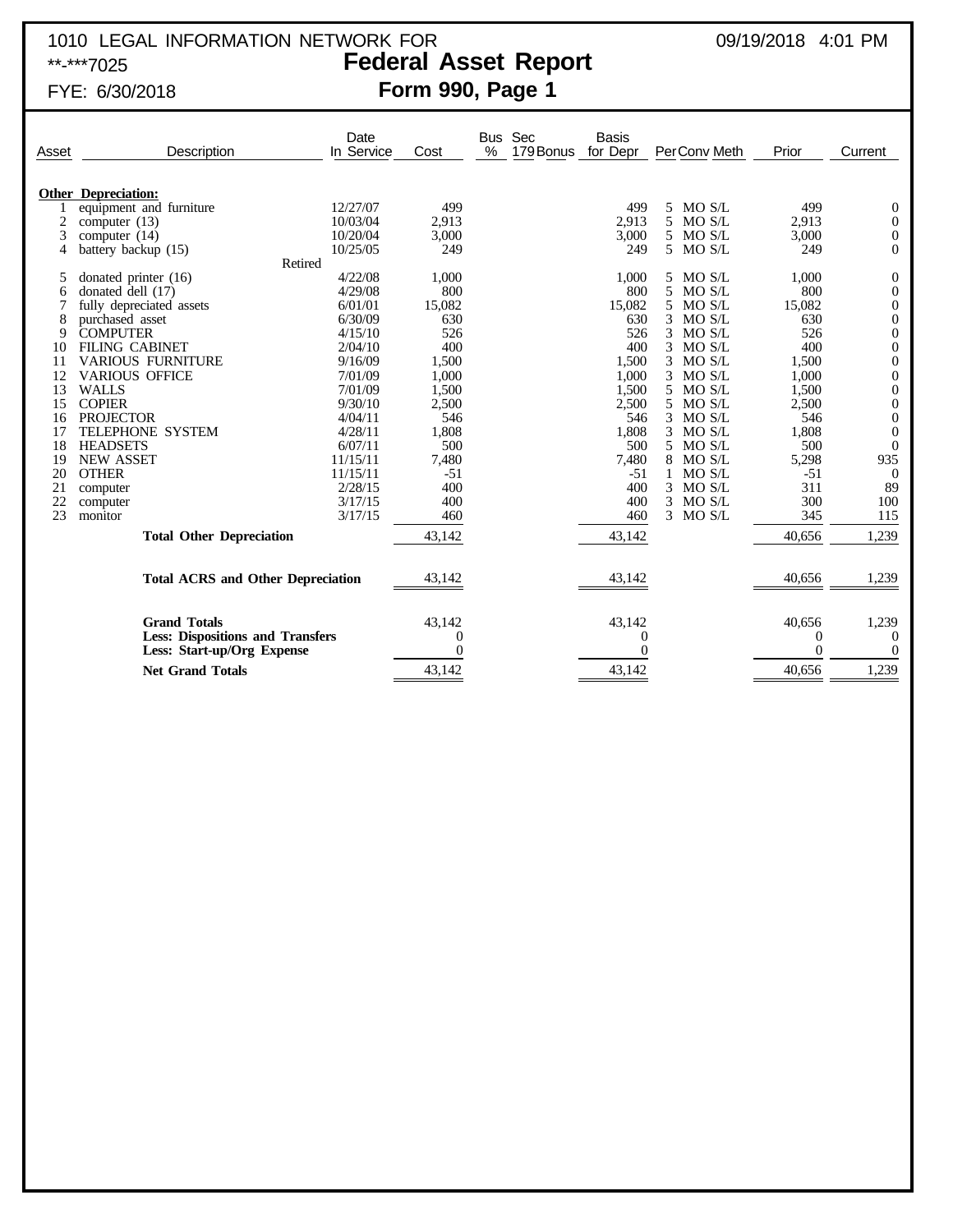# 1010 LEGAL INFORMATION NETWORK FOR 09/19/2018 4:01 PM<br>\*\*-\*\*\*7025 **VA Asset Report**

| Asset | Description                              | Date<br>In Service | Cost     | <b>Basis</b><br>for Depr | VA<br>Prior | VA<br>Current  | Federal<br>Current | <b>Difference</b><br>Fed - VA |
|-------|------------------------------------------|--------------------|----------|--------------------------|-------------|----------------|--------------------|-------------------------------|
|       | <b>Other Depreciation:</b>               |                    |          |                          |             |                |                    |                               |
|       | equipment and furniture                  | 12/27/07           | 499      | 499                      | 499         | $\overline{0}$ | $\mathbf{0}$       | $\theta$                      |
| 2     | computer $(13)$                          | 10/03/04           | 2,913    | 2,913                    | 2,913       | $\overline{0}$ | $\mathbf{0}$       | $\boldsymbol{0}$              |
| 3     | computer (14)                            | 10/20/04           | 3,000    | 3,000                    | 3,000       | $\overline{0}$ | $\mathbf{0}$       | $\mathbf{0}$                  |
| 4     | battery backup (15)                      | 10/25/05           | 249      | 249                      | 249         | $\Omega$       | $\mathbf{0}$       | $\Omega$                      |
|       | Retired                                  |                    |          |                          |             |                |                    |                               |
| 5     | donated printer (16)                     | 4/22/08            | 1,000    | 1,000                    | 1,000       | $\Omega$       | $\overline{0}$     | $\mathbf{0}$                  |
| 6     | donated dell (17)                        | 4/29/08            | 800      | 800                      | 800         | $\Omega$       | $\theta$           | $\mathbf{0}$                  |
|       | fully depreciated assets                 | 6/01/01            | 15,082   | 15,082                   | 15,082      | $\Omega$       | $\theta$           | $\Omega$                      |
| 8     | purchased asset                          | 6/30/09            | 630      | 630                      | 630         | $\Omega$       | $\Omega$           | $\Omega$                      |
| 9     | <b>COMPUTER</b>                          | 4/15/10            | 526      | 526                      | 526         | $\Omega$       | $\theta$           | $\mathbf{0}$                  |
| 10    | <b>FILING CABINET</b>                    | 2/04/10            | 400      | 400                      | 400         | $\overline{0}$ | $\overline{0}$     | $\boldsymbol{0}$              |
| 11    | <b>VARIOUS FURNITURE</b>                 | 9/16/09            | 1,500    | 1,500                    | 1,500       | $\overline{0}$ | $\overline{0}$     | $\boldsymbol{0}$              |
| 12    | <b>VARIOUS OFFICE</b>                    | 7/01/09            | 1,000    | 1,000                    | 1,000       | 0              | $\overline{0}$     | $\overline{0}$                |
| 13    | <b>WALLS</b>                             | 7/01/09            | 1,500    | 1,500                    | 1.500       | 0              | 0                  | 0                             |
| 15    | <b>COPIER</b>                            | 9/30/10            | 2,500    | 2,500                    | 2,500       | $\Omega$       | 0                  | 0                             |
| 16    | <b>PROJECTOR</b>                         | 4/04/11            | 546      | 546                      | 546         | $\Omega$       | 0                  | $\Omega$                      |
| 17    | TELEPHONE SYSTEM                         | 4/28/11            | 1,808    | 1,808                    | 1,808       | $\Omega$       | $\theta$           | $\Omega$                      |
| 18    | <b>HEADSETS</b>                          | 6/07/11            | 500      | 500                      | 500         | $\Omega$       | $\theta$           | $\Omega$                      |
| 19    | <b>NEW ASSET</b>                         | 11/15/11           | 7,480    | 7,480                    | 5,298       | 935            | 935                | $\mathbf{0}$                  |
| 20    | <b>OTHER</b>                             | 11/15/11           | $-51$    | $-51$                    | $-51$       | $\theta$       | $\Omega$           | $\boldsymbol{0}$              |
| 21    | computer                                 | 2/28/15            | 400      | 400                      | 311         | 89             | 89                 | $\overline{0}$                |
| 22    | computer                                 | 3/17/15            | 400      | 400                      | 300         | 100            | 100                | $\boldsymbol{0}$              |
| 23    | monitor                                  | 3/17/15            | 460      | 460                      | 345         | 115            | 115                | $\boldsymbol{0}$              |
|       | <b>Total Other Depreciation</b>          |                    | 43,142   | 43,142                   | 40,656      | 1,239          | 1,239              | $\Omega$                      |
|       |                                          |                    |          |                          |             |                |                    |                               |
|       | <b>Total ACRS and Other Depreciation</b> |                    | 43,142   | 43,142                   | 40,656      | 1,239          | 1,239              | $\overline{0}$                |
|       |                                          |                    |          |                          |             |                |                    |                               |
|       | <b>Grand Totals</b>                      |                    | 43,142   | 43,142                   | 40,656      | 1,239          | 1,239              | $\boldsymbol{0}$              |
|       | <b>Less: Dispositions</b>                |                    | $\Omega$ | 0                        | $\theta$    | $\overline{0}$ | 0                  | $\boldsymbol{0}$              |
|       | Less: Start-up/Org Expense               |                    | $\Omega$ | $\Omega$                 | $\Omega$    | $\Omega$       | $\Omega$           | $\mathbf{0}$                  |
|       | <b>Net Grand Totals</b>                  |                    | 43,142   | 43,142                   | 40.656      | 1,239          | 1,239              | $\mathbf{0}$                  |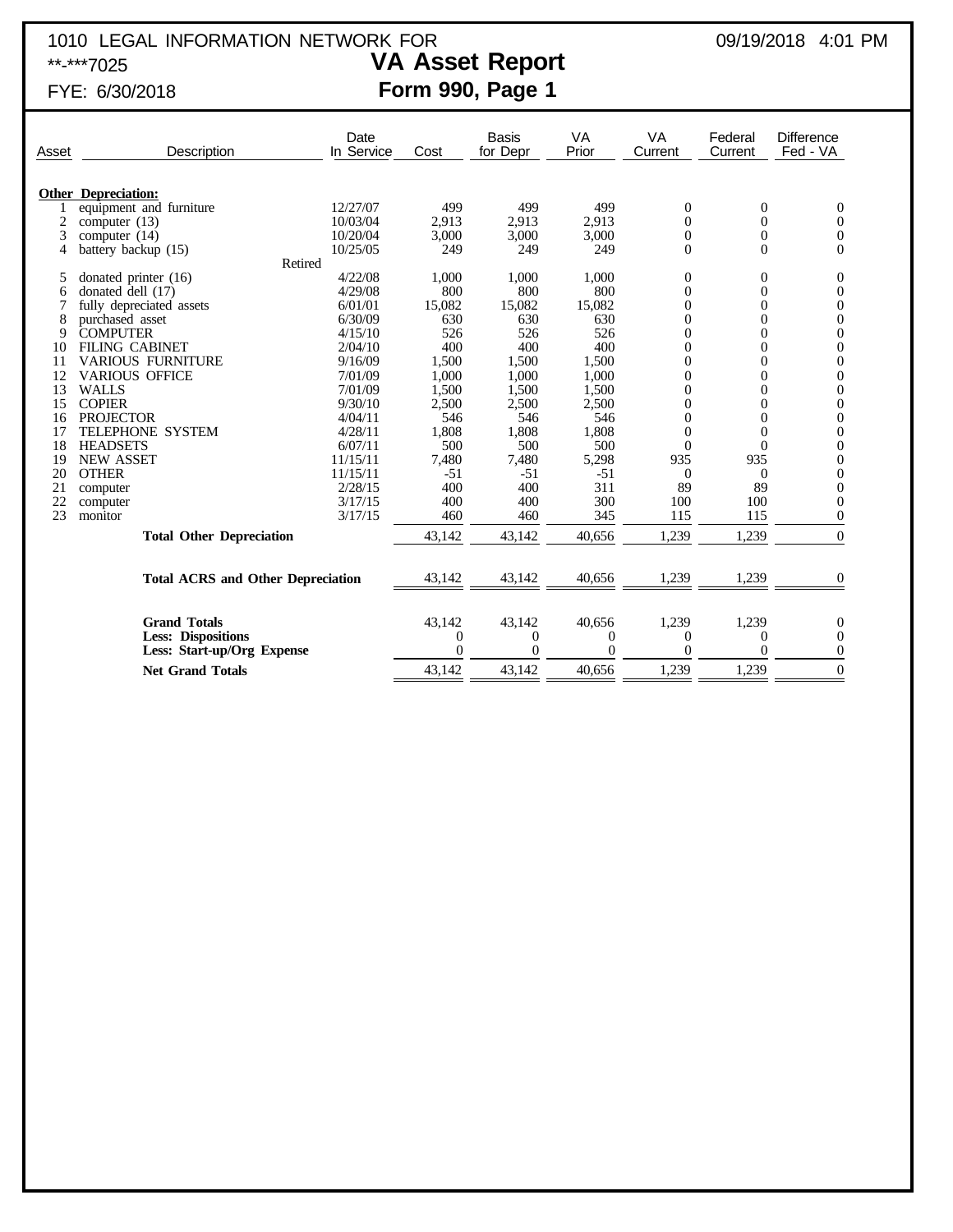# 1010 LEGAL INFORMATION NETWORK FOR **ANT Asset Report** 09/19/2018 4:01 PM

# **AMT Asset Report**

| Asset | Description                                                    | Date<br>In Service | Cost           | <b>Bus</b><br>% | Sec<br>179 Bonus for Depr | <b>Basis</b>   | PerConv Meth          | Prior    | Current                          |
|-------|----------------------------------------------------------------|--------------------|----------------|-----------------|---------------------------|----------------|-----------------------|----------|----------------------------------|
|       | <b>Other Depreciation:</b>                                     |                    |                |                 |                           |                |                       |          |                                  |
|       | equipment and furniture                                        | 12/27/07           | $\overline{0}$ |                 |                           | 0              | HY<br>0               | $\Omega$ | $\boldsymbol{0}$                 |
| 2     | computer $(13)$                                                | 10/03/04           | $\overline{0}$ |                 |                           | $\theta$       | HY                    | 0        | $\overline{0}$                   |
| 3     | computer $(14)$                                                | 10/20/04           | $\Omega$       |                 |                           | 0              | HY<br>0               | 0        | $\mathbf{0}$                     |
|       | battery backup (15)                                            | 10/25/05           | $\Omega$       |                 |                           | $\Omega$       | HY<br>$\Omega$        | $\Omega$ | $\overline{0}$                   |
|       | Retired                                                        |                    |                |                 |                           |                |                       |          |                                  |
| 5     | donated printer (16)                                           | 4/22/08            | 0              |                 |                           | 0              | <b>HY</b><br>$^{(1)}$ | 0        | $\boldsymbol{0}$                 |
|       | donated dell (17)                                              | 4/29/08            |                |                 |                           |                | HY<br>$\Omega$        |          | $\boldsymbol{0}$                 |
|       | fully depreciated assets                                       | 6/01/01            |                |                 |                           | $\Omega$       | HY                    |          | $\boldsymbol{0}$                 |
|       | purchased asset                                                | 6/30/09            |                |                 |                           | 0              | <b>HY</b>             |          | $\boldsymbol{0}$                 |
| 9     | <b>COMPUTER</b>                                                | 4/15/10            |                |                 |                           | 0              | <b>HY</b>             |          | $\boldsymbol{0}$                 |
|       | <b>FILING CABINET</b>                                          | 2/04/10            |                |                 |                           | 0              | <b>HY</b>             |          | $\boldsymbol{0}$                 |
|       | <b>VARIOUS FURNITURE</b>                                       | 9/16/09            |                |                 |                           | 0              | HY                    |          | $\boldsymbol{0}$                 |
|       | <b>VARIOUS OFFICE</b>                                          | 7/01/09            |                |                 |                           | 0              | HY                    |          | $\boldsymbol{0}$                 |
| 13    | <b>WALLS</b>                                                   | 7/01/09            |                |                 |                           | 0              | HY                    |          | $\boldsymbol{0}$                 |
| 15    | <b>COPIER</b>                                                  | 9/30/10            |                |                 |                           | 0              | HY                    | $\theta$ | $\mathbf{0}$                     |
| 16    | <b>PROJECTOR</b>                                               | 4/04/11            |                |                 |                           | 0              | <b>HY</b>             | 0        | $\boldsymbol{0}$                 |
|       | TELEPHONE SYSTEM                                               | 4/28/11            |                |                 |                           | 0              | HY                    |          | $\boldsymbol{0}$                 |
| 18    | <b>HEADSETS</b>                                                | 6/07/11            |                |                 |                           | 0              | HY                    |          | $\boldsymbol{0}$                 |
| 19    | <b>NEW ASSET</b>                                               | 11/15/11           |                |                 |                           | $\Omega$       | <b>HY</b>             |          | $\boldsymbol{0}$                 |
| 20    | <b>OTHER</b>                                                   | 11/15/11           |                |                 |                           | $\Omega$       | HY<br>0               |          | $\boldsymbol{0}$                 |
| 21    | computer                                                       | 2/28/15            |                |                 |                           | $\Omega$       | HY<br>$^{\circ}$      |          | $\mathbf{0}$                     |
| 22    | computer                                                       | 3/17/15            |                |                 |                           | 0              | HY<br>0               |          | $\boldsymbol{0}$                 |
| 23    | monitor                                                        | 3/17/15            |                |                 |                           | 0              | $0$ HY                |          | $\overline{0}$                   |
|       | <b>Total Other Depreciation</b>                                |                    | $\Omega$       |                 |                           | $\mathbf{0}$   |                       | $\Omega$ | $\Omega$                         |
|       | <b>Total ACRS and Other Depreciation</b>                       |                    |                |                 |                           | $\overline{0}$ |                       | $\Omega$ | $\overline{0}$                   |
|       | <b>Grand Totals</b><br><b>Less: Dispositions and Transfers</b> |                    |                |                 |                           | 0              |                       | $\theta$ | $\boldsymbol{0}$<br>$\mathbf{0}$ |
|       | <b>Net Grand Totals</b>                                        |                    |                |                 |                           |                |                       | $\theta$ | $\theta$                         |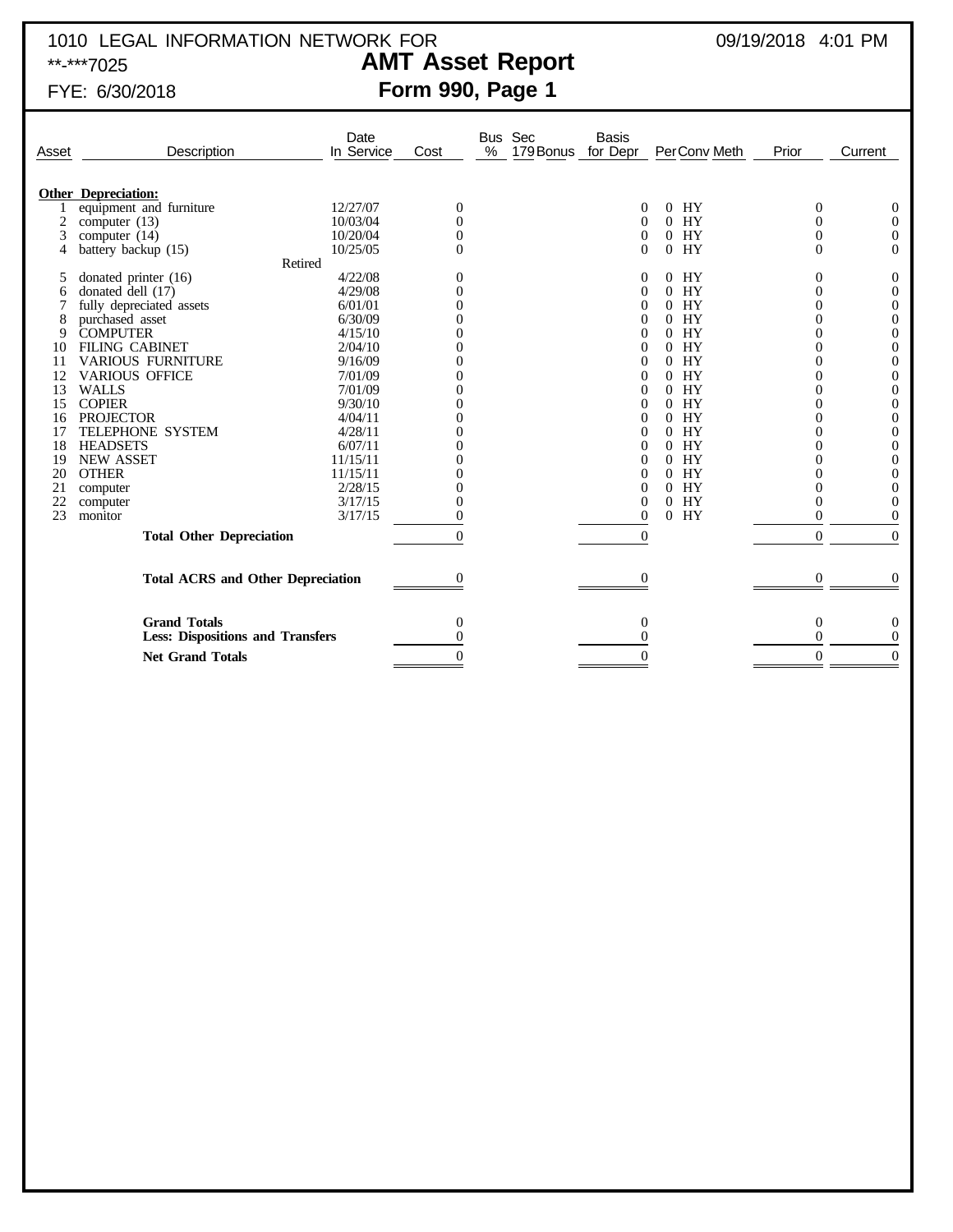| 1010 LEGAL INFORMATION NETWORK FOR<br>**-***7025<br>FYE: 6/30/2018 | <b>Depreciation Adjustment Report</b>                                    | 09/19/2018 4:01 PM |     |                                    |
|--------------------------------------------------------------------|--------------------------------------------------------------------------|--------------------|-----|------------------------------------|
| Form Unit Asset                                                    | Description<br>There are no assets that meet the criteria of this report | Tax                | AMT | AMT<br>Adjustments/<br>Preferences |
|                                                                    |                                                                          |                    |     |                                    |
|                                                                    |                                                                          |                    |     |                                    |
|                                                                    |                                                                          |                    |     |                                    |
|                                                                    |                                                                          |                    |     |                                    |
|                                                                    |                                                                          |                    |     |                                    |
|                                                                    |                                                                          |                    |     |                                    |
|                                                                    |                                                                          |                    |     |                                    |
|                                                                    |                                                                          |                    |     |                                    |
|                                                                    |                                                                          |                    |     |                                    |
|                                                                    |                                                                          |                    |     |                                    |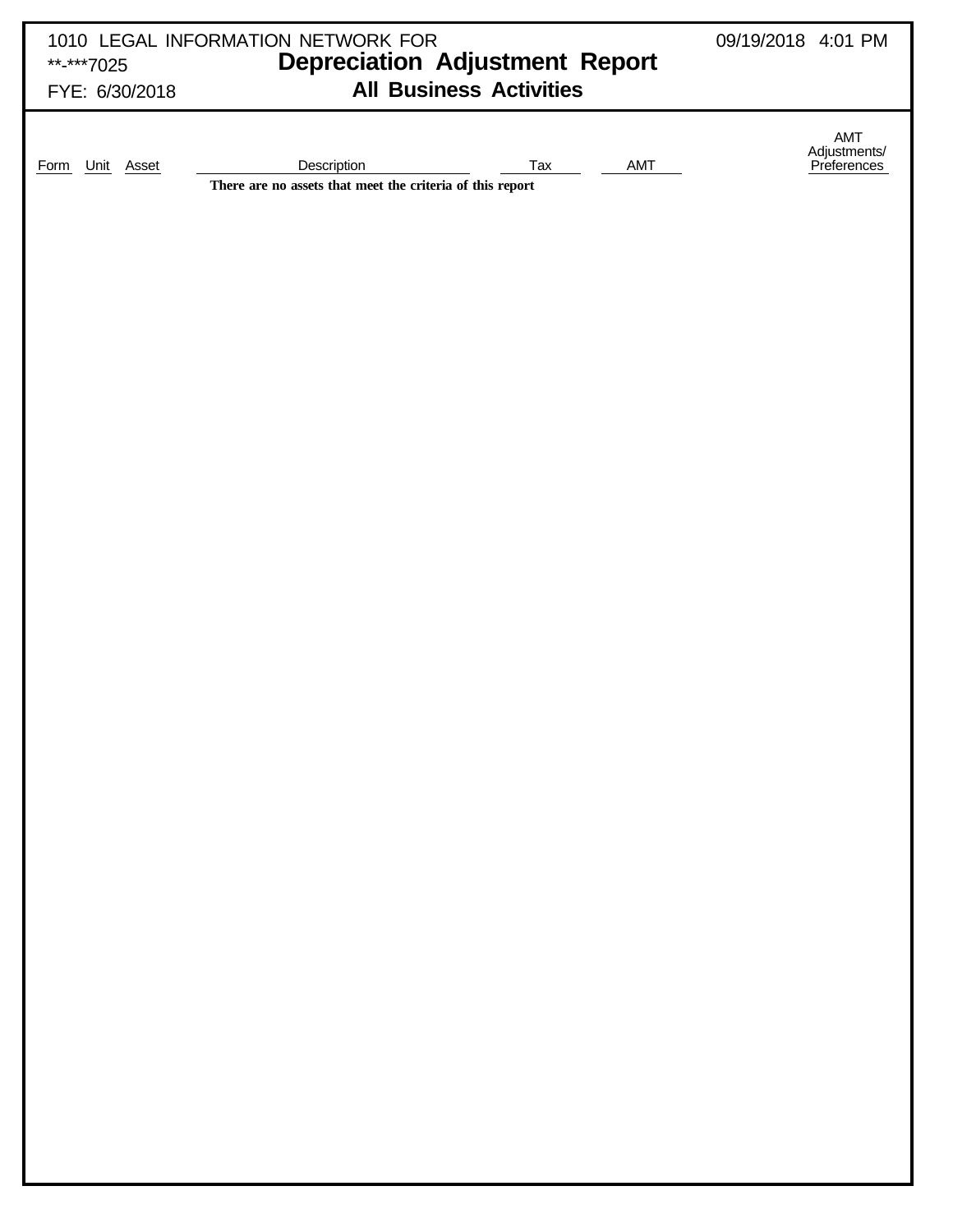### FYE: 6/30/2018 **Form 990, Page 1**

1010 LEGAL INFORMATION NETWORK FOR **1010 LEGAL INFORMATION NETWORK FOR Report FYE: 6/30/19** <sup>09/19/2018</sup> 4:01 PM

**Future Depreciation Report** 

| Asset          | Description                              | Date In<br>Service | Cost   | Tax            | <b>AMT</b>       |
|----------------|------------------------------------------|--------------------|--------|----------------|------------------|
|                | <b>Other Depreciation:</b>               |                    |        |                |                  |
| 1              | equipment and furniture                  | 12/27/07           | 499    | $\overline{0}$ | $\overline{0}$   |
| $\overline{c}$ | computer $(13)$                          | 10/03/04           | 2,913  | 0              | 0                |
| 3              | computer $(14)$                          | 10/20/04           | 3,000  | 0              | 0                |
| 4              | battery backup (15)                      | 10/25/05           | 249    | $\Omega$       | 0                |
| 5              | donated printer (16)                     | 4/22/08            | 1,000  | 0              | $\overline{0}$   |
| 6              | donated dell (17)                        | 4/29/08            | 800    | $\overline{0}$ | $\overline{0}$   |
| 7              | fully depreciated assets                 | 6/01/01            | 15,082 | $\overline{0}$ | $\overline{0}$   |
| 8              | purchased asset                          | 6/30/09            | 630    | $\overline{0}$ | $\overline{0}$   |
| 9              | <b>COMPUTER</b>                          | 4/15/10            | 526    | 0              | $\overline{0}$   |
| 10             | <b>FILING CABINET</b>                    | 2/04/10            | 400    | 0              | $\overline{0}$   |
| 11             | <b>VARIOUS FURNITURE</b>                 | 9/16/09            | 1,500  | 0              | $\overline{0}$   |
| 12             | <b>VARIOUS OFFICE</b>                    | 7/01/09            | 1,000  | $\Omega$       | $\boldsymbol{0}$ |
| 13             | <b>WALLS</b>                             | 7/01/09            | 1,500  | $\Omega$       | $\overline{0}$   |
| 15             | <b>COPIER</b>                            | 9/30/10            | 2,500  | $\Omega$       | $\overline{0}$   |
| 16             | <b>PROJECTOR</b>                         | 4/04/11            | 546    | $\Omega$       | $\overline{0}$   |
| 17             | <b>TELEPHONE SYSTEM</b>                  | 4/28/11            | 1,808  | $\overline{0}$ | $\overline{0}$   |
| 18             | <b>HEADSETS</b>                          | 6/07/11            | 500    | $\Omega$       | $\overline{0}$   |
| 19             | <b>NEW ASSET</b>                         | 11/15/11           | 7,480  | 935            | 0                |
| 20             | <b>OTHER</b>                             | 11/15/11           | $-51$  | 0              | $\overline{0}$   |
| 21             | computer                                 | 2/28/15            | 400    | $\overline{0}$ | $\overline{0}$   |
| 22             | computer                                 | 3/17/15            | 400    | $\overline{0}$ | 0                |
| 23             | monitor                                  | 3/17/15            | 460    | $\Omega$       | $\Omega$         |
|                | <b>Total Other Depreciation</b>          |                    | 43,142 | 935            | $\Omega$         |
|                | <b>Total ACRS and Other Depreciation</b> |                    | 43,142 | 935            | $\Omega$         |
|                |                                          |                    |        |                |                  |
|                | <b>Grand Totals</b>                      |                    | 43,142 | 935            | $\theta$         |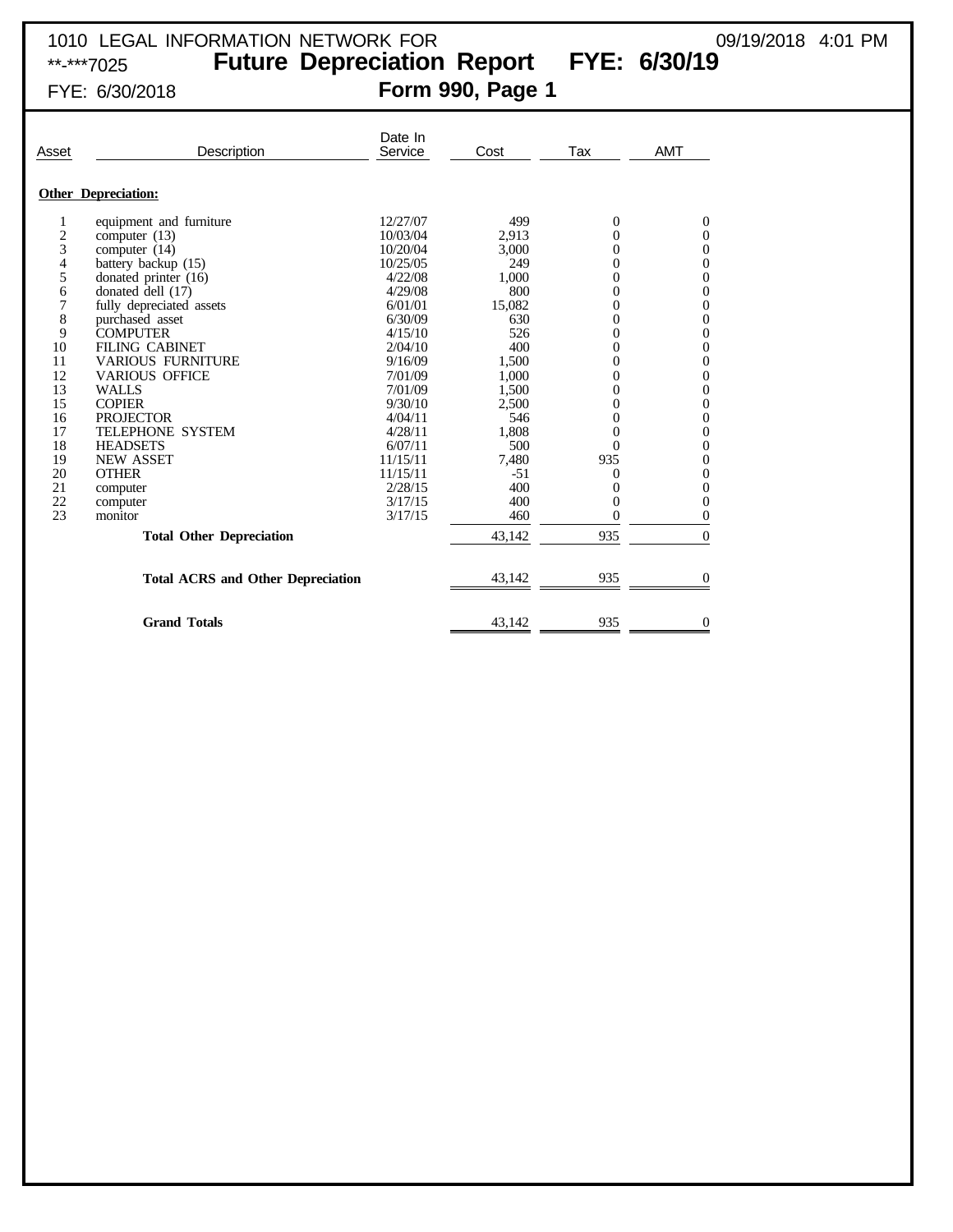VA Future Depreciation Report FYE: 6/30/19

| Asset                   | Description                              | Date In<br>Service | Cost   | VA               |
|-------------------------|------------------------------------------|--------------------|--------|------------------|
|                         | <b>Other Depreciation:</b>               |                    |        |                  |
| 1                       | equipment and furniture                  | 12/27/07           | 499    | $\theta$         |
| $\overline{\mathbf{c}}$ | computer $(13)$                          | 10/03/04           | 2,913  | $\boldsymbol{0}$ |
| 3                       | computer $(14)$                          | 10/20/04           | 3,000  | $\boldsymbol{0}$ |
| 4                       | battery backup (15)                      | 10/25/05           | 249    | $\boldsymbol{0}$ |
| 5                       | donated printer (16)                     | 4/22/08            | 1,000  | $\boldsymbol{0}$ |
| 6                       | donated dell (17)                        | 4/29/08            | 800    | $\boldsymbol{0}$ |
| 7                       | fully depreciated assets                 | 6/01/01            | 15,082 | $\boldsymbol{0}$ |
| 8                       | purchased asset                          | 6/30/09            | 630    | $\mathbf{0}$     |
| 9                       | <b>COMPUTER</b>                          | 4/15/10            | 526    | $\boldsymbol{0}$ |
| 10                      | <b>FILING CABINET</b>                    | 2/04/10            | 400    | $\boldsymbol{0}$ |
| 11                      | <b>VARIOUS FURNITURE</b>                 | 9/16/09            | 1,500  | $\boldsymbol{0}$ |
| 12                      | <b>VARIOUS OFFICE</b>                    | 7/01/09            | 1,000  | $\boldsymbol{0}$ |
| 13                      | WALLS                                    | 7/01/09            | 1,500  | $\boldsymbol{0}$ |
| 15                      | <b>COPIER</b>                            | 9/30/10            | 2,500  | $\boldsymbol{0}$ |
| 16                      | <b>PROJECTOR</b>                         | 4/04/11            | 546    | $\boldsymbol{0}$ |
| 17                      | <b>TELEPHONE SYSTEM</b>                  | 4/28/11            | 1,808  | $\boldsymbol{0}$ |
| 18                      | <b>HEADSETS</b>                          | 6/07/11            | 500    | $\mathbf{0}$     |
| 19                      | <b>NEW ASSET</b>                         | 11/15/11           | 7,480  | 935              |
| 20                      | <b>OTHER</b>                             | 11/15/11           | $-51$  | $\boldsymbol{0}$ |
| 21                      | computer                                 | 2/28/15            | 400    | $\theta$         |
| 22                      | computer                                 | 3/17/15            | 400    | $\overline{0}$   |
| 23                      | monitor                                  | 3/17/15            | 460    | $\overline{0}$   |
|                         | <b>Total Other Depreciation</b>          |                    | 43,142 | 935              |
|                         | <b>Total ACRS and Other Depreciation</b> |                    | 43,142 | 935              |
|                         | <b>Grand Totals</b>                      |                    | 43,142 | 935              |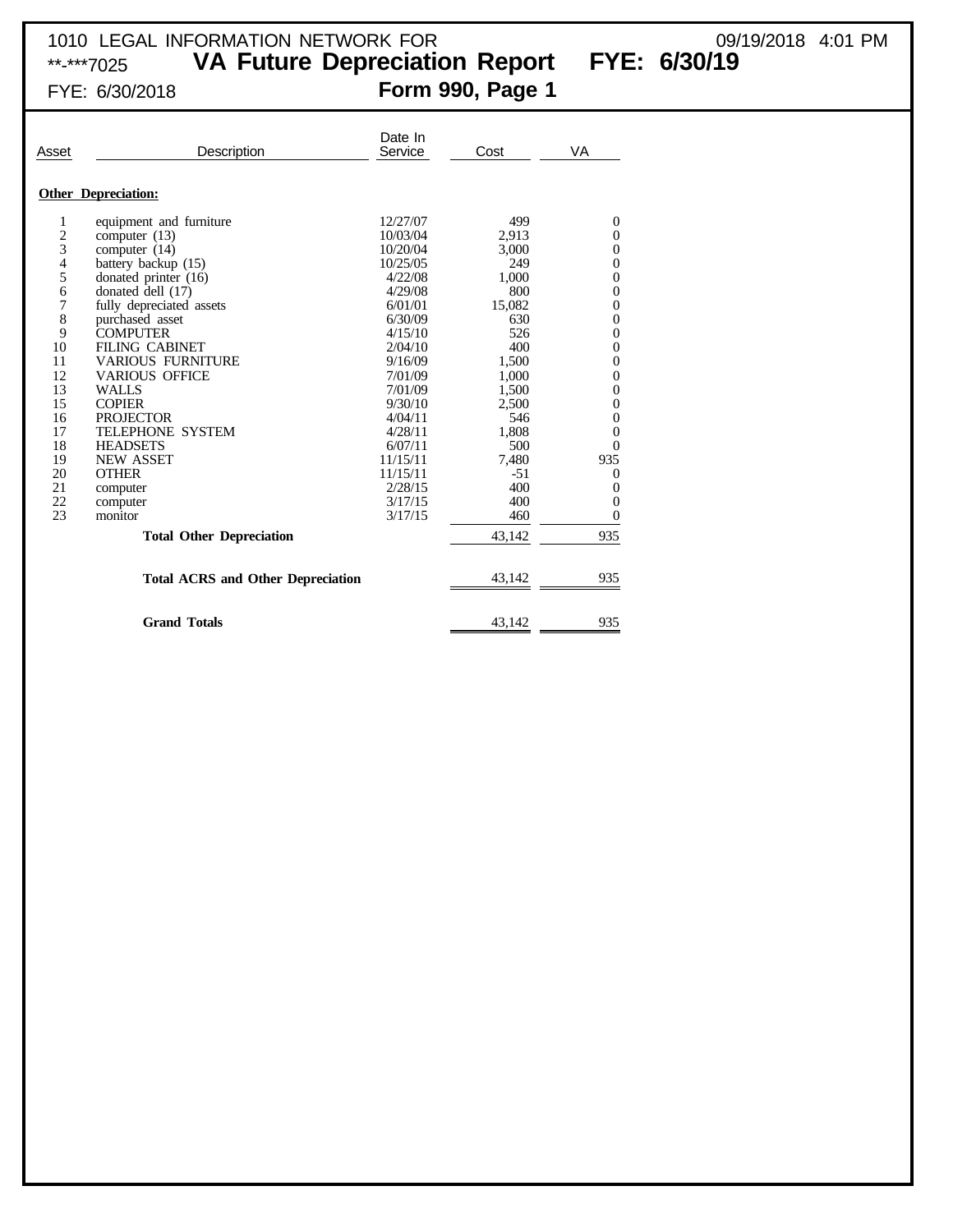|          | <b>SCHEDULE G</b>                          |  |                                                                                       | <b>Fundraising Other Events</b> |                 |                  |       |  |                                                 |  |  |  |
|----------|--------------------------------------------|--|---------------------------------------------------------------------------------------|---------------------------------|-----------------|------------------|-------|--|-------------------------------------------------|--|--|--|
|          | (Form 990 or<br>990-EZ)                    |  | 07/01/17<br>06/30/18<br>, and ending<br>For calendar year 2017, or tax year beginning |                                 |                 |                  |       |  | 2017                                            |  |  |  |
| Name     |                                            |  |                                                                                       |                                 |                 |                  |       |  | Employer Identification Number                  |  |  |  |
|          | LEGAL<br><b>CANCER</b>                     |  | INFORMATION NETWORK FOR<br>(DBA CancerLINC)                                           |                                 |                 |                  |       |  | **-***7025                                      |  |  |  |
|          |                                            |  | (a) Other event                                                                       |                                 | (b) Other event | (c) Other event  |       |  |                                                 |  |  |  |
|          |                                            |  | IRISH/CELTIC FE                                                                       | <b>OTHERS</b>                   |                 | <b>BREAKFEST</b> |       |  | (d) Total other events<br>(add col. (a) through |  |  |  |
|          |                                            |  | (event type)                                                                          | (event type)                    |                 | (event type)     |       |  | $col.$ (c))                                     |  |  |  |
| Revenue  | Gross receipts<br>$\mathbf 1$              |  | 11,528                                                                                |                                 | 11,503          |                  | 7,884 |  | 30,915                                          |  |  |  |
|          | 2 Less: Charitable<br>contributions        |  |                                                                                       |                                 |                 |                  |       |  |                                                 |  |  |  |
|          | Gross income<br>3<br>(line 1 minus line 2) |  | 11,528                                                                                |                                 | 11,503          |                  | 7,884 |  | 30,915                                          |  |  |  |
|          | 4 Cash prizes                              |  |                                                                                       |                                 |                 |                  |       |  |                                                 |  |  |  |
|          | Noncash prizes<br>5                        |  |                                                                                       |                                 |                 |                  |       |  |                                                 |  |  |  |
|          | Rent/facility costs<br>6                   |  |                                                                                       |                                 |                 |                  |       |  |                                                 |  |  |  |
| Expenses | Food/beverages<br>7                        |  |                                                                                       |                                 |                 |                  |       |  |                                                 |  |  |  |
| Direct   | Entertainment<br>8                         |  |                                                                                       |                                 |                 |                  |       |  |                                                 |  |  |  |
|          | 9 Other expenses                           |  |                                                                                       |                                 |                 |                  |       |  |                                                 |  |  |  |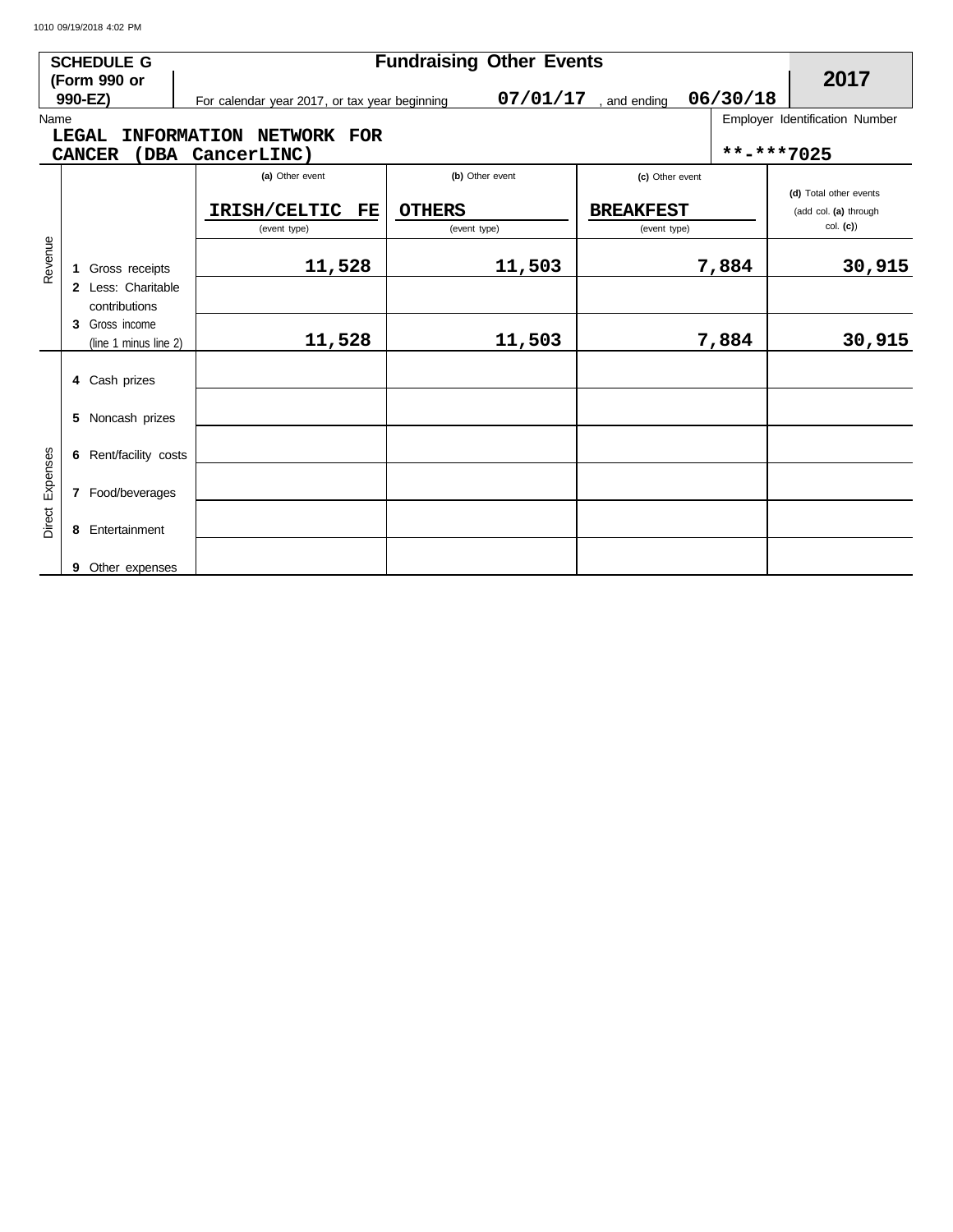|                   | Form 990                                                                                                                                                                                                                            |                  | <b>Two Year Comparison Report</b> |            | 2016 & 2017                    |
|-------------------|-------------------------------------------------------------------------------------------------------------------------------------------------------------------------------------------------------------------------------------|------------------|-----------------------------------|------------|--------------------------------|
|                   | For calendar year 2017, or tax year beginning                                                                                                                                                                                       |                  | 07/01/17<br>, ending              | 06/30/18   |                                |
| Name              |                                                                                                                                                                                                                                     |                  |                                   |            | Taxpayer Identification Number |
|                   | LEGAL INFORMATION NETWORK FOR<br>CANCER (DBA CancerLINC)                                                                                                                                                                            |                  |                                   |            | **-***7025                     |
|                   |                                                                                                                                                                                                                                     |                  | 2016                              | 2017       | <b>Differences</b>             |
|                   |                                                                                                                                                                                                                                     | 1.               | 411,532                           | 140,769    | $-270,763$                     |
|                   |                                                                                                                                                                                                                                     | 2.               |                                   |            |                                |
|                   | 3. Government contributions and grants                                                                                                                                                                                              | 3.               |                                   |            |                                |
| Ξ                 |                                                                                                                                                                                                                                     | $\overline{4}$ . |                                   |            |                                |
| $\mathbf{r}$<br>Φ | 5. Investment income                                                                                                                                                                                                                | 5.               | 821                               | 1,692      | 871                            |
| >                 | 6. Proceeds from tax exempt bonds                                                                                                                                                                                                   | 6.               |                                   |            |                                |
| Φ<br>œ            | 7. Net gain or (loss) from sale of assets other than inventory                                                                                                                                                                      | 7.               |                                   |            |                                |
|                   | 8. Net income or (loss) from fundraising events                                                                                                                                                                                     | 8.               | 73,650                            | 100,263    | 26,613                         |
|                   |                                                                                                                                                                                                                                     | 9.               |                                   |            |                                |
|                   |                                                                                                                                                                                                                                     | 10.              |                                   |            |                                |
|                   | 11. Other revenue <i>communication</i> and the revenue of the series of the series of the series of the series of the series of the series of the series of the series of the series of the series of the series of the series of t | 11.              |                                   |            |                                |
|                   | 12. Total revenue. Add lines 1 through 11                                                                                                                                                                                           | 12.              | 486,003                           | 242,724    | $-243,279$                     |
|                   |                                                                                                                                                                                                                                     | 13.              |                                   |            |                                |
|                   | 14. Benefits paid to or for members                                                                                                                                                                                                 | 14.              |                                   |            |                                |
|                   | 15. Compensation of officers, directors, trustees, etc.                                                                                                                                                                             | 15.              |                                   |            |                                |
|                   | 16. Salaries, other compensation, and employee benefits                                                                                                                                                                             | 16.              | 239,742                           | 260,931    | 21,189                         |
| Ф                 |                                                                                                                                                                                                                                     | 17.              |                                   |            |                                |
| ×                 | 18. Other professional fees                                                                                                                                                                                                         | 18.              |                                   | 4,970      | 4,970                          |
| ш                 | 19. Occupancy, rent, utilities, and maintenance <i>[[19. Occupancy, rent, utilities</i> , and maintenance                                                                                                                           | 19.              |                                   |            |                                |
|                   |                                                                                                                                                                                                                                     | 20.              | 1,357                             | 1,237      | $-120$                         |
|                   | 21. Other expenses                                                                                                                                                                                                                  | 21.              | 73,006                            | 78,967     | 5,961                          |
|                   | 22. Total expenses. Add lines 13 through 21                                                                                                                                                                                         | 22.              | 314,105                           | 346,105    | 32,000                         |
|                   | 23. Excess or (Deficit). Subtract line 22 from line 12                                                                                                                                                                              | 23.              | 171,898                           | $-103,381$ | $-275, 279$                    |
|                   |                                                                                                                                                                                                                                     | 24.              | 486,003                           | 242,724    | $-243, 279$                    |
|                   |                                                                                                                                                                                                                                     | 25.              |                                   |            |                                |
|                   |                                                                                                                                                                                                                                     | 26.              | 821                               | 1,692      | 871                            |
|                   |                                                                                                                                                                                                                                     | 27.              | 469,529                           | 342, 165   | $-127,364$                     |
| Information       | 28. Total liabilities                                                                                                                                                                                                               | 28.              | 34,721                            | 10,738     | $-23,983$                      |
|                   |                                                                                                                                                                                                                                     | 29.              | 434,808                           | 331,427    | $-103,381$                     |
| Other             | 30. Number of voting members of governing body                                                                                                                                                                                      | 30.              | 12                                | 15         |                                |
|                   | 31. Number of independent voting members of governing body                                                                                                                                                                          | 31.              | 12                                | 15         |                                |
|                   | 32. Number of employees                                                                                                                                                                                                             | 32.              | 11                                | 11         |                                |
|                   | 33. Number of volunteers                                                                                                                                                                                                            | 33.              | 100                               | 235        |                                |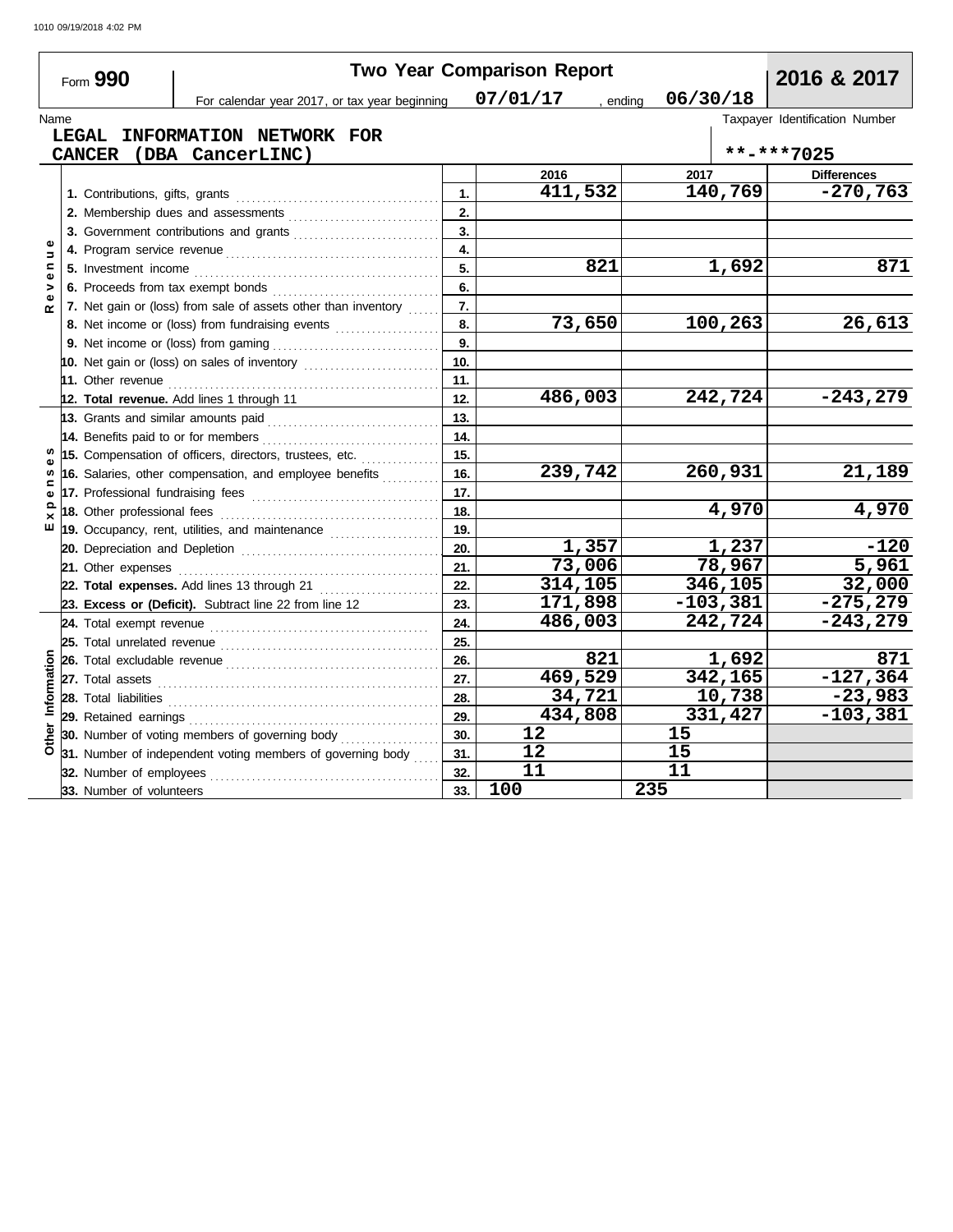| Form 990                                                                                                                                                                                                                             |                 |                                             |         | <b>Tax Return History</b> |         |            | 2017                                         |
|--------------------------------------------------------------------------------------------------------------------------------------------------------------------------------------------------------------------------------------|-----------------|---------------------------------------------|---------|---------------------------|---------|------------|----------------------------------------------|
| Name                                                                                                                                                                                                                                 | LEGAL<br>CANCER | INFORMATION NETWORK FOR<br>(DBA CancerLINC) |         |                           |         |            | Employer Identification Number<br>**-***7025 |
|                                                                                                                                                                                                                                      |                 | 2013                                        | 2014    | 2015                      | 2016    | 2017       | 2018                                         |
|                                                                                                                                                                                                                                      |                 | 305,395                                     | 195,485 | 201,777                   | 411,532 | 140,769    |                                              |
|                                                                                                                                                                                                                                      |                 |                                             |         |                           |         |            |                                              |
| Program service revenue                                                                                                                                                                                                              |                 |                                             |         |                           |         |            |                                              |
|                                                                                                                                                                                                                                      |                 |                                             |         |                           |         |            |                                              |
|                                                                                                                                                                                                                                      |                 | 320                                         | 576     | 775                       | 821     | 1,692      |                                              |
| Fundraising revenue (income/loss)                                                                                                                                                                                                    |                 | 91,227                                      | 111,172 | 143,021                   | 73,650  | 100,263    |                                              |
|                                                                                                                                                                                                                                      |                 |                                             |         |                           |         |            |                                              |
|                                                                                                                                                                                                                                      |                 |                                             |         |                           |         |            |                                              |
| Total revenue <b>contract and the contract of the contract of the contract of the contract of the contract of the contract of the contract of the contract of the contract of the contract of the contract of the contract of th</b> |                 | $\overline{396,942}$                        | 307,233 | 345,573                   | 486,003 | 242,724    |                                              |
|                                                                                                                                                                                                                                      |                 |                                             |         |                           |         |            |                                              |
| Benefits paid to or for members [11, 11, 11] [10] Denefits paid to or for members                                                                                                                                                    |                 |                                             |         |                           |         |            |                                              |
|                                                                                                                                                                                                                                      |                 |                                             |         |                           |         |            |                                              |
|                                                                                                                                                                                                                                      |                 | 199,841                                     | 225,508 | 234,835                   | 239,742 | 260,931    |                                              |
|                                                                                                                                                                                                                                      |                 | 4,675                                       |         |                           |         | 4,970      |                                              |
|                                                                                                                                                                                                                                      |                 |                                             |         |                           |         |            |                                              |
| Depreciation and depletion [11] [11] Depreciation and depletion                                                                                                                                                                      |                 | 2,472                                       | 1,651   | 1,500                     | 1,357   | 1,237      |                                              |
|                                                                                                                                                                                                                                      |                 | 66,902                                      | 75,588  | 89,196                    | 73,006  | 78,967     |                                              |
|                                                                                                                                                                                                                                      |                 | 273,890                                     | 302,747 | 325,531                   | 314,105 | 346,105    |                                              |
| Excess or (Deficit) <b>Excess</b> or (Deficit)                                                                                                                                                                                       |                 | 123,052                                     | 4,486   | 20,042                    | 171,898 | $-103,381$ |                                              |
|                                                                                                                                                                                                                                      |                 | 396,942                                     | 307,233 | 345,573                   | 486,003 | 242,724    |                                              |
|                                                                                                                                                                                                                                      |                 |                                             |         |                           |         |            |                                              |
|                                                                                                                                                                                                                                      |                 | 320                                         | 576     | 775                       | 821     | 1,692      |                                              |
|                                                                                                                                                                                                                                      |                 | 271,173                                     | 264,250 | 286,556                   | 469,529 | 342,165    |                                              |
|                                                                                                                                                                                                                                      |                 | 32,791                                      | 21,382  | 23,646                    | 34,721  | 10,738     |                                              |
| Net Fund Balances                                                                                                                                                                                                                    |                 | 238,382                                     | 242,868 | 262,910                   | 434,808 | 331,427    |                                              |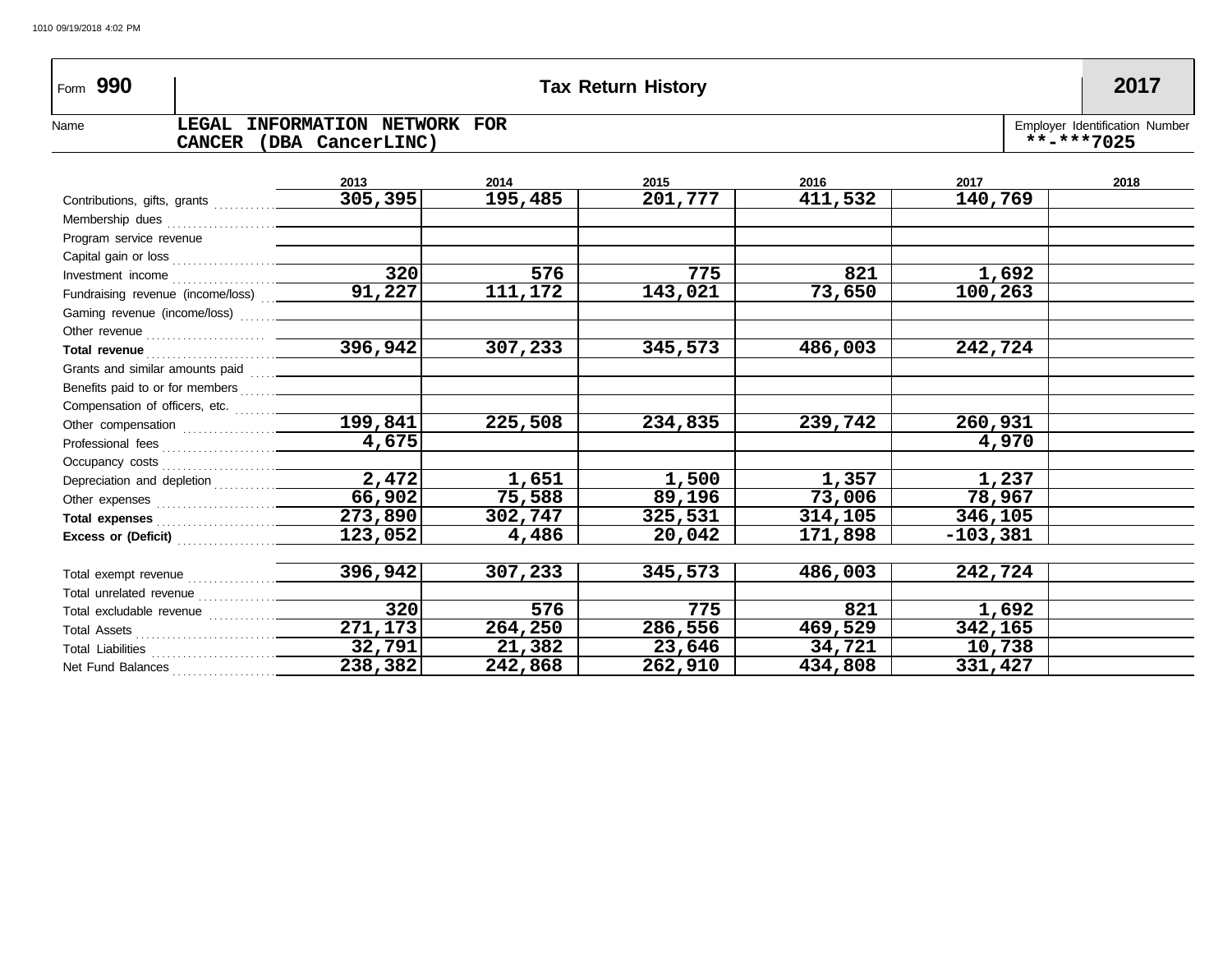| Form 990T                                     |                                             |      | <b>Tax Return History</b> |      |      | 2017                                         |
|-----------------------------------------------|---------------------------------------------|------|---------------------------|------|------|----------------------------------------------|
| LEGAL<br>Name<br><b>CANCER</b>                | INFORMATION NETWORK FOR<br>(DBA CancerLINC) |      |                           |      |      | Employer Identification Number<br>**-***7025 |
|                                               | 2013                                        | 2014 | 2015                      | 2016 | 2017 | 2018                                         |
| Business activity profit/loss  ______________ |                                             |      |                           |      |      |                                              |
|                                               |                                             |      |                           |      |      |                                              |
|                                               |                                             |      |                           |      |      |                                              |
|                                               |                                             |      |                           |      |      |                                              |
|                                               |                                             |      |                           |      |      |                                              |
|                                               |                                             |      |                           |      |      |                                              |
|                                               |                                             |      |                           |      |      |                                              |
|                                               |                                             |      |                           |      |      |                                              |
|                                               |                                             |      |                           |      |      |                                              |
| Total trade or business income.               |                                             |      |                           |      |      |                                              |
|                                               |                                             |      |                           |      |      |                                              |
|                                               |                                             |      |                           |      |      |                                              |
|                                               |                                             |      |                           |      |      |                                              |
|                                               |                                             |      |                           |      |      |                                              |
| Interest<br><br><u> </u>                      |                                             |      |                           |      |      |                                              |
|                                               |                                             |      |                           |      |      |                                              |
|                                               |                                             |      |                           |      |      |                                              |
|                                               |                                             |      |                           |      |      |                                              |
|                                               |                                             |      |                           |      |      |                                              |
|                                               |                                             |      |                           |      |      |                                              |

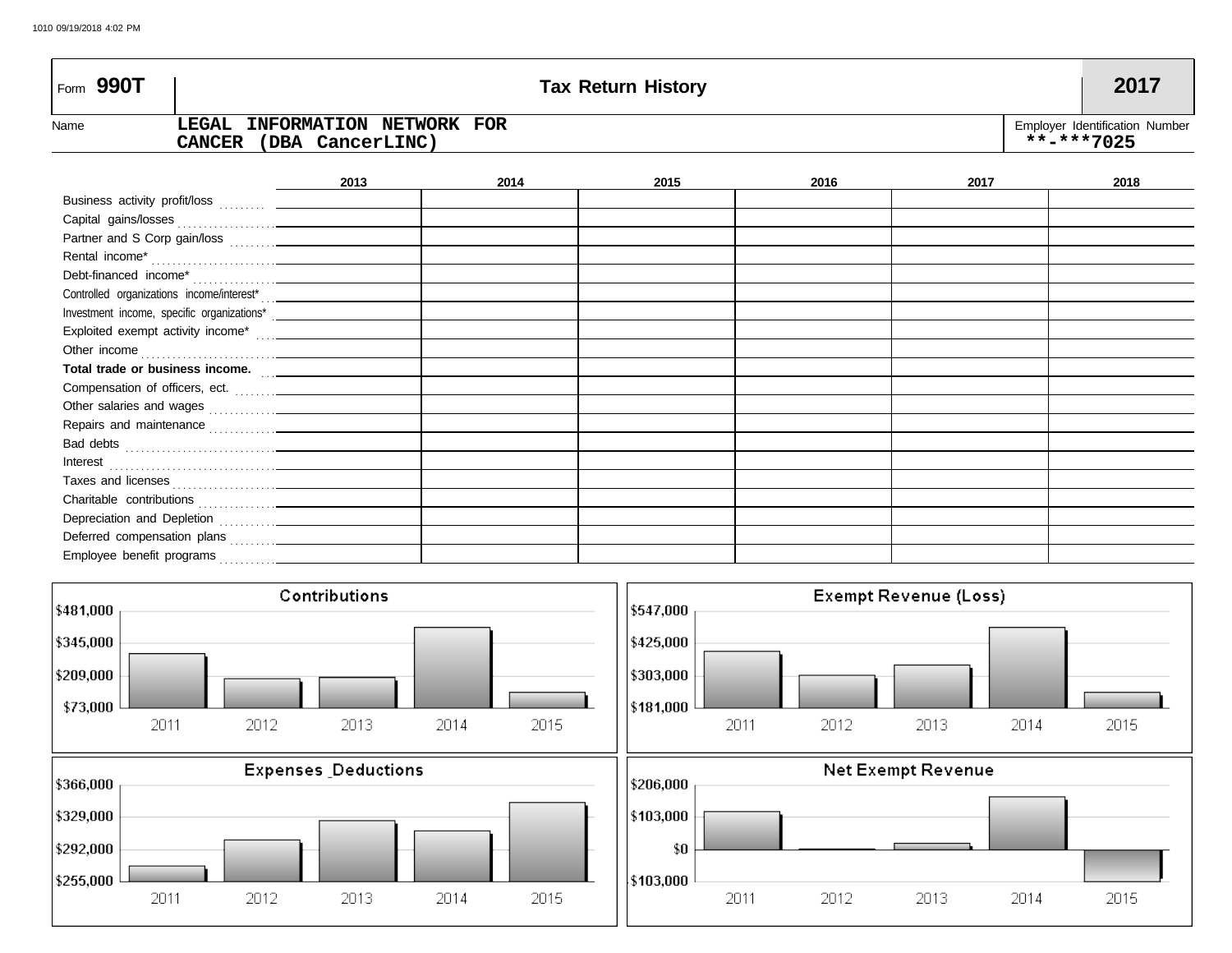| Form 990T                           |                                             |      | <b>Tax Return History</b> |      |      | 2017                                             |
|-------------------------------------|---------------------------------------------|------|---------------------------|------|------|--------------------------------------------------|
| LEGAL<br>Name<br><b>CANCER</b>      | INFORMATION NETWORK FOR<br>(DBA CancerLINC) |      |                           |      |      | Employer Identification Number<br>$***$ -***7025 |
|                                     | 2013                                        | 2014 | 2015                      | 2016 | 2017 | 2018                                             |
|                                     |                                             |      |                           |      |      |                                                  |
|                                     |                                             |      |                           |      |      |                                                  |
|                                     | 1,000                                       |      |                           |      |      |                                                  |
| Income after expense and deductions | $-1,000$                                    |      |                           |      |      |                                                  |
|                                     |                                             |      |                           |      |      |                                                  |
|                                     |                                             |      |                           |      |      |                                                  |
| Total taxes                         |                                             |      |                           |      |      |                                                  |
|                                     |                                             |      |                           |      |      |                                                  |
|                                     |                                             |      |                           |      |      |                                                  |
|                                     |                                             |      |                           |      |      |                                                  |
|                                     |                                             |      |                           |      |      |                                                  |
|                                     |                                             |      |                           |      |      |                                                  |
|                                     |                                             |      |                           |      |      |                                                  |

\* Income shown net of expenses

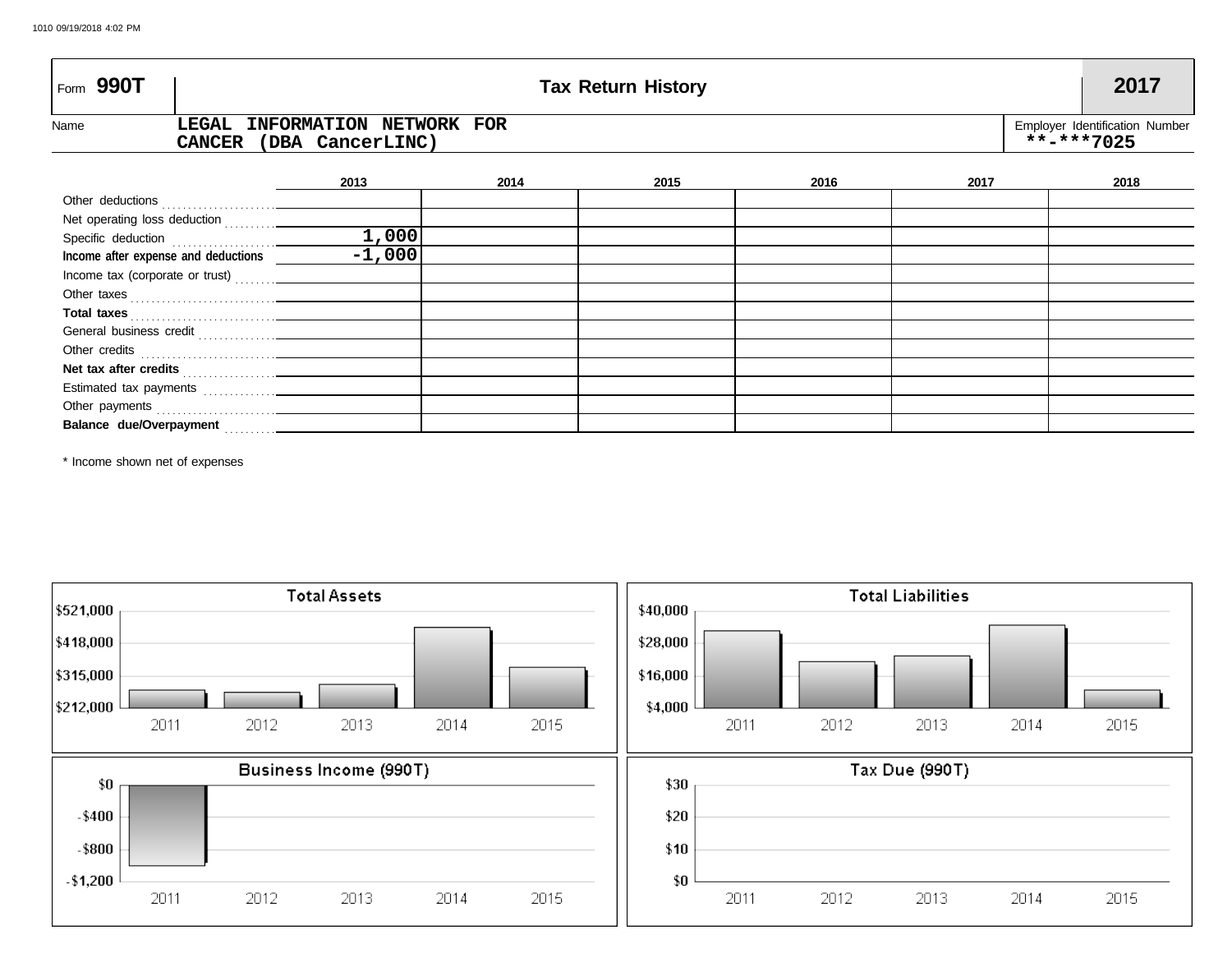**Tax-Exempt Interest on Investments Description** Unrelated Exclusion Postal Acquired after InState<br>usiness Code Code Code 6/30/75 Muni (\$ or %) Amount Business Code Code Code INTEREST INCOME  $$1,692$  14 Total  $\qquad \qquad$  \$ 1,692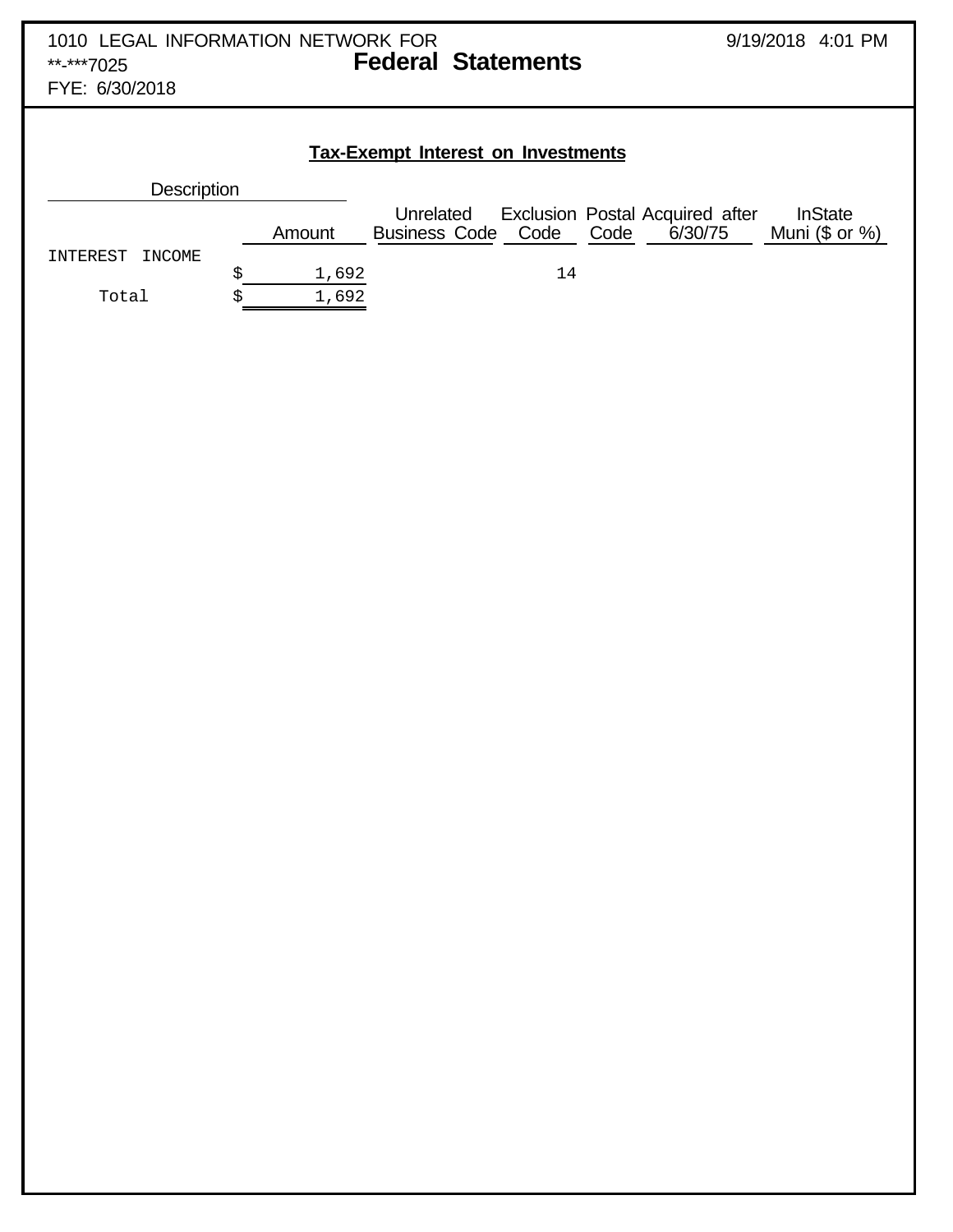## 1010 LEGAL INFORMATION NETWORK FOR **1010 PM** 9/19/2018 4:01 PM \*\*-\*\*\*7025 **Federal Statements**

FYE: 6/30/2018

### **Schedule A, Part III, Line 1(e)**

| <b>Description</b>             | Amount                |
|--------------------------------|-----------------------|
| CONTRIBUTIONS<br><b>GRANTS</b> | 15,269<br>\$<br>2,000 |
| ROBERT LATSHAW                 |                       |
| Cash Contribution              | 4,000                 |
| BON SECOURS HEALTH SYSTEM INC. |                       |
| Cash Contribution              | 5,000                 |
| Virginia Cancer Institute      |                       |
| Cash Contribution              | 12,500                |
| VCU Health System              |                       |
| Cash Contribution              | 25,000                |
| LACY FOUNDATION                |                       |
| Cash Contribution              | 10,000                |
| ENERGY FOUNDATION<br>DOMINION  |                       |
| Cash Contribution              | 5,000                 |
| UNITED WAY OF GREATER RICHMOND |                       |
| Cash Contribution              | 25,000                |
| WELLS FARGO FOUNDATION         |                       |
| Cash Contribution              | 5,000                 |
| JENKINS<br>FOUNDATION          |                       |
| Cash Contribution              | 20,000                |
| BLIND SQUIRREL CHARITABLE CORP |                       |
| Cash Contribution              | 12,000                |
| Total                          | 140,769<br>\$         |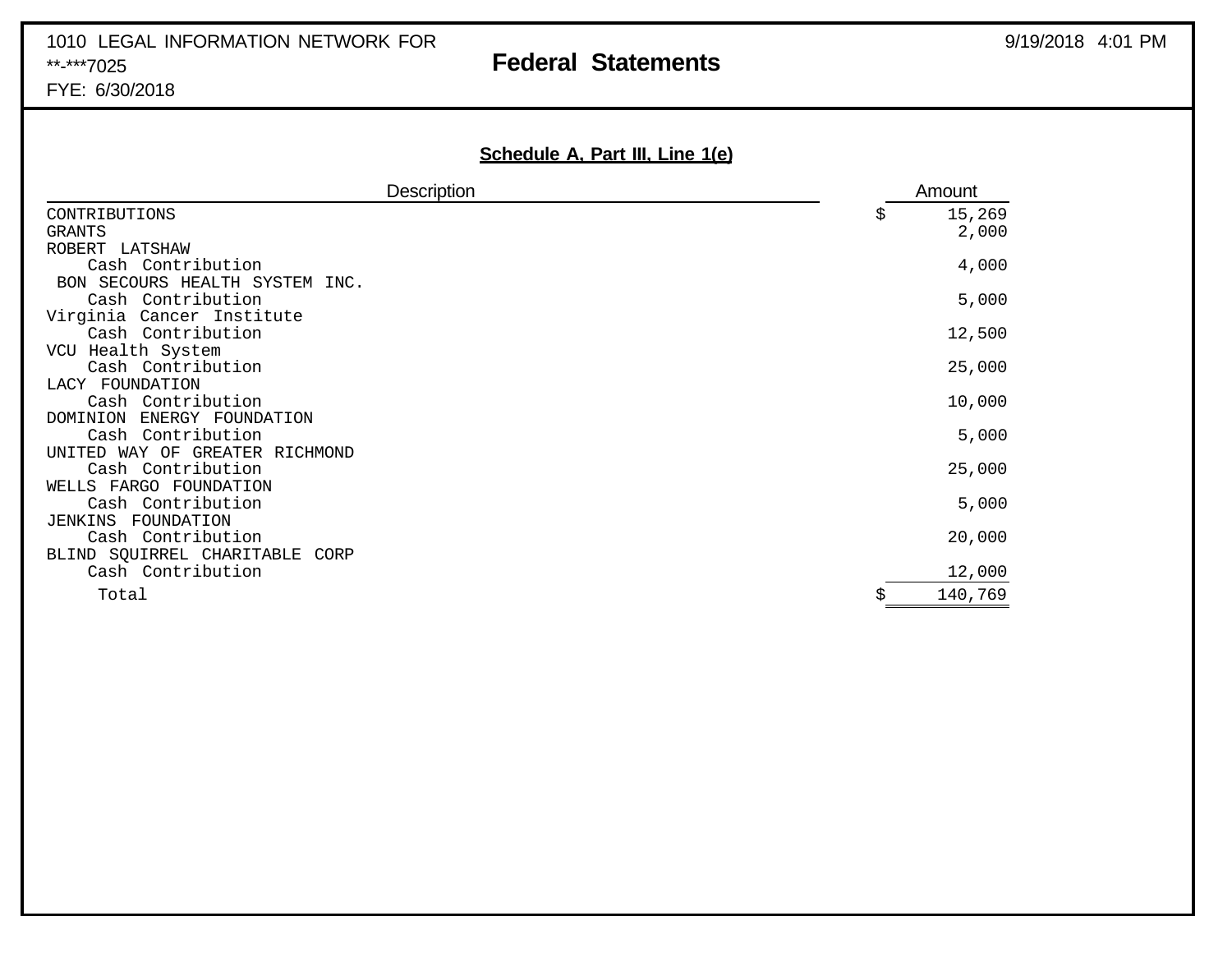### 1010 LEGAL INFORMATION NETWORK FOR **1010 PM** 9/19/2018 4:01 PM \*\*-\*\*\*7025 **Federal Statements**

FYE: 6/30/2018

### **Schedule A, Part III, Line 2(e)**

| <b>Description</b>                                                                                                        | Amount                                        |
|---------------------------------------------------------------------------------------------------------------------------|-----------------------------------------------|
| amortiz. on grant present val<br>Annual luncheon<br>Its in the Bag<br><b>BREAKFEST</b><br>OTHERS<br>IRISH/CELTIC FESTIVAL | 30,000<br>63,413<br>7,884<br>11,503<br>11,528 |
| Total                                                                                                                     | 124,328                                       |

| Schedule A, Part III, Line 7a - Support from Disqualified Persons |  |        |  |        |  |        |  |       |  |        |
|-------------------------------------------------------------------|--|--------|--|--------|--|--------|--|-------|--|--------|
| Donor Name                                                        |  | 2013   |  | 2014   |  | 2015   |  | 2016  |  | 2017   |
| members<br>board                                                  |  | 16,255 |  | 17,450 |  | 12,833 |  | 9,356 |  | 16,936 |
| Total                                                             |  | 16,255 |  | 17,450 |  | 12,833 |  | 9,356 |  | 16,936 |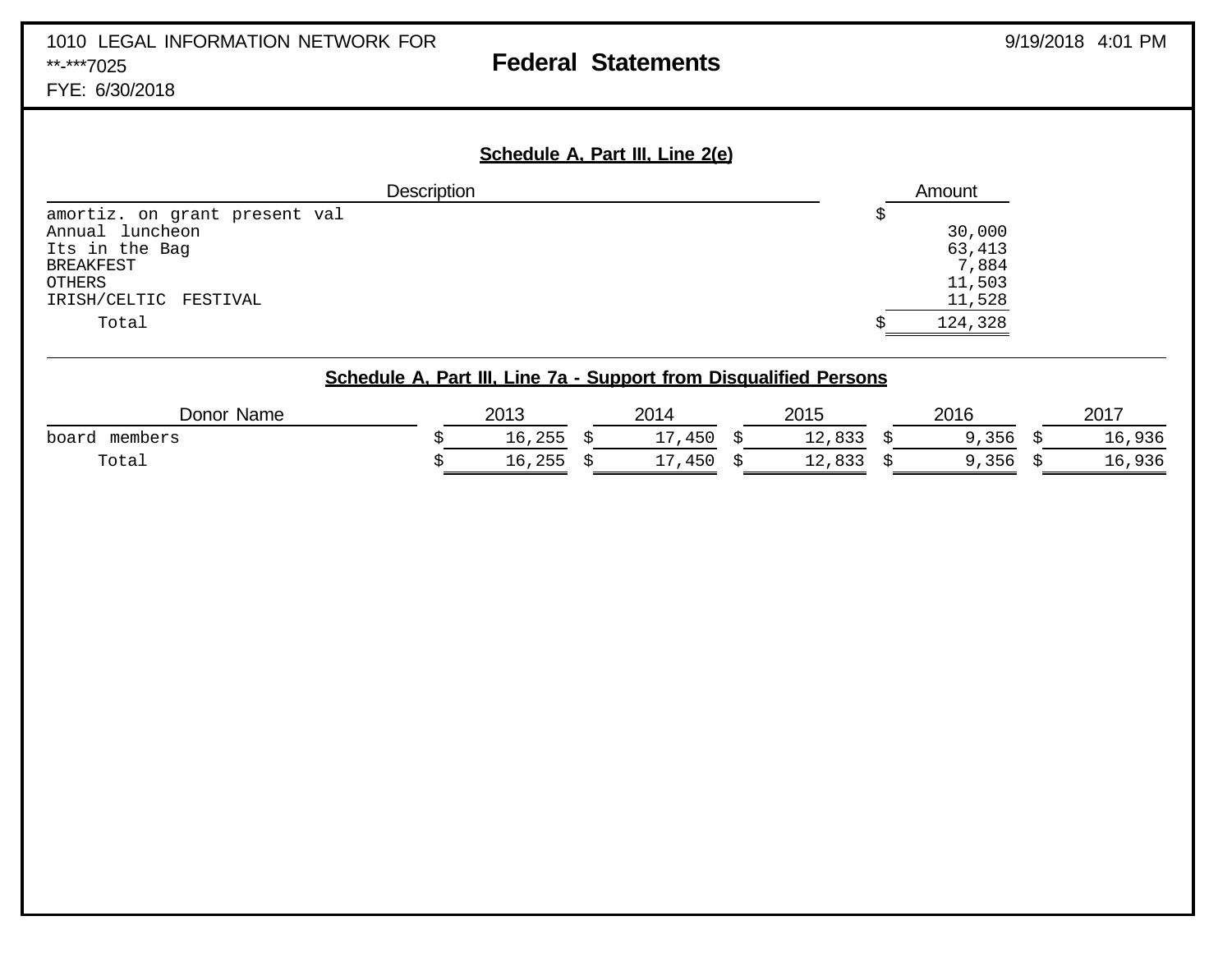### 1010 LEGAL INFORMATION NETWORK FOR<br>**Federal Statements** 9/19/2018 4:01 PM **Federal Statements**

FYE: 6/30/2018

#### **Schedule A, Part III, Line 7b - Excess Gross Receipts**

| Donor Name              | Total     | <b>Excess</b> |         |  |
|-------------------------|-----------|---------------|---------|--|
| contributions exceed 1% |           |               |         |  |
| 2017                    | 119,500   |               | 114,500 |  |
| 2016                    | 342,325   |               | 337,121 |  |
| 2015                    | 159,000   |               | 154,000 |  |
| 2014                    | 153,500   |               | 148,500 |  |
| 2013                    | 249,732   |               | 244,732 |  |
| Total                   | 1,024,057 |               | 998,853 |  |